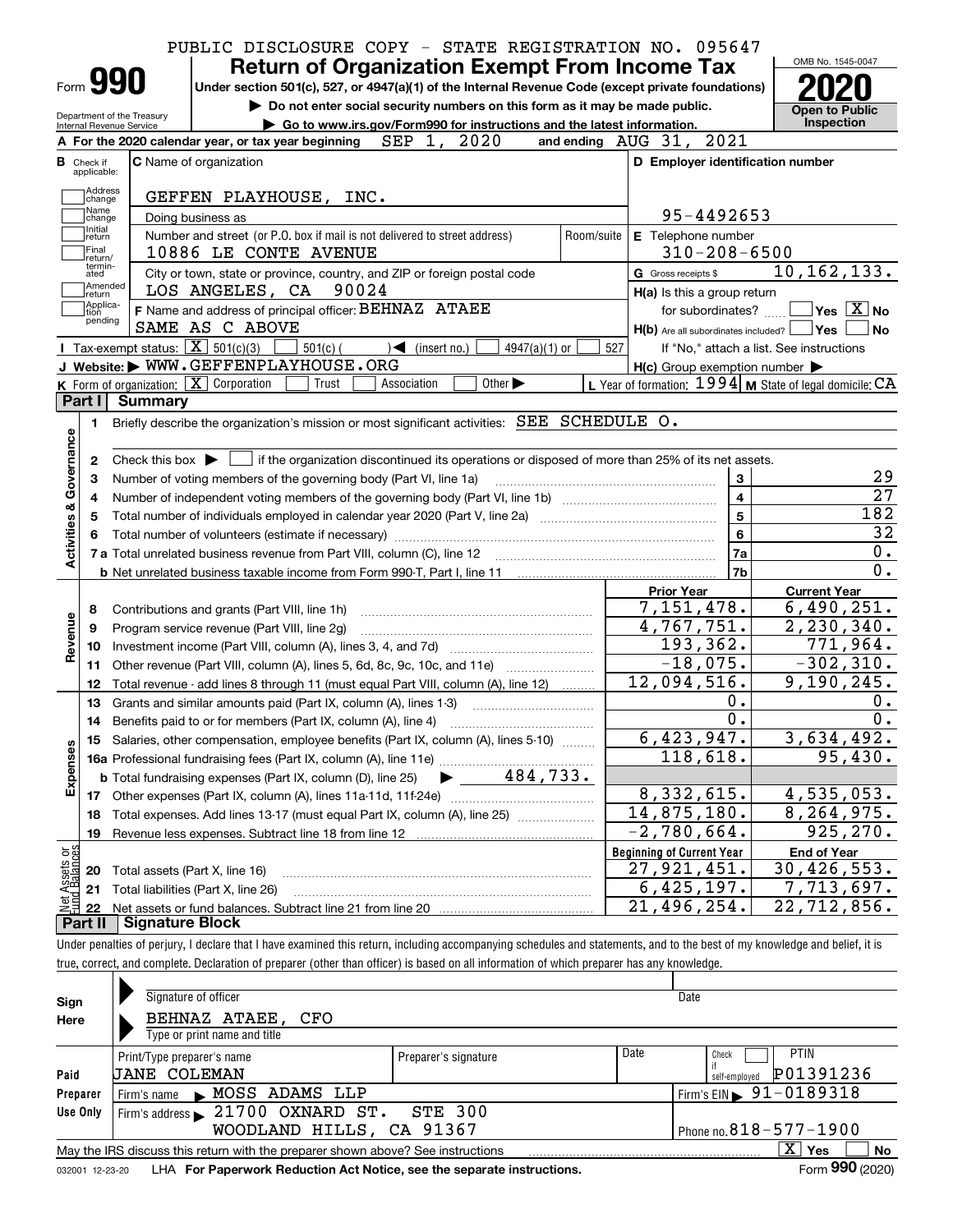|                                                                                                                  | <b>Statement of Program Service Accomplishments</b>                                                                                                    |
|------------------------------------------------------------------------------------------------------------------|--------------------------------------------------------------------------------------------------------------------------------------------------------|
|                                                                                                                  | $\overline{\mathbf{X}}$                                                                                                                                |
|                                                                                                                  | Briefly describe the organization's mission:                                                                                                           |
|                                                                                                                  | GEFFEN PLAYHOUSE, INC. IS AN ORGANIZATION DEVOTED TO PROVIDING QUALITY                                                                                 |
|                                                                                                                  | THEATER THROUGH A SERIES OF PRODUCTIONS, WORKSHOPS,<br>SEMINAR, PLAY                                                                                   |
|                                                                                                                  | READINGS & LECTURES TO THE SURROUNDING COMMUNITIES IN THE CITY OF LOS                                                                                  |
|                                                                                                                  | ANGELES & THE STUDENTS OF UCLA SCHOOL OF THEATER, FILM & TELEVISION.                                                                                   |
|                                                                                                                  | Did the organization undertake any significant program services during the year which were not listed on the                                           |
|                                                                                                                  | $Yes \quad X \quad No$<br>prior Form 990 or 990-EZ?                                                                                                    |
|                                                                                                                  | If "Yes," describe these new services on Schedule O.                                                                                                   |
|                                                                                                                  | $\sqrt{}$ Yes $\sqrt{}$ X $\sqrt{}$ No<br>Did the organization cease conducting, or make significant changes in how it conducts, any program services? |
|                                                                                                                  | If "Yes," describe these changes on Schedule O.                                                                                                        |
|                                                                                                                  | Describe the organization's program service accomplishments for each of its three largest program services, as measured by expenses.                   |
|                                                                                                                  | Section 501(c)(3) and 501(c)(4) organizations are required to report the amount of grants and allocations to others, the total expenses, and           |
|                                                                                                                  | revenue, if any, for each program service reported.                                                                                                    |
| 4a                                                                                                               | 1,848,540.<br>6, 298, 865. including grants of \$<br>(Code:<br>) (Expenses \$<br>) (Revenue \$                                                         |
|                                                                                                                  | PRODUCTION AND THEATER MISSION AND HISTORY STATEMENT<br>THE GEFFEN                                                                                     |
|                                                                                                                  | PLAYHOUSE SEEKS TO BE AN EXTRAORDINARY THEATER FOR ITS COMMUNITY AND                                                                                   |
|                                                                                                                  | THE NATION BY CONSISTENTLY DELIVERING PRODUCTIONS OF THE HIGHEST                                                                                       |
| Form 990 (2020)<br>Part III<br>$\mathbf{1}$<br>$\mathbf{2}$<br>3<br>4<br>4b<br>4c<br>4d<br>4е<br>032002 12-23-20 | THE MISSION OF<br>THE GEFFEN PLAYHOUSE IS<br>TO ENRICH THE<br>CULTURAL<br>CALIBER.                                                                     |
|                                                                                                                  | LIFE OF GREAT LOS ANGELES AND THE UCLA COMMUNITY THROUGH PLAYS AND                                                                                     |
|                                                                                                                  | EDUCATIONAL PROGRAMS THAT INFORM,<br><b>ENTERTAIN AND</b><br>TO HELP<br>INSPIRE OTHERS                                                                 |
|                                                                                                                  | MEET ITS MISSION.<br>THE GEFFEN FOSTERS AN ACTIVE RELATIONSHIP<br>WITH THE                                                                             |
|                                                                                                                  | LOS ANGELES ENTERTAINMENT AND OFFERS A SUPPORTIVE,<br>ENVIRONMENT<br>INVITING                                                                          |
|                                                                                                                  | FOR ARTISTS AND THEATER PROFESSIONALS. LAUNCHED IN<br>1994,<br>THE GEFFEN                                                                              |
|                                                                                                                  | PLAYHOUSE BLOSSOMED FROM A WESTSIDE PRESENTING HOUSE<br>TO A NATIONALLY                                                                                |
|                                                                                                                  | RECOGNIZED ARTS<br>INSTITUTION.<br>UNDER THE LEADERSHIP OF<br>GIL<br>CATES, THE                                                                        |
|                                                                                                                  | GEFFEN HAS GROWN INTO A VIBRANT CULTURAL LANDMARK ON THE WESTSIDE OF                                                                                   |
|                                                                                                                  | 189,133.<br>381, 800.<br>including grants of \$<br>) (Expenses \$<br>) (Revenue \$<br>(Code:                                                           |
|                                                                                                                  | EDUCATION AND OUTREACH PROGRAMS SEE MISSION & HISTORY STATEMENT ON LINE                                                                                |
|                                                                                                                  | IN MARCH 2020, DUE TO COVID-19 PANDEMIC EDUCATION AND COMMUNITY<br>4A.                                                                                 |
|                                                                                                                  | ENGAGEMENT PROGRAMS WERE TEMPORARILY PUT ON HOLD WHEN QUARANTINE AND                                                                                   |
|                                                                                                                  | STAY HOME ORDER WENT INTO EFFECT, THEN TRANSITIONED SHORTLY THEREAFTER                                                                                 |
|                                                                                                                  | TO ONLINE THEATER MAKKING CLASSES AND VIRTUAL THEATER-AT-HOME RESOURCES                                                                                |
|                                                                                                                  | AND INSTRUCTIONAL VIDEO.                                                                                                                               |
|                                                                                                                  |                                                                                                                                                        |
|                                                                                                                  |                                                                                                                                                        |
|                                                                                                                  |                                                                                                                                                        |
|                                                                                                                  |                                                                                                                                                        |
|                                                                                                                  |                                                                                                                                                        |
|                                                                                                                  |                                                                                                                                                        |
|                                                                                                                  | ) (Revenue \$<br>(Code: ) (Expenses \$<br>including grants of \$                                                                                       |
|                                                                                                                  |                                                                                                                                                        |
|                                                                                                                  |                                                                                                                                                        |
|                                                                                                                  |                                                                                                                                                        |
|                                                                                                                  |                                                                                                                                                        |
|                                                                                                                  |                                                                                                                                                        |
|                                                                                                                  |                                                                                                                                                        |
|                                                                                                                  |                                                                                                                                                        |
|                                                                                                                  |                                                                                                                                                        |
|                                                                                                                  |                                                                                                                                                        |
|                                                                                                                  |                                                                                                                                                        |
|                                                                                                                  |                                                                                                                                                        |
|                                                                                                                  |                                                                                                                                                        |
|                                                                                                                  | Other program services (Describe on Schedule O.)                                                                                                       |
|                                                                                                                  | (Expenses \$<br>including grants of \$<br>(Revenue \$                                                                                                  |
|                                                                                                                  | 6,487,998.<br>Total program service expenses                                                                                                           |
|                                                                                                                  | Form 990 (2020)                                                                                                                                        |
|                                                                                                                  | SEE SCHEDULE O FOR CONTINUATION(S)                                                                                                                     |
|                                                                                                                  |                                                                                                                                                        |
|                                                                                                                  | 2020.05093 GEFFEN PLAYHOUSE, INC.<br>07580419 146892 33513<br>33513                                                                                    |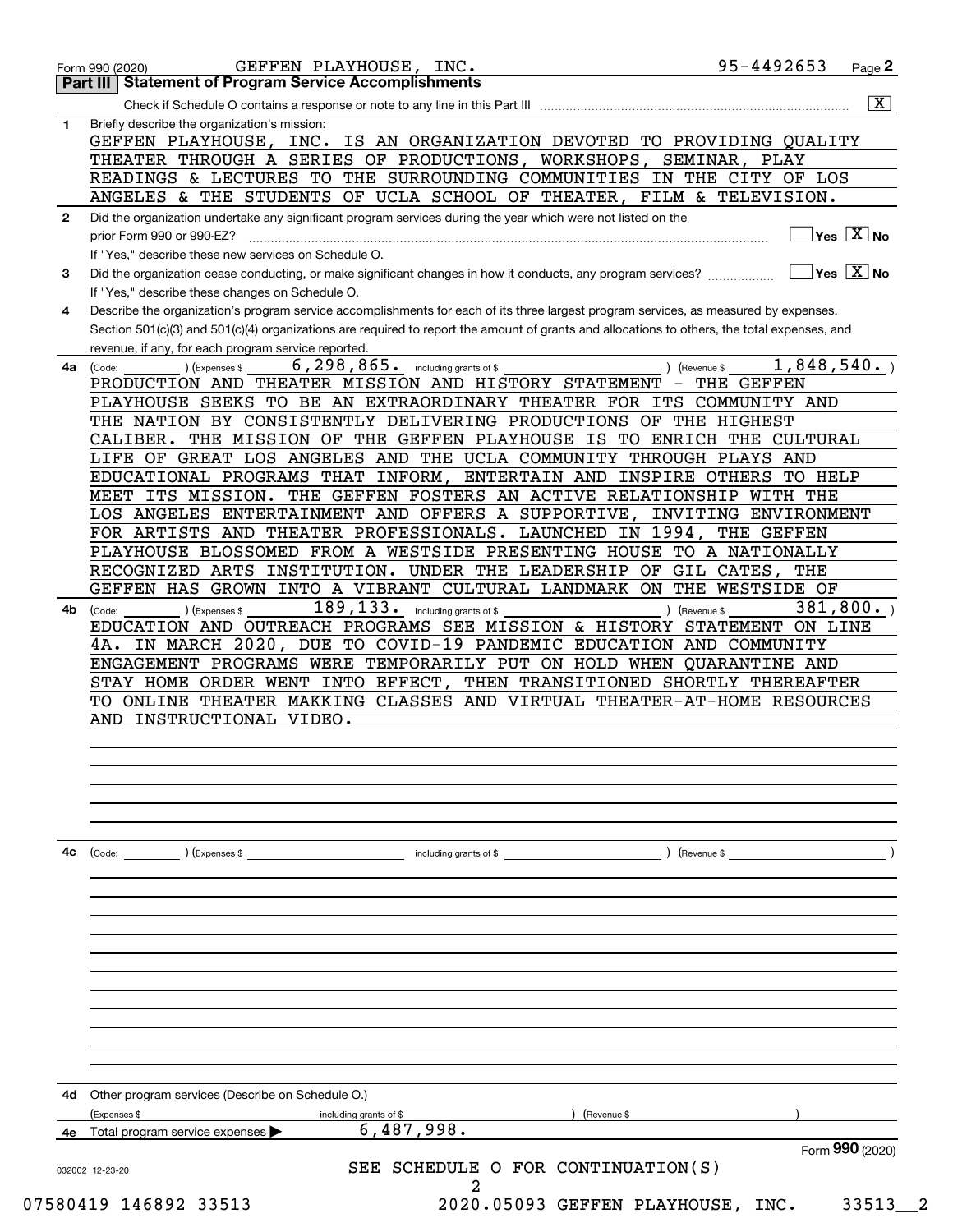Form 990 (2020) GEFFEN PLAYHOUSE, INC. 95-4492653 <sub>Page</sub> 3<br>**Part IV | Checklist of Required Schedules** 

|     |                                                                                                                                  |                 | Yes $ $     | No              |
|-----|----------------------------------------------------------------------------------------------------------------------------------|-----------------|-------------|-----------------|
| 1   | Is the organization described in section $501(c)(3)$ or $4947(a)(1)$ (other than a private foundation)?                          |                 |             |                 |
|     | If "Yes," complete Schedule A measured and the complete schedule A measured and the Schedule A measured and the                  | 1.              | х           |                 |
| 2   |                                                                                                                                  | $\mathbf{2}$    | $\mathbf X$ |                 |
| 3   | Did the organization engage in direct or indirect political campaign activities on behalf of or in opposition to candidates for  |                 |             |                 |
|     |                                                                                                                                  | 3               |             | x               |
| 4   | Section 501(c)(3) organizations. Did the organization engage in lobbying activities, or have a section 501(h) election in effect |                 |             |                 |
|     |                                                                                                                                  | 4               |             | x               |
| 5   | Is the organization a section 501(c)(4), 501(c)(5), or 501(c)(6) organization that receives membership dues, assessments, or     |                 |             |                 |
|     |                                                                                                                                  | 5               |             | x               |
| 6   | Did the organization maintain any donor advised funds or any similar funds or accounts for which donors have the right to        |                 |             |                 |
|     | provide advice on the distribution or investment of amounts in such funds or accounts? If "Yes," complete Schedule D, Part I     | 6               |             | x               |
| 7   | Did the organization receive or hold a conservation easement, including easements to preserve open space,                        |                 |             |                 |
|     |                                                                                                                                  | $\overline{7}$  |             | x               |
| 8   | Did the organization maintain collections of works of art, historical treasures, or other similar assets? If "Yes," complete     |                 |             |                 |
|     |                                                                                                                                  | 8               |             | x               |
| 9   | Did the organization report an amount in Part X, line 21, for escrow or custodial account liability, serve as a custodian for    |                 |             |                 |
|     | amounts not listed in Part X; or provide credit counseling, debt management, credit repair, or debt negotiation services?        |                 |             | x               |
|     |                                                                                                                                  | 9               |             |                 |
| 10  | Did the organization, directly or through a related organization, hold assets in donor-restricted endowments                     |                 | х           |                 |
|     |                                                                                                                                  | 10              |             |                 |
| 11  | If the organization's answer to any of the following questions is "Yes," then complete Schedule D, Parts VI, VII, VIII, IX, or X |                 |             |                 |
|     | as applicable.                                                                                                                   |                 |             |                 |
|     | a Did the organization report an amount for land, buildings, and equipment in Part X, line 10? If "Yes," complete Schedule D.    | 11a             | х           |                 |
|     | Did the organization report an amount for investments - other securities in Part X, line 12, that is 5% or more of its total     |                 |             |                 |
|     |                                                                                                                                  | 11 <sub>b</sub> |             | x               |
|     | c Did the organization report an amount for investments - program related in Part X, line 13, that is 5% or more of its total    |                 |             |                 |
|     |                                                                                                                                  | 11c             |             | x               |
|     | d Did the organization report an amount for other assets in Part X, line 15, that is 5% or more of its total assets reported in  |                 |             |                 |
|     |                                                                                                                                  | 11d             | x           |                 |
|     |                                                                                                                                  | 11e             |             | X               |
| f   | Did the organization's separate or consolidated financial statements for the tax year include a footnote that addresses          |                 |             |                 |
|     | the organization's liability for uncertain tax positions under FIN 48 (ASC 740)? If "Yes," complete Schedule D, Part X           | 11f             | X           |                 |
|     | 12a Did the organization obtain separate, independent audited financial statements for the tax year? If "Yes," complete          |                 |             |                 |
|     |                                                                                                                                  | 12a             | x           |                 |
|     | <b>b</b> Was the organization included in consolidated, independent audited financial statements for the tax year?               |                 |             |                 |
|     | If "Yes," and if the organization answered "No" to line 12a, then completing Schedule D, Parts XI and XII is optional            | 12 <sub>b</sub> |             | 47              |
| 13  |                                                                                                                                  | 13              |             | X               |
| 14a | Did the organization maintain an office, employees, or agents outside of the United States?                                      | 14a             |             | X               |
| b   | Did the organization have aggregate revenues or expenses of more than \$10,000 from grantmaking, fundraising, business,          |                 |             |                 |
|     | investment, and program service activities outside the United States, or aggregate foreign investments valued at \$100,000       |                 |             |                 |
|     |                                                                                                                                  | 14b             |             | x               |
| 15  | Did the organization report on Part IX, column (A), line 3, more than \$5,000 of grants or other assistance to or for any        |                 |             |                 |
|     |                                                                                                                                  | 15              |             | x               |
| 16  | Did the organization report on Part IX, column (A), line 3, more than \$5,000 of aggregate grants or other assistance to         |                 |             |                 |
|     |                                                                                                                                  | 16              |             | x               |
| 17  | Did the organization report a total of more than \$15,000 of expenses for professional fundraising services on Part IX,          |                 |             |                 |
|     |                                                                                                                                  | 17              | х           |                 |
| 18  | Did the organization report more than \$15,000 total of fundraising event gross income and contributions on Part VIII, lines     |                 |             |                 |
|     |                                                                                                                                  | 18              | x           |                 |
| 19  | Did the organization report more than \$15,000 of gross income from gaming activities on Part VIII, line 9a? If "Yes."           |                 |             |                 |
|     |                                                                                                                                  | 19              |             | X               |
| 20a |                                                                                                                                  | 20a             |             | X               |
|     | b If "Yes" to line 20a, did the organization attach a copy of its audited financial statements to this return?                   | 20b             |             |                 |
| 21  | Did the organization report more than \$5,000 of grants or other assistance to any domestic organization or                      |                 |             |                 |
|     |                                                                                                                                  | 21              |             | x               |
|     | 032003 12-23-20                                                                                                                  |                 |             | Form 990 (2020) |

032003 12-23-20

07580419 146892 33513 2020.05093 GEFFEN PLAYHOUSE, INC. 33513 2

3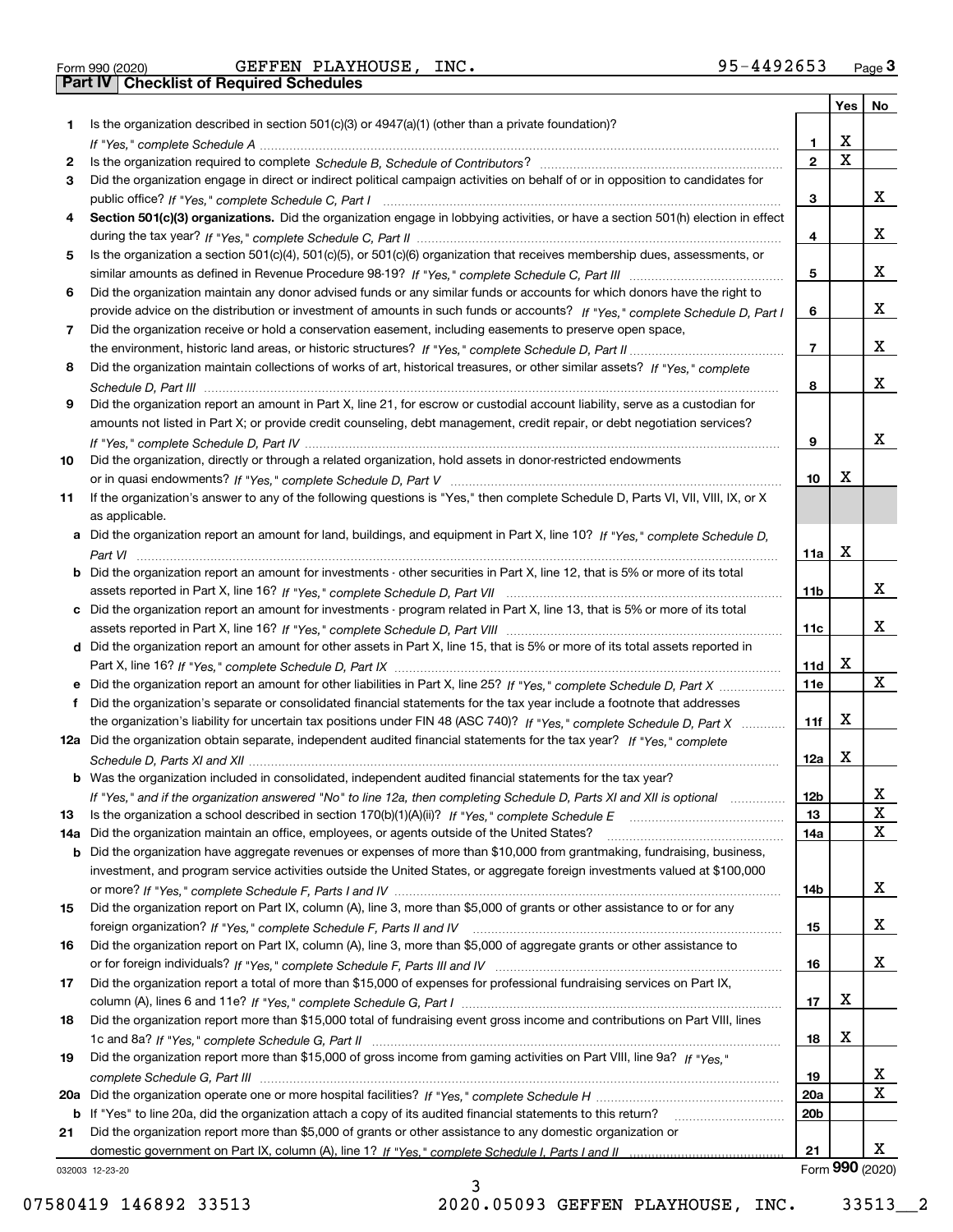|  | Form 990 (2020) |
|--|-----------------|

*(continued)*

|               |                                                                                                                                    |                 | Yes | No              |
|---------------|------------------------------------------------------------------------------------------------------------------------------------|-----------------|-----|-----------------|
| 22            | Did the organization report more than \$5,000 of grants or other assistance to or for domestic individuals on                      |                 |     |                 |
|               |                                                                                                                                    | 22              |     | x               |
| 23            | Did the organization answer "Yes" to Part VII, Section A, line 3, 4, or 5 about compensation of the organization's current         |                 |     |                 |
|               | and former officers, directors, trustees, key employees, and highest compensated employees? If "Yes," complete                     |                 |     |                 |
|               | Schedule J                                                                                                                         | 23              | X   |                 |
|               | 24a Did the organization have a tax-exempt bond issue with an outstanding principal amount of more than \$100,000 as of the        |                 |     |                 |
|               | last day of the year, that was issued after December 31, 2002? If "Yes," answer lines 24b through 24d and complete                 |                 |     |                 |
|               |                                                                                                                                    | 24a             |     | x               |
|               | <b>b</b> Did the organization invest any proceeds of tax-exempt bonds beyond a temporary period exception?                         | 24b             |     |                 |
|               | c Did the organization maintain an escrow account other than a refunding escrow at any time during the year to defease             |                 |     |                 |
|               |                                                                                                                                    | 24c             |     |                 |
|               |                                                                                                                                    | 24d             |     |                 |
|               | 25a Section 501(c)(3), 501(c)(4), and 501(c)(29) organizations. Did the organization engage in an excess benefit                   |                 |     |                 |
|               |                                                                                                                                    | 25a             |     | x               |
|               | b Is the organization aware that it engaged in an excess benefit transaction with a disqualified person in a prior year, and       |                 |     |                 |
|               | that the transaction has not been reported on any of the organization's prior Forms 990 or 990-EZ? If "Yes," complete              |                 |     |                 |
|               | Schedule L. Part I                                                                                                                 | 25b             |     | x               |
| 26            | Did the organization report any amount on Part X, line 5 or 22, for receivables from or payables to any current                    |                 |     |                 |
|               | or former officer, director, trustee, key employee, creator or founder, substantial contributor, or 35%                            |                 |     |                 |
|               |                                                                                                                                    | 26              |     | x               |
| 27            | Did the organization provide a grant or other assistance to any current or former officer, director, trustee, key employee,        |                 |     |                 |
|               | creator or founder, substantial contributor or employee thereof, a grant selection committee member, or to a 35% controlled        |                 |     |                 |
|               | entity (including an employee thereof) or family member of any of these persons? If "Yes," complete Schedule L, Part III           | 27              |     | х               |
| 28            | Was the organization a party to a business transaction with one of the following parties (see Schedule L, Part IV                  |                 |     |                 |
|               | instructions, for applicable filing thresholds, conditions, and exceptions):                                                       |                 |     |                 |
|               | a A current or former officer, director, trustee, key employee, creator or founder, or substantial contributor? If                 |                 |     |                 |
|               |                                                                                                                                    | 28a             |     | x               |
|               |                                                                                                                                    | 28 <sub>b</sub> |     | X               |
|               | c A 35% controlled entity of one or more individuals and/or organizations described in lines 28a or 28b? If                        |                 |     |                 |
|               |                                                                                                                                    | 28c             |     | х               |
| 29            |                                                                                                                                    | 29              | X   |                 |
| 30            | Did the organization receive contributions of art, historical treasures, or other similar assets, or qualified conservation        |                 |     |                 |
|               |                                                                                                                                    | 30              |     | x               |
| 31            | Did the organization liquidate, terminate, or dissolve and cease operations? If "Yes," complete Schedule N, Part I                 | 31              |     | $\mathbf x$     |
| 32            | Did the organization sell, exchange, dispose of, or transfer more than 25% of its net assets? If "Yes," complete                   |                 |     |                 |
|               | Schedule N, Part II                                                                                                                | 32              |     | х               |
| 33            | Did the organization own 100% of an entity disregarded as separate from the organization under Regulations                         |                 |     |                 |
|               |                                                                                                                                    | 33              | X   |                 |
| 34            | Was the organization related to any tax-exempt or taxable entity? If "Yes," complete Schedule R, Part II, III, or IV, and          |                 |     |                 |
|               |                                                                                                                                    | 34              |     | X               |
|               | 35a Did the organization have a controlled entity within the meaning of section 512(b)(13)?                                        | 35a             |     | X               |
|               | <b>b</b> If "Yes" to line 35a, did the organization receive any payment from or engage in any transaction with a controlled entity |                 |     |                 |
|               |                                                                                                                                    | 35b             |     |                 |
| 36            | Section 501(c)(3) organizations. Did the organization make any transfers to an exempt non-charitable related organization?         |                 |     |                 |
|               |                                                                                                                                    | 36              |     | x               |
| 37            | Did the organization conduct more than 5% of its activities through an entity that is not a related organization                   |                 |     |                 |
|               |                                                                                                                                    | 37              |     | x               |
| 38            | Did the organization complete Schedule O and provide explanations in Schedule O for Part VI, lines 11b and 19?                     |                 |     |                 |
|               | Note: All Form 990 filers are required to complete Schedule O                                                                      | 38              | х   |                 |
| <b>Part V</b> | <b>Statements Regarding Other IRS Filings and Tax Compliance</b>                                                                   |                 |     |                 |
|               | Check if Schedule O contains a response or note to any line in this Part V                                                         |                 |     |                 |
|               |                                                                                                                                    |                 | Yes | No              |
|               | 151<br><b>1a</b> Enter the number reported in Box 3 of Form 1096. Enter -0- if not applicable <i>manumumumum</i><br>1a             |                 |     |                 |
|               | 0<br><b>b</b> Enter the number of Forms W-2G included in line 1a. Enter -0- if not applicable<br>1b                                |                 |     |                 |
|               | c Did the organization comply with backup withholding rules for reportable payments to vendors and reportable gaming               |                 |     |                 |
|               | (gambling) winnings to prize winners?                                                                                              | 1c              | х   |                 |
|               | 032004 12-23-20                                                                                                                    |                 |     | Form 990 (2020) |
|               | 4                                                                                                                                  |                 |     |                 |

07580419 146892 33513 2020.05093 GEFFEN PLAYHOUSE, INC. 33513 2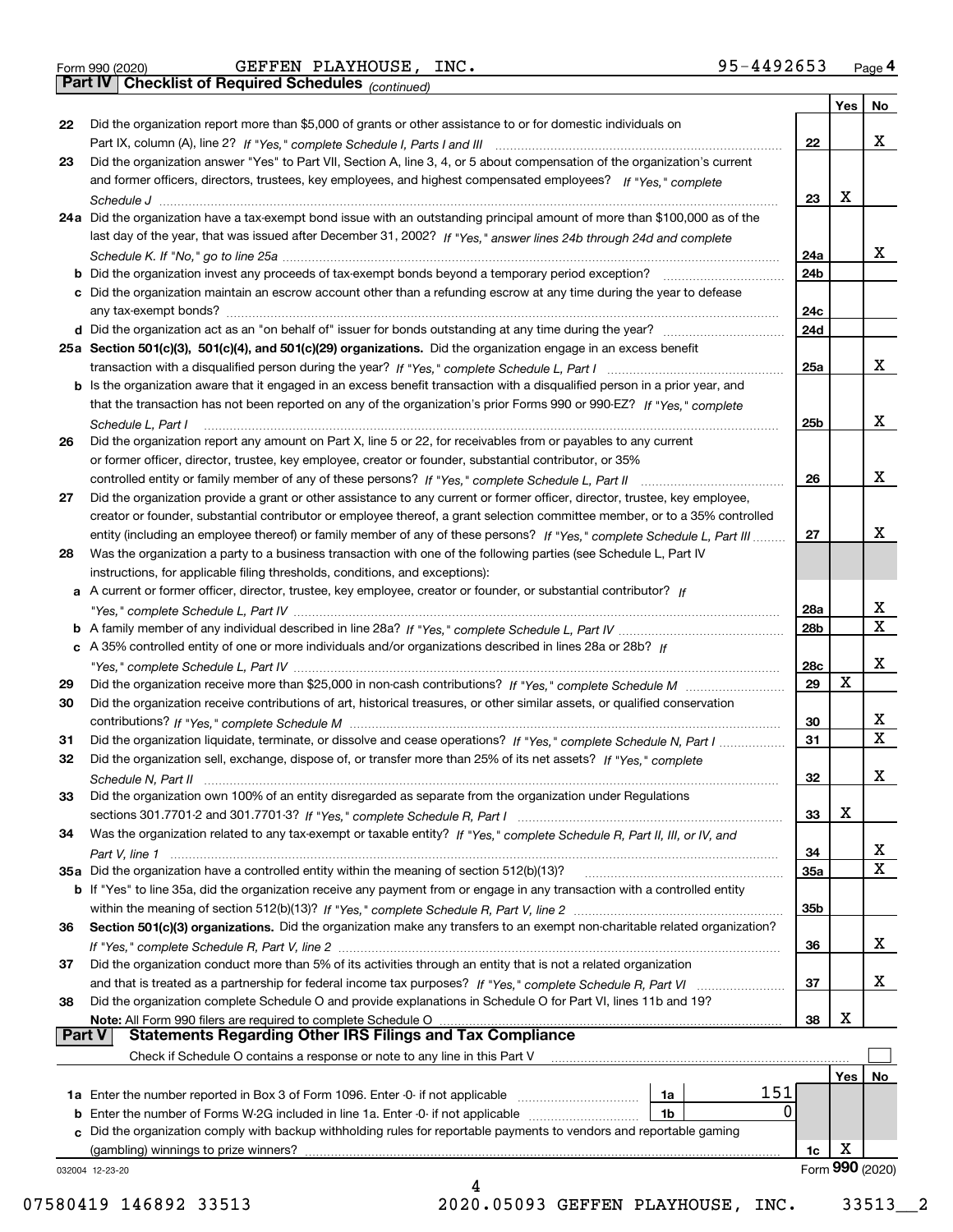| <b>Part V</b> | 95-4492653<br>GEFFEN PLAYHOUSE, INC.<br>Form 990 (2020)<br>Statements Regarding Other IRS Filings and Tax Compliance (continued)                |                |     | Page 5                |
|---------------|-------------------------------------------------------------------------------------------------------------------------------------------------|----------------|-----|-----------------------|
|               |                                                                                                                                                 |                | Yes | No                    |
|               | <b>2a</b> Enter the number of employees reported on Form W-3, Transmittal of Wage and Tax Statements,                                           |                |     |                       |
|               | 182<br>filed for the calendar year ending with or within the year covered by this return<br>2a                                                  |                |     |                       |
| b             |                                                                                                                                                 | 2 <sub>b</sub> | х   |                       |
|               | Note: If the sum of lines 1a and 2a is greater than 250, you may be required to $e$ -file (see instructions) <i>marrouum</i> manu-              |                |     |                       |
| за            | Did the organization have unrelated business gross income of \$1,000 or more during the year?                                                   | 3a             |     | x                     |
| b             |                                                                                                                                                 | 3b             |     |                       |
|               | 4a At any time during the calendar year, did the organization have an interest in, or a signature or other authority over, a                    |                |     |                       |
|               | financial account in a foreign country (such as a bank account, securities account, or other financial account)?                                | 4a             |     | х                     |
|               | <b>b</b> If "Yes," enter the name of the foreign country $\blacktriangleright$                                                                  |                |     |                       |
|               | See instructions for filing requirements for FinCEN Form 114, Report of Foreign Bank and Financial Accounts (FBAR).                             |                |     |                       |
| 5a            | Was the organization a party to a prohibited tax shelter transaction at any time during the tax year?                                           | 5a             |     | X                     |
| b             |                                                                                                                                                 | 5 <sub>b</sub> |     | X                     |
| с             |                                                                                                                                                 | 5 <sub>c</sub> |     |                       |
| 6a            | Does the organization have annual gross receipts that are normally greater than \$100,000, and did the organization solicit                     |                |     |                       |
|               | any contributions that were not tax deductible as charitable contributions?                                                                     | 6a             |     | x                     |
| b             | If "Yes," did the organization include with every solicitation an express statement that such contributions or gifts                            |                |     |                       |
|               | were not tax deductible?                                                                                                                        | 6b             |     |                       |
| 7             | Organizations that may receive deductible contributions under section 170(c).                                                                   |                |     |                       |
| a             | Did the organization receive a payment in excess of \$75 made partly as a contribution and partly for goods and services provided to the payor? | 7a             | x   |                       |
| b             | If "Yes," did the organization notify the donor of the value of the goods or services provided?                                                 | 7b             | X   |                       |
| с             | Did the organization sell, exchange, or otherwise dispose of tangible personal property for which it was required                               |                |     |                       |
|               | to file Form 8282?                                                                                                                              | 7c             |     | x                     |
| d             | 7d<br>If "Yes," indicate the number of Forms 8282 filed during the year                                                                         |                |     |                       |
| е             | Did the organization receive any funds, directly or indirectly, to pay premiums on a personal benefit contract?                                 | 7e             |     | x                     |
| f             | Did the organization, during the year, pay premiums, directly or indirectly, on a personal benefit contract?                                    | 7f             |     | $\mathbf X$           |
| g             | If the organization received a contribution of qualified intellectual property, did the organization file Form 8899 as required?                | 7 <sub>g</sub> |     |                       |
| h             | If the organization received a contribution of cars, boats, airplanes, or other vehicles, did the organization file a Form 1098-C?              | 7h             |     |                       |
| 8             | Sponsoring organizations maintaining donor advised funds. Did a donor advised fund maintained by the                                            |                |     |                       |
|               | sponsoring organization have excess business holdings at any time during the year?                                                              | 8              |     |                       |
| 9             | Sponsoring organizations maintaining donor advised funds.                                                                                       |                |     |                       |
| a             | Did the sponsoring organization make any taxable distributions under section 4966?                                                              | 9а             |     |                       |
| b             | Did the sponsoring organization make a distribution to a donor, donor advisor, or related person?                                               | 9b             |     |                       |
| 10            | Section 501(c)(7) organizations. Enter:                                                                                                         |                |     |                       |
| а             | 10a<br>Initiation fees and capital contributions included on Part VIII, line 12                                                                 |                |     |                       |
| b             | Gross receipts, included on Form 990, Part VIII, line 12, for public use of club facilities<br>10 <sub>b</sub>                                  |                |     |                       |
| 11            | Section 501(c)(12) organizations. Enter:                                                                                                        |                |     |                       |
| а             | 11a                                                                                                                                             |                |     |                       |
| b             | Gross income from other sources (Do not net amounts due or paid to other sources against                                                        |                |     |                       |
|               | 11b                                                                                                                                             |                |     |                       |
|               | 12a Section 4947(a)(1) non-exempt charitable trusts. Is the organization filing Form 990 in lieu of Form 1041?                                  | 12a            |     |                       |
| b             | If "Yes," enter the amount of tax-exempt interest received or accrued during the year<br>12b                                                    |                |     |                       |
| 13            | Section 501(c)(29) qualified nonprofit health insurance issuers.                                                                                | 13a            |     |                       |
| a             | Note: See the instructions for additional information the organization must report on Schedule O.                                               |                |     |                       |
|               |                                                                                                                                                 |                |     |                       |
| b             | Enter the amount of reserves the organization is required to maintain by the states in which the<br>13 <sub>b</sub>                             |                |     |                       |
| c             | 13с                                                                                                                                             |                |     |                       |
| 14a           | Did the organization receive any payments for indoor tanning services during the tax year?                                                      | 14a            |     | X                     |
| b             |                                                                                                                                                 | 14b            |     |                       |
| 15            | Is the organization subject to the section 4960 tax on payment(s) of more than \$1,000,000 in remuneration or                                   |                |     |                       |
|               |                                                                                                                                                 | 15             |     | x                     |
|               | If "Yes," see instructions and file Form 4720, Schedule N.                                                                                      |                |     |                       |
| 16            | Is the organization an educational institution subject to the section 4968 excise tax on net investment income?                                 | 16             |     | х                     |
|               | If "Yes," complete Form 4720, Schedule O.                                                                                                       |                |     |                       |
|               |                                                                                                                                                 |                |     | $000 \; \text{const}$ |

Form (2020) **990**

032005 12-23-20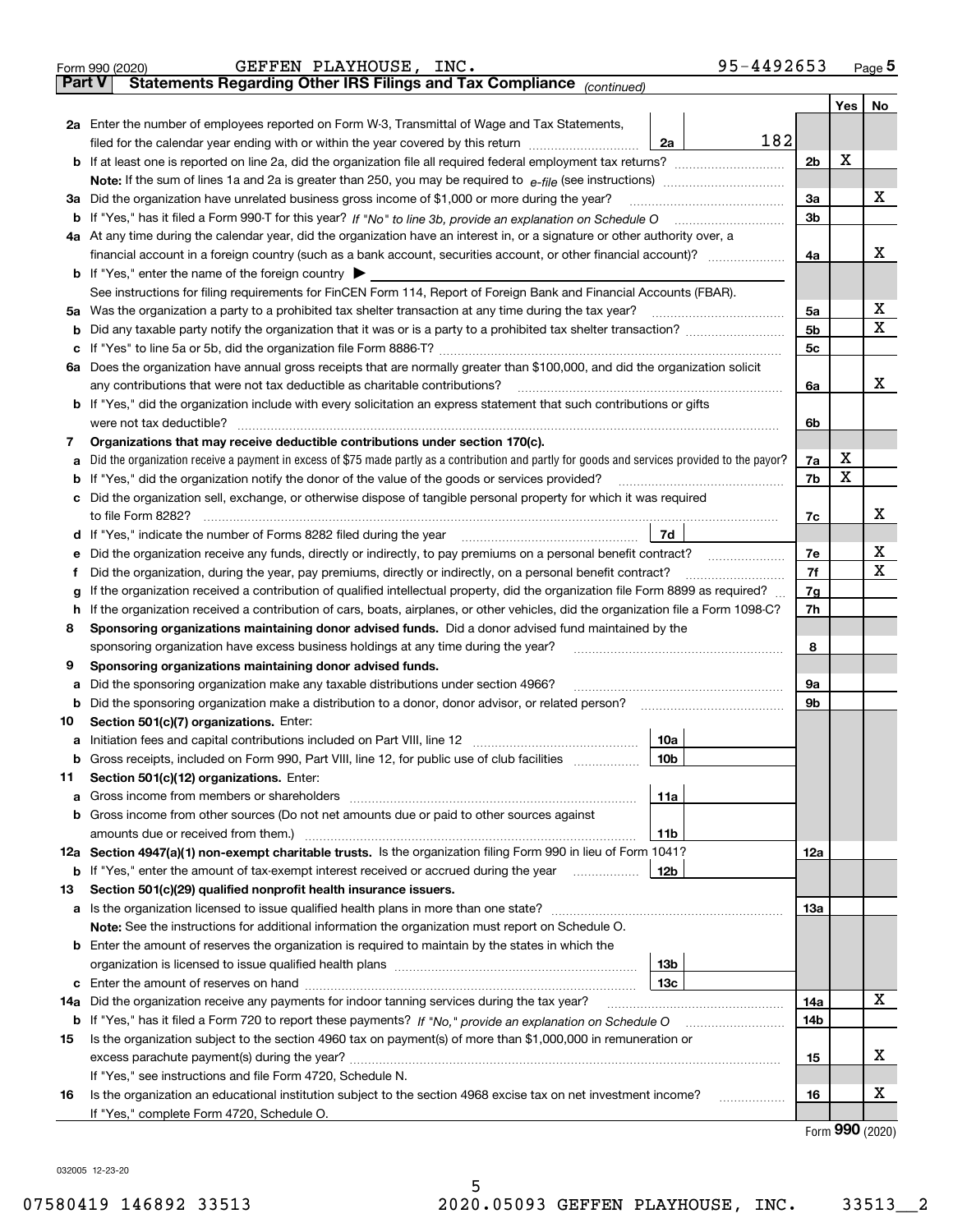|  | Form 990 (2020) |
|--|-----------------|
|  |                 |

|  | GEFFEN PLAYHOUSE, | INC |
|--|-------------------|-----|
|--|-------------------|-----|

| Form 990 (2020) | GEFFEN PLAYHOUSE, INC.                                                                                                      | 95-4492653 | $P$ <sub>age</sub> $6$  |
|-----------------|-----------------------------------------------------------------------------------------------------------------------------|------------|-------------------------|
|                 | Part VI Governance, Management, and Disclosure For each "Yes" response to lines 2 through 7b below, and for a "No" response |            |                         |
|                 | to line 8a, 8b, or 10b below, describe the circumstances, processes, or changes on Schedule O. See instructions.            |            |                         |
|                 | Check if Schedule O contains a response or note to any line in this Part VI                                                 |            | $\overline{\mathbf{X}}$ |

|    |                                                                                                                                                                                                                          |    |    |                         | Yes             | No                      |
|----|--------------------------------------------------------------------------------------------------------------------------------------------------------------------------------------------------------------------------|----|----|-------------------------|-----------------|-------------------------|
|    | <b>1a</b> Enter the number of voting members of the governing body at the end of the tax year                                                                                                                            | 1a | 29 |                         |                 |                         |
|    | If there are material differences in voting rights among members of the governing body, or if the governing                                                                                                              |    |    |                         |                 |                         |
|    | body delegated broad authority to an executive committee or similar committee, explain on Schedule O.                                                                                                                    |    |    |                         |                 |                         |
| b  | Enter the number of voting members included on line 1a, above, who are independent                                                                                                                                       | 1b | 27 |                         |                 |                         |
| 2  | Did any officer, director, trustee, or key employee have a family relationship or a business relationship with any other                                                                                                 |    |    |                         |                 |                         |
|    | officer, director, trustee, or key employee?                                                                                                                                                                             |    |    | $\mathbf{2}$            |                 | х                       |
| З  | Did the organization delegate control over management duties customarily performed by or under the direct supervision                                                                                                    |    |    |                         |                 |                         |
|    | of officers, directors, trustees, or key employees to a management company or other person?                                                                                                                              |    |    | 3                       | x               |                         |
| 4  | Did the organization make any significant changes to its governing documents since the prior Form 990 was filed?                                                                                                         |    |    | $\overline{\mathbf{4}}$ |                 | $\mathbf X$             |
| 5  |                                                                                                                                                                                                                          |    |    | 5                       |                 | $\overline{\mathbf{x}}$ |
| 6  | Did the organization have members or stockholders?                                                                                                                                                                       |    |    | 6                       |                 | $\mathbf X$             |
| 7a | Did the organization have members, stockholders, or other persons who had the power to elect or appoint one or                                                                                                           |    |    |                         |                 |                         |
|    |                                                                                                                                                                                                                          |    |    | 7a                      |                 | X                       |
|    | <b>b</b> Are any governance decisions of the organization reserved to (or subject to approval by) members, stockholders, or                                                                                              |    |    |                         |                 |                         |
|    | persons other than the governing body?                                                                                                                                                                                   |    |    | 7b                      |                 | х                       |
| 8  | Did the organization contemporaneously document the meetings held or written actions undertaken during the year by the following:                                                                                        |    |    |                         |                 |                         |
| a  |                                                                                                                                                                                                                          |    |    | 8а                      | x               |                         |
| b  |                                                                                                                                                                                                                          |    |    | 8b                      | X               |                         |
| 9  | Is there any officer, director, trustee, or key employee listed in Part VII, Section A, who cannot be reached at the                                                                                                     |    |    |                         |                 |                         |
|    |                                                                                                                                                                                                                          |    |    | 9                       |                 | x                       |
|    | Section B. Policies (This Section B requests information about policies not required by the Internal Revenue Code.)                                                                                                      |    |    |                         |                 |                         |
|    |                                                                                                                                                                                                                          |    |    |                         | Yes             | No                      |
|    |                                                                                                                                                                                                                          |    |    | 10a                     |                 | X                       |
|    | <b>b</b> If "Yes," did the organization have written policies and procedures governing the activities of such chapters, affiliates,                                                                                      |    |    |                         |                 |                         |
|    |                                                                                                                                                                                                                          |    |    | 10 <sub>b</sub>         |                 |                         |
|    | 11a Has the organization provided a complete copy of this Form 990 to all members of its governing body before filing the form?                                                                                          |    |    | 11a                     | x               |                         |
|    | <b>b</b> Describe in Schedule O the process, if any, used by the organization to review this Form 990.                                                                                                                   |    |    |                         |                 |                         |
|    |                                                                                                                                                                                                                          |    |    | 12a                     | X               |                         |
|    |                                                                                                                                                                                                                          |    |    | 12 <sub>b</sub>         | X               |                         |
| b  |                                                                                                                                                                                                                          |    |    |                         |                 |                         |
|    | c Did the organization regularly and consistently monitor and enforce compliance with the policy? If "Yes." describe                                                                                                     |    |    |                         | X               |                         |
|    | in Schedule O how this was done manufactured and continuum control of the Schedule O how this was done manufactured and continuum control of the Schedule O how this was done                                            |    |    | 12c<br>13               | X               |                         |
| 13 |                                                                                                                                                                                                                          |    |    | 14                      | X               |                         |
| 14 | Did the organization have a written document retention and destruction policy? manufactured and the organization have a written document retention and destruction policy?                                               |    |    |                         |                 |                         |
| 15 | Did the process for determining compensation of the following persons include a review and approval by independent                                                                                                       |    |    |                         |                 |                         |
|    | persons, comparability data, and contemporaneous substantiation of the deliberation and decision?                                                                                                                        |    |    |                         | X               |                         |
|    | The organization's CEO, Executive Director, or top management official manufactured content content of the organization's CEO, Executive Director, or top management official manufactured content of the organization's |    |    | 15a                     |                 |                         |
|    |                                                                                                                                                                                                                          |    |    | 15b                     | X               |                         |
|    | If "Yes" to line 15a or 15b, describe the process in Schedule O (see instructions).                                                                                                                                      |    |    |                         |                 |                         |
|    | 16a Did the organization invest in, contribute assets to, or participate in a joint venture or similar arrangement with a                                                                                                |    |    |                         |                 |                         |
|    | taxable entity during the year?                                                                                                                                                                                          |    |    | 16a                     |                 | X                       |
|    | b If "Yes," did the organization follow a written policy or procedure requiring the organization to evaluate its participation                                                                                           |    |    |                         |                 |                         |
|    | in joint venture arrangements under applicable federal tax law, and take steps to safeguard the organization's                                                                                                           |    |    |                         |                 |                         |
|    | exempt status with respect to such arrangements?                                                                                                                                                                         |    |    | 16b                     |                 |                         |
|    | <b>Section C. Disclosure</b>                                                                                                                                                                                             |    |    |                         |                 |                         |
| 17 | List the states with which a copy of this Form 990 is required to be filed $\blacktriangleright$ CA                                                                                                                      |    |    |                         |                 |                         |
| 18 | Section 6104 requires an organization to make its Forms 1023 (1024 or 1024-A, if applicable), 990, and 990-T (Section 501(c)(3)s only) available                                                                         |    |    |                         |                 |                         |
|    | for public inspection. Indicate how you made these available. Check all that apply.                                                                                                                                      |    |    |                         |                 |                         |
|    | $X$ Upon request<br>$\lfloor x \rfloor$ Own website<br>Another's website<br>Other (explain on Schedule O)                                                                                                                |    |    |                         |                 |                         |
| 19 | Describe on Schedule O whether (and if so, how) the organization made its governing documents, conflict of interest policy, and financial                                                                                |    |    |                         |                 |                         |
|    | statements available to the public during the tax year.                                                                                                                                                                  |    |    |                         |                 |                         |
| 20 | State the name, address, and telephone number of the person who possesses the organization's books and records                                                                                                           |    |    |                         |                 |                         |
|    | BEHNAZ ATAEE - 310-208-6500                                                                                                                                                                                              |    |    |                         |                 |                         |
|    | 90024<br>10886 LE CONTE AVENUE, LOS ANGELES,<br>CA                                                                                                                                                                       |    |    |                         |                 |                         |
|    |                                                                                                                                                                                                                          |    |    |                         | Form 990 (2020) |                         |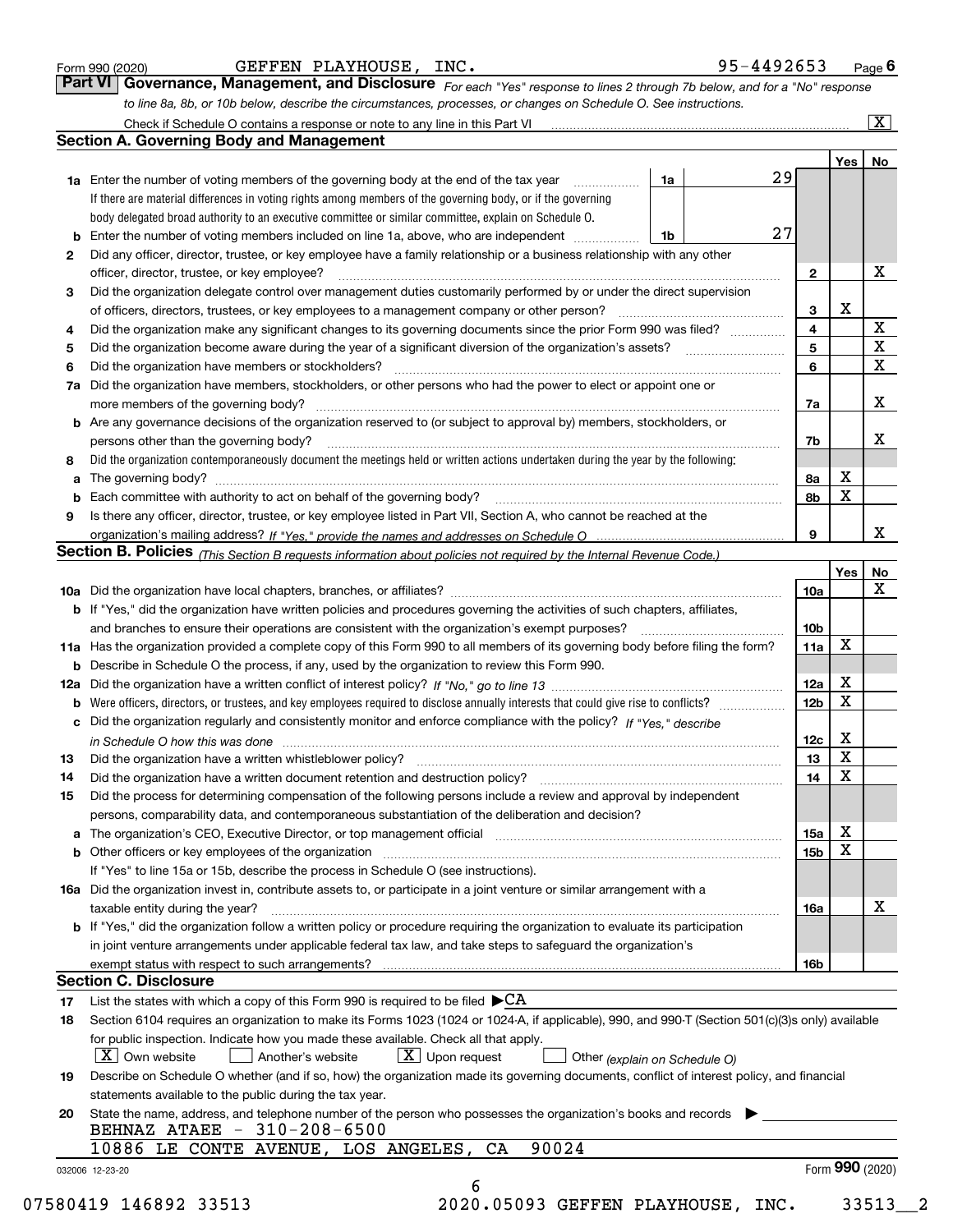|  | Form 990 (2020) |
|--|-----------------|
|  |                 |

 $\mathcal{L}^{\text{max}}$ 

| Form 990 (2020) | GEFFEN PLAYHOUSE, INC.                                                                     | 95-4492653 | Page 7 |
|-----------------|--------------------------------------------------------------------------------------------|------------|--------|
|                 | Part VII Compensation of Officers, Directors, Trustees, Key Employees, Highest Compensated |            |        |
|                 | <b>Employees, and Independent Contractors</b>                                              |            |        |

Check if Schedule O contains a response or note to any line in this Part VII

**Section A. Officers, Directors, Trustees, Key Employees, and Highest Compensated Employees**

**1a**  Complete this table for all persons required to be listed. Report compensation for the calendar year ending with or within the organization's tax year. **•** List all of the organization's current officers, directors, trustees (whether individuals or organizations), regardless of amount of compensation.

Enter -0- in columns (D), (E), and (F) if no compensation was paid.

 $\bullet$  List all of the organization's  $\,$ current key employees, if any. See instructions for definition of "key employee."

**•** List the organization's five current highest compensated employees (other than an officer, director, trustee, or key employee) who received reportable compensation (Box 5 of Form W-2 and/or Box 7 of Form 1099-MISC) of more than \$100,000 from the organization and any related organizations.

**•** List all of the organization's former officers, key employees, and highest compensated employees who received more than \$100,000 of reportable compensation from the organization and any related organizations.

**former directors or trustees**  ¥ List all of the organization's that received, in the capacity as a former director or trustee of the organization, more than \$10,000 of reportable compensation from the organization and any related organizations.

See instructions for the order in which to list the persons above.

Check this box if neither the organization nor any related organization compensated any current officer, director, or trustee.  $\mathcal{L}^{\text{max}}$ 

| (A)                                  | (B)                    |                                |                                                                  |          | (C) |                                                 |        | (D)                 | (E)                              | (F)                      |
|--------------------------------------|------------------------|--------------------------------|------------------------------------------------------------------|----------|-----|-------------------------------------------------|--------|---------------------|----------------------------------|--------------------------|
| Name and title                       | Average                |                                | (do not check more than one                                      | Position |     |                                                 |        | Reportable          | Reportable                       | Estimated                |
|                                      | hours per              |                                | box, unless person is both an<br>officer and a director/trustee) |          |     |                                                 |        | compensation        | compensation                     | amount of                |
|                                      | week                   |                                |                                                                  |          |     |                                                 |        | from                | from related                     | other                    |
|                                      | (list any<br>hours for |                                |                                                                  |          |     |                                                 |        | the<br>organization | organizations<br>(W-2/1099-MISC) | compensation<br>from the |
|                                      | related                |                                |                                                                  |          |     |                                                 |        | (W-2/1099-MISC)     |                                  | organization             |
|                                      | organizations          |                                |                                                                  |          |     |                                                 |        |                     |                                  | and related              |
|                                      | below                  | Individual trustee or director | nstitutional trustee                                             |          |     |                                                 |        |                     |                                  | organizations            |
|                                      | line)                  |                                |                                                                  | Officer  |     | key employee<br>Highest compensated<br>employee | Former |                     |                                  |                          |
| GIL CATES JR.<br>(1)                 | 40.00                  |                                |                                                                  |          |     |                                                 |        |                     |                                  |                          |
| EXECUTIVE DIRECTOR                   |                        | $\mathbf X$                    |                                                                  | X        |     |                                                 |        | 255, 136.           | $\mathbf 0$ .                    | 9,104.                   |
| MATT SHAKMAN<br>(2)                  | 40.00                  |                                |                                                                  |          |     |                                                 |        |                     |                                  |                          |
| ARTISTIC DIRECTOR                    |                        | $\mathbf X$                    |                                                                  | X        |     |                                                 |        | 227,501.            | $\mathbf 0$ .                    | 53.                      |
| (3)<br><b>BEHNAZ ATAEE</b>           | 40.00                  |                                |                                                                  |          |     |                                                 |        |                     |                                  |                          |
| CFO                                  |                        |                                |                                                                  | X        |     |                                                 |        | 205,805.            | $\mathbf 0$ .                    | 14,758.                  |
| (4)<br>DAN IONAZZI                   | 40.00                  |                                |                                                                  |          |     |                                                 |        |                     |                                  |                          |
| PRODUCER                             |                        |                                |                                                                  |          |     | X                                               |        | 139,130.            | $\mathbf 0$ .                    | $0_{.}$                  |
| PATRICK BROWN<br>(5)                 | 40.00                  |                                |                                                                  |          |     |                                                 |        |                     |                                  |                          |
| MARKETING DIRECTOR                   |                        |                                |                                                                  |          |     | X                                               |        | 127,142.            | $\mathbf 0$ .                    | 7,052.                   |
| KAREN GUTIERREZ<br>(6)               | 40.00                  |                                |                                                                  |          |     |                                                 |        |                     |                                  |                          |
| DIRECTOR OF ADVERTISING & AUDIENCE D |                        |                                |                                                                  |          |     | X                                               |        | 100, 443.           | $\mathbf 0$ .                    | 9,886.                   |
| ELLEN CATANIA<br>(7)                 | 40.00                  |                                |                                                                  |          |     |                                                 |        |                     |                                  |                          |
| SR. VP OF DEVELOPMENT                |                        |                                |                                                                  |          |     | X                                               |        | 102,262.            | $\mathbf 0$ .                    | 7,914.                   |
| <b>JESSICA B ROLLINS</b><br>(8)      | 40.00                  |                                |                                                                  |          |     |                                                 |        |                     |                                  |                          |
| GRANT WRITING CONSULTANT             |                        |                                |                                                                  |          |     | X                                               |        | 102,674.            | 0.                               | 6,769.                   |
| ADI GREENBERG<br>(9)                 | 1.00                   |                                |                                                                  |          |     |                                                 |        |                     |                                  |                          |
| VICE CHAIR                           |                        | $\mathbf X$                    |                                                                  | X        |     |                                                 |        | 0.                  | 0.                               | 0.                       |
| (10) ARTHUR N. GREENBURG             | 1.00                   |                                |                                                                  |          |     |                                                 |        |                     |                                  |                          |
| DIRECTOR (THRU 11/2020)              |                        | $\mathbf X$                    |                                                                  |          |     |                                                 |        | 0.                  | 0.                               | $0_{.}$                  |
| (11) BARRY MEYER                     | 1.00                   |                                |                                                                  |          |     |                                                 |        |                     |                                  |                          |
| DIRECTOR (THRU 12/2020)              |                        | $\mathbf X$                    |                                                                  |          |     |                                                 |        | 0.                  | 0.                               | 0.                       |
| (12) BETH BEHRS                      | 1.00                   |                                |                                                                  |          |     |                                                 |        |                     |                                  |                          |
| <b>DIRECTOR</b>                      |                        | $\mathbf X$                    |                                                                  |          |     |                                                 |        | 0.                  | $\mathbf 0$ .                    | 0.                       |
| (13) BRIAN MANN                      | 1.00                   |                                |                                                                  |          |     |                                                 |        |                     |                                  |                          |
| <b>DIRECTOR</b>                      |                        | $\mathbf X$                    |                                                                  |          |     |                                                 |        | 0.                  | $\mathbf 0$ .                    | 0.                       |
| (14) CARLA MALDEN                    | 1.00                   |                                |                                                                  |          |     |                                                 |        |                     |                                  |                          |
| <b>DIRECTOR</b>                      |                        | X                              |                                                                  |          |     |                                                 |        | 0.                  | 0.                               | $0_{.}$                  |
| (15) CYNTHIA P.<br><b>STAFFORD</b>   | 1.00                   |                                |                                                                  |          |     |                                                 |        |                     |                                  |                          |
| <b>DIRECTOR</b>                      |                        | $\mathbf X$                    |                                                                  |          |     |                                                 |        | $\mathbf 0$ .       | $\mathbf 0$ .                    | 0.                       |
| (16) DANNY PASSMAN                   | 1.00                   |                                |                                                                  |          |     |                                                 |        |                     |                                  |                          |
| <b>DIRECTOR</b>                      |                        | $\mathbf X$                    |                                                                  |          |     |                                                 |        | $\mathbf 0$ .       | $\boldsymbol{0}$ .               | $0_{.}$                  |
| (17) DR. BRAD EDGERTON               | 1.00                   |                                |                                                                  |          |     |                                                 |        |                     |                                  |                          |
| DIRECTOR                             |                        | $\mathbf X$                    |                                                                  |          |     |                                                 |        | $\mathbf 0$ .       | $\mathbf 0$ .                    | 0.                       |
| 032007 12-23-20                      |                        |                                |                                                                  |          |     |                                                 |        |                     |                                  | Form 990 (2020)          |

7

07580419 146892 33513 2020.05093 GEFFEN PLAYHOUSE, INC. 33513 2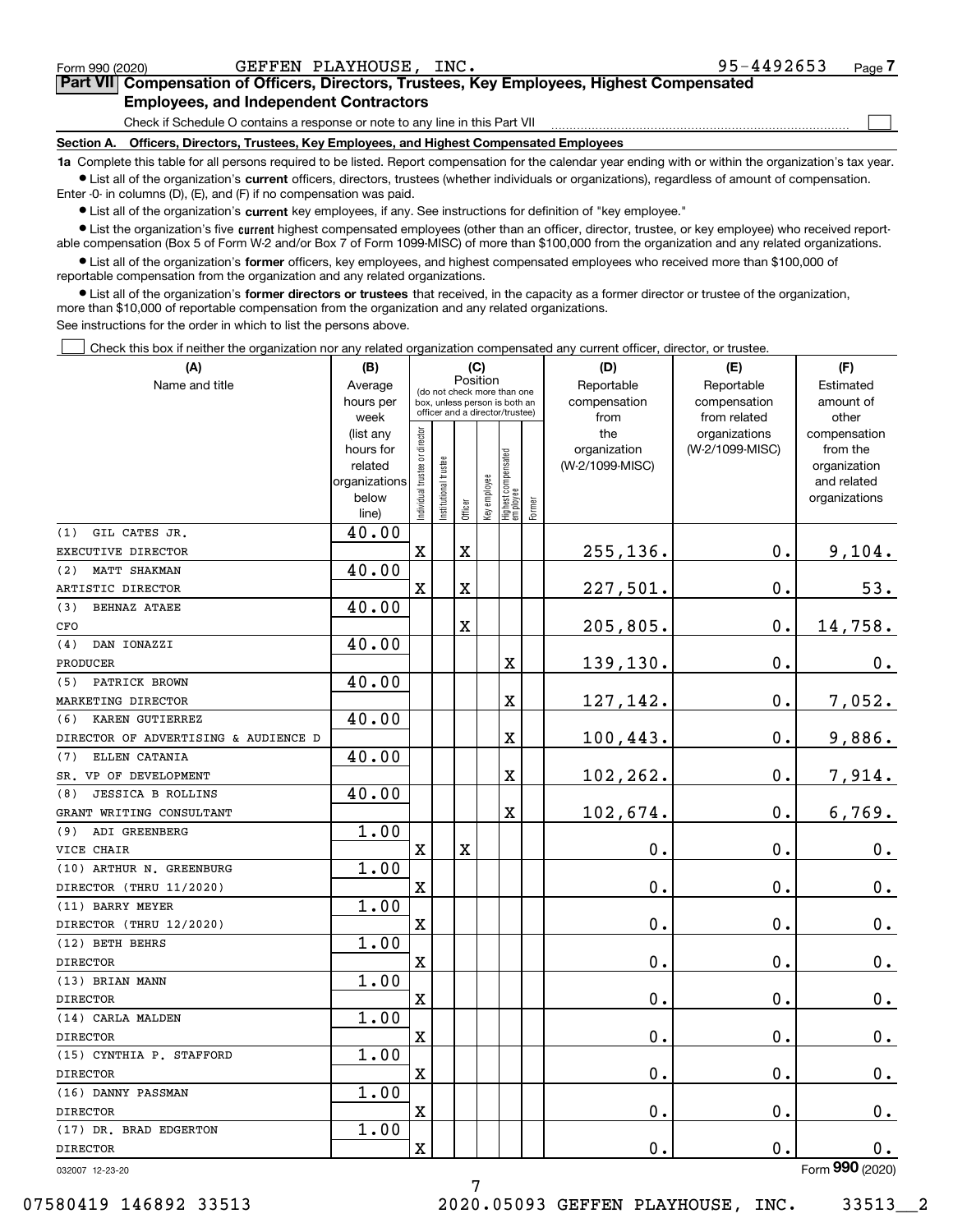|  | Form 990 (2020 |
|--|----------------|
|  |                |

| GEFFEN PLAYHOUSE,<br>Form 990 (2020)                                                                                                                 |               |                               | INC.                 |          |              |                                                              |        |                                | 95-4492653      |                  |              |               | Page 8                |
|------------------------------------------------------------------------------------------------------------------------------------------------------|---------------|-------------------------------|----------------------|----------|--------------|--------------------------------------------------------------|--------|--------------------------------|-----------------|------------------|--------------|---------------|-----------------------|
| <b>Part VII</b><br>Section A. Officers, Directors, Trustees, Key Employees, and Highest Compensated Employees (continued)                            |               |                               |                      |          |              |                                                              |        |                                |                 |                  |              |               |                       |
| (A)                                                                                                                                                  | (B)           |                               |                      |          | (C)          |                                                              |        | (D)                            | (E)             |                  |              | (F)           |                       |
| Name and title                                                                                                                                       | Average       |                               |                      | Position |              |                                                              |        | Reportable                     | Reportable      |                  |              | Estimated     |                       |
|                                                                                                                                                      | hours per     |                               |                      |          |              | (do not check more than one<br>box, unless person is both an |        | compensation                   | compensation    |                  |              | amount of     |                       |
|                                                                                                                                                      | week          |                               |                      |          |              | officer and a director/trustee)                              |        | from                           | from related    |                  |              | other         |                       |
|                                                                                                                                                      | (list any     |                               |                      |          |              |                                                              |        | the                            | organizations   |                  |              | compensation  |                       |
|                                                                                                                                                      | hours for     |                               |                      |          |              |                                                              |        | organization                   | (W-2/1099-MISC) |                  |              | from the      |                       |
|                                                                                                                                                      | related       |                               |                      |          |              |                                                              |        | (W-2/1099-MISC)                |                 |                  |              | organization  |                       |
|                                                                                                                                                      | organizations |                               |                      |          |              |                                                              |        |                                |                 |                  |              | and related   |                       |
|                                                                                                                                                      | below         | ndividual trustee or director | nstitutional trustee |          | Key employee |                                                              |        |                                |                 |                  |              | organizations |                       |
|                                                                                                                                                      | line)         |                               |                      | Officer  |              | Highest compensated<br> employee                             | Former |                                |                 |                  |              |               |                       |
| (18) DR. GENE D. BLOCK                                                                                                                               | 1.00          |                               |                      |          |              |                                                              |        |                                |                 |                  |              |               |                       |
| <b>DIRECTOR</b>                                                                                                                                      |               | X                             |                      |          |              |                                                              |        | 0.                             |                 | 0.               |              |               | 0.                    |
| (19) FRED SPEKTOR                                                                                                                                    | 1.00          |                               |                      |          |              |                                                              |        |                                |                 |                  |              |               |                       |
| DIRECTOR (THRU 12/2020)                                                                                                                              |               | $\mathbf X$                   |                      |          |              |                                                              |        | 0.                             |                 | 0.               |              |               | 0.                    |
| (20) HAROLD BROWN                                                                                                                                    | 1.00          |                               |                      |          |              |                                                              |        |                                |                 |                  |              |               |                       |
| DIRECTOR (THRU 6/2021)                                                                                                                               |               | $\mathbf X$                   |                      |          |              |                                                              |        | 0.                             |                 | 0.               |              |               | 0.                    |
| (21) HOLLY RICE                                                                                                                                      | 1.00          |                               |                      |          |              |                                                              |        |                                |                 |                  |              |               |                       |
| <b>DIRECTOR</b>                                                                                                                                      |               | $\mathbf X$                   |                      |          |              |                                                              |        | 0.                             |                 | 0.               |              |               | 0.                    |
| (22) HOWARD TENENBAUM                                                                                                                                | 1.00          |                               |                      |          |              |                                                              |        |                                |                 |                  |              |               |                       |
| CHAIR                                                                                                                                                |               | X                             |                      | X        |              |                                                              |        | 0.                             |                 | 0.               |              |               | 0.                    |
| (23) KEVIN BRIGHT                                                                                                                                    | 1.00          |                               |                      |          |              |                                                              |        |                                |                 |                  |              |               |                       |
| <b>DIRECTOR</b>                                                                                                                                      |               | $\mathbf X$                   |                      |          |              |                                                              |        | 0.                             |                 | 0.               |              |               | 0.                    |
| (24) KEVYN WYNN                                                                                                                                      | 1.00          |                               |                      |          |              |                                                              |        |                                |                 |                  |              |               |                       |
| <b>DIRECTOR</b>                                                                                                                                      |               | $\mathbf X$                   |                      |          |              |                                                              |        | 0.                             |                 | 0.               |              |               | 0.                    |
| (25) KIMBERLY STEWARD                                                                                                                                | 1.00          |                               |                      |          |              |                                                              |        |                                |                 |                  |              |               |                       |
| DIRECTOR (THRU 4/2020)                                                                                                                               |               | $\mathbf X$                   |                      |          |              |                                                              |        | 0.                             |                 | 0.               |              |               | 0.                    |
| (26) LINDA BERNSTEIN RUBIN                                                                                                                           | 1.00          |                               |                      |          |              |                                                              |        |                                |                 |                  |              |               |                       |
| <b>DIRECTOR</b>                                                                                                                                      |               | $\mathbf{x}$                  |                      |          |              |                                                              |        | 0.                             |                 | 0.               |              |               | $0$ .                 |
|                                                                                                                                                      |               |                               |                      |          |              |                                                              | ▶      | 1, 260, 093.                   |                 | $\overline{0}$ . |              |               | $\overline{55,536}$ . |
| c Total from continuation sheets to Part VII, Section A <b>manual</b> Total from continuation sheets                                                 |               |                               |                      |          |              |                                                              |        | $\mathbf 0$ .                  |                 | 0.               |              |               | 0.                    |
|                                                                                                                                                      |               |                               |                      |          |              |                                                              |        | 1,260,093.                     |                 | 0.               |              |               | 55, 536.              |
| Total number of individuals (including but not limited to those listed above) who received more than \$100,000 of reportable<br>$\mathbf{2}$         |               |                               |                      |          |              |                                                              |        |                                |                 |                  |              |               |                       |
| compensation from the organization $\blacktriangleright$                                                                                             |               |                               |                      |          |              |                                                              |        |                                |                 |                  |              |               | 14                    |
|                                                                                                                                                      |               |                               |                      |          |              |                                                              |        |                                |                 |                  |              | <b>Yes</b>    | No                    |
| 3<br>Did the organization list any former officer, director, trustee, key employee, or highest compensated employee on                               |               |                               |                      |          |              |                                                              |        |                                |                 |                  |              |               |                       |
| line 1a? If "Yes," complete Schedule J for such individual manufactured contained and the line 1a? If "Yes," complete Schedule J for such individual |               |                               |                      |          |              |                                                              |        |                                |                 |                  | 3            |               | x                     |
| For any individual listed on line 1a, is the sum of reportable compensation and other compensation from the organization                             |               |                               |                      |          |              |                                                              |        |                                |                 |                  |              |               |                       |
|                                                                                                                                                      |               |                               |                      |          |              |                                                              |        |                                |                 |                  | 4            | х             |                       |
| Did any person listed on line 1a receive or accrue compensation from any unrelated organization or individual for services<br>5                      |               |                               |                      |          |              |                                                              |        |                                |                 |                  |              |               |                       |
|                                                                                                                                                      |               |                               |                      |          |              |                                                              |        |                                |                 |                  | 5            |               | X                     |
| <b>Section B. Independent Contractors</b>                                                                                                            |               |                               |                      |          |              |                                                              |        |                                |                 |                  |              |               |                       |
| Complete this table for your five highest compensated independent contractors that received more than \$100,000 of compensation from<br>1.           |               |                               |                      |          |              |                                                              |        |                                |                 |                  |              |               |                       |
| the organization. Report compensation for the calendar year ending with or within the organization's tax year.                                       |               |                               |                      |          |              |                                                              |        |                                |                 |                  | (C)          |               |                       |
| (A)<br>Name and business address                                                                                                                     |               |                               |                      |          |              |                                                              |        | (B)<br>Description of services |                 |                  | Compensation |               |                       |
| THEATER DIRECT, INC                                                                                                                                  |               |                               |                      |          |              |                                                              |        |                                |                 |                  |              |               |                       |
| 6855 ATOLL AVE, NORTH HOLLYWOOD, CA 91605                                                                                                            |               |                               |                      |          |              |                                                              |        | TELEMARKETING                  |                 |                  |              |               | 339,590.              |
| RUSE AND SUBTERFUGE, 129 N JACKSON ST, APT                                                                                                           |               |                               |                      |          |              |                                                              |        |                                |                 |                  |              |               |                       |
| B, GLENDALE, CA 91206                                                                                                                                |               |                               |                      |          |              |                                                              |        | ACTOR/<br>PRODUCER             |                 |                  |              |               | 251,267.              |
|                                                                                                                                                      |               |                               |                      |          |              |                                                              |        |                                |                 |                  |              |               |                       |
|                                                                                                                                                      |               |                               |                      |          |              |                                                              |        |                                |                 |                  |              |               |                       |
|                                                                                                                                                      |               |                               |                      |          |              |                                                              |        |                                |                 |                  |              |               |                       |
|                                                                                                                                                      |               |                               |                      |          |              |                                                              |        |                                |                 |                  |              |               |                       |
|                                                                                                                                                      |               |                               |                      |          |              |                                                              |        |                                |                 |                  |              |               |                       |

**2**Total number of independent contractors (including but not limited to those listed above) who received more than \$100,000 of compensation from the organization 2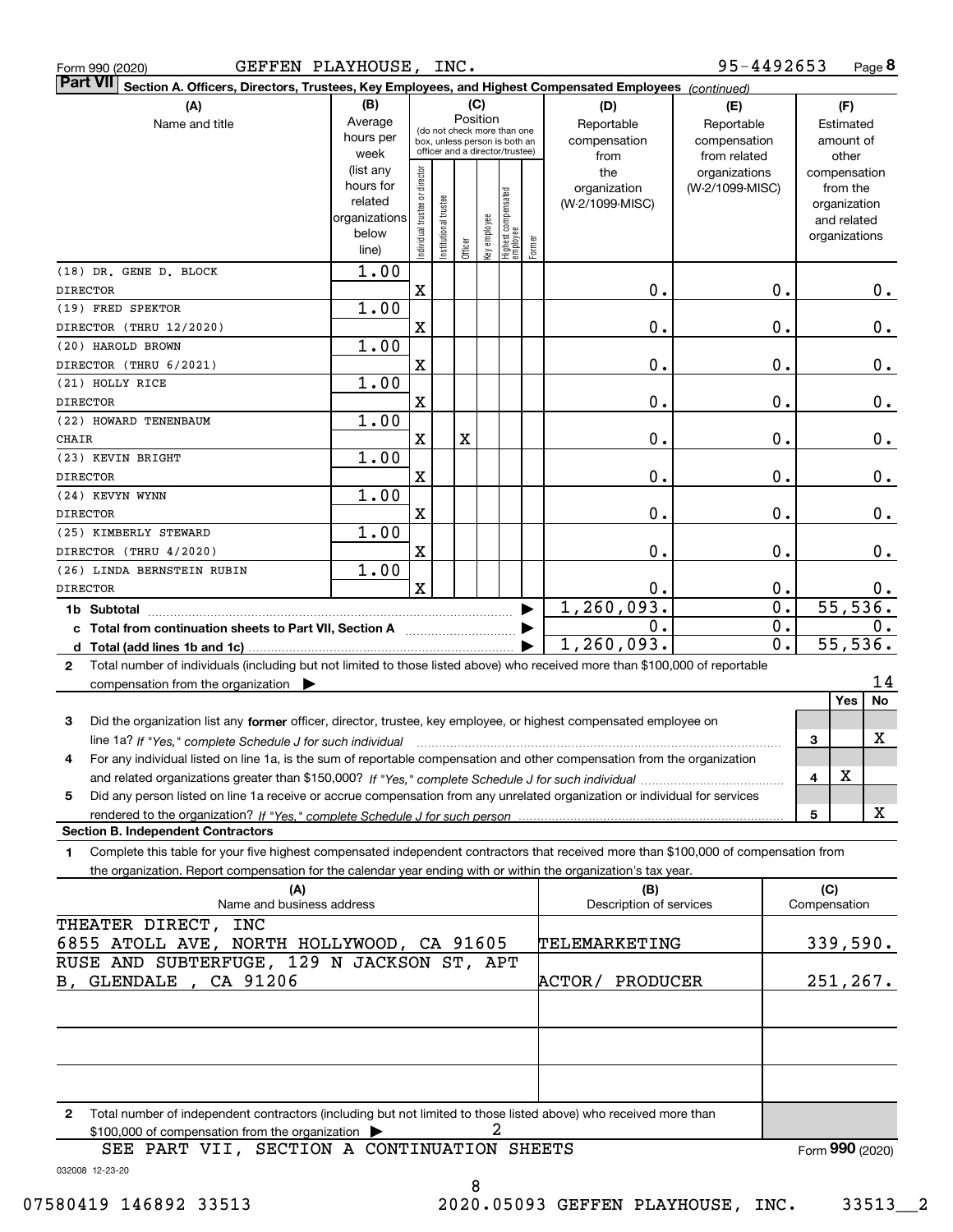| <b>Part VII</b> Section A. Officers, Directors, Trustees, Key Employees, and Highest Compensated Employees (continued) |                        |                                |                        |             |              |                              |        |                 |                 |                             |
|------------------------------------------------------------------------------------------------------------------------|------------------------|--------------------------------|------------------------|-------------|--------------|------------------------------|--------|-----------------|-----------------|-----------------------------|
| (A)                                                                                                                    | (B)                    |                                |                        |             | (C)          |                              |        | (D)             | (E)             | (F)                         |
| Name and title                                                                                                         | Average                |                                |                        |             | Position     |                              |        | Reportable      | Reportable      | Estimated                   |
|                                                                                                                        | hours                  |                                | (check all that apply) |             |              |                              |        | compensation    | compensation    | amount of                   |
|                                                                                                                        | per                    |                                |                        |             |              |                              |        | from            | from related    | other                       |
|                                                                                                                        | week                   |                                |                        |             |              | Highest compensated employee |        | the             | organizations   | compensation                |
|                                                                                                                        | (list any<br>hours for |                                |                        |             |              |                              |        | organization    | (W-2/1099-MISC) | from the                    |
|                                                                                                                        | related                |                                |                        |             |              |                              |        | (W-2/1099-MISC) |                 | organization<br>and related |
|                                                                                                                        | organizations          |                                |                        |             |              |                              |        |                 |                 | organizations               |
|                                                                                                                        | below                  | Individual trustee or director | Institutional trustee  |             |              |                              |        |                 |                 |                             |
|                                                                                                                        | line)                  |                                |                        | Officer     | Key employee |                              | Former |                 |                 |                             |
| (27) LORETTA EVERETT KAUFMAN                                                                                           | 1.00                   |                                |                        |             |              |                              |        |                 |                 |                             |
| <b>DIRECTOR</b>                                                                                                        |                        | X                              |                        |             |              |                              |        | 0.              | 0.              | $0$ .                       |
| (28) MARC WEINSTOCK                                                                                                    | 1.00                   |                                |                        |             |              |                              |        |                 |                 |                             |
| <b>DIRECTOR</b>                                                                                                        |                        | X                              |                        |             |              |                              |        | 0.              | 0.              | $\mathbf 0$ .               |
| (29) MARK FLEISCHER                                                                                                    | 1.00                   |                                |                        |             |              |                              |        |                 |                 |                             |
| <b>DIRECTOR</b>                                                                                                        |                        | X                              |                        |             |              |                              |        | 0.              | 0.              | $\mathbf 0$ .               |
| (30) MARTHA DE LAURENTIIS                                                                                              | 1.00                   |                                |                        |             |              |                              |        |                 |                 |                             |
| <b>DIRECTOR</b>                                                                                                        |                        | X                              |                        |             |              |                              |        | 0.              | 0.              | $\mathbf 0$ .               |
| (31) MARTHA HENDERSON                                                                                                  | 1.00                   |                                |                        |             |              |                              |        |                 |                 |                             |
| <b>DIRECTOR</b>                                                                                                        |                        | X                              |                        |             |              |                              |        | 0.              | 0.              | $\mathbf 0$ .               |
| (32) MARY ANN CLOYD                                                                                                    | 1.00                   |                                |                        |             |              |                              |        |                 |                 |                             |
| <b>DIRECTOR</b>                                                                                                        |                        | X                              |                        |             |              |                              |        | 0.              | 0.              | $\mathbf 0$ .               |
| (33) MERLE DANDRIDGE                                                                                                   | 1.00                   |                                |                        |             |              |                              |        |                 |                 |                             |
| <b>DIRECTOR</b>                                                                                                        |                        | X                              |                        |             |              |                              |        | 0.              | 0.              | $\mathbf 0$ .               |
| (34) PAMELA ROBINSON HOLLANDER<br><b>DIRECTOR</b>                                                                      | 1.00                   | X                              |                        |             |              |                              |        | 0.              | 0.              | $\mathbf 0$ .               |
| (35) PATRICIA K. APPLEGATE                                                                                             | 1.00                   |                                |                        |             |              |                              |        |                 |                 |                             |
| <b>SECRETARY</b>                                                                                                       |                        | $\mathbf X$                    |                        | $\mathbf X$ |              |                              |        | 0.              | 0.              | $\mathbf 0$ .               |
| (36) PATRICIA L. GLASER                                                                                                | 1.00                   |                                |                        |             |              |                              |        |                 |                 |                             |
| <b>DIRECTOR</b>                                                                                                        |                        | X                              |                        |             |              |                              |        | 0.              | 0.              | $\mathbf 0$ .               |
| (37) RICHARD SHERMAN                                                                                                   | 1.00                   |                                |                        |             |              |                              |        |                 |                 |                             |
| <b>DIRECTOR</b>                                                                                                        |                        | X                              |                        |             |              |                              |        | 0.              | 0.              | $0$ .                       |
| (38) SUE NAHLEY FLEISHMAN                                                                                              | 1.00                   |                                |                        |             |              |                              |        |                 |                 |                             |
| <b>DIRECTOR</b>                                                                                                        |                        | X                              |                        |             |              |                              |        | 0.              | 0.              | $0$ .                       |
| (39) TIFFANY MAYBERRY                                                                                                  | 1.00                   |                                |                        |             |              |                              |        |                 |                 |                             |
| <b>DIRECTOR</b>                                                                                                        |                        | $\mathbf X$                    |                        |             |              |                              |        | 0.              | 0.              | $\mathbf 0$ .               |
| (40) VICTORIA ALONSO                                                                                                   | 1.00                   |                                |                        |             |              |                              |        |                 |                 |                             |
| <b>DIRECTOR</b>                                                                                                        |                        | X                              |                        |             |              |                              |        | $\mathbf 0$ .   | 0.              | $0_{.}$                     |
|                                                                                                                        |                        |                                |                        |             |              |                              |        |                 |                 |                             |
|                                                                                                                        |                        |                                |                        |             |              |                              |        |                 |                 |                             |
|                                                                                                                        |                        |                                |                        |             |              |                              |        |                 |                 |                             |
|                                                                                                                        |                        |                                |                        |             |              |                              |        |                 |                 |                             |
|                                                                                                                        |                        |                                |                        |             |              |                              |        |                 |                 |                             |
|                                                                                                                        |                        |                                |                        |             |              |                              |        |                 |                 |                             |
|                                                                                                                        |                        |                                |                        |             |              |                              |        |                 |                 |                             |
|                                                                                                                        |                        |                                |                        |             |              |                              |        |                 |                 |                             |
|                                                                                                                        |                        |                                |                        |             |              |                              |        |                 |                 |                             |
|                                                                                                                        |                        |                                |                        |             |              |                              |        |                 |                 |                             |
|                                                                                                                        |                        |                                |                        |             |              |                              |        |                 |                 |                             |
|                                                                                                                        |                        |                                |                        |             |              |                              |        |                 |                 |                             |
|                                                                                                                        |                        |                                |                        |             |              |                              |        |                 |                 |                             |

032201 04-01-20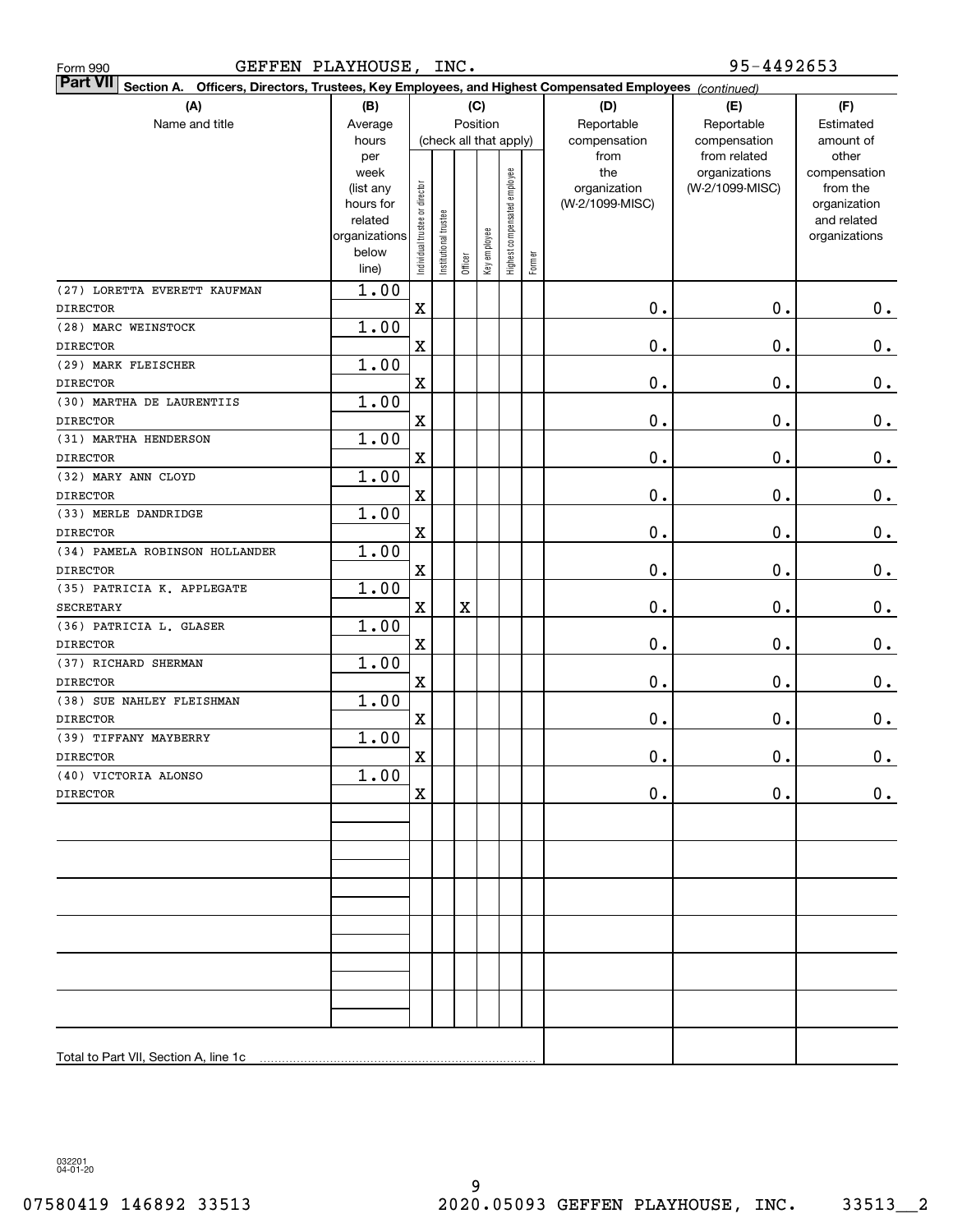| <b>Part VIII</b>                                          |      |        | <b>Statement of Revenue</b>                                                   |          |                |                |                      |                       |                                              |                                                   |                                                                 |
|-----------------------------------------------------------|------|--------|-------------------------------------------------------------------------------|----------|----------------|----------------|----------------------|-----------------------|----------------------------------------------|---------------------------------------------------|-----------------------------------------------------------------|
|                                                           |      |        | Check if Schedule O contains a response or note to any line in this Part VIII |          |                |                |                      |                       |                                              |                                                   |                                                                 |
|                                                           |      |        |                                                                               |          |                |                |                      | (A)<br>Total revenue  | (B)<br>Related or exempt<br>function revenue | $\overline{(C)}$<br>Unrelated<br>business revenue | (D)<br>Revenue excluded<br>from tax under<br>sections 512 - 514 |
|                                                           |      |        | 1 a Federated campaigns                                                       |          | 1a             |                |                      |                       |                                              |                                                   |                                                                 |
|                                                           |      | b      | Membership dues                                                               |          | 1 <sub>b</sub> |                |                      |                       |                                              |                                                   |                                                                 |
|                                                           |      | c      | Fundraising events                                                            |          | 1 <sub>c</sub> |                | 1,011,859.           |                       |                                              |                                                   |                                                                 |
| Contributions, Gifts, Grants<br>and Other Similar Amounts |      |        | d Related organizations                                                       | .        | 1 <sub>d</sub> |                |                      |                       |                                              |                                                   |                                                                 |
|                                                           |      |        | Government grants (contributions)                                             |          | 1e             |                | 1,591,734.           |                       |                                              |                                                   |                                                                 |
|                                                           |      | f      | All other contributions, gifts, grants, and                                   |          |                |                |                      |                       |                                              |                                                   |                                                                 |
|                                                           |      |        | similar amounts not included above                                            |          | 1f             |                | 3,886,658.           |                       |                                              |                                                   |                                                                 |
|                                                           |      |        | Noncash contributions included in lines 1a-1f                                 |          | $1g$ \$        |                | 2,209,368.           |                       |                                              |                                                   |                                                                 |
|                                                           |      | h.     |                                                                               |          |                |                |                      | 6,490,251.            |                                              |                                                   |                                                                 |
|                                                           |      |        |                                                                               |          |                |                | <b>Business Code</b> |                       |                                              |                                                   |                                                                 |
|                                                           |      | 2 a    | TICKET SALES<br>SPONSORSHIP                                                   |          |                |                | 711110<br>900099     | 2,158,091.<br>50,000. | 2,158,091.<br>50,000.                        |                                                   |                                                                 |
|                                                           |      | b      | OTHER THEATER REVENUE                                                         |          |                |                | 711110               | 22,249.               | 22,249.                                      |                                                   |                                                                 |
|                                                           |      |        |                                                                               |          |                |                |                      |                       |                                              |                                                   |                                                                 |
| Program Service<br>Revenue                                |      | d<br>е |                                                                               |          |                |                |                      |                       |                                              |                                                   |                                                                 |
|                                                           |      | f      | All other program service revenue                                             |          |                |                |                      |                       |                                              |                                                   |                                                                 |
|                                                           |      | q      |                                                                               |          |                |                |                      | 2,230,340.            |                                              |                                                   |                                                                 |
|                                                           | 3    |        | Investment income (including dividends, interest, and                         |          |                |                |                      |                       |                                              |                                                   |                                                                 |
|                                                           |      |        |                                                                               |          |                |                |                      | 65,964.               |                                              |                                                   | 65,964.                                                         |
|                                                           | 4    |        | Income from investment of tax-exempt bond proceeds                            |          |                |                |                      |                       |                                              |                                                   |                                                                 |
|                                                           | 5    |        |                                                                               |          |                |                |                      | 31, 312.              |                                              |                                                   | 31,312.                                                         |
|                                                           |      |        |                                                                               |          | (i) Real       |                | (ii) Personal        |                       |                                              |                                                   |                                                                 |
|                                                           |      | 6а     | Gross rents<br>.                                                              | l 6a     |                |                |                      |                       |                                              |                                                   |                                                                 |
|                                                           |      | b      | Less: rental expenses                                                         | 6b       |                |                |                      |                       |                                              |                                                   |                                                                 |
|                                                           |      | с      | Rental income or (loss)                                                       | 6c       |                |                |                      |                       |                                              |                                                   |                                                                 |
|                                                           |      | d      | Net rental income or (loss)                                                   |          |                |                |                      |                       |                                              |                                                   |                                                                 |
|                                                           |      |        | 7 a Gross amount from sales of                                                |          | (i) Securities |                | (ii) Other           |                       |                                              |                                                   |                                                                 |
|                                                           |      |        | assets other than inventory                                                   | 7a       | 1,300,000.     |                |                      |                       |                                              |                                                   |                                                                 |
|                                                           |      |        | <b>b</b> Less: cost or other basis                                            |          | 594,000.       |                |                      |                       |                                              |                                                   |                                                                 |
| Revenue                                                   |      |        | and sales expenses                                                            | 7b<br>7c | 706,000.       |                |                      |                       |                                              |                                                   |                                                                 |
|                                                           |      |        | <b>c</b> Gain or (loss) $\ldots$                                              |          |                |                |                      | 706,000.              |                                              |                                                   | 706,000.                                                        |
|                                                           |      |        | 8 a Gross income from fundraising events (not                                 |          |                |                |                      |                       |                                              |                                                   |                                                                 |
| <b>Other</b>                                              |      |        | 1,011,859. of<br>including \$                                                 |          |                |                |                      |                       |                                              |                                                   |                                                                 |
|                                                           |      |        | contributions reported on line 1c). See                                       |          |                |                |                      |                       |                                              |                                                   |                                                                 |
|                                                           |      |        |                                                                               |          |                | 8a             | 43,757.              |                       |                                              |                                                   |                                                                 |
|                                                           |      |        | <b>b</b> Less: direct expenses                                                |          |                | 8b             | 362,976.             |                       |                                              |                                                   |                                                                 |
|                                                           |      |        | c Net income or (loss) from fundraising events                                |          |                |                | ▶<br>.               | $-319, 219.$          |                                              |                                                   | $-319,219.$                                                     |
|                                                           |      |        | 9 a Gross income from gaming activities. See                                  |          |                |                |                      |                       |                                              |                                                   |                                                                 |
|                                                           |      |        |                                                                               |          |                | 9a             |                      |                       |                                              |                                                   |                                                                 |
|                                                           |      |        | <b>b</b> Less: direct expenses <b>manually</b>                                |          |                | 9 <sub>b</sub> |                      |                       |                                              |                                                   |                                                                 |
|                                                           |      |        | c Net income or (loss) from gaming activities                                 |          |                |                | .                    |                       |                                              |                                                   |                                                                 |
|                                                           |      |        | 10 a Gross sales of inventory, less returns                                   |          |                |                |                      |                       |                                              |                                                   |                                                                 |
|                                                           |      |        |                                                                               |          |                | 10a            | 509.                 |                       |                                              |                                                   |                                                                 |
|                                                           |      |        | <b>b</b> Less: cost of goods sold                                             |          |                | 10bl           | 14,912.              |                       |                                              |                                                   |                                                                 |
|                                                           |      |        |                                                                               |          |                |                | ▶                    | $-14, 403.$           |                                              |                                                   | $-14, 403.$                                                     |
|                                                           |      |        |                                                                               |          |                |                | <b>Business Code</b> |                       |                                              |                                                   |                                                                 |
| Miscellaneous                                             | 11 a |        | <u> 1989 - Johann Barbara, martxa alemaniar amerikan a</u>                    |          |                |                |                      |                       |                                              |                                                   |                                                                 |
| Revenue                                                   |      | b      |                                                                               |          |                |                |                      |                       |                                              |                                                   |                                                                 |
|                                                           |      | с      |                                                                               |          |                |                |                      |                       |                                              |                                                   |                                                                 |
|                                                           |      |        |                                                                               |          |                |                | ▶                    |                       |                                              |                                                   |                                                                 |
|                                                           | 12   |        |                                                                               |          |                |                |                      | 9,190,245.            | 2,230,340.                                   | 0.                                                | 469,654.                                                        |
| 032009 12-23-20                                           |      |        |                                                                               |          |                |                |                      |                       |                                              |                                                   | Form 990 (2020)                                                 |
|                                                           |      |        |                                                                               |          |                |                |                      |                       |                                              |                                                   |                                                                 |

Form 990 (2020) GEFFEN PLAYHOUSE,INC。 95-4492653 Page

GEFFEN PLAYHOUSE, INC.

10

**9** 95-4492653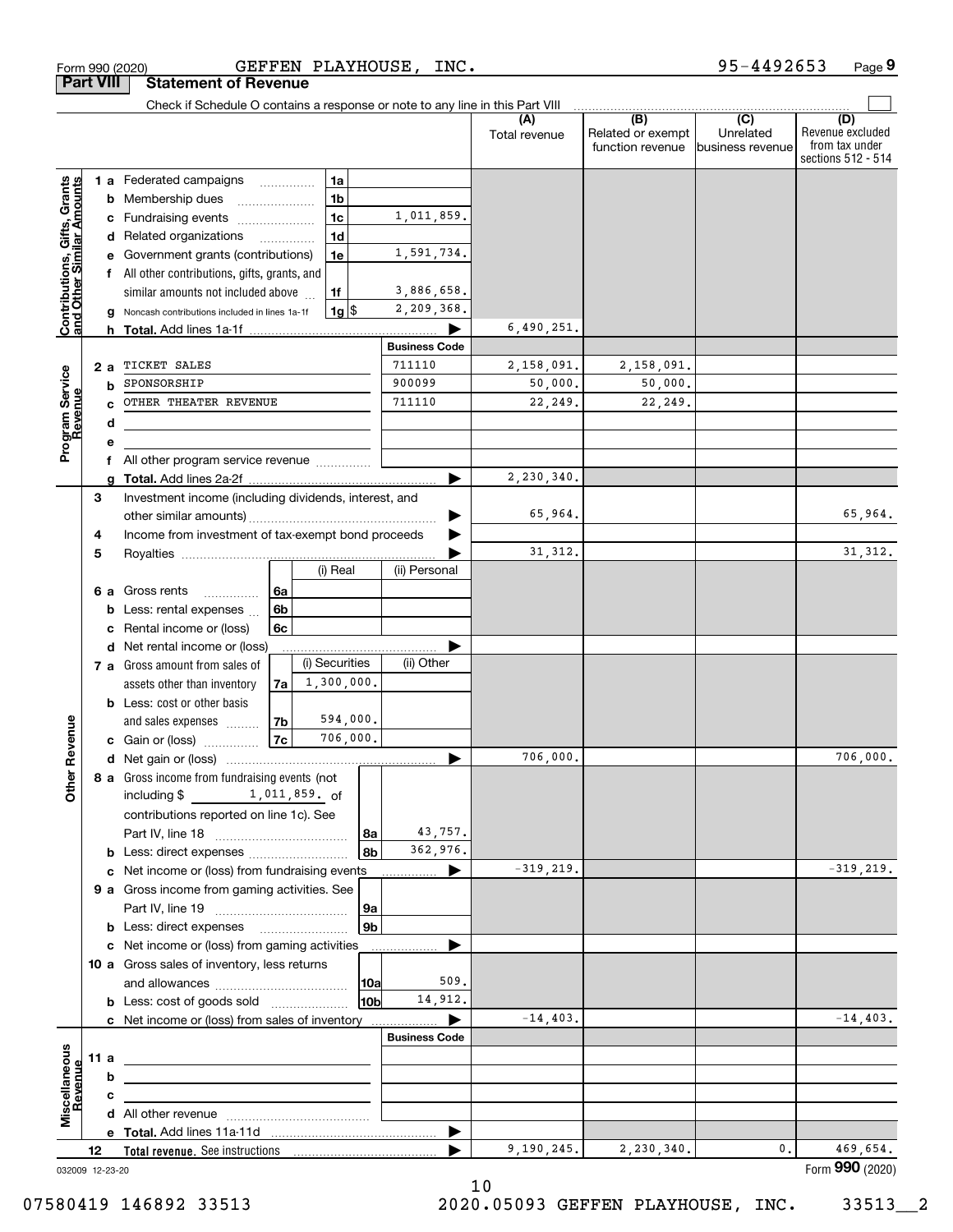|  | Form 990 (2020) |
|--|-----------------|
|  |                 |

Form 990 (2020) Page **Part IX Statement of Functional Expenses** GEFFEN PLAYHOUSE, INC. 95-4492653

*Section 501(c)(3) and 501(c)(4) organizations must complete all columns. All other organizations must complete column (A).*

|              | Do not include amounts reported on lines 6b,<br>7b, 8b, 9b, and 10b of Part VIII.                                                                        | (A)<br>Total expenses | (B)<br>Program service<br>expenses | (C)<br>Management and<br>general expenses | (D)<br>Fundraising<br>expenses |
|--------------|----------------------------------------------------------------------------------------------------------------------------------------------------------|-----------------------|------------------------------------|-------------------------------------------|--------------------------------|
| 1.           | Grants and other assistance to domestic organizations                                                                                                    |                       |                                    |                                           |                                |
|              | and domestic governments. See Part IV, line 21                                                                                                           |                       |                                    |                                           |                                |
| $\mathbf{2}$ | Grants and other assistance to domestic                                                                                                                  |                       |                                    |                                           |                                |
|              | individuals. See Part IV, line 22                                                                                                                        |                       |                                    |                                           |                                |
| 3            | Grants and other assistance to foreign                                                                                                                   |                       |                                    |                                           |                                |
|              | organizations, foreign governments, and foreign                                                                                                          |                       |                                    |                                           |                                |
|              | individuals. See Part IV, lines 15 and 16                                                                                                                |                       |                                    |                                           |                                |
| 4            | Benefits paid to or for members                                                                                                                          |                       |                                    |                                           |                                |
| 5            | Compensation of current officers, directors,                                                                                                             |                       |                                    |                                           |                                |
|              | trustees, and key employees                                                                                                                              | 756,369.              | 369, 130.                          | 317,531.                                  | 69,708.                        |
| 6            | Compensation not included above to disqualified                                                                                                          |                       |                                    |                                           |                                |
|              | persons (as defined under section 4958(f)(1)) and                                                                                                        |                       |                                    |                                           |                                |
|              | persons described in section $4958(c)(3)(B)$<br>1.1.1.1.1.1.1                                                                                            |                       |                                    |                                           |                                |
| 7            |                                                                                                                                                          | 2,568,353.            | 1,953,476.                         | 397,446.                                  | 217,431.                       |
| 8            | Pension plan accruals and contributions (include                                                                                                         |                       |                                    |                                           |                                |
|              | section 401(k) and 403(b) employer contributions)                                                                                                        |                       |                                    |                                           |                                |
| 9            |                                                                                                                                                          | 289,552.              | 247,989.                           | 24,060.                                   | 17,503.                        |
| 10           |                                                                                                                                                          | 20, 218.              | 15,665.                            | 386.                                      | 4,167.                         |
| 11           | Fees for services (nonemployees):                                                                                                                        |                       |                                    |                                           |                                |
| a            |                                                                                                                                                          |                       |                                    |                                           |                                |
| b            |                                                                                                                                                          | 26, 123.              | 2,073.                             | 24,050.                                   |                                |
| c            |                                                                                                                                                          | $\overline{56, 257.}$ | 3,737.                             | 52,520.                                   |                                |
| d            |                                                                                                                                                          |                       |                                    |                                           |                                |
| е            | Professional fundraising services. See Part IV, line 17                                                                                                  | 95,430.               |                                    |                                           | 95,430.                        |
| f            | Investment management fees                                                                                                                               |                       |                                    |                                           |                                |
| g            | Other. (If line 11g amount exceeds 10% of line 25,                                                                                                       |                       |                                    |                                           |                                |
|              | column (A) amount, list line 11g expenses on Sch O.)                                                                                                     | 9,938.                |                                    | 9,938.                                    |                                |
| 12           |                                                                                                                                                          | 153,941.              | 97,721.                            |                                           | 56, 220.                       |
| 13           |                                                                                                                                                          | 602,780.              | 323, 268.                          | 260, 343.                                 | 19, 169.                       |
| 14           |                                                                                                                                                          | 238,784.              | 95,000.                            | 141, 179.                                 | 2,605.                         |
| 15           |                                                                                                                                                          | 532,952.              | $\overline{532,952}$ .             |                                           |                                |
| 16           |                                                                                                                                                          | 266,969.              | 266,969.                           |                                           |                                |
| 17           | Travel                                                                                                                                                   | 16, 517.              | 15,375.                            | 1,142.                                    |                                |
| 18           | Payments of travel or entertainment expenses                                                                                                             |                       |                                    |                                           |                                |
|              | for any federal, state, or local public officials                                                                                                        |                       |                                    |                                           |                                |
| 19           | Conferences, conventions, and meetings                                                                                                                   | 1,308.                | 718.                               | 590.                                      |                                |
| 20           | Interest                                                                                                                                                 |                       |                                    |                                           |                                |
| 21           |                                                                                                                                                          |                       |                                    |                                           |                                |
| 22           | Depreciation, depletion, and amortization                                                                                                                | 750,542.              | 750,542.                           |                                           |                                |
| 23           | Insurance                                                                                                                                                | 65,788.               | 2,729.                             | 63,059.                                   |                                |
| 24           | Other expenses. Itemize expenses not covered<br>above (List miscellaneous expenses on line 24e. If<br>line 24e amount exceeds 10% of line 25, column (A) |                       |                                    |                                           |                                |
|              | amount, list line 24e expenses on Schedule O.)                                                                                                           |                       |                                    |                                           |                                |
| a            | PRODUCTION EXPENSES                                                                                                                                      | 1,489,842.            | 1,489,842.                         |                                           |                                |
| b            | TELEMARKETING                                                                                                                                            | 320, 812.             | 320, 812.                          |                                           |                                |
| с            |                                                                                                                                                          |                       |                                    |                                           |                                |
| d            |                                                                                                                                                          |                       |                                    |                                           |                                |
|              | e All other expenses                                                                                                                                     | 2,500.                |                                    |                                           | 2,500.                         |
| 25           | Total functional expenses. Add lines 1 through 24e                                                                                                       | 8, 264, 975.          | 6,487,998.                         | 1,292,244.                                | 484,733.                       |
| 26           | Joint costs. Complete this line only if the organization                                                                                                 |                       |                                    |                                           |                                |
|              | reported in column (B) joint costs from a combined                                                                                                       |                       |                                    |                                           |                                |
|              | educational campaign and fundraising solicitation.                                                                                                       |                       |                                    |                                           |                                |
|              | Check here $\blacktriangleright$<br>if following SOP 98-2 (ASC 958-720)                                                                                  |                       |                                    |                                           |                                |

11

032010 12-23-20

Form (2020) **990**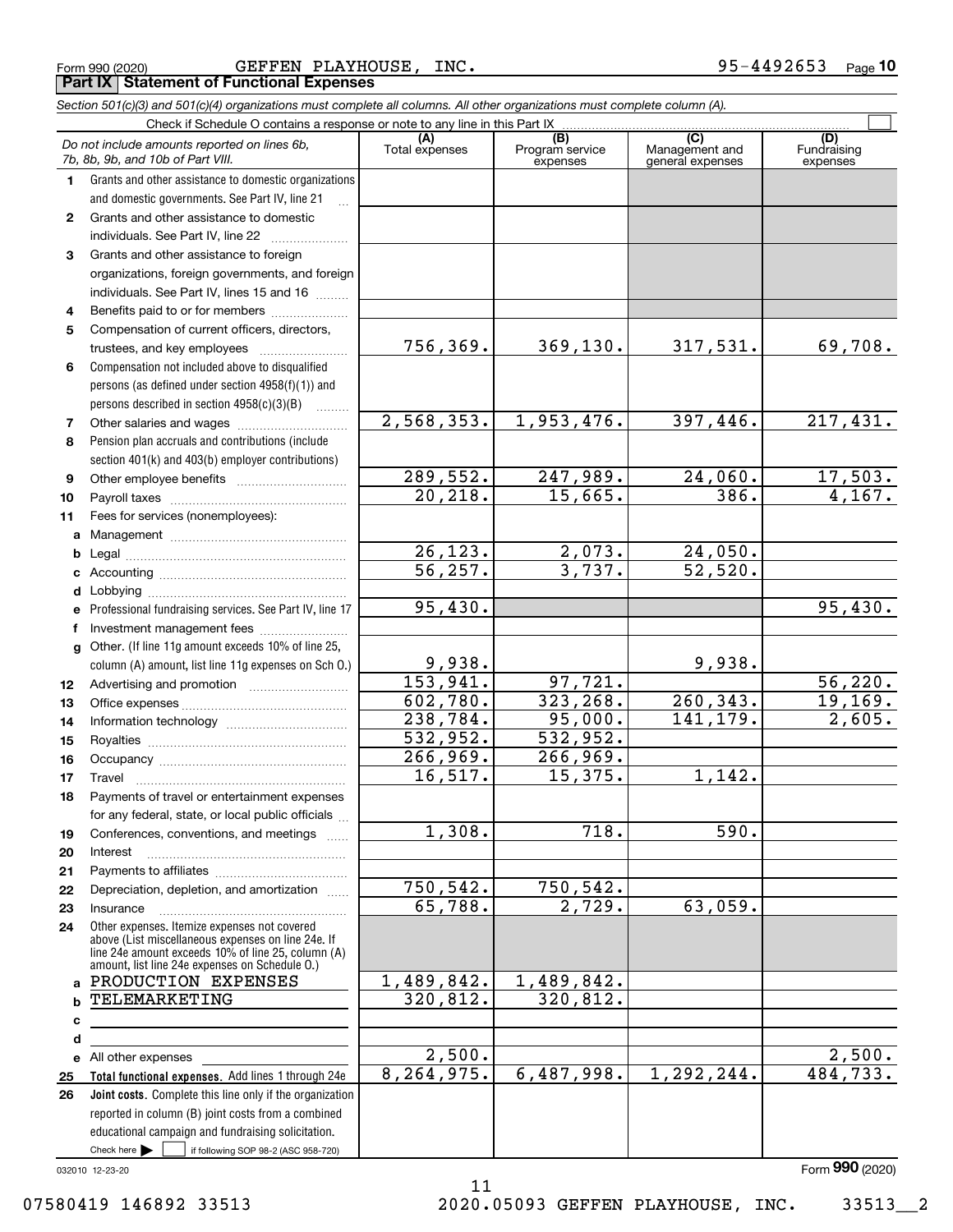#### Form 990 (2020) Page GEFFEN PLAYHOUSE, INC. 95-4492653

Check if Schedule O contains a response or note to any line in this Part X

|                             |              |                                                                                                                                                                                                                                      |                     | (A)<br>Beginning of year    |                 | (B)<br>End of year |
|-----------------------------|--------------|--------------------------------------------------------------------------------------------------------------------------------------------------------------------------------------------------------------------------------------|---------------------|-----------------------------|-----------------|--------------------|
|                             | 1            | Cash - non-interest-bearing                                                                                                                                                                                                          |                     | 572,056.                    | 1               | 1,762,592.         |
|                             | $\mathbf{2}$ |                                                                                                                                                                                                                                      |                     | 757,792.                    | $\mathbf{2}$    | 225,699.           |
|                             | з            |                                                                                                                                                                                                                                      |                     | 5,289,540.                  | 3               | 3,933,457.         |
|                             | 4            |                                                                                                                                                                                                                                      |                     | 130,708.                    | 4               | 693,609.           |
|                             | 5            | Loans and other receivables from any current or former officer, director,                                                                                                                                                            |                     |                             |                 |                    |
|                             |              | trustee, key employee, creator or founder, substantial contributor, or 35%                                                                                                                                                           |                     |                             |                 |                    |
|                             |              | controlled entity or family member of any of these persons                                                                                                                                                                           |                     |                             | 5               |                    |
|                             | 6            | Loans and other receivables from other disqualified persons (as defined                                                                                                                                                              |                     |                             |                 |                    |
|                             |              | under section 4958(f)(1)), and persons described in section 4958(c)(3)(B)                                                                                                                                                            | $\ldots$            |                             | 6               |                    |
|                             | 7            |                                                                                                                                                                                                                                      |                     |                             | $\overline{7}$  |                    |
| Assets                      | 8            |                                                                                                                                                                                                                                      |                     | 16,276.                     | 8               | 11,472.            |
|                             | 9            | Prepaid expenses and deferred charges                                                                                                                                                                                                |                     | $\overline{568, 444}$ .     | 9               | 400,448.           |
|                             |              | 10a Land, buildings, and equipment: cost or other                                                                                                                                                                                    |                     |                             |                 |                    |
|                             |              | basis. Complete Part VI of Schedule D    10a   22,662,001.                                                                                                                                                                           |                     |                             |                 |                    |
|                             |              | $\frac{10b}{2}$<br><b>b</b> Less: accumulated depreciation                                                                                                                                                                           | 9,677,478.          | 13,682,709.                 | 10 <sub>c</sub> | 12,984,523.        |
|                             | 11           |                                                                                                                                                                                                                                      |                     |                             | 11              |                    |
|                             | 12           |                                                                                                                                                                                                                                      |                     |                             | 12              |                    |
|                             | 13           |                                                                                                                                                                                                                                      |                     |                             | 13              |                    |
|                             | 14           |                                                                                                                                                                                                                                      |                     |                             | 14              |                    |
|                             | 15           |                                                                                                                                                                                                                                      |                     | 6,903,926.                  | 15              | 10,414,753.        |
|                             | 16           |                                                                                                                                                                                                                                      |                     | $\overline{27,921,451}$ .   | 16              | 30,426,553.        |
|                             | 17           |                                                                                                                                                                                                                                      |                     | 392,519.                    | 17              | 303,376.           |
|                             | 18           |                                                                                                                                                                                                                                      |                     |                             | 18              |                    |
|                             | 19           | Deferred revenue <b>contained and contained a set of the contained revenue contained a set of the contained and contained a set of the contained and contained a set of the contained and contained a set of the contained and c</b> |                     | 4,782,018.                  | 19              | 6,628,334.         |
|                             | 20           |                                                                                                                                                                                                                                      |                     |                             | 20              |                    |
|                             | 21           | Escrow or custodial account liability. Complete Part IV of Schedule D                                                                                                                                                                |                     |                             | 21              |                    |
|                             | 22           | Loans and other payables to any current or former officer, director,                                                                                                                                                                 |                     |                             |                 |                    |
| Liabilities                 |              | trustee, key employee, creator or founder, substantial contributor, or 35%                                                                                                                                                           |                     |                             |                 |                    |
|                             |              | controlled entity or family member of any of these persons                                                                                                                                                                           |                     |                             | 22              |                    |
|                             | 23           | Secured mortgages and notes payable to unrelated third parties                                                                                                                                                                       |                     | 490,000.                    | 23              | 0.                 |
|                             | 24           |                                                                                                                                                                                                                                      |                     | 760, 660.                   | 24              | 781,987.           |
|                             | 25           | Other liabilities (including federal income tax, payables to related third                                                                                                                                                           |                     |                             |                 |                    |
|                             |              | parties, and other liabilities not included on lines 17-24). Complete Part X                                                                                                                                                         |                     |                             |                 |                    |
|                             |              | of Schedule D                                                                                                                                                                                                                        |                     |                             | 25              |                    |
|                             | 26           |                                                                                                                                                                                                                                      |                     | 6,425,197.                  | 26              | 7,713,697.         |
|                             |              | Organizations that follow FASB ASC 958, check here $\blacktriangleright \boxed{X}$                                                                                                                                                   |                     |                             |                 |                    |
|                             |              | and complete lines 27, 28, 32, and 33.                                                                                                                                                                                               |                     |                             |                 |                    |
|                             | 27           | Net assets without donor restrictions                                                                                                                                                                                                |                     | 13, 233, 580.               | 27              | 14,170,960.        |
|                             | 28           |                                                                                                                                                                                                                                      |                     | 8,262,674.                  | 28              | 8,541,896.         |
|                             |              | Organizations that do not follow FASB ASC 958, check here ▶ │                                                                                                                                                                        |                     |                             |                 |                    |
|                             |              | and complete lines 29 through 33.                                                                                                                                                                                                    |                     |                             |                 |                    |
|                             | 29           | Capital stock or trust principal, or current funds                                                                                                                                                                                   |                     |                             | 29              |                    |
|                             | 30           | Paid-in or capital surplus, or land, building, or equipment fund                                                                                                                                                                     |                     |                             | 30              |                    |
| Net Assets or Fund Balances | 31           | Retained earnings, endowment, accumulated income, or other funds                                                                                                                                                                     | 1.1.1.1.1.1.1.1.1.1 |                             | 31              |                    |
|                             | 32           | Total net assets or fund balances                                                                                                                                                                                                    |                     | $\overline{21}$ , 496, 254. | 32              | 22,712,856.        |
|                             | 33           |                                                                                                                                                                                                                                      |                     | 27,921,451.                 | 33              | 30, 426, 553.      |

**11**

 $\mathcal{L}^{\text{max}}$ 

Form (2020) **990**

**Part X Balance Sheet**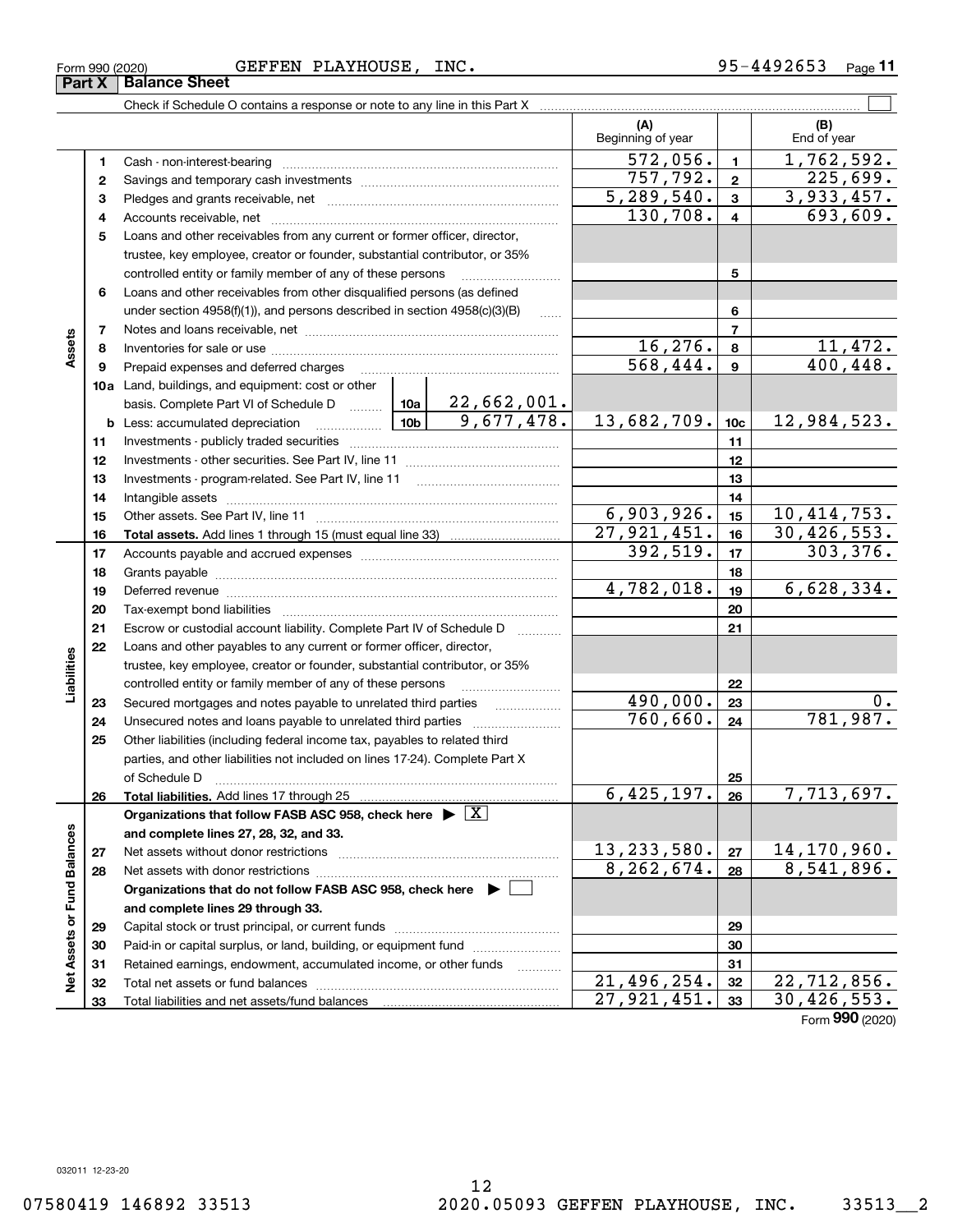|    | GEFFEN PLAYHOUSE, INC.<br>Form 990 (2020)                                                                                       |                         | 95-4492653     |     | Page 12        |
|----|---------------------------------------------------------------------------------------------------------------------------------|-------------------------|----------------|-----|----------------|
|    | <b>Reconciliation of Net Assets</b><br>Part XI                                                                                  |                         |                |     |                |
|    |                                                                                                                                 |                         |                |     | $ \mathbf{X} $ |
|    |                                                                                                                                 |                         |                |     |                |
| 1  | Total revenue (must equal Part VIII, column (A), line 12)                                                                       | 1.                      | 9,190,245.     |     |                |
| 2  |                                                                                                                                 | $\mathbf{2}$            | 8,264,975.     |     |                |
| 3  | Revenue less expenses. Subtract line 2 from line 1                                                                              | 3                       | 925, 270.      |     |                |
| 4  | Net assets or fund balances at beginning of year (must equal Part X, line 32, column (A)) manured manured was                   | $\overline{\mathbf{4}}$ | 21,496,254.    |     |                |
| 5  | Net unrealized gains (losses) on investments                                                                                    | 5                       |                |     |                |
| 6  |                                                                                                                                 | 6                       |                |     |                |
| 7  | Investment expenses www.communication.com/www.communication.com/www.communication.com/www.com                                   | $\overline{7}$          |                |     |                |
| 8  | Prior period adjustments                                                                                                        | 8                       |                |     |                |
| 9  | Other changes in net assets or fund balances (explain on Schedule O)                                                            | 9                       |                |     | 291,332.       |
| 10 | Net assets or fund balances at end of year. Combine lines 3 through 9 (must equal Part X, line 32,                              |                         |                |     |                |
|    |                                                                                                                                 | 10                      | 22,712,856.    |     |                |
|    | Part XII Financial Statements and Reporting                                                                                     |                         |                |     |                |
|    |                                                                                                                                 |                         |                |     |                |
|    |                                                                                                                                 |                         |                | Yes | No             |
| 1. | $\boxed{\mathbf{X}}$ Accrual<br>Accounting method used to prepare the Form 990: [16] Cash<br>Other                              |                         |                |     |                |
|    | If the organization changed its method of accounting from a prior year or checked "Other," explain in Schedule O.               |                         |                |     |                |
|    | 2a Were the organization's financial statements compiled or reviewed by an independent accountant?                              |                         | 2a             |     | х              |
|    | If "Yes," check a box below to indicate whether the financial statements for the year were compiled or reviewed on a            |                         |                |     |                |
|    | separate basis, consolidated basis, or both:                                                                                    |                         |                |     |                |
|    | Separate basis<br>Consolidated basis<br>Both consolidated and separate basis                                                    |                         |                |     |                |
|    | <b>b</b> Were the organization's financial statements audited by an independent accountant?                                     |                         | 2 <sub>b</sub> | X   |                |
|    | If "Yes," check a box below to indicate whether the financial statements for the year were audited on a separate basis,         |                         |                |     |                |
|    | consolidated basis, or both:                                                                                                    |                         |                |     |                |
|    | $\vert$ X $\vert$ Separate basis<br>Consolidated basis<br>Both consolidated and separate basis                                  |                         |                |     |                |
|    | c If "Yes" to line 2a or 2b, does the organization have a committee that assumes responsibility for oversight of the audit,     |                         |                |     |                |
|    |                                                                                                                                 |                         | 2c             | х   |                |
|    | If the organization changed either its oversight process or selection process during the tax year, explain on Schedule O.       |                         |                |     |                |
|    | 3a As a result of a federal award, was the organization required to undergo an audit or audits as set forth in the Single Audit |                         |                |     |                |
|    |                                                                                                                                 |                         | За             |     | x              |
|    | b If "Yes," did the organization undergo the required audit or audits? If the organization did not undergo the required audit   |                         |                |     |                |
|    |                                                                                                                                 |                         | 3b             |     |                |

Form (2020) **990**

032012 12-23-20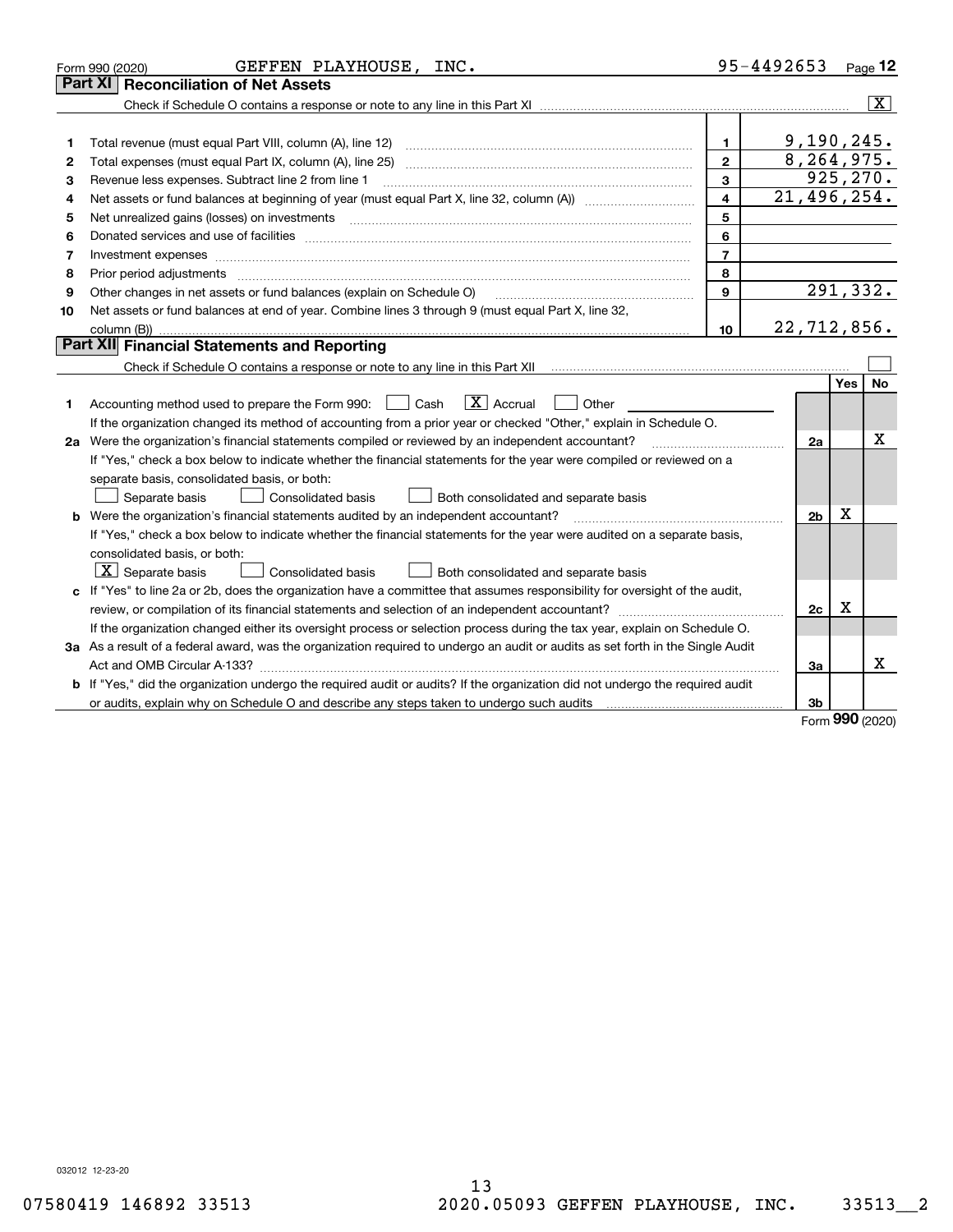| <b>SCHEDULE A</b> |
|-------------------|
|-------------------|

Department of the Treasury Internal Revenue Service

**(Form 990 or 990-EZ)**

## **Public Charity Status and Public Support**

**Complete if the organization is a section 501(c)(3) organization or a section 4947(a)(1) nonexempt charitable trust.**

**| Attach to Form 990 or Form 990-EZ.** 

**| Go to www.irs.gov/Form990 for instructions and the latest information.**

| OMB No. 1545-0047                   |
|-------------------------------------|
| 02                                  |
| <b>Open to Public</b><br>Inspection |

|        | Name of the organization                                                                                                                                             |                   |                                                        |                             |                                 |                            |  | <b>Employer identification number</b> |  |
|--------|----------------------------------------------------------------------------------------------------------------------------------------------------------------------|-------------------|--------------------------------------------------------|-----------------------------|---------------------------------|----------------------------|--|---------------------------------------|--|
|        |                                                                                                                                                                      | GEFFEN PLAYHOUSE, | INC.                                                   |                             |                                 |                            |  | 95-4492653                            |  |
| Part I | Reason for Public Charity Status. (All organizations must complete this part.) See instructions.                                                                     |                   |                                                        |                             |                                 |                            |  |                                       |  |
|        | The organization is not a private foundation because it is: (For lines 1 through 12, check only one box.)                                                            |                   |                                                        |                             |                                 |                            |  |                                       |  |
| 1      | A church, convention of churches, or association of churches described in section 170(b)(1)(A)(i).                                                                   |                   |                                                        |                             |                                 |                            |  |                                       |  |
| 2      | A school described in section 170(b)(1)(A)(ii). (Attach Schedule E (Form 990 or 990-EZ).)                                                                            |                   |                                                        |                             |                                 |                            |  |                                       |  |
| 3      | A hospital or a cooperative hospital service organization described in section $170(b)(1)(A)(iii)$ .                                                                 |                   |                                                        |                             |                                 |                            |  |                                       |  |
| 4      | A medical research organization operated in conjunction with a hospital described in section 170(b)(1)(A)(iii). Enter the hospital's name,                           |                   |                                                        |                             |                                 |                            |  |                                       |  |
|        | city, and state:                                                                                                                                                     |                   |                                                        |                             |                                 |                            |  |                                       |  |
| 5      | An organization operated for the benefit of a college or university owned or operated by a governmental unit described in                                            |                   |                                                        |                             |                                 |                            |  |                                       |  |
|        | section 170(b)(1)(A)(iv). (Complete Part II.)                                                                                                                        |                   |                                                        |                             |                                 |                            |  |                                       |  |
| 6      | A federal, state, or local government or governmental unit described in section 170(b)(1)(A)(v).                                                                     |                   |                                                        |                             |                                 |                            |  |                                       |  |
|        | 7 $\lfloor$ X $\rfloor$<br>An organization that normally receives a substantial part of its support from a governmental unit or from the general public described in |                   |                                                        |                             |                                 |                            |  |                                       |  |
|        | section 170(b)(1)(A)(vi). (Complete Part II.)                                                                                                                        |                   |                                                        |                             |                                 |                            |  |                                       |  |
| 8      | A community trust described in section 170(b)(1)(A)(vi). (Complete Part II.)                                                                                         |                   |                                                        |                             |                                 |                            |  |                                       |  |
| 9      | An agricultural research organization described in section 170(b)(1)(A)(ix) operated in conjunction with a land-grant college                                        |                   |                                                        |                             |                                 |                            |  |                                       |  |
|        | or university or a non-land-grant college of agriculture (see instructions). Enter the name, city, and state of the college or                                       |                   |                                                        |                             |                                 |                            |  |                                       |  |
|        | university:                                                                                                                                                          |                   |                                                        |                             |                                 |                            |  |                                       |  |
| 10     | An organization that normally receives (1) more than 33 1/3% of its support from contributions, membership fees, and gross receipts from                             |                   |                                                        |                             |                                 |                            |  |                                       |  |
|        | activities related to its exempt functions, subject to certain exceptions; and (2) no more than 33 1/3% of its support from gross investment                         |                   |                                                        |                             |                                 |                            |  |                                       |  |
|        | income and unrelated business taxable income (less section 511 tax) from businesses acquired by the organization after June 30, 1975.                                |                   |                                                        |                             |                                 |                            |  |                                       |  |
|        | See section 509(a)(2). (Complete Part III.)                                                                                                                          |                   |                                                        |                             |                                 |                            |  |                                       |  |
| 11     | An organization organized and operated exclusively to test for public safety. See section 509(a)(4).                                                                 |                   |                                                        |                             |                                 |                            |  |                                       |  |
| 12     | An organization organized and operated exclusively for the benefit of, to perform the functions of, or to carry out the purposes of one or                           |                   |                                                        |                             |                                 |                            |  |                                       |  |
|        | more publicly supported organizations described in section 509(a)(1) or section 509(a)(2). See section 509(a)(3). Check the box in                                   |                   |                                                        |                             |                                 |                            |  |                                       |  |
|        | lines 12a through 12d that describes the type of supporting organization and complete lines 12e, 12f, and 12g.                                                       |                   |                                                        |                             |                                 |                            |  |                                       |  |
| а      | Type I. A supporting organization operated, supervised, or controlled by its supported organization(s), typically by giving                                          |                   |                                                        |                             |                                 |                            |  |                                       |  |
|        | the supported organization(s) the power to regularly appoint or elect a majority of the directors or trustees of the supporting                                      |                   |                                                        |                             |                                 |                            |  |                                       |  |
|        | organization. You must complete Part IV, Sections A and B.                                                                                                           |                   |                                                        |                             |                                 |                            |  |                                       |  |
| b      | <b>Type II.</b> A supporting organization supervised or controlled in connection with its supported organization(s), by having                                       |                   |                                                        |                             |                                 |                            |  |                                       |  |
|        | control or management of the supporting organization vested in the same persons that control or manage the supported                                                 |                   |                                                        |                             |                                 |                            |  |                                       |  |
|        | organization(s). You must complete Part IV, Sections A and C.                                                                                                        |                   |                                                        |                             |                                 |                            |  |                                       |  |
| с      | Type III functionally integrated. A supporting organization operated in connection with, and functionally integrated with,                                           |                   |                                                        |                             |                                 |                            |  |                                       |  |
|        | its supported organization(s) (see instructions). You must complete Part IV, Sections A, D, and E.                                                                   |                   |                                                        |                             |                                 |                            |  |                                       |  |
| d      | Type III non-functionally integrated. A supporting organization operated in connection with its supported organization(s)                                            |                   |                                                        |                             |                                 |                            |  |                                       |  |
|        | that is not functionally integrated. The organization generally must satisfy a distribution requirement and an attentiveness                                         |                   |                                                        |                             |                                 |                            |  |                                       |  |
|        | requirement (see instructions). You must complete Part IV, Sections A and D, and Part V.                                                                             |                   |                                                        |                             |                                 |                            |  |                                       |  |
|        | Check this box if the organization received a written determination from the IRS that it is a Type I, Type II, Type III                                              |                   |                                                        |                             |                                 |                            |  |                                       |  |
|        | functionally integrated, or Type III non-functionally integrated supporting organization.                                                                            |                   |                                                        |                             |                                 |                            |  |                                       |  |
| f      | Enter the number of supported organizations                                                                                                                          |                   |                                                        |                             |                                 |                            |  |                                       |  |
|        | g Provide the following information about the supported organization(s).                                                                                             |                   |                                                        |                             |                                 |                            |  |                                       |  |
|        | (i) Name of supported                                                                                                                                                | (ii) EIN          | (iii) Type of organization<br>(described on lines 1-10 | in your governing document? | (iv) Is the organization listed | (v) Amount of monetary     |  | (vi) Amount of other                  |  |
|        | organization                                                                                                                                                         |                   | above (see instructions))                              | Yes                         | No                              | support (see instructions) |  | support (see instructions)            |  |
|        |                                                                                                                                                                      |                   |                                                        |                             |                                 |                            |  |                                       |  |
|        |                                                                                                                                                                      |                   |                                                        |                             |                                 |                            |  |                                       |  |
|        |                                                                                                                                                                      |                   |                                                        |                             |                                 |                            |  |                                       |  |
|        |                                                                                                                                                                      |                   |                                                        |                             |                                 |                            |  |                                       |  |
|        |                                                                                                                                                                      |                   |                                                        |                             |                                 |                            |  |                                       |  |
|        |                                                                                                                                                                      |                   |                                                        |                             |                                 |                            |  |                                       |  |
|        |                                                                                                                                                                      |                   |                                                        |                             |                                 |                            |  |                                       |  |
|        |                                                                                                                                                                      |                   |                                                        |                             |                                 |                            |  |                                       |  |
|        |                                                                                                                                                                      |                   |                                                        |                             |                                 |                            |  |                                       |  |
|        |                                                                                                                                                                      |                   |                                                        |                             |                                 |                            |  |                                       |  |
| Total  |                                                                                                                                                                      |                   |                                                        |                             |                                 |                            |  |                                       |  |

LHA For Paperwork Reduction Act Notice, see the Instructions for Form 990 or 990-EZ. <sub>032021</sub> o1-25-21 Schedule A (Form 990 or 990-EZ) 2020 14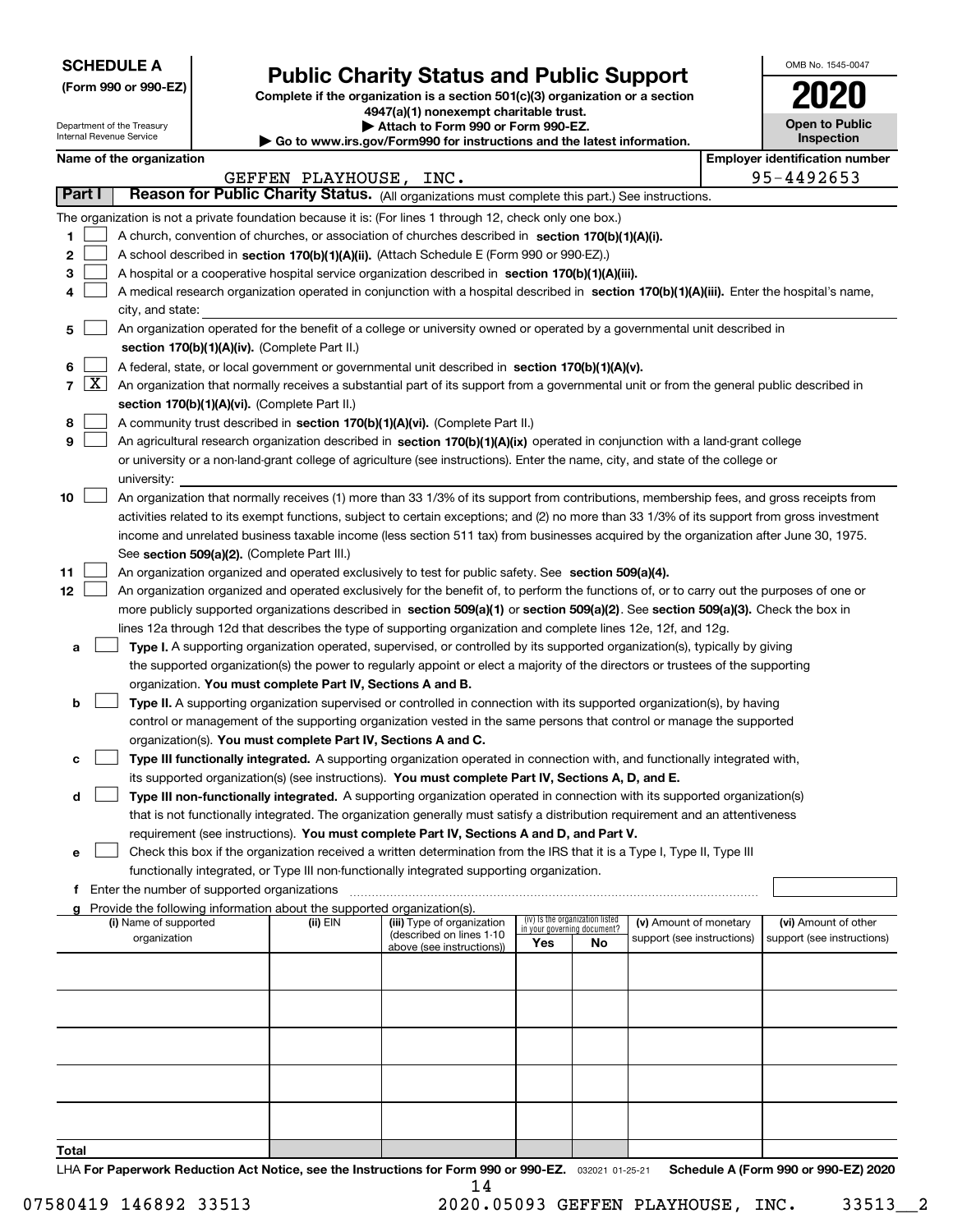#### Schedule A (Form 990 or 990-EZ) 2020 GEFFEN PLAYHOUSE, INC。 9 5 – 4 4 9 2 6 5 3 Page GEFFEN PLAYHOUSE, INC. 95-4492653

**2**

(Complete only if you checked the box on line 5, 7, or 8 of Part I or if the organization failed to qualify under Part III. If the organization fails to qualify under the tests listed below, please complete Part III.) **Part II Support Schedule for Organizations Described in Sections 170(b)(1)(A)(iv) and 170(b)(1)(A)(vi)**

| <b>Section A. Public Support</b>                                                                                                               |                      |                      |                        |                        |                                      |                                |  |
|------------------------------------------------------------------------------------------------------------------------------------------------|----------------------|----------------------|------------------------|------------------------|--------------------------------------|--------------------------------|--|
| Calendar year (or fiscal year beginning in)                                                                                                    | (a) 2016             | (b) 2017             | $(c)$ 2018             | $(d)$ 2019             | (e) 2020                             | (f) Total                      |  |
| 1 Gifts, grants, contributions, and                                                                                                            |                      |                      |                        |                        |                                      |                                |  |
| membership fees received. (Do not                                                                                                              |                      |                      |                        |                        |                                      |                                |  |
| include any "unusual grants.")                                                                                                                 | 4745768.             | 4574039.             | 5497330.               | 7141478.               |                                      | 6490251.28448866.              |  |
| 2 Tax revenues levied for the organ-                                                                                                           |                      |                      |                        |                        |                                      |                                |  |
| ization's benefit and either paid to                                                                                                           |                      |                      |                        |                        |                                      |                                |  |
| or expended on its behalf                                                                                                                      |                      |                      |                        |                        |                                      |                                |  |
| 3 The value of services or facilities                                                                                                          |                      |                      |                        |                        |                                      |                                |  |
| furnished by a governmental unit to                                                                                                            |                      |                      |                        |                        |                                      |                                |  |
| the organization without charge                                                                                                                |                      |                      |                        |                        |                                      |                                |  |
| 4 Total. Add lines 1 through 3                                                                                                                 | 4745768.             | 4574039.             | 5497330.               | 7141478.               |                                      | 6490251.28448866.              |  |
| 5 The portion of total contributions                                                                                                           |                      |                      |                        |                        |                                      |                                |  |
| by each person (other than a                                                                                                                   |                      |                      |                        |                        |                                      |                                |  |
| governmental unit or publicly                                                                                                                  |                      |                      |                        |                        |                                      |                                |  |
| supported organization) included                                                                                                               |                      |                      |                        |                        |                                      |                                |  |
| on line 1 that exceeds 2% of the                                                                                                               |                      |                      |                        |                        |                                      |                                |  |
| amount shown on line 11,                                                                                                                       |                      |                      |                        |                        |                                      |                                |  |
| column (f)                                                                                                                                     |                      |                      |                        |                        |                                      | 3572546.                       |  |
|                                                                                                                                                |                      |                      |                        |                        |                                      | 24876320.                      |  |
| 6 Public support. Subtract line 5 from line 4.<br><b>Section B. Total Support</b>                                                              |                      |                      |                        |                        |                                      |                                |  |
|                                                                                                                                                |                      |                      |                        |                        |                                      |                                |  |
| Calendar year (or fiscal year beginning in)                                                                                                    | (a) 2016<br>4745768. | (b) 2017<br>4574039. | $(c)$ 2018<br>5497330. | $(d)$ 2019<br>7141478. | (e) 2020                             | (f) Total<br>6490251.28448866. |  |
| <b>7</b> Amounts from line 4                                                                                                                   |                      |                      |                        |                        |                                      |                                |  |
| 8 Gross income from interest,                                                                                                                  |                      |                      |                        |                        |                                      |                                |  |
| dividends, payments received on                                                                                                                |                      |                      |                        |                        |                                      |                                |  |
| securities loans, rents, royalties,                                                                                                            |                      |                      |                        |                        |                                      |                                |  |
| and income from similar sources                                                                                                                | 58, 745.             | 144,860.             | 124,276.               | 65,881.                | 97, 276.                             | 491,038.                       |  |
| <b>9</b> Net income from unrelated business                                                                                                    |                      |                      |                        |                        |                                      |                                |  |
| activities, whether or not the                                                                                                                 |                      |                      |                        |                        |                                      |                                |  |
| business is regularly carried on                                                                                                               | 280, 488.            | 261, 249.            | 503,674.               | 194,001.               |                                      | 1239412.                       |  |
| 10 Other income. Do not include gain                                                                                                           |                      |                      |                        |                        |                                      |                                |  |
| or loss from the sale of capital                                                                                                               |                      |                      |                        |                        |                                      |                                |  |
| assets (Explain in Part VI.)                                                                                                                   |                      |                      |                        |                        |                                      |                                |  |
| 11 Total support. Add lines 7 through 10                                                                                                       |                      |                      |                        |                        |                                      | 30179316.                      |  |
| 12 Gross receipts from related activities, etc. (see instructions)                                                                             |                      |                      |                        |                        | 12                                   | 24,684,505.                    |  |
| 13 First 5 years. If the Form 990 is for the organization's first, second, third, fourth, or fifth tax year as a section 501(c)(3)             |                      |                      |                        |                        |                                      |                                |  |
| organization, check this box and stop here <b>conservation and conservation</b> conservation of the conservation of the                        |                      |                      |                        |                        |                                      |                                |  |
| Section C. Computation of Public Support Percentage                                                                                            |                      |                      |                        |                        |                                      |                                |  |
|                                                                                                                                                |                      |                      |                        |                        | 14                                   | 82.43<br>%                     |  |
|                                                                                                                                                |                      |                      |                        |                        | 15                                   | 83.32<br>%                     |  |
| 16a 33 1/3% support test - 2020. If the organization did not check the box on line 13, and line 14 is 33 1/3% or more, check this box and      |                      |                      |                        |                        |                                      |                                |  |
| stop here. The organization qualifies as a publicly supported organization                                                                     |                      |                      |                        |                        |                                      | $\blacktriangleright$ $\mid$ X |  |
| b 33 1/3% support test - 2019. If the organization did not check a box on line 13 or 16a, and line 15 is 33 1/3% or more, check this box       |                      |                      |                        |                        |                                      |                                |  |
| and stop here. The organization qualifies as a publicly supported organization                                                                 |                      |                      |                        |                        |                                      |                                |  |
| 17a 10% -facts-and-circumstances test - 2020. If the organization did not check a box on line 13, 16a, or 16b, and line 14 is 10% or more,     |                      |                      |                        |                        |                                      |                                |  |
| and if the organization meets the facts-and-circumstances test, check this box and stop here. Explain in Part VI how the organization          |                      |                      |                        |                        |                                      |                                |  |
| meets the facts-and-circumstances test. The organization qualifies as a publicly supported organization                                        |                      |                      |                        |                        |                                      |                                |  |
| <b>b 10% -facts-and-circumstances test - 2019.</b> If the organization did not check a box on line 13, 16a, 16b, or 17a, and line 15 is 10% or |                      |                      |                        |                        |                                      |                                |  |
| more, and if the organization meets the facts-and-circumstances test, check this box and stop here. Explain in Part VI how the                 |                      |                      |                        |                        |                                      |                                |  |
|                                                                                                                                                |                      |                      |                        |                        |                                      |                                |  |
| organization meets the facts-and-circumstances test. The organization qualifies as a publicly supported organization                           |                      |                      |                        |                        |                                      |                                |  |
| 18 Private foundation. If the organization did not check a box on line 13, 16a, 16b, 17a, or 17b, check this box and see instructions          |                      |                      |                        |                        | Schedule A (Form 990 or 990-F7) 2020 |                                |  |

**Schedule A (Form 990 or 990-EZ) 2020**

032022 01-25-21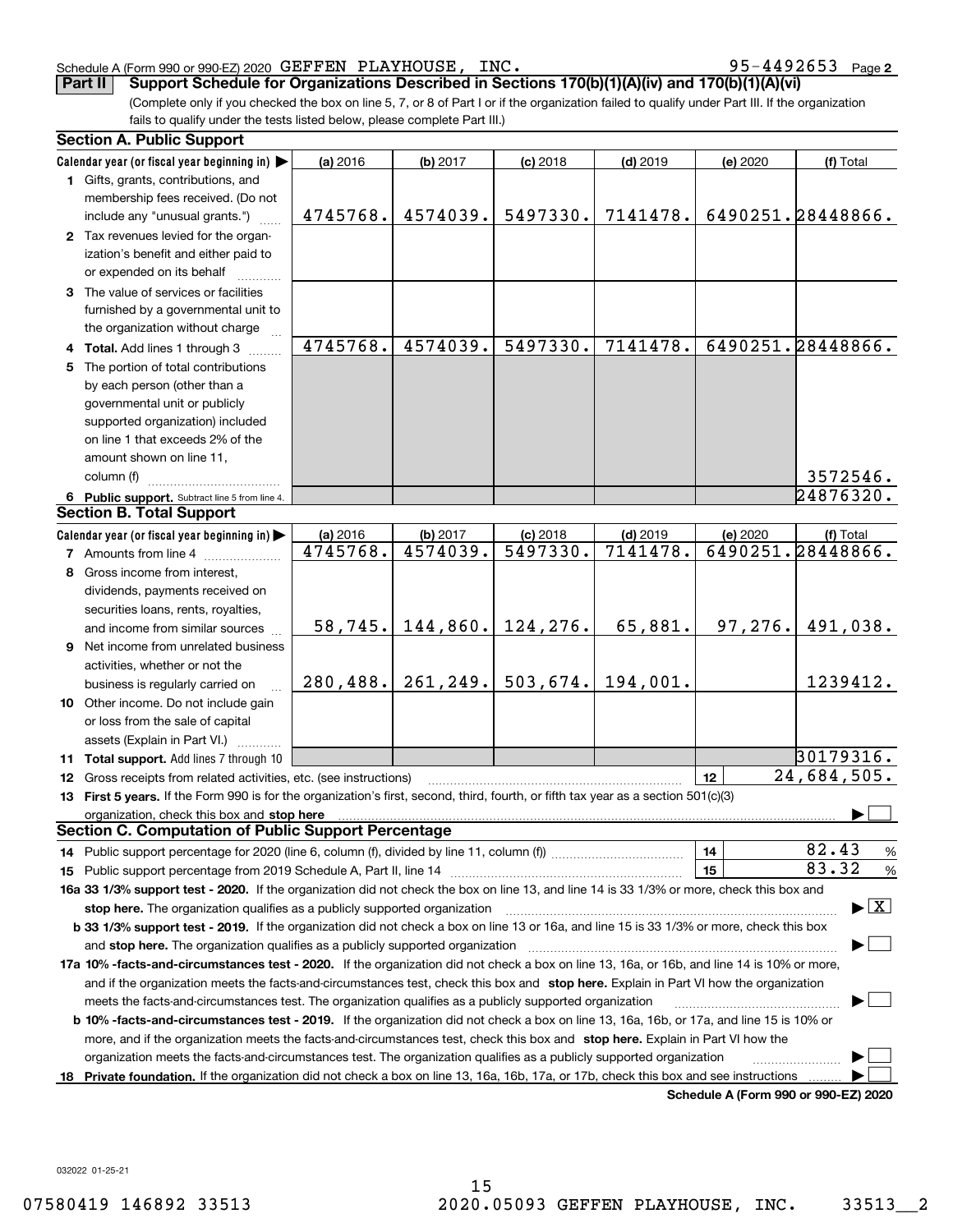#### Schedule A (Form 990 or 990-EZ) 2020 Page GEFFEN PLAYHOUSE, INC. 95-4492653

#### **Part III Support Schedule for Organizations Described in Section 509(a)(2)**

**3**

(Complete only if you checked the box on line 10 of Part I or if the organization failed to qualify under Part II. If the organization fails to qualify under the tests listed below, please complete Part II.)

| <b>Section A. Public Support</b>                                                                                                                                                                                               |          |          |            |            |          |                                      |
|--------------------------------------------------------------------------------------------------------------------------------------------------------------------------------------------------------------------------------|----------|----------|------------|------------|----------|--------------------------------------|
| Calendar year (or fiscal year beginning in) $\blacktriangleright$                                                                                                                                                              | (a) 2016 | (b) 2017 | $(c)$ 2018 | $(d)$ 2019 | (e) 2020 | (f) Total                            |
| 1 Gifts, grants, contributions, and                                                                                                                                                                                            |          |          |            |            |          |                                      |
| membership fees received. (Do not                                                                                                                                                                                              |          |          |            |            |          |                                      |
| include any "unusual grants.")                                                                                                                                                                                                 |          |          |            |            |          |                                      |
| 2 Gross receipts from admissions,<br>merchandise sold or services per-<br>formed, or facilities furnished in<br>any activity that is related to the<br>organization's tax-exempt purpose                                       |          |          |            |            |          |                                      |
| 3 Gross receipts from activities that<br>are not an unrelated trade or bus-                                                                                                                                                    |          |          |            |            |          |                                      |
| iness under section 513                                                                                                                                                                                                        |          |          |            |            |          |                                      |
| 4 Tax revenues levied for the organ-<br>ization's benefit and either paid to<br>or expended on its behalf                                                                                                                      |          |          |            |            |          |                                      |
| .<br>5 The value of services or facilities<br>furnished by a governmental unit to                                                                                                                                              |          |          |            |            |          |                                      |
| the organization without charge                                                                                                                                                                                                |          |          |            |            |          |                                      |
| <b>6 Total.</b> Add lines 1 through 5                                                                                                                                                                                          |          |          |            |            |          |                                      |
| 7a Amounts included on lines 1, 2, and<br>3 received from disqualified persons                                                                                                                                                 |          |          |            |            |          |                                      |
| <b>b</b> Amounts included on lines 2 and 3 received<br>from other than disqualified persons that<br>exceed the greater of \$5,000 or 1% of the<br>amount on line 13 for the year                                               |          |          |            |            |          |                                      |
| c Add lines 7a and 7b                                                                                                                                                                                                          |          |          |            |            |          |                                      |
| 8 Public support. (Subtract line 7c from line 6.)<br><b>Section B. Total Support</b>                                                                                                                                           |          |          |            |            |          |                                      |
| Calendar year (or fiscal year beginning in)                                                                                                                                                                                    | (a) 2016 | (b) 2017 | $(c)$ 2018 | $(d)$ 2019 | (e) 2020 | (f) Total                            |
| 9 Amounts from line 6                                                                                                                                                                                                          |          |          |            |            |          |                                      |
| 10a Gross income from interest,<br>dividends, payments received on<br>securities loans, rents, royalties,<br>and income from similar sources                                                                                   |          |          |            |            |          |                                      |
| <b>b</b> Unrelated business taxable income<br>(less section 511 taxes) from businesses<br>acquired after June 30, 1975                                                                                                         |          |          |            |            |          |                                      |
| c Add lines 10a and 10b                                                                                                                                                                                                        |          |          |            |            |          |                                      |
| <b>11</b> Net income from unrelated business<br>activities not included in line 10b,<br>whether or not the business is<br>regularly carried on                                                                                 |          |          |            |            |          |                                      |
| <b>12</b> Other income. Do not include gain<br>or loss from the sale of capital<br>assets (Explain in Part VI.)                                                                                                                |          |          |            |            |          |                                      |
| <b>13 Total support.</b> (Add lines 9, 10c, 11, and 12.)                                                                                                                                                                       |          |          |            |            |          |                                      |
| 14 First 5 years. If the Form 990 is for the organization's first, second, third, fourth, or fifth tax year as a section 501(c)(3) organization,                                                                               |          |          |            |            |          |                                      |
| check this box and stop here measurements and contact the contract of the contract of the contract of the contract of the contract of the contract of the contract of the contract of the contract of the contract of the cont |          |          |            |            |          |                                      |
| <b>Section C. Computation of Public Support Percentage</b>                                                                                                                                                                     |          |          |            |            |          |                                      |
|                                                                                                                                                                                                                                |          |          |            |            | 15       | %                                    |
| 16 Public support percentage from 2019 Schedule A, Part III, line 15                                                                                                                                                           |          |          |            |            | 16       | %                                    |
| <b>Section D. Computation of Investment Income Percentage</b>                                                                                                                                                                  |          |          |            |            |          |                                      |
| 17 Investment income percentage for 2020 (line 10c, column (f), divided by line 13, column (f))<br>18 Investment income percentage from 2019 Schedule A, Part III, line 17                                                     |          |          |            |            | 17<br>18 | %<br>%                               |
| 19a 33 1/3% support tests - 2020. If the organization did not check the box on line 14, and line 15 is more than 33 1/3%, and line 17 is not                                                                                   |          |          |            |            |          |                                      |
| more than 33 1/3%, check this box and stop here. The organization qualifies as a publicly supported organization                                                                                                               |          |          |            |            |          | ▶                                    |
| b 33 1/3% support tests - 2019. If the organization did not check a box on line 14 or line 19a, and line 16 is more than 33 1/3%, and                                                                                          |          |          |            |            |          |                                      |
| line 18 is not more than 33 1/3%, check this box and stop here. The organization qualifies as a publicly supported organization                                                                                                |          |          |            |            |          |                                      |
| 20 Private foundation. If the organization did not check a box on line 14, 19a, or 19b, check this box and see instructions                                                                                                    |          |          |            |            |          |                                      |
| 032023 01-25-21                                                                                                                                                                                                                |          |          |            |            |          | Schedule A (Form 990 or 990-EZ) 2020 |
|                                                                                                                                                                                                                                |          | 16       |            |            |          |                                      |

07580419 146892 33513 2020.05093 GEFFEN PLAYHOUSE, INC. 33513 2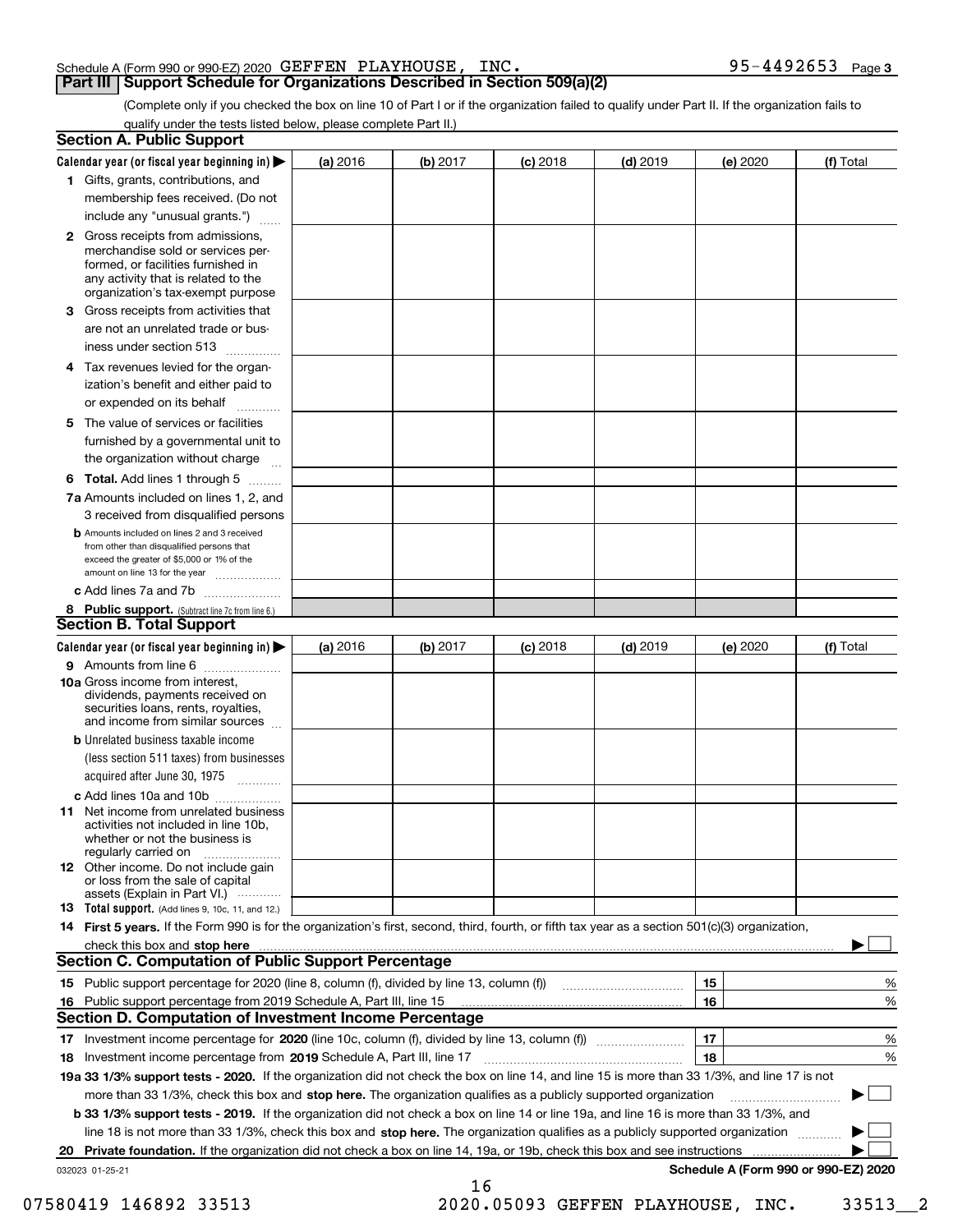**1**

**YesNo**

### **Part IV Supporting Organizations**

(Complete only if you checked a box in line 12 on Part I. If you checked box 12a, Part I, complete Sections A and B. If you checked box 12b, Part I, complete Sections A and C. If you checked box 12c, Part I, complete Sections A, D, and E. If you checked box 12d, Part I, complete Sections A and D, and complete Part V.)

#### **Section A. All Supporting Organizations**

- **1** Are all of the organization's supported organizations listed by name in the organization's governing documents? If "No," describe in **Part VI** how the supported organizations are designated. If designated by *class or purpose, describe the designation. If historic and continuing relationship, explain.*
- **2** Did the organization have any supported organization that does not have an IRS determination of status under section 509(a)(1) or (2)? If "Yes," explain in Part VI how the organization determined that the supported *organization was described in section 509(a)(1) or (2).*
- **3a** Did the organization have a supported organization described in section 501(c)(4), (5), or (6)? If "Yes," answer *lines 3b and 3c below.*
- **b** Did the organization confirm that each supported organization qualified under section 501(c)(4), (5), or (6) and satisfied the public support tests under section 509(a)(2)? If "Yes," describe in **Part VI** when and how the *organization made the determination.*
- **c**Did the organization ensure that all support to such organizations was used exclusively for section 170(c)(2)(B) purposes? If "Yes," explain in **Part VI** what controls the organization put in place to ensure such use.
- **4a***If* Was any supported organization not organized in the United States ("foreign supported organization")? *"Yes," and if you checked box 12a or 12b in Part I, answer lines 4b and 4c below.*
- **b** Did the organization have ultimate control and discretion in deciding whether to make grants to the foreign supported organization? If "Yes," describe in **Part VI** how the organization had such control and discretion *despite being controlled or supervised by or in connection with its supported organizations.*
- **c** Did the organization support any foreign supported organization that does not have an IRS determination under sections 501(c)(3) and 509(a)(1) or (2)? If "Yes," explain in **Part VI** what controls the organization used *to ensure that all support to the foreign supported organization was used exclusively for section 170(c)(2)(B) purposes.*
- **5a** Did the organization add, substitute, or remove any supported organizations during the tax year? If "Yes," answer lines 5b and 5c below (if applicable). Also, provide detail in **Part VI,** including (i) the names and EIN *numbers of the supported organizations added, substituted, or removed; (ii) the reasons for each such action; (iii) the authority under the organization's organizing document authorizing such action; and (iv) how the action was accomplished (such as by amendment to the organizing document).*
- **b** Type I or Type II only. Was any added or substituted supported organization part of a class already designated in the organization's organizing document?
- **cSubstitutions only.**  Was the substitution the result of an event beyond the organization's control?
- **6** Did the organization provide support (whether in the form of grants or the provision of services or facilities) to **Part VI.** *If "Yes," provide detail in* support or benefit one or more of the filing organization's supported organizations? anyone other than (i) its supported organizations, (ii) individuals that are part of the charitable class benefited by one or more of its supported organizations, or (iii) other supporting organizations that also
- **7**Did the organization provide a grant, loan, compensation, or other similar payment to a substantial contributor *If "Yes," complete Part I of Schedule L (Form 990 or 990-EZ).* regard to a substantial contributor? (as defined in section 4958(c)(3)(C)), a family member of a substantial contributor, or a 35% controlled entity with
- **8** Did the organization make a loan to a disqualified person (as defined in section 4958) not described in line 7? *If "Yes," complete Part I of Schedule L (Form 990 or 990-EZ).*
- **9a** Was the organization controlled directly or indirectly at any time during the tax year by one or more in section 509(a)(1) or (2))? If "Yes," *provide detail in* <code>Part VI.</code> disqualified persons, as defined in section 4946 (other than foundation managers and organizations described
- **b** Did one or more disqualified persons (as defined in line 9a) hold a controlling interest in any entity in which the supporting organization had an interest? If "Yes," provide detail in P**art VI**.
- **c**Did a disqualified person (as defined in line 9a) have an ownership interest in, or derive any personal benefit from, assets in which the supporting organization also had an interest? If "Yes," provide detail in P**art VI.**
- **10a** Was the organization subject to the excess business holdings rules of section 4943 because of section supporting organizations)? If "Yes," answer line 10b below. 4943(f) (regarding certain Type II supporting organizations, and all Type III non-functionally integrated
- **b** Did the organization have any excess business holdings in the tax year? (Use Schedule C, Form 4720, to *determine whether the organization had excess business holdings.)*

17

032024 01-25-21

**23a3b3c4a4b4c5a 5b5c6789a 9b9c10a10b**

**Schedule A (Form 990 or 990-EZ) 2020**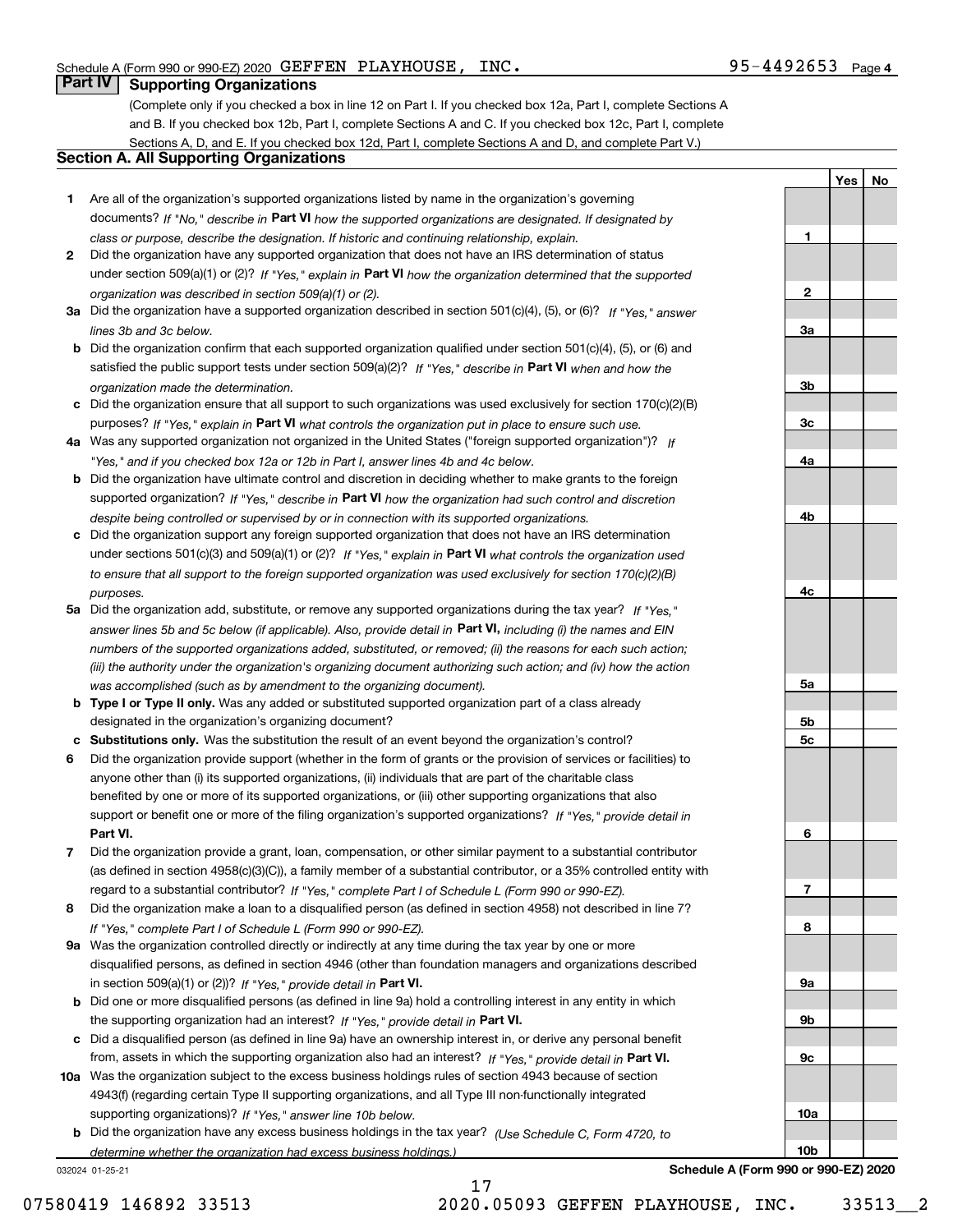|              | Part IV | <b>Supporting Organizations (continued)</b>                                                                                                                                                                                                                |              |     |    |
|--------------|---------|------------------------------------------------------------------------------------------------------------------------------------------------------------------------------------------------------------------------------------------------------------|--------------|-----|----|
|              |         |                                                                                                                                                                                                                                                            |              | Yes | No |
| 11           |         | Has the organization accepted a gift or contribution from any of the following persons?                                                                                                                                                                    |              |     |    |
|              |         | a A person who directly or indirectly controls, either alone or together with persons described in lines 11b and                                                                                                                                           |              |     |    |
|              |         | 11c below, the governing body of a supported organization?                                                                                                                                                                                                 | 11a          |     |    |
|              |         | <b>b</b> A family member of a person described in line 11a above?                                                                                                                                                                                          | 11b          |     |    |
|              |         | c A 35% controlled entity of a person described in line 11a or 11b above? If "Yes" to line 11a, 11b, or 11c, provide                                                                                                                                       |              |     |    |
|              |         | detail in Part VI.                                                                                                                                                                                                                                         | 11c          |     |    |
|              |         | <b>Section B. Type I Supporting Organizations</b>                                                                                                                                                                                                          |              |     |    |
|              |         |                                                                                                                                                                                                                                                            |              | Yes | No |
| 1.           |         | Did the governing body, members of the governing body, officers acting in their official capacity, or membership of one or                                                                                                                                 |              |     |    |
|              |         | more supported organizations have the power to regularly appoint or elect at least a majority of the organization's officers,                                                                                                                              |              |     |    |
|              |         | directors, or trustees at all times during the tax year? If "No," describe in Part VI how the supported organization(s)                                                                                                                                    |              |     |    |
|              |         | effectively operated, supervised, or controlled the organization's activities. If the organization had more than one supported<br>organization, describe how the powers to appoint and/or remove officers, directors, or trustees were allocated among the |              |     |    |
|              |         | supported organizations and what conditions or restrictions, if any, applied to such powers during the tax year.                                                                                                                                           | 1            |     |    |
| $\mathbf{2}$ |         | Did the organization operate for the benefit of any supported organization other than the supported                                                                                                                                                        |              |     |    |
|              |         | organization(s) that operated, supervised, or controlled the supporting organization? If "Yes," explain in                                                                                                                                                 |              |     |    |
|              |         | <b>Part VI</b> how providing such benefit carried out the purposes of the supported organization(s) that operated,                                                                                                                                         |              |     |    |
|              |         | supervised, or controlled the supporting organization.                                                                                                                                                                                                     | $\mathbf{2}$ |     |    |
|              |         | <b>Section C. Type II Supporting Organizations</b>                                                                                                                                                                                                         |              |     |    |
|              |         |                                                                                                                                                                                                                                                            |              | Yes | No |
| 1.           |         | Were a majority of the organization's directors or trustees during the tax year also a majority of the directors                                                                                                                                           |              |     |    |
|              |         | or trustees of each of the organization's supported organization(s)? If "No," describe in Part VI how control                                                                                                                                              |              |     |    |
|              |         | or management of the supporting organization was vested in the same persons that controlled or managed                                                                                                                                                     |              |     |    |
|              |         | the supported organization(s).                                                                                                                                                                                                                             | 1            |     |    |
|              |         | Section D. All Type III Supporting Organizations                                                                                                                                                                                                           |              |     |    |
|              |         |                                                                                                                                                                                                                                                            |              | Yes | No |
| 1.           |         | Did the organization provide to each of its supported organizations, by the last day of the fifth month of the                                                                                                                                             |              |     |    |
|              |         | organization's tax year, (i) a written notice describing the type and amount of support provided during the prior tax                                                                                                                                      |              |     |    |
|              |         | year, (ii) a copy of the Form 990 that was most recently filed as of the date of notification, and (iii) copies of the                                                                                                                                     |              |     |    |
|              |         | organization's governing documents in effect on the date of notification, to the extent not previously provided?                                                                                                                                           | 1            |     |    |
| 2            |         | Were any of the organization's officers, directors, or trustees either (i) appointed or elected by the supported                                                                                                                                           |              |     |    |
|              |         | organization(s) or (ii) serving on the governing body of a supported organization? If "No," explain in Part VI how                                                                                                                                         |              |     |    |
|              |         | the organization maintained a close and continuous working relationship with the supported organization(s).                                                                                                                                                | $\mathbf{2}$ |     |    |
| 3            |         | By reason of the relationship described in line 2, above, did the organization's supported organizations have a                                                                                                                                            |              |     |    |
|              |         | significant voice in the organization's investment policies and in directing the use of the organization's                                                                                                                                                 |              |     |    |
|              |         | income or assets at all times during the tax year? If "Yes," describe in Part VI the role the organization's                                                                                                                                               |              |     |    |
|              |         | supported organizations played in this regard.                                                                                                                                                                                                             | 3            |     |    |
|              |         | Section E. Type III Functionally Integrated Supporting Organizations                                                                                                                                                                                       |              |     |    |
| 1.           |         | Check the box next to the method that the organization used to satisfy the Integral Part Test during the year (see instructions).                                                                                                                          |              |     |    |
| a            |         | The organization satisfied the Activities Test. Complete line 2 below.                                                                                                                                                                                     |              |     |    |
| b            |         | The organization is the parent of each of its supported organizations. Complete line 3 below.                                                                                                                                                              |              |     |    |
| c            |         | The organization supported a governmental entity. Describe in Part VI how you supported a governmental entity (see instructions)                                                                                                                           |              |     |    |
| 2            |         | Activities Test. Answer lines 2a and 2b below.                                                                                                                                                                                                             |              | Yes | No |
| а            |         | Did substantially all of the organization's activities during the tax year directly further the exempt purposes of                                                                                                                                         |              |     |    |
|              |         | the supported organization(s) to which the organization was responsive? If "Yes," then in Part VI identify                                                                                                                                                 |              |     |    |
|              |         | those supported organizations and explain how these activities directly furthered their exempt purposes,                                                                                                                                                   |              |     |    |
|              |         | how the organization was responsive to those supported organizations, and how the organization determined                                                                                                                                                  |              |     |    |
|              |         | that these activities constituted substantially all of its activities.                                                                                                                                                                                     | 2a           |     |    |

- **b** Did the activities described in line 2a, above, constitute activities that, but for the organization's involvement, **Part VI**  *the reasons for the organization's position that its supported organization(s) would have engaged in* one or more of the organization's supported organization(s) would have been engaged in? If "Yes," e*xplain in these activities but for the organization's involvement.*
- **3** Parent of Supported Organizations. Answer lines 3a and 3b below.

**a** Did the organization have the power to regularly appoint or elect a majority of the officers, directors, or trustees of each of the supported organizations? If "Yes" or "No" provide details in **Part VI.** 

**b** Did the organization exercise a substantial degree of direction over the policies, programs, and activities of each of its supported organizations? If "Yes," describe in Part VI the role played by the organization in this regard.

18

032025 01-25-21

**Schedule A (Form 990 or 990-EZ) 2020**

**2b**

**3a**

**3b**

07580419 146892 33513 2020.05093 GEFFEN PLAYHOUSE, INC. 33513 2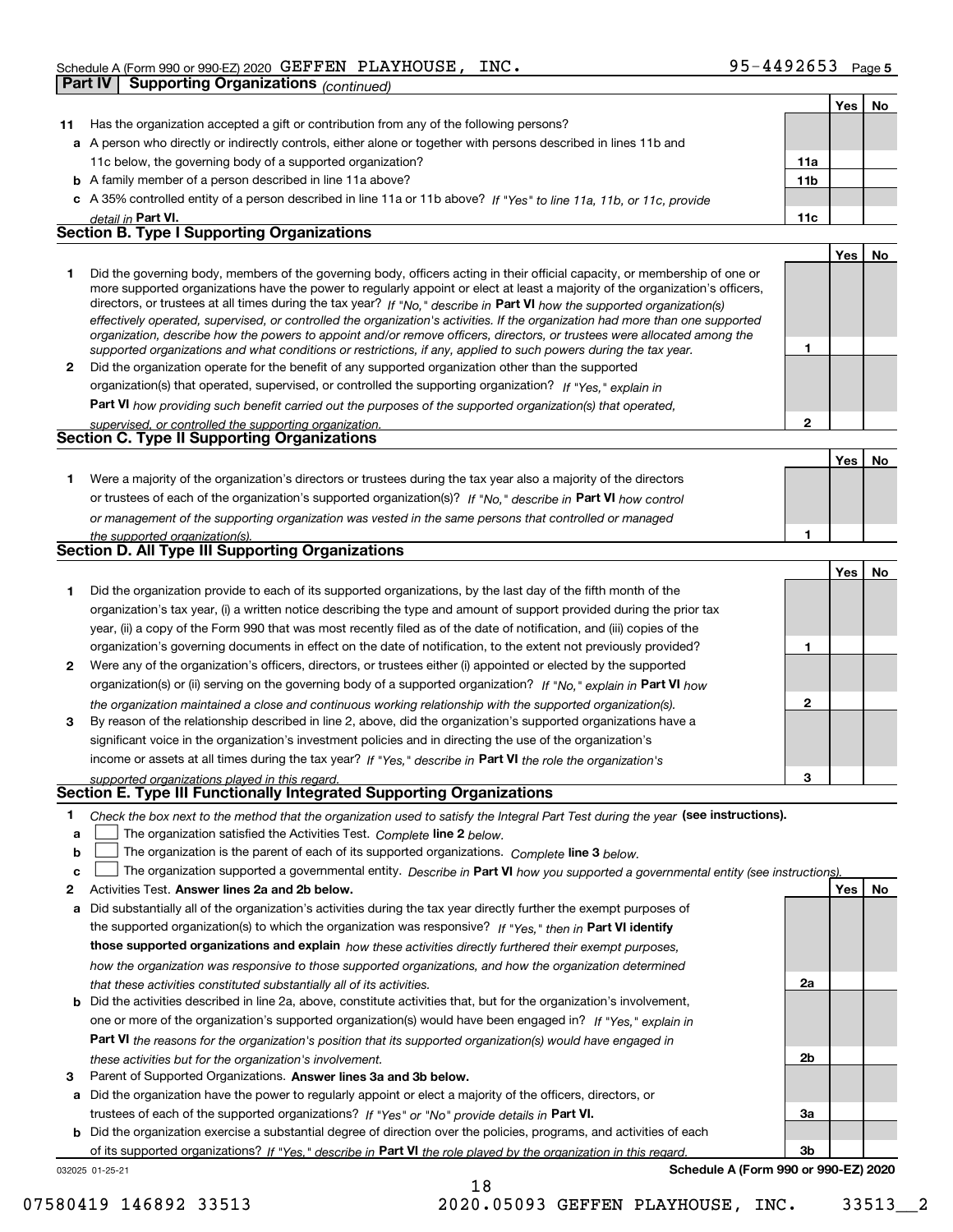#### Schedule A (Form 990 or 990-EZ) 2020 Page GEFFEN PLAYHOUSE, INC. 95-4492653 **Part V Type III Non-Functionally Integrated 509(a)(3) Supporting Organizations**

**1**

1 Check here if the organization satisfied the Integral Part Test as a qualifying trust on Nov. 20, 1970 (explain in Part VI). See instructions. All other Type III non-functionally integrated supporting organizations must complete Sections A through E.

|              | Section A - Adjusted Net Income                                                                                                   |                | (A) Prior Year | (B) Current Year<br>(optional) |
|--------------|-----------------------------------------------------------------------------------------------------------------------------------|----------------|----------------|--------------------------------|
| 1            | Net short-term capital gain                                                                                                       | 1              |                |                                |
| 2            | Recoveries of prior-year distributions                                                                                            | $\overline{2}$ |                |                                |
| 3            | Other gross income (see instructions)                                                                                             | 3              |                |                                |
| 4            | Add lines 1 through 3.                                                                                                            | 4              |                |                                |
| 5            | Depreciation and depletion                                                                                                        | 5              |                |                                |
| 6            | Portion of operating expenses paid or incurred for production or                                                                  |                |                |                                |
|              | collection of gross income or for management, conservation, or                                                                    |                |                |                                |
|              | maintenance of property held for production of income (see instructions)                                                          | 6              |                |                                |
| 7            | Other expenses (see instructions)                                                                                                 | $\overline{7}$ |                |                                |
| 8            | Adjusted Net Income (subtract lines 5, 6, and 7 from line 4)                                                                      | 8              |                |                                |
|              | <b>Section B - Minimum Asset Amount</b>                                                                                           |                | (A) Prior Year | (B) Current Year<br>(optional) |
| 1            | Aggregate fair market value of all non-exempt-use assets (see                                                                     |                |                |                                |
|              | instructions for short tax year or assets held for part of year):                                                                 |                |                |                                |
|              | <b>a</b> Average monthly value of securities                                                                                      | 1a             |                |                                |
|              | <b>b</b> Average monthly cash balances                                                                                            | 1b             |                |                                |
|              | c Fair market value of other non-exempt-use assets                                                                                | 1c             |                |                                |
|              | d Total (add lines 1a, 1b, and 1c)                                                                                                | 1d             |                |                                |
|              | e Discount claimed for blockage or other factors                                                                                  |                |                |                                |
|              | (explain in detail in Part VI):                                                                                                   |                |                |                                |
| $\mathbf{2}$ | Acquisition indebtedness applicable to non-exempt-use assets                                                                      | $\mathbf{2}$   |                |                                |
| 3            | Subtract line 2 from line 1d.                                                                                                     | 3              |                |                                |
| 4            | Cash deemed held for exempt use. Enter 0.015 of line 3 (for greater amount,                                                       |                |                |                                |
|              | see instructions).                                                                                                                | 4              |                |                                |
| 5            | Net value of non-exempt-use assets (subtract line 4 from line 3)                                                                  | 5              |                |                                |
| 6            | Multiply line 5 by 0.035.                                                                                                         | 6              |                |                                |
| 7            | Recoveries of prior-year distributions                                                                                            | $\overline{7}$ |                |                                |
| 8            | Minimum Asset Amount (add line 7 to line 6)                                                                                       | 8              |                |                                |
|              | <b>Section C - Distributable Amount</b>                                                                                           |                |                | <b>Current Year</b>            |
| 1            | Adjusted net income for prior year (from Section A, line 8, column A)                                                             | $\mathbf{1}$   |                |                                |
| 2            | Enter 0.85 of line 1.                                                                                                             | $\overline{2}$ |                |                                |
| з            | Minimum asset amount for prior year (from Section B, line 8, column A)                                                            | 3              |                |                                |
| 4            | Enter greater of line 2 or line 3.                                                                                                | 4              |                |                                |
| 5            | Income tax imposed in prior year                                                                                                  | 5              |                |                                |
| 6            | <b>Distributable Amount.</b> Subtract line 5 from line 4, unless subject to                                                       |                |                |                                |
|              | emergency temporary reduction (see instructions).                                                                                 | 6              |                |                                |
| 7            | Check here if the current year is the organization's first as a non-functionally integrated Type III supporting organization (see |                |                |                                |

instructions).

**Schedule A (Form 990 or 990-EZ) 2020**

032026 01-25-21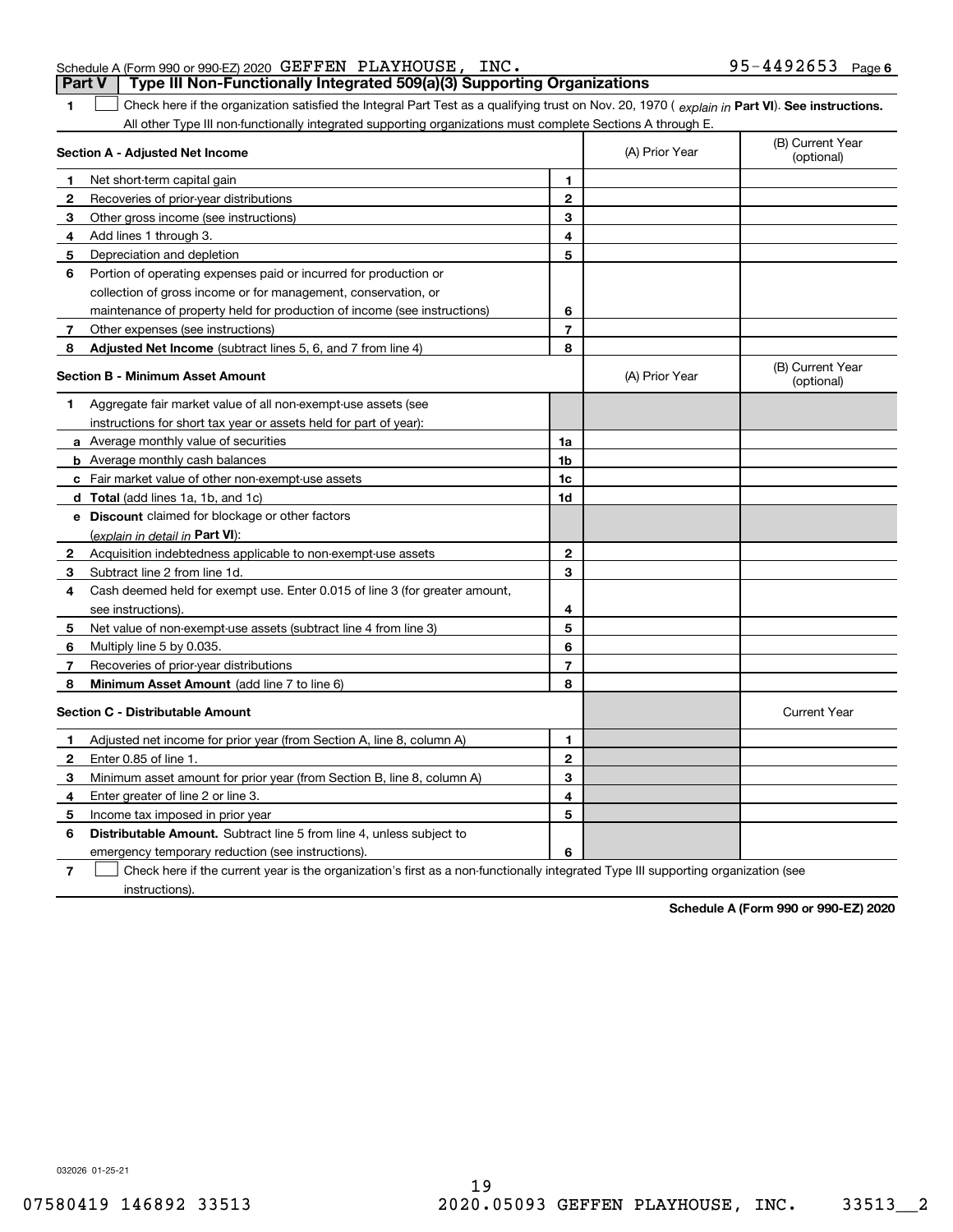Schedule A (Form 990 or 990-EZ) 2020 Page GEFFEN PLAYHOUSE, INC. 95-4492653

|    | Type III Non-Functionally Integrated 509(a)(3) Supporting Organizations<br>∣ Part V ∣      |                             | (continued)                           |    |                                         |
|----|--------------------------------------------------------------------------------------------|-----------------------------|---------------------------------------|----|-----------------------------------------|
|    | Section D - Distributions                                                                  |                             |                                       |    | <b>Current Year</b>                     |
| 1  | Amounts paid to supported organizations to accomplish exempt purposes                      | 1                           |                                       |    |                                         |
| 2  | Amounts paid to perform activity that directly furthers exempt purposes of supported       |                             |                                       |    |                                         |
|    | organizations, in excess of income from activity                                           |                             | 2                                     |    |                                         |
| 3  | Administrative expenses paid to accomplish exempt purposes of supported organizations      |                             | 3                                     |    |                                         |
| 4  | Amounts paid to acquire exempt-use assets                                                  |                             |                                       | 4  |                                         |
| 5  | Qualified set-aside amounts (prior IRS approval required - provide details in Part VI)     |                             |                                       | 5  |                                         |
| 6  | Other distributions (describe in Part VI). See instructions.                               |                             |                                       | 6  |                                         |
| 7  | Total annual distributions. Add lines 1 through 6.                                         |                             |                                       | 7  |                                         |
| 8  | Distributions to attentive supported organizations to which the organization is responsive |                             |                                       |    |                                         |
|    | (provide details in Part VI). See instructions.                                            |                             |                                       | 8  |                                         |
| 9  | Distributable amount for 2020 from Section C, line 6                                       |                             |                                       | 9  |                                         |
| 10 | Line 8 amount divided by line 9 amount                                                     |                             |                                       | 10 |                                         |
|    |                                                                                            | (i)                         | (ii)                                  |    | (iii)                                   |
|    | <b>Section E - Distribution Allocations</b> (see instructions)                             | <b>Excess Distributions</b> | <b>Underdistributions</b><br>Pre-2020 |    | <b>Distributable</b><br>Amount for 2020 |
| 1  | Distributable amount for 2020 from Section C, line 6                                       |                             |                                       |    |                                         |
| 2  | Underdistributions, if any, for years prior to 2020 (reason-                               |                             |                                       |    |                                         |
|    | able cause required - explain in Part VI). See instructions.                               |                             |                                       |    |                                         |
| 3  | Excess distributions carryover, if any, to 2020                                            |                             |                                       |    |                                         |
|    | a From 2015                                                                                |                             |                                       |    |                                         |
|    | <b>b</b> From 2016                                                                         |                             |                                       |    |                                         |
|    | c From 2017                                                                                |                             |                                       |    |                                         |
|    | d From 2018                                                                                |                             |                                       |    |                                         |
|    | e From 2019                                                                                |                             |                                       |    |                                         |
|    | f Total of lines 3a through 3e                                                             |                             |                                       |    |                                         |
|    | g Applied to underdistributions of prior years                                             |                             |                                       |    |                                         |
|    | <b>h</b> Applied to 2020 distributable amount                                              |                             |                                       |    |                                         |
|    | Carryover from 2015 not applied (see instructions)                                         |                             |                                       |    |                                         |
|    | Remainder. Subtract lines 3g, 3h, and 3i from line 3f.                                     |                             |                                       |    |                                         |
| 4  | Distributions for 2020 from Section D,                                                     |                             |                                       |    |                                         |
|    | line $7:$                                                                                  |                             |                                       |    |                                         |
|    | a Applied to underdistributions of prior years                                             |                             |                                       |    |                                         |
|    | <b>b</b> Applied to 2020 distributable amount                                              |                             |                                       |    |                                         |
|    | c Remainder. Subtract lines 4a and 4b from line 4.                                         |                             |                                       |    |                                         |
| 5  | Remaining underdistributions for years prior to 2020, if                                   |                             |                                       |    |                                         |
|    | any. Subtract lines 3g and 4a from line 2. For result greater                              |                             |                                       |    |                                         |
|    | than zero, explain in Part VI. See instructions.                                           |                             |                                       |    |                                         |
| 6  | Remaining underdistributions for 2020. Subtract lines 3h                                   |                             |                                       |    |                                         |
|    | and 4b from line 1. For result greater than zero, explain in                               |                             |                                       |    |                                         |
|    | Part VI. See instructions.                                                                 |                             |                                       |    |                                         |
| 7  | Excess distributions carryover to 2021. Add lines 3j                                       |                             |                                       |    |                                         |
|    | and 4c.                                                                                    |                             |                                       |    |                                         |
| 8  | Breakdown of line 7:                                                                       |                             |                                       |    |                                         |
|    | a Excess from 2016                                                                         |                             |                                       |    |                                         |
|    | <b>b</b> Excess from 2017                                                                  |                             |                                       |    |                                         |
|    | c Excess from 2018                                                                         |                             |                                       |    |                                         |
|    | d Excess from 2019                                                                         |                             |                                       |    |                                         |
|    | e Excess from 2020                                                                         |                             |                                       |    |                                         |

**Schedule A (Form 990 or 990-EZ) 2020**

032027 01-25-21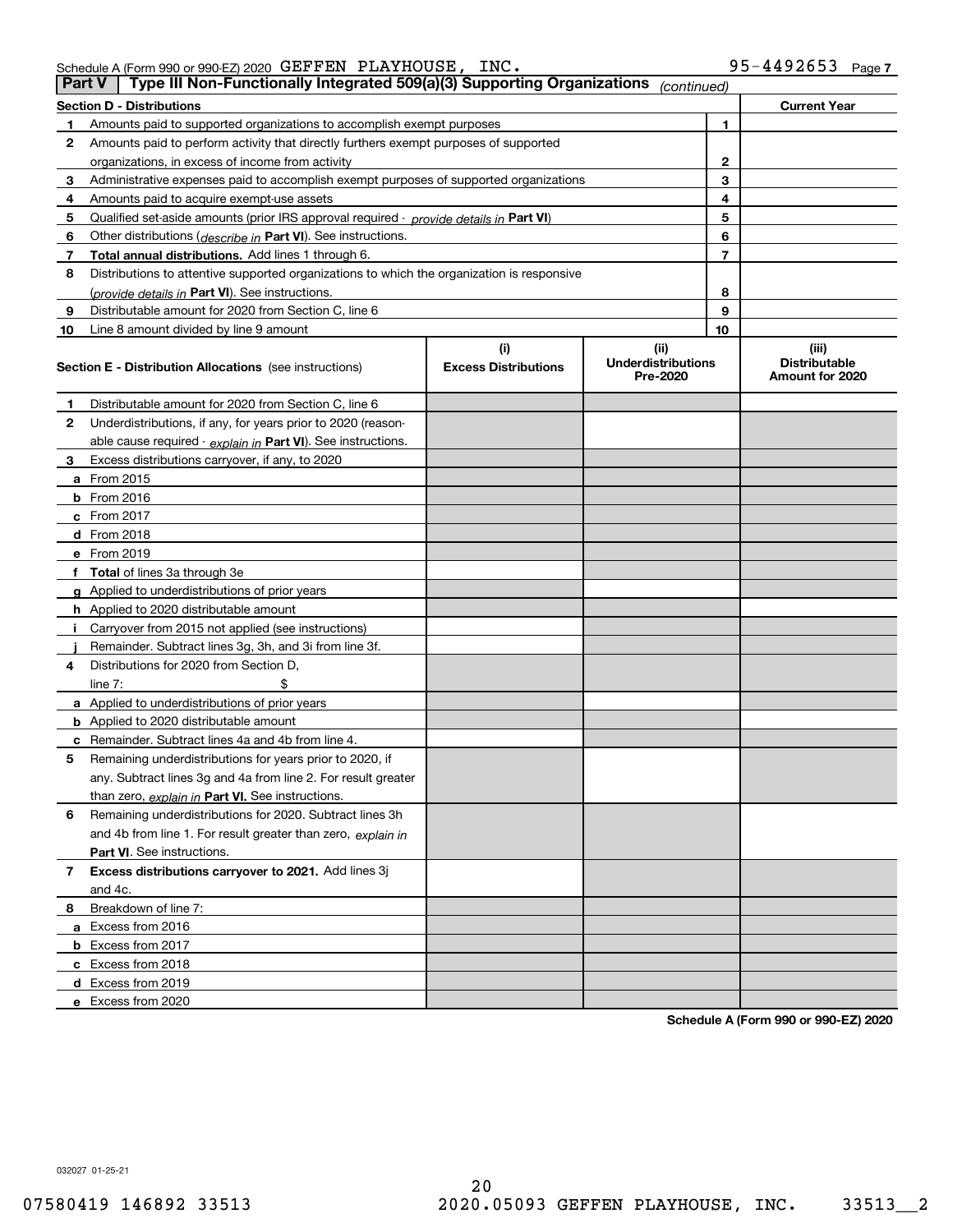| Schedule A (Form 990 or 990-EZ) 2020 $\rm \ GHzFFR$ $\rm \ PAYHOUSE$ , |  | INC. | 95-4492653 | Page 8 |
|------------------------------------------------------------------------|--|------|------------|--------|
|                                                                        |  |      |            |        |

|                 | Supplemental Information. Provide the explanations required by Part II, line 10; Part II, line 17a or 17b; Part III, line 12;<br>Part IV, Section A, lines 1, 2, 3b, 3c, 4b, 4c, 5a, 6, 9a, 9b, 9c, 11a, 11b, and 11c; Part IV, Section B, lines 1 and 2; Part IV, Section C,<br>line 1; Part IV, Section D, lines 2 and 3; Part IV, Section E, lines 1c, 2a, 2b, 3a, and 3b; Part V, line 1; Part V, Section B, line 1e; Part V,<br>Section D, lines 5, 6, and 8; and Part V, Section E, lines 2, 5, and 6. Also complete this part for any additional information.<br>(See instructions.) |
|-----------------|---------------------------------------------------------------------------------------------------------------------------------------------------------------------------------------------------------------------------------------------------------------------------------------------------------------------------------------------------------------------------------------------------------------------------------------------------------------------------------------------------------------------------------------------------------------------------------------------|
|                 |                                                                                                                                                                                                                                                                                                                                                                                                                                                                                                                                                                                             |
|                 |                                                                                                                                                                                                                                                                                                                                                                                                                                                                                                                                                                                             |
|                 |                                                                                                                                                                                                                                                                                                                                                                                                                                                                                                                                                                                             |
|                 |                                                                                                                                                                                                                                                                                                                                                                                                                                                                                                                                                                                             |
|                 |                                                                                                                                                                                                                                                                                                                                                                                                                                                                                                                                                                                             |
|                 |                                                                                                                                                                                                                                                                                                                                                                                                                                                                                                                                                                                             |
|                 |                                                                                                                                                                                                                                                                                                                                                                                                                                                                                                                                                                                             |
|                 |                                                                                                                                                                                                                                                                                                                                                                                                                                                                                                                                                                                             |
|                 |                                                                                                                                                                                                                                                                                                                                                                                                                                                                                                                                                                                             |
|                 |                                                                                                                                                                                                                                                                                                                                                                                                                                                                                                                                                                                             |
|                 |                                                                                                                                                                                                                                                                                                                                                                                                                                                                                                                                                                                             |
|                 |                                                                                                                                                                                                                                                                                                                                                                                                                                                                                                                                                                                             |
|                 |                                                                                                                                                                                                                                                                                                                                                                                                                                                                                                                                                                                             |
|                 |                                                                                                                                                                                                                                                                                                                                                                                                                                                                                                                                                                                             |
|                 |                                                                                                                                                                                                                                                                                                                                                                                                                                                                                                                                                                                             |
|                 |                                                                                                                                                                                                                                                                                                                                                                                                                                                                                                                                                                                             |
|                 |                                                                                                                                                                                                                                                                                                                                                                                                                                                                                                                                                                                             |
|                 |                                                                                                                                                                                                                                                                                                                                                                                                                                                                                                                                                                                             |
|                 |                                                                                                                                                                                                                                                                                                                                                                                                                                                                                                                                                                                             |
|                 |                                                                                                                                                                                                                                                                                                                                                                                                                                                                                                                                                                                             |
|                 |                                                                                                                                                                                                                                                                                                                                                                                                                                                                                                                                                                                             |
|                 |                                                                                                                                                                                                                                                                                                                                                                                                                                                                                                                                                                                             |
|                 |                                                                                                                                                                                                                                                                                                                                                                                                                                                                                                                                                                                             |
|                 |                                                                                                                                                                                                                                                                                                                                                                                                                                                                                                                                                                                             |
|                 |                                                                                                                                                                                                                                                                                                                                                                                                                                                                                                                                                                                             |
|                 |                                                                                                                                                                                                                                                                                                                                                                                                                                                                                                                                                                                             |
|                 |                                                                                                                                                                                                                                                                                                                                                                                                                                                                                                                                                                                             |
|                 |                                                                                                                                                                                                                                                                                                                                                                                                                                                                                                                                                                                             |
|                 |                                                                                                                                                                                                                                                                                                                                                                                                                                                                                                                                                                                             |
|                 |                                                                                                                                                                                                                                                                                                                                                                                                                                                                                                                                                                                             |
|                 |                                                                                                                                                                                                                                                                                                                                                                                                                                                                                                                                                                                             |
|                 |                                                                                                                                                                                                                                                                                                                                                                                                                                                                                                                                                                                             |
|                 |                                                                                                                                                                                                                                                                                                                                                                                                                                                                                                                                                                                             |
|                 |                                                                                                                                                                                                                                                                                                                                                                                                                                                                                                                                                                                             |
|                 |                                                                                                                                                                                                                                                                                                                                                                                                                                                                                                                                                                                             |
|                 |                                                                                                                                                                                                                                                                                                                                                                                                                                                                                                                                                                                             |
|                 |                                                                                                                                                                                                                                                                                                                                                                                                                                                                                                                                                                                             |
|                 |                                                                                                                                                                                                                                                                                                                                                                                                                                                                                                                                                                                             |
|                 |                                                                                                                                                                                                                                                                                                                                                                                                                                                                                                                                                                                             |
|                 |                                                                                                                                                                                                                                                                                                                                                                                                                                                                                                                                                                                             |
|                 |                                                                                                                                                                                                                                                                                                                                                                                                                                                                                                                                                                                             |
|                 |                                                                                                                                                                                                                                                                                                                                                                                                                                                                                                                                                                                             |
|                 |                                                                                                                                                                                                                                                                                                                                                                                                                                                                                                                                                                                             |
| 032028 01-25-21 | Schedule A (Form 990 or 990-EZ) 2020                                                                                                                                                                                                                                                                                                                                                                                                                                                                                                                                                        |
|                 | 21                                                                                                                                                                                                                                                                                                                                                                                                                                                                                                                                                                                          |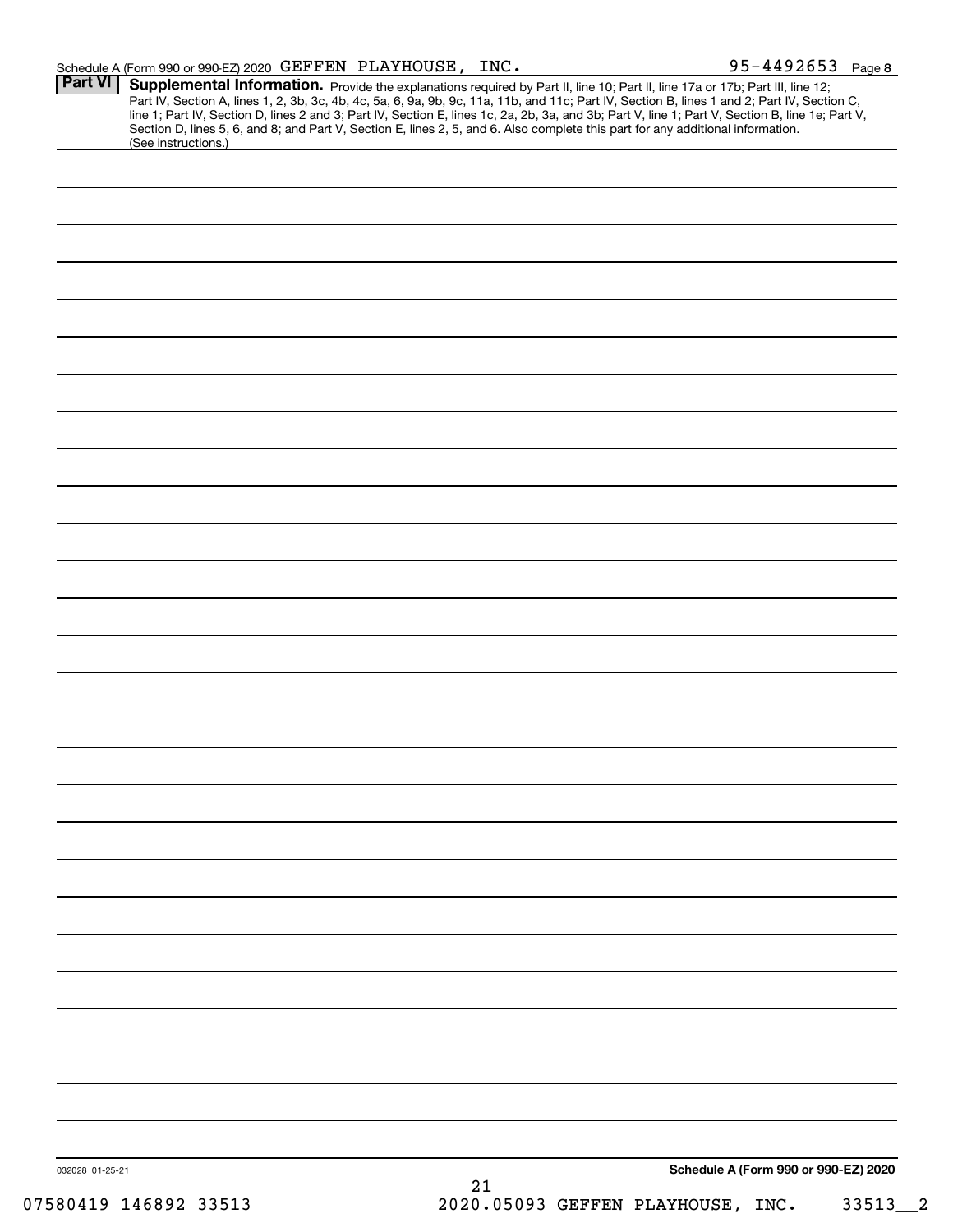Department of the Treasury Internal Revenue Service **(Form 990, 990-EZ, or 990-PF)**

Name of the organization

**Organization type** (check one):

#### \*\* PUBLIC DISCLOSURE COPY \*\*

## **Schedule B Schedule of Contributors**

**| Attach to Form 990, Form 990-EZ, or Form 990-PF. | Go to www.irs.gov/Form990 for the latest information.** OMB No. 1545-0047

**2020**

**Employer identification number**

GEFFEN PLAYHOUSE, INC. 95-4492653

| Filers of:         | Section:                                                                           |
|--------------------|------------------------------------------------------------------------------------|
| Form 990 or 990-EZ | $ \mathbf{X} $ 501(c)( 3) (enter number) organization                              |
|                    | $4947(a)(1)$ nonexempt charitable trust <b>not</b> treated as a private foundation |
|                    | 527 political organization                                                         |
| Form 990-PF        | 501(c)(3) exempt private foundation                                                |
|                    | 4947(a)(1) nonexempt charitable trust treated as a private foundation              |
|                    | 501(c)(3) taxable private foundation                                               |
|                    |                                                                                    |

Check if your organization is covered by the **General Rule** or a **Special Rule. Note:**  Only a section 501(c)(7), (8), or (10) organization can check boxes for both the General Rule and a Special Rule. See instructions.

#### **General Rule**

 $\mathcal{L}^{\text{max}}$ 

For an organization filing Form 990, 990-EZ, or 990-PF that received, during the year, contributions totaling \$5,000 or more (in money or property) from any one contributor. Complete Parts I and II. See instructions for determining a contributor's total contributions.

#### **Special Rules**

any one contributor, during the year, total contributions of the greater of  $\,$  (1) \$5,000; or **(2)** 2% of the amount on (i) Form 990, Part VIII, line 1h;  $\boxed{\textbf{X}}$  For an organization described in section 501(c)(3) filing Form 990 or 990-EZ that met the 33 1/3% support test of the regulations under sections 509(a)(1) and 170(b)(1)(A)(vi), that checked Schedule A (Form 990 or 990-EZ), Part II, line 13, 16a, or 16b, and that received from or (ii) Form 990-EZ, line 1. Complete Parts I and II.

For an organization described in section 501(c)(7), (8), or (10) filing Form 990 or 990-EZ that received from any one contributor, during the year, total contributions of more than \$1,000 exclusively for religious, charitable, scientific, literary, or educational purposes, or for the prevention of cruelty to children or animals. Complete Parts I (entering "N/A" in column (b) instead of the contributor name and address), II, and III.  $\mathcal{L}^{\text{max}}$ 

purpose. Don't complete any of the parts unless the **General Rule** applies to this organization because it received *nonexclusively* year, contributions <sub>exclusively</sub> for religious, charitable, etc., purposes, but no such contributions totaled more than \$1,000. If this box is checked, enter here the total contributions that were received during the year for an  $\;$ exclusively religious, charitable, etc., For an organization described in section 501(c)(7), (8), or (10) filing Form 990 or 990-EZ that received from any one contributor, during the religious, charitable, etc., contributions totaling \$5,000 or more during the year  $\Box$ — $\Box$   $\Box$  $\mathcal{L}^{\text{max}}$ 

**Caution:**  An organization that isn't covered by the General Rule and/or the Special Rules doesn't file Schedule B (Form 990, 990-EZ, or 990-PF),  **must** but it answer "No" on Part IV, line 2, of its Form 990; or check the box on line H of its Form 990-EZ or on its Form 990-PF, Part I, line 2, to certify that it doesn't meet the filing requirements of Schedule B (Form 990, 990-EZ, or 990-PF).

**For Paperwork Reduction Act Notice, see the instructions for Form 990, 990-EZ, or 990-PF. Schedule B (Form 990, 990-EZ, or 990-PF) (2020)** LHA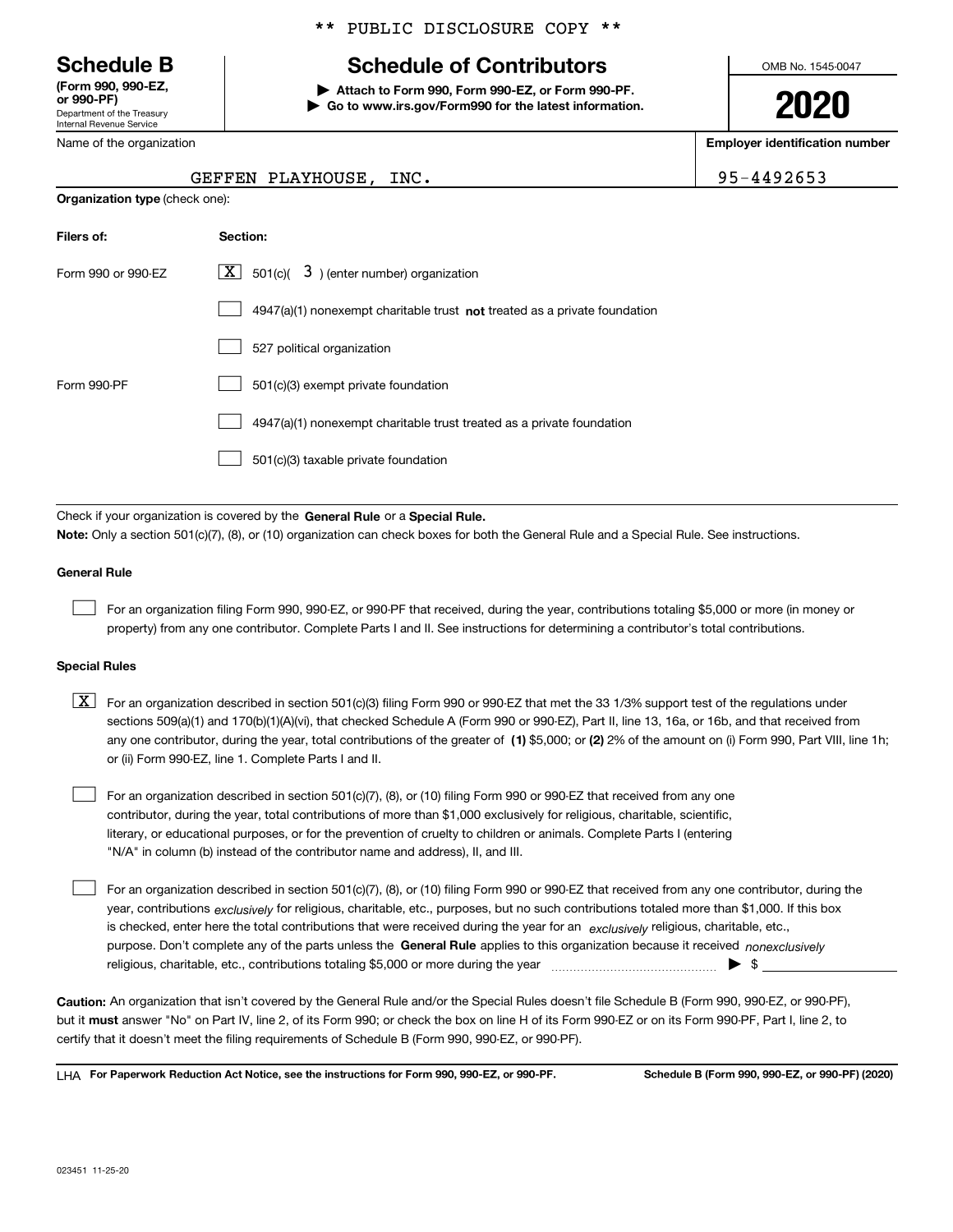## GEFFEN PLAYHOUSE, INC. 2008 2010 12:00 12:00 13:00 14:00 150 14:00 150 14:00 150 160 160 160 160 160 160 160 1

|                      | Schedule B (Form 990, 990-EZ, or 990-PF) (2020)                                                |                                   | Page 2                                                                                                                                        |
|----------------------|------------------------------------------------------------------------------------------------|-----------------------------------|-----------------------------------------------------------------------------------------------------------------------------------------------|
| Name of organization |                                                                                                |                                   | <b>Employer identification number</b>                                                                                                         |
|                      | GEFFEN PLAYHOUSE, INC.                                                                         |                                   | 95-4492653                                                                                                                                    |
| Part I               | Contributors (see instructions). Use duplicate copies of Part I if additional space is needed. |                                   |                                                                                                                                               |
| (a)<br>No.           | (b)<br>Name, address, and ZIP + 4                                                              | (c)<br><b>Total contributions</b> | (d)<br>Type of contribution                                                                                                                   |
| 1                    |                                                                                                | 1,495,814.<br>\$                  | $\overline{\mathbf{x}}$<br>Person<br>Payroll<br>Noncash<br>(Complete Part II for<br>noncash contributions.)                                   |
| (a)<br>No.           | (b)<br>Name, address, and ZIP + 4                                                              | (c)<br><b>Total contributions</b> | (d)<br>Type of contribution                                                                                                                   |
| $\boldsymbol{2}$     |                                                                                                | 1,005,000.<br>$$\mathbb{S}$$      | $\overline{\mathbf{x}}$<br>Person<br>Payroll<br>$\overline{\mathbf{x}}$<br><b>Noncash</b><br>(Complete Part II for<br>noncash contributions.) |
| (a)<br>No.           | (b)<br>Name, address, and ZIP + 4                                                              | (c)<br><b>Total contributions</b> | (d)<br>Type of contribution                                                                                                                   |
| 3                    |                                                                                                | 135,000.<br>\$                    | $\mathbf{X}$<br>Person<br>Payroll<br><b>Noncash</b><br>(Complete Part II for<br>noncash contributions.)                                       |
| (a)<br>No.           | (b)<br>Name, address, and ZIP + 4                                                              | (c)<br><b>Total contributions</b> | (d)<br>Type of contribution                                                                                                                   |
|                      |                                                                                                | \$                                | Person<br>Payroll<br>Noncash<br>(Complete Part II for<br>noncash contributions.)                                                              |
| (a)<br>No.           | (b)<br>Name, address, and ZIP + 4                                                              | (c)<br><b>Total contributions</b> | (d)<br>Type of contribution                                                                                                                   |
|                      |                                                                                                | \$                                | Person<br>Payroll<br>Noncash<br>(Complete Part II for<br>noncash contributions.)                                                              |
| (a)<br>No.           | (b)<br>Name, address, and ZIP + 4                                                              | (c)<br><b>Total contributions</b> | (d)<br>Type of contribution                                                                                                                   |
| 023452 11-25-20      |                                                                                                | \$                                | Person<br>Payroll<br>Noncash<br>(Complete Part II for<br>noncash contributions.)<br>Schedule B (Form 990, 990-EZ, or 990-PF) (2020)           |

24 07580419 146892 33513 2020.05093 GEFFEN PLAYHOUSE, INC. 33513 2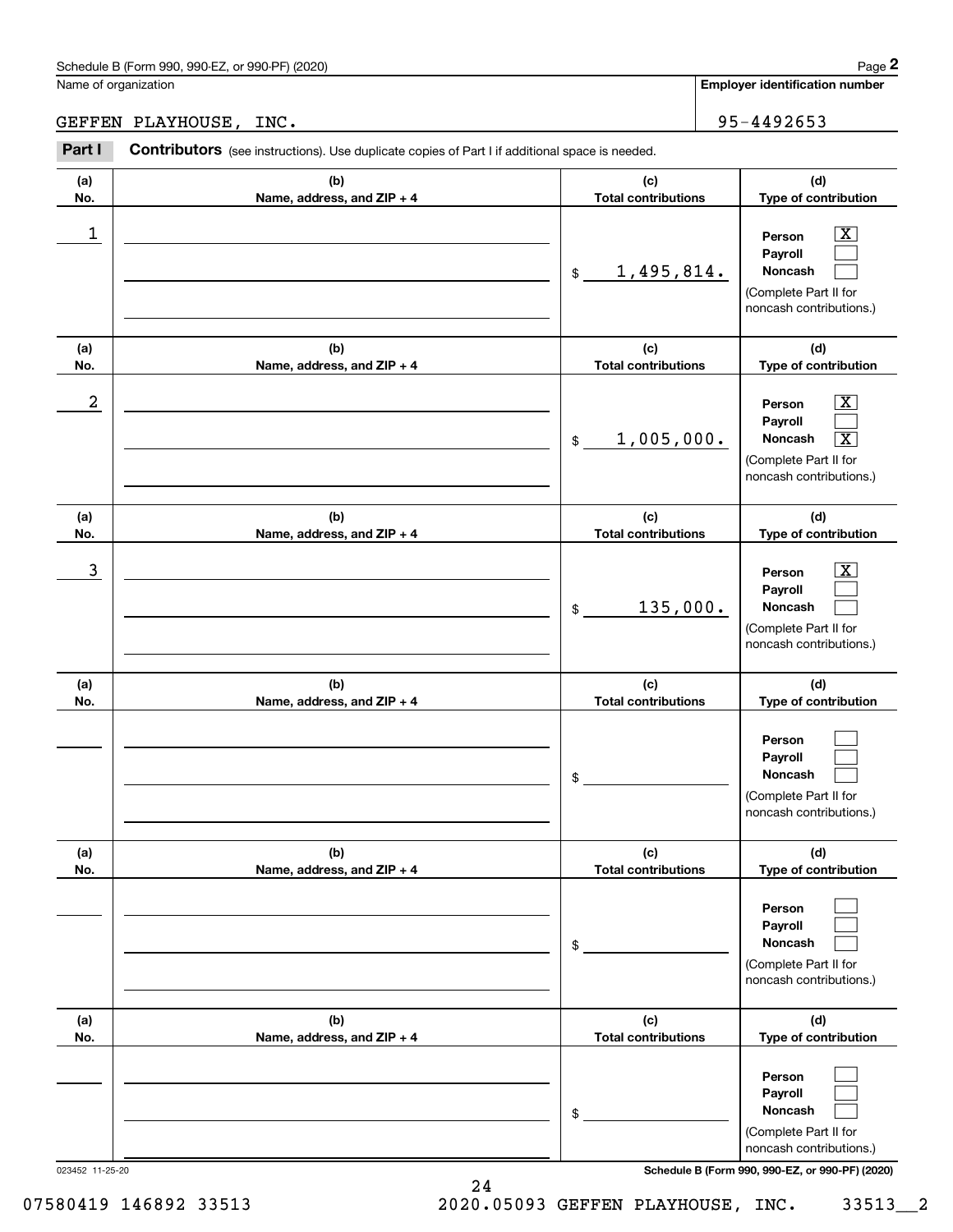**Employer identification number**

### GEFFEN PLAYHOUSE, INC. 95-4492653

(see instructions). Use duplicate copies of Part II if additional space is needed.<br> **3Part II Noncash Property** (see instructions). Use duplicate copies of Part II if additional space is needed.<br> **3Part II Noncash Prop** 

| (a)             |                                            | (c)                                      |                                                 |
|-----------------|--------------------------------------------|------------------------------------------|-------------------------------------------------|
| No.             | (b)                                        | FMV (or estimate)                        | (d)                                             |
| from            | Description of noncash property given      | (See instructions.)                      | Date received                                   |
| Part I          |                                            |                                          |                                                 |
|                 | \$500,000 - PLEDGE; \$5,000 - AUCTION ITEM |                                          |                                                 |
| 2               |                                            |                                          |                                                 |
|                 |                                            |                                          |                                                 |
|                 |                                            | 505,000.<br>$$\circ$$                    | 08/31/21                                        |
|                 |                                            |                                          |                                                 |
| (a)             |                                            | (c)                                      |                                                 |
| No.             | (b)                                        | FMV (or estimate)                        | (d)                                             |
| from            | Description of noncash property given      | (See instructions.)                      | Date received                                   |
| Part I          |                                            |                                          |                                                 |
|                 |                                            |                                          |                                                 |
|                 |                                            |                                          |                                                 |
|                 |                                            |                                          |                                                 |
|                 |                                            | $\sim$                                   |                                                 |
|                 |                                            |                                          |                                                 |
| (a)             |                                            |                                          |                                                 |
| No.             | (b)                                        | (c)                                      | (d)                                             |
| from            | Description of noncash property given      | FMV (or estimate)<br>(See instructions.) | Date received                                   |
| Part I          |                                            |                                          |                                                 |
|                 |                                            |                                          |                                                 |
|                 |                                            |                                          |                                                 |
|                 |                                            |                                          |                                                 |
|                 |                                            | $\sim$                                   |                                                 |
|                 |                                            |                                          |                                                 |
| (a)             |                                            |                                          |                                                 |
| No.             | (b)                                        | (c)                                      | (d)                                             |
| from            | Description of noncash property given      | FMV (or estimate)                        | Date received                                   |
| Part I          |                                            | (See instructions.)                      |                                                 |
|                 |                                            |                                          |                                                 |
|                 |                                            |                                          |                                                 |
|                 |                                            |                                          |                                                 |
|                 |                                            | \$                                       |                                                 |
|                 |                                            |                                          |                                                 |
| (a)             |                                            |                                          |                                                 |
| No.             | (b)                                        | (c)                                      | (d)                                             |
| from            | Description of noncash property given      | FMV (or estimate)                        | Date received                                   |
| Part I          |                                            | (See instructions.)                      |                                                 |
|                 |                                            |                                          |                                                 |
|                 |                                            |                                          |                                                 |
|                 |                                            |                                          |                                                 |
|                 |                                            | \$                                       |                                                 |
|                 |                                            |                                          |                                                 |
| (a)             |                                            |                                          |                                                 |
| No.             | (b)                                        | (c)                                      | (d)                                             |
| from            | Description of noncash property given      | FMV (or estimate)                        | Date received                                   |
| Part I          |                                            | (See instructions.)                      |                                                 |
|                 |                                            |                                          |                                                 |
|                 |                                            |                                          |                                                 |
|                 |                                            |                                          |                                                 |
|                 |                                            | \$                                       |                                                 |
| 023453 11-25-20 |                                            |                                          | Schedule B (Form 990, 990-EZ, or 990-PF) (2020) |
|                 |                                            |                                          |                                                 |

25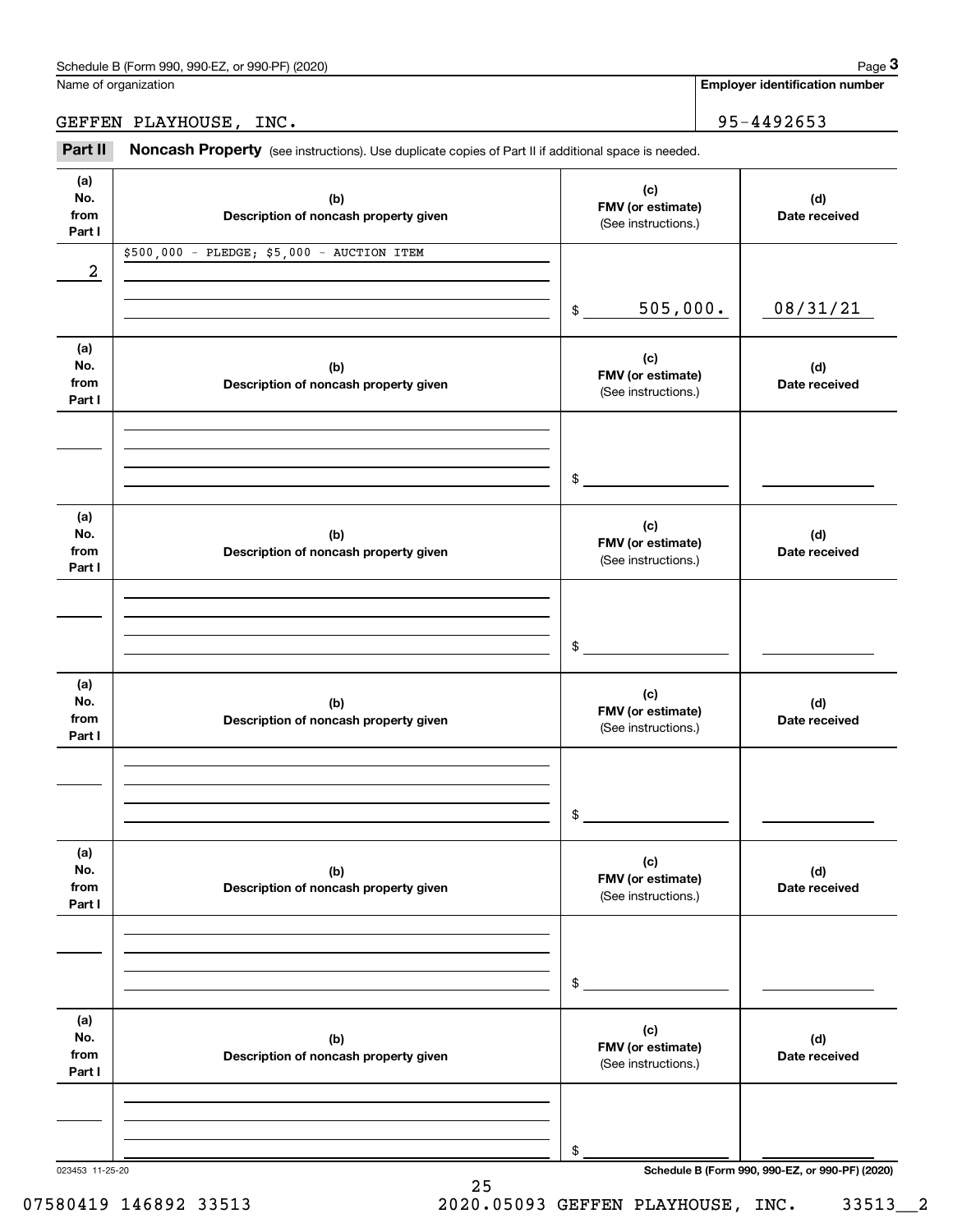|                             | Schedule B (Form 990, 990-EZ, or 990-PF) (2020)                                                                                                                                                                                                                            |                      |                                          | Page 4                                          |  |  |  |  |
|-----------------------------|----------------------------------------------------------------------------------------------------------------------------------------------------------------------------------------------------------------------------------------------------------------------------|----------------------|------------------------------------------|-------------------------------------------------|--|--|--|--|
| Name of organization        |                                                                                                                                                                                                                                                                            |                      |                                          | <b>Employer identification number</b>           |  |  |  |  |
|                             | GEFFEN PLAYHOUSE, INC.                                                                                                                                                                                                                                                     |                      |                                          | 95-4492653                                      |  |  |  |  |
| <b>Part III</b>             | Exclusively religious, charitable, etc., contributions to organizations described in section 501(c)(7), (8), or (10) that total more than \$1,000 for the year                                                                                                             |                      |                                          |                                                 |  |  |  |  |
|                             | from any one contributor. Complete columns (a) through (e) and the following line entry. For organizations<br>completing Part III, enter the total of exclusively religious, charitable, etc., contributions of \$1,000 or less for the year. (Enter this info. once.) \\$ |                      |                                          |                                                 |  |  |  |  |
|                             | Use duplicate copies of Part III if additional space is needed.                                                                                                                                                                                                            |                      |                                          |                                                 |  |  |  |  |
| $(a)$ No.<br>from<br>Part I | (b) Purpose of gift                                                                                                                                                                                                                                                        | (c) Use of gift      |                                          | (d) Description of how gift is held             |  |  |  |  |
|                             |                                                                                                                                                                                                                                                                            |                      |                                          |                                                 |  |  |  |  |
|                             |                                                                                                                                                                                                                                                                            |                      |                                          |                                                 |  |  |  |  |
|                             |                                                                                                                                                                                                                                                                            | (e) Transfer of gift |                                          |                                                 |  |  |  |  |
|                             | Transferee's name, address, and ZIP + 4                                                                                                                                                                                                                                    |                      |                                          | Relationship of transferor to transferee        |  |  |  |  |
|                             |                                                                                                                                                                                                                                                                            |                      |                                          |                                                 |  |  |  |  |
| (a) No.<br>from<br>Part I   | (b) Purpose of gift                                                                                                                                                                                                                                                        | (c) Use of gift      |                                          | (d) Description of how gift is held             |  |  |  |  |
|                             |                                                                                                                                                                                                                                                                            |                      |                                          |                                                 |  |  |  |  |
|                             |                                                                                                                                                                                                                                                                            |                      |                                          |                                                 |  |  |  |  |
|                             | Transferee's name, address, and ZIP + 4                                                                                                                                                                                                                                    | (e) Transfer of gift | Relationship of transferor to transferee |                                                 |  |  |  |  |
|                             |                                                                                                                                                                                                                                                                            |                      |                                          |                                                 |  |  |  |  |
|                             |                                                                                                                                                                                                                                                                            |                      |                                          |                                                 |  |  |  |  |
| (a) No.<br>from<br>Part I   | (b) Purpose of gift<br>(c) Use of gift                                                                                                                                                                                                                                     |                      |                                          | (d) Description of how gift is held             |  |  |  |  |
|                             |                                                                                                                                                                                                                                                                            |                      |                                          |                                                 |  |  |  |  |
|                             | (e) Transfer of gift                                                                                                                                                                                                                                                       |                      |                                          |                                                 |  |  |  |  |
|                             | Transferee's name, address, and ZIP + 4                                                                                                                                                                                                                                    |                      | Relationship of transferor to transferee |                                                 |  |  |  |  |
|                             |                                                                                                                                                                                                                                                                            |                      |                                          |                                                 |  |  |  |  |
|                             |                                                                                                                                                                                                                                                                            |                      |                                          |                                                 |  |  |  |  |
| (a) No.<br>from<br>Part I   | (b) Purpose of gift                                                                                                                                                                                                                                                        | (c) Use of gift      |                                          | (d) Description of how gift is held             |  |  |  |  |
|                             |                                                                                                                                                                                                                                                                            |                      |                                          |                                                 |  |  |  |  |
|                             | (e) Transfer of gift                                                                                                                                                                                                                                                       |                      |                                          |                                                 |  |  |  |  |
|                             |                                                                                                                                                                                                                                                                            |                      |                                          |                                                 |  |  |  |  |
|                             | Transferee's name, address, and ZIP + 4                                                                                                                                                                                                                                    |                      |                                          | Relationship of transferor to transferee        |  |  |  |  |
|                             |                                                                                                                                                                                                                                                                            |                      |                                          |                                                 |  |  |  |  |
| 023454 11-25-20             |                                                                                                                                                                                                                                                                            |                      |                                          | Schedule B (Form 990, 990-EZ, or 990-PF) (2020) |  |  |  |  |

26

**Schedule B (Form 990, 990-EZ, or 990-PF) (2020)**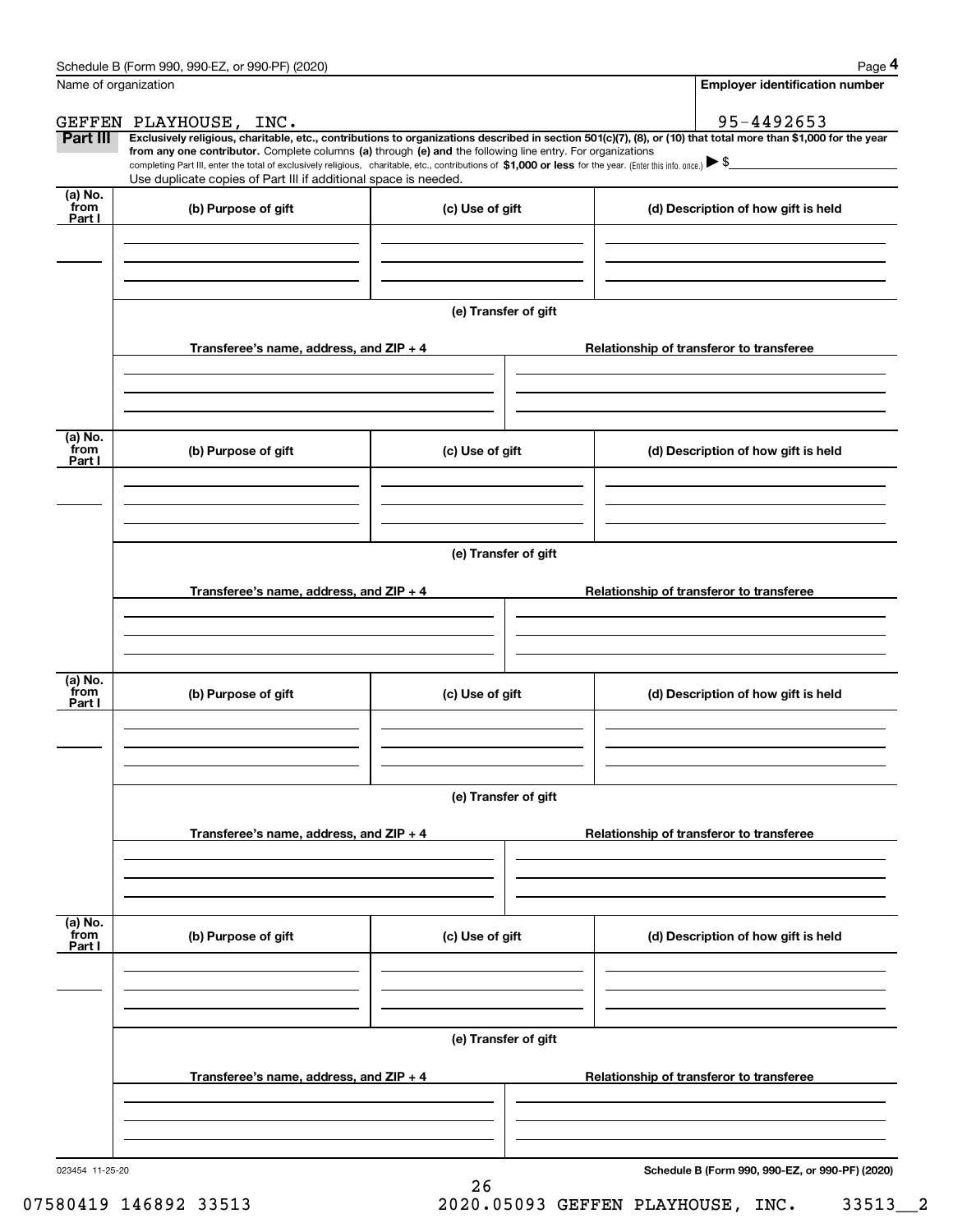| Complete if the organization answered "Yes" on Form 990,<br>(Form 990)<br>Part IV, line 6, 7, 8, 9, 10, 11a, 11b, 11c, 11d, 11e, 11f, 12a, or 12b.<br>Attach to Form 990.<br>Department of the Treasury<br>Go to www.irs.gov/Form990 for instructions and the latest information.<br>Internal Revenue Service<br><b>Employer identification number</b><br>Name of the organization<br>95-4492653<br>GEFFEN PLAYHOUSE, INC.<br>Organizations Maintaining Donor Advised Funds or Other Similar Funds or Accounts. Complete if the<br>Part I<br>organization answered "Yes" on Form 990, Part IV, line 6.<br>(a) Donor advised funds<br>(b) Funds and other accounts<br>1<br>Aggregate value of contributions to (during year)<br>2<br>з<br>Aggregate value of grants from (during year) <i>mimimimimial</i><br>4<br>Did the organization inform all donors and donor advisors in writing that the assets held in donor advised funds<br>5<br>Yes<br>Did the organization inform all grantees, donors, and donor advisors in writing that grant funds can be used only<br>6<br>for charitable purposes and not for the benefit of the donor or donor advisor, or for any other purpose conferring<br>Yes<br>Part II<br>Conservation Easements. Complete if the organization answered "Yes" on Form 990, Part IV, line 7.<br>Purpose(s) of conservation easements held by the organization (check all that apply).<br>1<br>Preservation of land for public use (for example, recreation or education)<br>Preservation of a historically important land area<br>Protection of natural habitat<br>Preservation of a certified historic structure<br>Preservation of open space<br>Complete lines 2a through 2d if the organization held a qualified conservation contribution in the form of a conservation easement on the last<br>2<br>day of the tax year.<br>2a<br>а<br>2 <sub>b</sub><br>Total acreage restricted by conservation easements<br>b<br>2c<br>с<br>d Number of conservation easements included in (c) acquired after 7/25/06, and not on a historic structure<br>2d<br>Number of conservation easements modified, transferred, released, extinguished, or terminated by the organization during the tax<br>3<br>$\mathsf{year}$ $\blacktriangleright$<br>Number of states where property subject to conservation easement is located $\blacktriangleright$<br>4<br>Does the organization have a written policy regarding the periodic monitoring, inspection, handling of<br>5<br>violations, and enforcement of the conservation easements it holds? |                                            |
|------------------------------------------------------------------------------------------------------------------------------------------------------------------------------------------------------------------------------------------------------------------------------------------------------------------------------------------------------------------------------------------------------------------------------------------------------------------------------------------------------------------------------------------------------------------------------------------------------------------------------------------------------------------------------------------------------------------------------------------------------------------------------------------------------------------------------------------------------------------------------------------------------------------------------------------------------------------------------------------------------------------------------------------------------------------------------------------------------------------------------------------------------------------------------------------------------------------------------------------------------------------------------------------------------------------------------------------------------------------------------------------------------------------------------------------------------------------------------------------------------------------------------------------------------------------------------------------------------------------------------------------------------------------------------------------------------------------------------------------------------------------------------------------------------------------------------------------------------------------------------------------------------------------------------------------------------------------------------------------------------------------------------------------------------------------------------------------------------------------------------------------------------------------------------------------------------------------------------------------------------------------------------------------------------------------------------------------------------------------------------------------------------------------------------------------------------------------------------------------------------------------------------------------------------------------|--------------------------------------------|
|                                                                                                                                                                                                                                                                                                                                                                                                                                                                                                                                                                                                                                                                                                                                                                                                                                                                                                                                                                                                                                                                                                                                                                                                                                                                                                                                                                                                                                                                                                                                                                                                                                                                                                                                                                                                                                                                                                                                                                                                                                                                                                                                                                                                                                                                                                                                                                                                                                                                                                                                                                  |                                            |
|                                                                                                                                                                                                                                                                                                                                                                                                                                                                                                                                                                                                                                                                                                                                                                                                                                                                                                                                                                                                                                                                                                                                                                                                                                                                                                                                                                                                                                                                                                                                                                                                                                                                                                                                                                                                                                                                                                                                                                                                                                                                                                                                                                                                                                                                                                                                                                                                                                                                                                                                                                  | <b>Open to Public</b><br><b>Inspection</b> |
|                                                                                                                                                                                                                                                                                                                                                                                                                                                                                                                                                                                                                                                                                                                                                                                                                                                                                                                                                                                                                                                                                                                                                                                                                                                                                                                                                                                                                                                                                                                                                                                                                                                                                                                                                                                                                                                                                                                                                                                                                                                                                                                                                                                                                                                                                                                                                                                                                                                                                                                                                                  |                                            |
|                                                                                                                                                                                                                                                                                                                                                                                                                                                                                                                                                                                                                                                                                                                                                                                                                                                                                                                                                                                                                                                                                                                                                                                                                                                                                                                                                                                                                                                                                                                                                                                                                                                                                                                                                                                                                                                                                                                                                                                                                                                                                                                                                                                                                                                                                                                                                                                                                                                                                                                                                                  |                                            |
|                                                                                                                                                                                                                                                                                                                                                                                                                                                                                                                                                                                                                                                                                                                                                                                                                                                                                                                                                                                                                                                                                                                                                                                                                                                                                                                                                                                                                                                                                                                                                                                                                                                                                                                                                                                                                                                                                                                                                                                                                                                                                                                                                                                                                                                                                                                                                                                                                                                                                                                                                                  |                                            |
|                                                                                                                                                                                                                                                                                                                                                                                                                                                                                                                                                                                                                                                                                                                                                                                                                                                                                                                                                                                                                                                                                                                                                                                                                                                                                                                                                                                                                                                                                                                                                                                                                                                                                                                                                                                                                                                                                                                                                                                                                                                                                                                                                                                                                                                                                                                                                                                                                                                                                                                                                                  |                                            |
|                                                                                                                                                                                                                                                                                                                                                                                                                                                                                                                                                                                                                                                                                                                                                                                                                                                                                                                                                                                                                                                                                                                                                                                                                                                                                                                                                                                                                                                                                                                                                                                                                                                                                                                                                                                                                                                                                                                                                                                                                                                                                                                                                                                                                                                                                                                                                                                                                                                                                                                                                                  |                                            |
|                                                                                                                                                                                                                                                                                                                                                                                                                                                                                                                                                                                                                                                                                                                                                                                                                                                                                                                                                                                                                                                                                                                                                                                                                                                                                                                                                                                                                                                                                                                                                                                                                                                                                                                                                                                                                                                                                                                                                                                                                                                                                                                                                                                                                                                                                                                                                                                                                                                                                                                                                                  |                                            |
|                                                                                                                                                                                                                                                                                                                                                                                                                                                                                                                                                                                                                                                                                                                                                                                                                                                                                                                                                                                                                                                                                                                                                                                                                                                                                                                                                                                                                                                                                                                                                                                                                                                                                                                                                                                                                                                                                                                                                                                                                                                                                                                                                                                                                                                                                                                                                                                                                                                                                                                                                                  |                                            |
|                                                                                                                                                                                                                                                                                                                                                                                                                                                                                                                                                                                                                                                                                                                                                                                                                                                                                                                                                                                                                                                                                                                                                                                                                                                                                                                                                                                                                                                                                                                                                                                                                                                                                                                                                                                                                                                                                                                                                                                                                                                                                                                                                                                                                                                                                                                                                                                                                                                                                                                                                                  |                                            |
|                                                                                                                                                                                                                                                                                                                                                                                                                                                                                                                                                                                                                                                                                                                                                                                                                                                                                                                                                                                                                                                                                                                                                                                                                                                                                                                                                                                                                                                                                                                                                                                                                                                                                                                                                                                                                                                                                                                                                                                                                                                                                                                                                                                                                                                                                                                                                                                                                                                                                                                                                                  |                                            |
|                                                                                                                                                                                                                                                                                                                                                                                                                                                                                                                                                                                                                                                                                                                                                                                                                                                                                                                                                                                                                                                                                                                                                                                                                                                                                                                                                                                                                                                                                                                                                                                                                                                                                                                                                                                                                                                                                                                                                                                                                                                                                                                                                                                                                                                                                                                                                                                                                                                                                                                                                                  | No                                         |
|                                                                                                                                                                                                                                                                                                                                                                                                                                                                                                                                                                                                                                                                                                                                                                                                                                                                                                                                                                                                                                                                                                                                                                                                                                                                                                                                                                                                                                                                                                                                                                                                                                                                                                                                                                                                                                                                                                                                                                                                                                                                                                                                                                                                                                                                                                                                                                                                                                                                                                                                                                  |                                            |
|                                                                                                                                                                                                                                                                                                                                                                                                                                                                                                                                                                                                                                                                                                                                                                                                                                                                                                                                                                                                                                                                                                                                                                                                                                                                                                                                                                                                                                                                                                                                                                                                                                                                                                                                                                                                                                                                                                                                                                                                                                                                                                                                                                                                                                                                                                                                                                                                                                                                                                                                                                  |                                            |
|                                                                                                                                                                                                                                                                                                                                                                                                                                                                                                                                                                                                                                                                                                                                                                                                                                                                                                                                                                                                                                                                                                                                                                                                                                                                                                                                                                                                                                                                                                                                                                                                                                                                                                                                                                                                                                                                                                                                                                                                                                                                                                                                                                                                                                                                                                                                                                                                                                                                                                                                                                  | No.                                        |
|                                                                                                                                                                                                                                                                                                                                                                                                                                                                                                                                                                                                                                                                                                                                                                                                                                                                                                                                                                                                                                                                                                                                                                                                                                                                                                                                                                                                                                                                                                                                                                                                                                                                                                                                                                                                                                                                                                                                                                                                                                                                                                                                                                                                                                                                                                                                                                                                                                                                                                                                                                  |                                            |
|                                                                                                                                                                                                                                                                                                                                                                                                                                                                                                                                                                                                                                                                                                                                                                                                                                                                                                                                                                                                                                                                                                                                                                                                                                                                                                                                                                                                                                                                                                                                                                                                                                                                                                                                                                                                                                                                                                                                                                                                                                                                                                                                                                                                                                                                                                                                                                                                                                                                                                                                                                  |                                            |
|                                                                                                                                                                                                                                                                                                                                                                                                                                                                                                                                                                                                                                                                                                                                                                                                                                                                                                                                                                                                                                                                                                                                                                                                                                                                                                                                                                                                                                                                                                                                                                                                                                                                                                                                                                                                                                                                                                                                                                                                                                                                                                                                                                                                                                                                                                                                                                                                                                                                                                                                                                  |                                            |
|                                                                                                                                                                                                                                                                                                                                                                                                                                                                                                                                                                                                                                                                                                                                                                                                                                                                                                                                                                                                                                                                                                                                                                                                                                                                                                                                                                                                                                                                                                                                                                                                                                                                                                                                                                                                                                                                                                                                                                                                                                                                                                                                                                                                                                                                                                                                                                                                                                                                                                                                                                  |                                            |
|                                                                                                                                                                                                                                                                                                                                                                                                                                                                                                                                                                                                                                                                                                                                                                                                                                                                                                                                                                                                                                                                                                                                                                                                                                                                                                                                                                                                                                                                                                                                                                                                                                                                                                                                                                                                                                                                                                                                                                                                                                                                                                                                                                                                                                                                                                                                                                                                                                                                                                                                                                  |                                            |
|                                                                                                                                                                                                                                                                                                                                                                                                                                                                                                                                                                                                                                                                                                                                                                                                                                                                                                                                                                                                                                                                                                                                                                                                                                                                                                                                                                                                                                                                                                                                                                                                                                                                                                                                                                                                                                                                                                                                                                                                                                                                                                                                                                                                                                                                                                                                                                                                                                                                                                                                                                  | Held at the End of the Tax Year            |
|                                                                                                                                                                                                                                                                                                                                                                                                                                                                                                                                                                                                                                                                                                                                                                                                                                                                                                                                                                                                                                                                                                                                                                                                                                                                                                                                                                                                                                                                                                                                                                                                                                                                                                                                                                                                                                                                                                                                                                                                                                                                                                                                                                                                                                                                                                                                                                                                                                                                                                                                                                  |                                            |
|                                                                                                                                                                                                                                                                                                                                                                                                                                                                                                                                                                                                                                                                                                                                                                                                                                                                                                                                                                                                                                                                                                                                                                                                                                                                                                                                                                                                                                                                                                                                                                                                                                                                                                                                                                                                                                                                                                                                                                                                                                                                                                                                                                                                                                                                                                                                                                                                                                                                                                                                                                  |                                            |
|                                                                                                                                                                                                                                                                                                                                                                                                                                                                                                                                                                                                                                                                                                                                                                                                                                                                                                                                                                                                                                                                                                                                                                                                                                                                                                                                                                                                                                                                                                                                                                                                                                                                                                                                                                                                                                                                                                                                                                                                                                                                                                                                                                                                                                                                                                                                                                                                                                                                                                                                                                  |                                            |
|                                                                                                                                                                                                                                                                                                                                                                                                                                                                                                                                                                                                                                                                                                                                                                                                                                                                                                                                                                                                                                                                                                                                                                                                                                                                                                                                                                                                                                                                                                                                                                                                                                                                                                                                                                                                                                                                                                                                                                                                                                                                                                                                                                                                                                                                                                                                                                                                                                                                                                                                                                  |                                            |
|                                                                                                                                                                                                                                                                                                                                                                                                                                                                                                                                                                                                                                                                                                                                                                                                                                                                                                                                                                                                                                                                                                                                                                                                                                                                                                                                                                                                                                                                                                                                                                                                                                                                                                                                                                                                                                                                                                                                                                                                                                                                                                                                                                                                                                                                                                                                                                                                                                                                                                                                                                  |                                            |
|                                                                                                                                                                                                                                                                                                                                                                                                                                                                                                                                                                                                                                                                                                                                                                                                                                                                                                                                                                                                                                                                                                                                                                                                                                                                                                                                                                                                                                                                                                                                                                                                                                                                                                                                                                                                                                                                                                                                                                                                                                                                                                                                                                                                                                                                                                                                                                                                                                                                                                                                                                  |                                            |
|                                                                                                                                                                                                                                                                                                                                                                                                                                                                                                                                                                                                                                                                                                                                                                                                                                                                                                                                                                                                                                                                                                                                                                                                                                                                                                                                                                                                                                                                                                                                                                                                                                                                                                                                                                                                                                                                                                                                                                                                                                                                                                                                                                                                                                                                                                                                                                                                                                                                                                                                                                  |                                            |
|                                                                                                                                                                                                                                                                                                                                                                                                                                                                                                                                                                                                                                                                                                                                                                                                                                                                                                                                                                                                                                                                                                                                                                                                                                                                                                                                                                                                                                                                                                                                                                                                                                                                                                                                                                                                                                                                                                                                                                                                                                                                                                                                                                                                                                                                                                                                                                                                                                                                                                                                                                  |                                            |
|                                                                                                                                                                                                                                                                                                                                                                                                                                                                                                                                                                                                                                                                                                                                                                                                                                                                                                                                                                                                                                                                                                                                                                                                                                                                                                                                                                                                                                                                                                                                                                                                                                                                                                                                                                                                                                                                                                                                                                                                                                                                                                                                                                                                                                                                                                                                                                                                                                                                                                                                                                  | Yes<br>No                                  |
| Staff and volunteer hours devoted to monitoring, inspecting, handling of violations, and enforcing conservation easements during the year<br>6                                                                                                                                                                                                                                                                                                                                                                                                                                                                                                                                                                                                                                                                                                                                                                                                                                                                                                                                                                                                                                                                                                                                                                                                                                                                                                                                                                                                                                                                                                                                                                                                                                                                                                                                                                                                                                                                                                                                                                                                                                                                                                                                                                                                                                                                                                                                                                                                                   |                                            |
| Amount of expenses incurred in monitoring, inspecting, handling of violations, and enforcing conservation easements during the year<br>7                                                                                                                                                                                                                                                                                                                                                                                                                                                                                                                                                                                                                                                                                                                                                                                                                                                                                                                                                                                                                                                                                                                                                                                                                                                                                                                                                                                                                                                                                                                                                                                                                                                                                                                                                                                                                                                                                                                                                                                                                                                                                                                                                                                                                                                                                                                                                                                                                         |                                            |
| $\blacktriangleright$ \$                                                                                                                                                                                                                                                                                                                                                                                                                                                                                                                                                                                                                                                                                                                                                                                                                                                                                                                                                                                                                                                                                                                                                                                                                                                                                                                                                                                                                                                                                                                                                                                                                                                                                                                                                                                                                                                                                                                                                                                                                                                                                                                                                                                                                                                                                                                                                                                                                                                                                                                                         |                                            |
| Does each conservation easement reported on line 2(d) above satisfy the requirements of section 170(h)(4)(B)(i)<br>8<br>Yes                                                                                                                                                                                                                                                                                                                                                                                                                                                                                                                                                                                                                                                                                                                                                                                                                                                                                                                                                                                                                                                                                                                                                                                                                                                                                                                                                                                                                                                                                                                                                                                                                                                                                                                                                                                                                                                                                                                                                                                                                                                                                                                                                                                                                                                                                                                                                                                                                                      | No                                         |
| In Part XIII, describe how the organization reports conservation easements in its revenue and expense statement and<br>9                                                                                                                                                                                                                                                                                                                                                                                                                                                                                                                                                                                                                                                                                                                                                                                                                                                                                                                                                                                                                                                                                                                                                                                                                                                                                                                                                                                                                                                                                                                                                                                                                                                                                                                                                                                                                                                                                                                                                                                                                                                                                                                                                                                                                                                                                                                                                                                                                                         |                                            |
| balance sheet, and include, if applicable, the text of the footnote to the organization's financial statements that describes the                                                                                                                                                                                                                                                                                                                                                                                                                                                                                                                                                                                                                                                                                                                                                                                                                                                                                                                                                                                                                                                                                                                                                                                                                                                                                                                                                                                                                                                                                                                                                                                                                                                                                                                                                                                                                                                                                                                                                                                                                                                                                                                                                                                                                                                                                                                                                                                                                                |                                            |
| organization's accounting for conservation easements.                                                                                                                                                                                                                                                                                                                                                                                                                                                                                                                                                                                                                                                                                                                                                                                                                                                                                                                                                                                                                                                                                                                                                                                                                                                                                                                                                                                                                                                                                                                                                                                                                                                                                                                                                                                                                                                                                                                                                                                                                                                                                                                                                                                                                                                                                                                                                                                                                                                                                                            |                                            |
| Organizations Maintaining Collections of Art, Historical Treasures, or Other Similar Assets.<br>Part III                                                                                                                                                                                                                                                                                                                                                                                                                                                                                                                                                                                                                                                                                                                                                                                                                                                                                                                                                                                                                                                                                                                                                                                                                                                                                                                                                                                                                                                                                                                                                                                                                                                                                                                                                                                                                                                                                                                                                                                                                                                                                                                                                                                                                                                                                                                                                                                                                                                         |                                            |
| Complete if the organization answered "Yes" on Form 990, Part IV, line 8.                                                                                                                                                                                                                                                                                                                                                                                                                                                                                                                                                                                                                                                                                                                                                                                                                                                                                                                                                                                                                                                                                                                                                                                                                                                                                                                                                                                                                                                                                                                                                                                                                                                                                                                                                                                                                                                                                                                                                                                                                                                                                                                                                                                                                                                                                                                                                                                                                                                                                        |                                            |
| 1a If the organization elected, as permitted under FASB ASC 958, not to report in its revenue statement and balance sheet works                                                                                                                                                                                                                                                                                                                                                                                                                                                                                                                                                                                                                                                                                                                                                                                                                                                                                                                                                                                                                                                                                                                                                                                                                                                                                                                                                                                                                                                                                                                                                                                                                                                                                                                                                                                                                                                                                                                                                                                                                                                                                                                                                                                                                                                                                                                                                                                                                                  |                                            |
| of art, historical treasures, or other similar assets held for public exhibition, education, or research in furtherance of public                                                                                                                                                                                                                                                                                                                                                                                                                                                                                                                                                                                                                                                                                                                                                                                                                                                                                                                                                                                                                                                                                                                                                                                                                                                                                                                                                                                                                                                                                                                                                                                                                                                                                                                                                                                                                                                                                                                                                                                                                                                                                                                                                                                                                                                                                                                                                                                                                                |                                            |
| service, provide in Part XIII the text of the footnote to its financial statements that describes these items.                                                                                                                                                                                                                                                                                                                                                                                                                                                                                                                                                                                                                                                                                                                                                                                                                                                                                                                                                                                                                                                                                                                                                                                                                                                                                                                                                                                                                                                                                                                                                                                                                                                                                                                                                                                                                                                                                                                                                                                                                                                                                                                                                                                                                                                                                                                                                                                                                                                   |                                            |
| If the organization elected, as permitted under FASB ASC 958, to report in its revenue statement and balance sheet works of<br>b<br>art, historical treasures, or other similar assets held for public exhibition, education, or research in furtherance of public service,                                                                                                                                                                                                                                                                                                                                                                                                                                                                                                                                                                                                                                                                                                                                                                                                                                                                                                                                                                                                                                                                                                                                                                                                                                                                                                                                                                                                                                                                                                                                                                                                                                                                                                                                                                                                                                                                                                                                                                                                                                                                                                                                                                                                                                                                                      |                                            |
| provide the following amounts relating to these items:                                                                                                                                                                                                                                                                                                                                                                                                                                                                                                                                                                                                                                                                                                                                                                                                                                                                                                                                                                                                                                                                                                                                                                                                                                                                                                                                                                                                                                                                                                                                                                                                                                                                                                                                                                                                                                                                                                                                                                                                                                                                                                                                                                                                                                                                                                                                                                                                                                                                                                           |                                            |
| \$<br>(i)                                                                                                                                                                                                                                                                                                                                                                                                                                                                                                                                                                                                                                                                                                                                                                                                                                                                                                                                                                                                                                                                                                                                                                                                                                                                                                                                                                                                                                                                                                                                                                                                                                                                                                                                                                                                                                                                                                                                                                                                                                                                                                                                                                                                                                                                                                                                                                                                                                                                                                                                                        |                                            |
| $\blacktriangleright$ \$<br>(ii) Assets included in Form 990, Part X                                                                                                                                                                                                                                                                                                                                                                                                                                                                                                                                                                                                                                                                                                                                                                                                                                                                                                                                                                                                                                                                                                                                                                                                                                                                                                                                                                                                                                                                                                                                                                                                                                                                                                                                                                                                                                                                                                                                                                                                                                                                                                                                                                                                                                                                                                                                                                                                                                                                                             |                                            |
| If the organization received or held works of art, historical treasures, or other similar assets for financial gain, provide<br>2                                                                                                                                                                                                                                                                                                                                                                                                                                                                                                                                                                                                                                                                                                                                                                                                                                                                                                                                                                                                                                                                                                                                                                                                                                                                                                                                                                                                                                                                                                                                                                                                                                                                                                                                                                                                                                                                                                                                                                                                                                                                                                                                                                                                                                                                                                                                                                                                                                |                                            |
| the following amounts required to be reported under FASB ASC 958 relating to these items:                                                                                                                                                                                                                                                                                                                                                                                                                                                                                                                                                                                                                                                                                                                                                                                                                                                                                                                                                                                                                                                                                                                                                                                                                                                                                                                                                                                                                                                                                                                                                                                                                                                                                                                                                                                                                                                                                                                                                                                                                                                                                                                                                                                                                                                                                                                                                                                                                                                                        |                                            |
| \$                                                                                                                                                                                                                                                                                                                                                                                                                                                                                                                                                                                                                                                                                                                                                                                                                                                                                                                                                                                                                                                                                                                                                                                                                                                                                                                                                                                                                                                                                                                                                                                                                                                                                                                                                                                                                                                                                                                                                                                                                                                                                                                                                                                                                                                                                                                                                                                                                                                                                                                                                               |                                            |
| - \$                                                                                                                                                                                                                                                                                                                                                                                                                                                                                                                                                                                                                                                                                                                                                                                                                                                                                                                                                                                                                                                                                                                                                                                                                                                                                                                                                                                                                                                                                                                                                                                                                                                                                                                                                                                                                                                                                                                                                                                                                                                                                                                                                                                                                                                                                                                                                                                                                                                                                                                                                             |                                            |
| LHA For Paperwork Reduction Act Notice, see the Instructions for Form 990.<br>Schedule D (Form 990) 2020<br>032051 12-01-20                                                                                                                                                                                                                                                                                                                                                                                                                                                                                                                                                                                                                                                                                                                                                                                                                                                                                                                                                                                                                                                                                                                                                                                                                                                                                                                                                                                                                                                                                                                                                                                                                                                                                                                                                                                                                                                                                                                                                                                                                                                                                                                                                                                                                                                                                                                                                                                                                                      |                                            |

<sup>27</sup> 3 2020.05093 GEFFEN PLAYHOUSE, INC. 33513\_2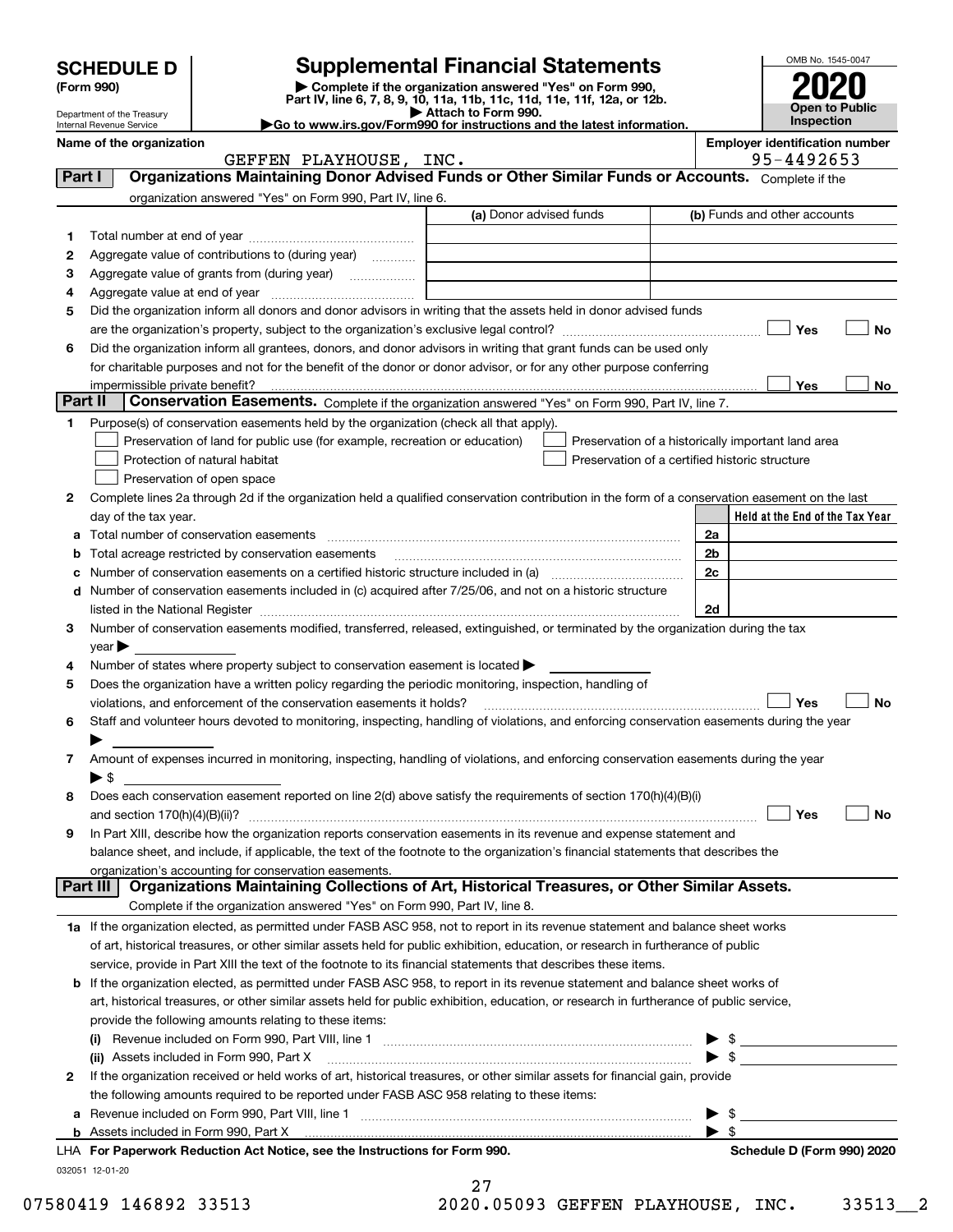|        | Schedule D (Form 990) 2020                                                                                                                                                                                                     | GEFFEN PLAYHOUSE, INC. |                |              |                                                                                                                                                                                                                               |              |                      |            | 95-4492653                 |            | Page 2 |
|--------|--------------------------------------------------------------------------------------------------------------------------------------------------------------------------------------------------------------------------------|------------------------|----------------|--------------|-------------------------------------------------------------------------------------------------------------------------------------------------------------------------------------------------------------------------------|--------------|----------------------|------------|----------------------------|------------|--------|
|        | Organizations Maintaining Collections of Art, Historical Treasures, or Other Similar Assets (continued)<br>Part III                                                                                                            |                        |                |              |                                                                                                                                                                                                                               |              |                      |            |                            |            |        |
| 3      | Using the organization's acquisition, accession, and other records, check any of the following that make significant use of its                                                                                                |                        |                |              |                                                                                                                                                                                                                               |              |                      |            |                            |            |        |
|        | collection items (check all that apply):                                                                                                                                                                                       |                        |                |              |                                                                                                                                                                                                                               |              |                      |            |                            |            |        |
| a      | Public exhibition                                                                                                                                                                                                              |                        |                |              | Loan or exchange program                                                                                                                                                                                                      |              |                      |            |                            |            |        |
| b      | Scholarly research                                                                                                                                                                                                             |                        |                |              | Other and the contract of the contract of the contract of the contract of the contract of the contract of the contract of the contract of the contract of the contract of the contract of the contract of the contract of the |              |                      |            |                            |            |        |
| с      | Preservation for future generations                                                                                                                                                                                            |                        |                |              |                                                                                                                                                                                                                               |              |                      |            |                            |            |        |
| 4      | Provide a description of the organization's collections and explain how they further the organization's exempt purpose in Part XIII.                                                                                           |                        |                |              |                                                                                                                                                                                                                               |              |                      |            |                            |            |        |
| 5      | During the year, did the organization solicit or receive donations of art, historical treasures, or other similar assets                                                                                                       |                        |                |              |                                                                                                                                                                                                                               |              |                      |            |                            |            |        |
|        | to be sold to raise funds rather than to be maintained as part of the organization's collection?                                                                                                                               |                        |                |              |                                                                                                                                                                                                                               |              |                      |            | Yes                        |            | No     |
|        | Escrow and Custodial Arrangements. Complete if the organization answered "Yes" on Form 990, Part IV, line 9, or<br><b>Part IV</b>                                                                                              |                        |                |              |                                                                                                                                                                                                                               |              |                      |            |                            |            |        |
|        | reported an amount on Form 990, Part X, line 21.                                                                                                                                                                               |                        |                |              |                                                                                                                                                                                                                               |              |                      |            |                            |            |        |
|        | 1a Is the organization an agent, trustee, custodian or other intermediary for contributions or other assets not included                                                                                                       |                        |                |              |                                                                                                                                                                                                                               |              |                      |            |                            |            |        |
|        | on Form 990, Part X? [11] matter and the contract of the contract of the contract of the contract of the contract of the contract of the contract of the contract of the contract of the contract of the contract of the contr |                        |                |              |                                                                                                                                                                                                                               |              |                      |            | Yes                        |            | No     |
|        | <b>b</b> If "Yes," explain the arrangement in Part XIII and complete the following table:                                                                                                                                      |                        |                |              |                                                                                                                                                                                                                               |              |                      |            |                            |            |        |
|        |                                                                                                                                                                                                                                |                        |                |              |                                                                                                                                                                                                                               |              |                      |            | Amount                     |            |        |
|        | c Beginning balance measurements and the contract of the contract of the contract of the contract of the contract of the contract of the contract of the contract of the contract of the contract of the contract of the contr |                        |                |              |                                                                                                                                                                                                                               |              | 1c                   |            |                            |            |        |
|        | d Additions during the year measurement contains and a state of the year.                                                                                                                                                      |                        |                |              |                                                                                                                                                                                                                               |              | 1d                   |            |                            |            |        |
|        | e Distributions during the year manufactured and contain an account of the year manufactured and the year manufactured and the year manufactured and the year manufactured and the year manufactured and the year manufactured |                        |                |              |                                                                                                                                                                                                                               |              | 1e                   |            |                            |            |        |
|        |                                                                                                                                                                                                                                |                        |                |              |                                                                                                                                                                                                                               |              | 1f                   |            |                            |            |        |
|        | 2a Did the organization include an amount on Form 990, Part X, line 21, for escrow or custodial account liability?                                                                                                             |                        |                |              |                                                                                                                                                                                                                               |              |                      |            | Yes                        |            | No     |
|        | <b>b</b> If "Yes," explain the arrangement in Part XIII. Check here if the explanation has been provided on Part XIII                                                                                                          |                        |                |              |                                                                                                                                                                                                                               |              |                      |            |                            |            |        |
| Part V | Endowment Funds. Complete if the organization answered "Yes" on Form 990, Part IV, line 10.                                                                                                                                    |                        |                |              |                                                                                                                                                                                                                               |              |                      |            |                            |            |        |
|        |                                                                                                                                                                                                                                | (a) Current year       | (b) Prior year |              | (c) Two years back                                                                                                                                                                                                            |              | (d) Three years back |            | (e) Four years back        |            |        |
|        | 1a Beginning of year balance                                                                                                                                                                                                   | 3,265,398.             |                | 3,105,543.   |                                                                                                                                                                                                                               | 3,030,052.   |                      | 3,012,652. |                            | 3,004,576. |        |
| b      |                                                                                                                                                                                                                                |                        |                |              |                                                                                                                                                                                                                               |              |                      |            |                            |            |        |
|        | Net investment earnings, gains, and losses                                                                                                                                                                                     | 585,388.               |                | 159,855.     |                                                                                                                                                                                                                               | 75,491.      |                      | 17,400.    |                            |            | 8,076. |
|        |                                                                                                                                                                                                                                |                        |                |              |                                                                                                                                                                                                                               |              |                      |            |                            |            |        |
|        | e Other expenditures for facilities                                                                                                                                                                                            |                        |                |              |                                                                                                                                                                                                                               |              |                      |            |                            |            |        |
|        | and programs                                                                                                                                                                                                                   |                        |                |              |                                                                                                                                                                                                                               |              |                      |            |                            |            |        |
|        | f Administrative expenses                                                                                                                                                                                                      |                        |                |              |                                                                                                                                                                                                                               |              |                      |            |                            |            |        |
| g      | End of year balance                                                                                                                                                                                                            | 3,850,786.             |                | 3, 265, 398. |                                                                                                                                                                                                                               | 3, 105, 543. |                      | 3,030,052. |                            | 3,012,652. |        |
| 2      | Provide the estimated percentage of the current year end balance (line 1g, column (a)) held as:                                                                                                                                |                        |                |              |                                                                                                                                                                                                                               |              |                      |            |                            |            |        |
|        | Board designated or quasi-endowment                                                                                                                                                                                            | .0000                  | %              |              |                                                                                                                                                                                                                               |              |                      |            |                            |            |        |
|        | <b>b</b> Permanent endowment $\triangleright$ 99.0100                                                                                                                                                                          | $\%$                   |                |              |                                                                                                                                                                                                                               |              |                      |            |                            |            |        |
|        | .9900<br>$\mathbf c$ Term endowment $\blacktriangleright$                                                                                                                                                                      | %                      |                |              |                                                                                                                                                                                                                               |              |                      |            |                            |            |        |
|        | The percentages on lines 2a, 2b, and 2c should equal 100%.                                                                                                                                                                     |                        |                |              |                                                                                                                                                                                                                               |              |                      |            |                            |            |        |
|        | 3a Are there endowment funds not in the possession of the organization that are held and administered for the organization                                                                                                     |                        |                |              |                                                                                                                                                                                                                               |              |                      |            |                            |            |        |
|        | by:                                                                                                                                                                                                                            |                        |                |              |                                                                                                                                                                                                                               |              |                      |            |                            | <b>Yes</b> | No.    |
|        | (i)                                                                                                                                                                                                                            |                        |                |              |                                                                                                                                                                                                                               |              |                      |            | 3a(i)                      | X          |        |
|        |                                                                                                                                                                                                                                |                        |                |              |                                                                                                                                                                                                                               |              |                      |            | 3a(ii)                     |            | х      |
|        |                                                                                                                                                                                                                                |                        |                |              |                                                                                                                                                                                                                               |              |                      |            | 3b                         |            |        |
|        | Describe in Part XIII the intended uses of the organization's endowment funds.                                                                                                                                                 |                        |                |              |                                                                                                                                                                                                                               |              |                      |            |                            |            |        |
|        | Land, Buildings, and Equipment.<br>Part VI                                                                                                                                                                                     |                        |                |              |                                                                                                                                                                                                                               |              |                      |            |                            |            |        |
|        | Complete if the organization answered "Yes" on Form 990, Part IV, line 11a. See Form 990, Part X, line 10.                                                                                                                     |                        |                |              |                                                                                                                                                                                                                               |              |                      |            |                            |            |        |
|        | Description of property                                                                                                                                                                                                        | (a) Cost or other      |                |              | (b) Cost or other                                                                                                                                                                                                             |              | (c) Accumulated      |            | (d) Book value             |            |        |
|        |                                                                                                                                                                                                                                | basis (investment)     |                |              | basis (other)                                                                                                                                                                                                                 |              | depreciation         |            |                            |            |        |
|        |                                                                                                                                                                                                                                |                        |                |              |                                                                                                                                                                                                                               |              |                      |            |                            |            |        |
| b      |                                                                                                                                                                                                                                |                        |                |              |                                                                                                                                                                                                                               |              |                      |            |                            |            |        |
|        |                                                                                                                                                                                                                                |                        |                |              | 17,769,518.                                                                                                                                                                                                                   |              | 7,099,707.           |            | 10,669,811.                |            |        |
|        |                                                                                                                                                                                                                                |                        |                |              | 2,542,699.                                                                                                                                                                                                                    |              | 1,988,266.           |            |                            | 554, 433.  |        |
|        |                                                                                                                                                                                                                                |                        |                |              | 2,349,784.                                                                                                                                                                                                                    |              | 589,505.             |            | $\overline{1,760}$ , 279.  |            |        |
|        |                                                                                                                                                                                                                                |                        |                |              |                                                                                                                                                                                                                               |              |                      |            | 12,984,523.                |            |        |
|        |                                                                                                                                                                                                                                |                        |                |              |                                                                                                                                                                                                                               |              |                      |            | Schedule D (Form 990) 2020 |            |        |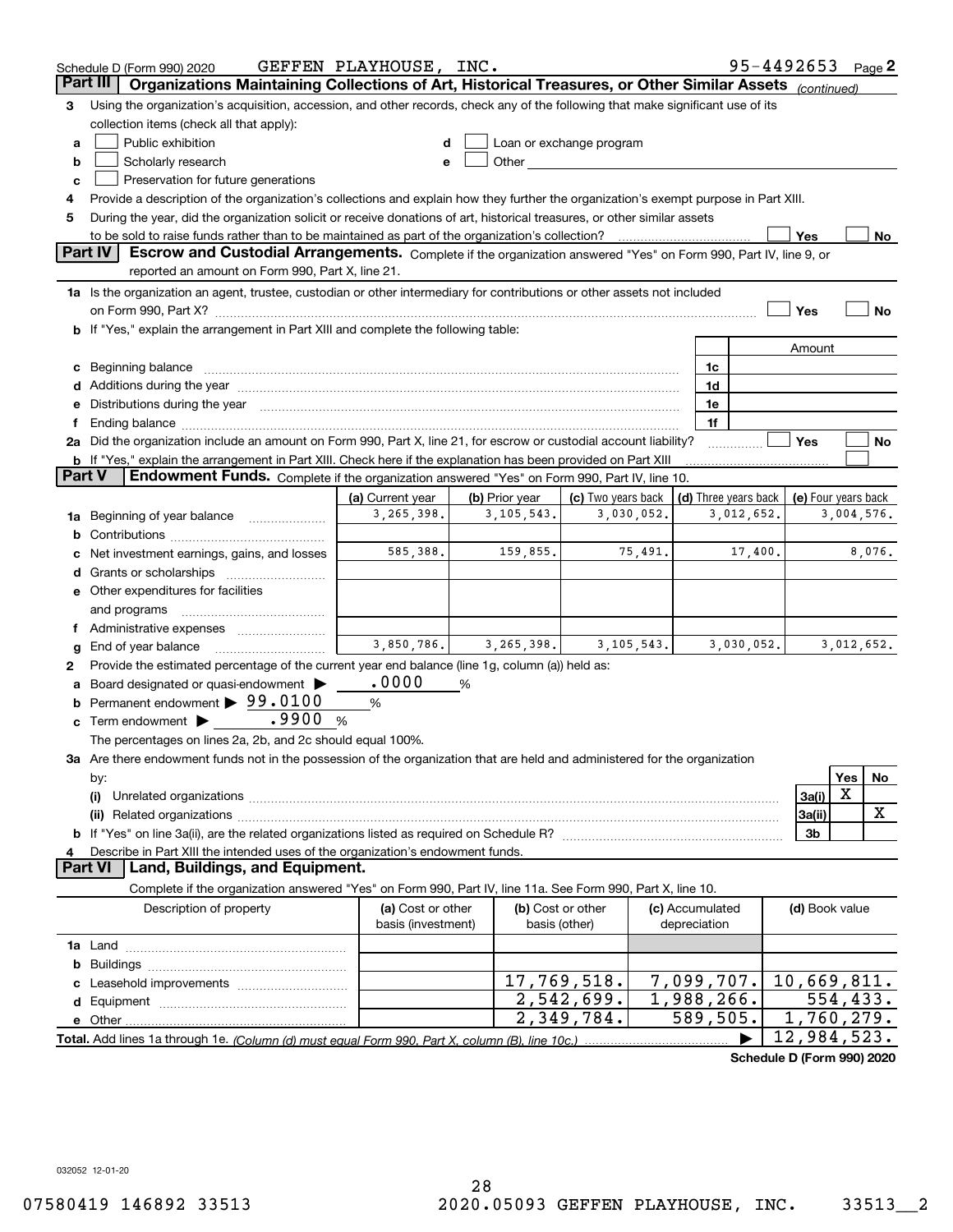Complete if the organization answered "Yes" on Form 990, Part IV, line 11b. See Form 990, Part X, line 12.

| (a) Description of security or category (including name of security)                   | (b) Book value | (c) Method of valuation: Cost or end-of-year market value |
|----------------------------------------------------------------------------------------|----------------|-----------------------------------------------------------|
| (1) Financial derivatives                                                              |                |                                                           |
| (2) Closely held equity interests                                                      |                |                                                           |
| $(3)$ Other                                                                            |                |                                                           |
| (A)                                                                                    |                |                                                           |
| (B)                                                                                    |                |                                                           |
| (C)                                                                                    |                |                                                           |
| (D)                                                                                    |                |                                                           |
| (E)                                                                                    |                |                                                           |
| (F)                                                                                    |                |                                                           |
| (G)                                                                                    |                |                                                           |
| (H)                                                                                    |                |                                                           |
| Total. (Col. (b) must equal Form 990, Part X, col. (B) line 12.) $\blacktriangleright$ |                |                                                           |

#### **Part VIII Investments - Program Related.**

Complete if the organization answered "Yes" on Form 990, Part IV, line 11c. See Form 990, Part X, line 13.

| (a) Description of investment                                    | (b) Book value | (c) Method of valuation: Cost or end-of-year market value |
|------------------------------------------------------------------|----------------|-----------------------------------------------------------|
| (1)                                                              |                |                                                           |
| (2)                                                              |                |                                                           |
| $\frac{1}{2}$                                                    |                |                                                           |
| (4)                                                              |                |                                                           |
| $\frac{1}{2}$                                                    |                |                                                           |
| (6)                                                              |                |                                                           |
| $\frac{1}{2}$                                                    |                |                                                           |
| (8)                                                              |                |                                                           |
| (9)                                                              |                |                                                           |
| Total. (Col. (b) must equal Form 990, Part X, col. (B) line 13.) |                |                                                           |

#### **Part IX Other Assets.**

Complete if the organization answered "Yes" on Form 990, Part IV, line 11d. See Form 990, Part X, line 15.

| (a) Description                                                                                                   | (b) Book value |
|-------------------------------------------------------------------------------------------------------------------|----------------|
| <b>HELD</b><br><b>UCLA</b><br><b>FUNDS</b><br>BY<br>(1)                                                           | 1,256,584.     |
| UC REGENTS<br><b>FUNDS</b><br><b>HELD</b><br>BY<br>(2)                                                            | 9,158,169.     |
| (3)                                                                                                               |                |
| (4)                                                                                                               |                |
| (5)                                                                                                               |                |
| (6)                                                                                                               |                |
| (7)                                                                                                               |                |
| (8)                                                                                                               |                |
| (9)                                                                                                               |                |
| Total. (Column (b) must equal Form 990, Part X, col. (B) line 15.)                                                | 10,414,753.    |
| <b>Other Liabilities.</b><br>Part X                                                                               |                |
| Complete if the organization answered "Yes" on Form 990, Part IV, line 11e or 11f. See Form 990, Part X, line 25. |                |
| (a) Description of liability<br>1.                                                                                | (b) Book value |
| Federal income taxes<br>(1)                                                                                       |                |
| (2)                                                                                                               |                |
|                                                                                                                   |                |
| (3)                                                                                                               |                |
| (4)                                                                                                               |                |
| (5)                                                                                                               |                |
| (6)                                                                                                               |                |
| (7)                                                                                                               |                |
| (8)                                                                                                               |                |
| (9)                                                                                                               |                |

**Total.**  *(Column (b) must equal Form 990, Part X, col. (B) line 25.)* 

**2.** Liability for uncertain tax positions. In Part XIII, provide the text of the footnote to the organization's financial statements that reports the organization's liability for uncertain tax positions under FASB ASC 740. Check here if the text of the footnote has been provided in Part XIII  $\boxed{\text{X}}$ 

**Schedule D (Form 990) 2020**

032053 12-01-20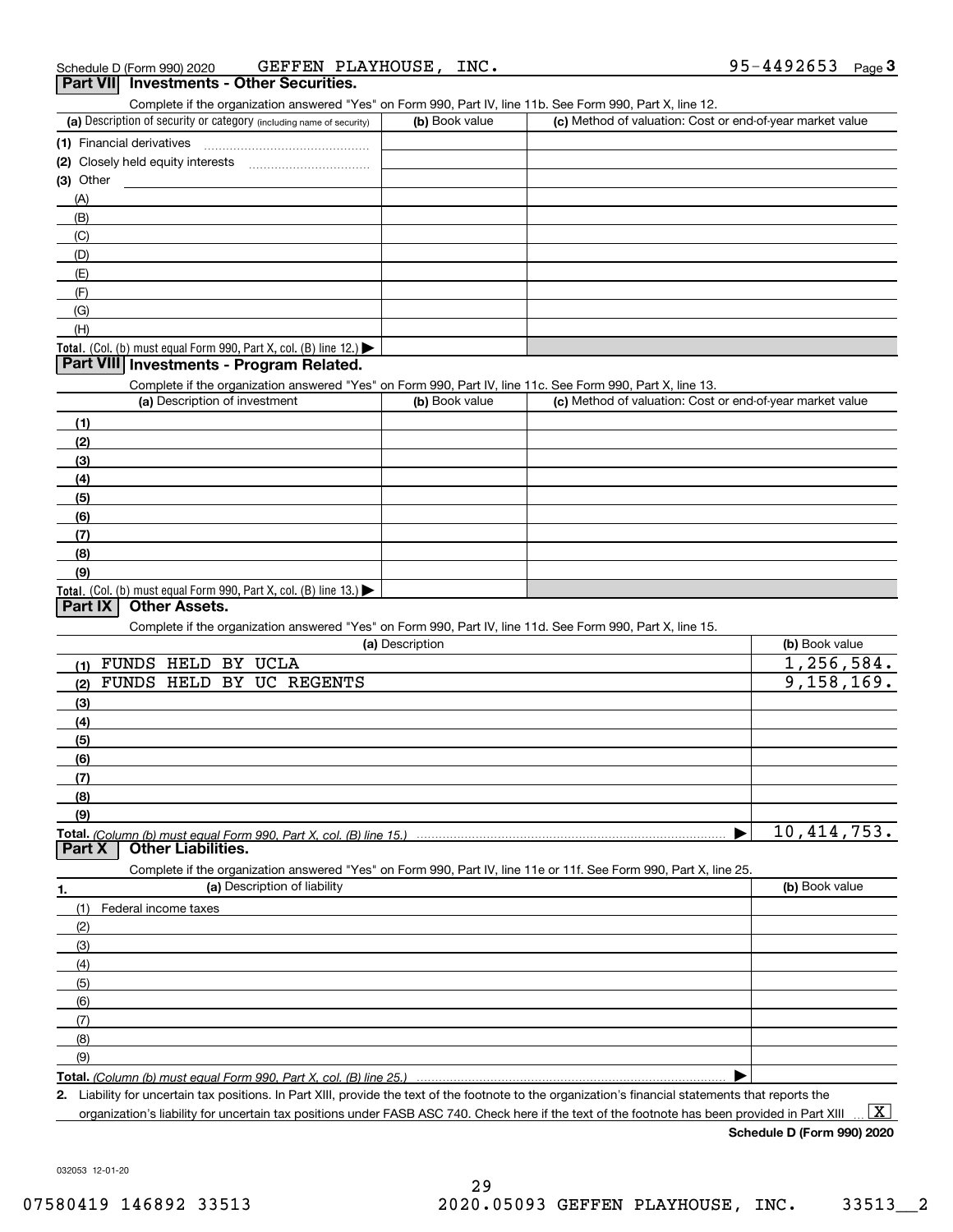|    | GEFFEN PLAYHOUSE, INC.<br>Schedule D (Form 990) 2020                                                                                                                                                                           |                |                                                                                                                                                                                                                                                                                                                                                                                                                                          |              | 95-4492653 $_{Page}$ 4 |
|----|--------------------------------------------------------------------------------------------------------------------------------------------------------------------------------------------------------------------------------|----------------|------------------------------------------------------------------------------------------------------------------------------------------------------------------------------------------------------------------------------------------------------------------------------------------------------------------------------------------------------------------------------------------------------------------------------------------|--------------|------------------------|
|    | Reconciliation of Revenue per Audited Financial Statements With Revenue per Return.<br>Part XI                                                                                                                                 |                |                                                                                                                                                                                                                                                                                                                                                                                                                                          |              |                        |
|    | Complete if the organization answered "Yes" on Form 990, Part IV, line 12a.                                                                                                                                                    |                |                                                                                                                                                                                                                                                                                                                                                                                                                                          |              |                        |
| 1. | Total revenue, gains, and other support per audited financial statements                                                                                                                                                       |                | $\begin{minipage}{0.99\textwidth} \begin{tabular}{l} \hline \textbf{1} & \textbf{2} & \textbf{3} & \textbf{4} & \textbf{5} \\ \textbf{2} & \textbf{3} & \textbf{4} & \textbf{5} & \textbf{5} & \textbf{6} & \textbf{6} \\ \textbf{3} & \textbf{4} & \textbf{5} & \textbf{5} & \textbf{6} & \textbf{6} & \textbf{6} & \textbf{6} \\ \textbf{4} & \textbf{5} & \textbf{6} & \textbf{6} & \textbf{6} & \textbf{6} & \textbf{6} & \textbf{6$ | $\mathbf{1}$ | 10,540,046.            |
| 2  | Amounts included on line 1 but not on Form 990, Part VIII, line 12:                                                                                                                                                            |                |                                                                                                                                                                                                                                                                                                                                                                                                                                          |              |                        |
| a  |                                                                                                                                                                                                                                | 2a             |                                                                                                                                                                                                                                                                                                                                                                                                                                          |              |                        |
| b  |                                                                                                                                                                                                                                | 2 <sub>b</sub> | 63,938.                                                                                                                                                                                                                                                                                                                                                                                                                                  |              |                        |
| c  |                                                                                                                                                                                                                                | 2c             |                                                                                                                                                                                                                                                                                                                                                                                                                                          |              |                        |
| d  | Other (Describe in Part XIII.)                                                                                                                                                                                                 | 2d             | 907,975.                                                                                                                                                                                                                                                                                                                                                                                                                                 |              |                        |
| е  | Add lines 2a through 2d                                                                                                                                                                                                        |                |                                                                                                                                                                                                                                                                                                                                                                                                                                          | 2e           | <u>971,913.</u>        |
| 3  |                                                                                                                                                                                                                                |                |                                                                                                                                                                                                                                                                                                                                                                                                                                          | 3            | 9,568,133.             |
| 4  | Amounts included on Form 990, Part VIII, line 12, but not on line 1:                                                                                                                                                           |                |                                                                                                                                                                                                                                                                                                                                                                                                                                          |              |                        |
|    | Investment expenses not included on Form 990, Part VIII, line 7b                                                                                                                                                               | 4a             |                                                                                                                                                                                                                                                                                                                                                                                                                                          |              |                        |
|    |                                                                                                                                                                                                                                | 4 <sub>b</sub> | $-377,888.$                                                                                                                                                                                                                                                                                                                                                                                                                              |              |                        |
|    | Add lines 4a and 4b                                                                                                                                                                                                            |                |                                                                                                                                                                                                                                                                                                                                                                                                                                          | 4c           | $-377,888.$            |
|    |                                                                                                                                                                                                                                |                |                                                                                                                                                                                                                                                                                                                                                                                                                                          | 5            | 9,190,245.             |
| 5  |                                                                                                                                                                                                                                |                |                                                                                                                                                                                                                                                                                                                                                                                                                                          |              |                        |
|    | Part XII   Reconciliation of Expenses per Audited Financial Statements With Expenses per Return.                                                                                                                               |                |                                                                                                                                                                                                                                                                                                                                                                                                                                          |              |                        |
|    | Complete if the organization answered "Yes" on Form 990, Part IV, line 12a.                                                                                                                                                    |                |                                                                                                                                                                                                                                                                                                                                                                                                                                          |              |                        |
| 1  | Total expenses and losses per audited financial statements [11] [12] manuscription control of the statements [11] and the statements [11] and the statements [11] and the statements and the statements and the statements and |                |                                                                                                                                                                                                                                                                                                                                                                                                                                          | $\mathbf{1}$ | 9,323,444.             |
| 2  | Amounts included on line 1 but not on Form 990, Part IX, line 25:                                                                                                                                                              |                |                                                                                                                                                                                                                                                                                                                                                                                                                                          |              |                        |
| a  |                                                                                                                                                                                                                                | 2a             | 63,938.                                                                                                                                                                                                                                                                                                                                                                                                                                  |              |                        |
| b  |                                                                                                                                                                                                                                | 2 <sub>b</sub> |                                                                                                                                                                                                                                                                                                                                                                                                                                          |              |                        |
|    |                                                                                                                                                                                                                                | 2c             |                                                                                                                                                                                                                                                                                                                                                                                                                                          |              |                        |
|    |                                                                                                                                                                                                                                | 2d             | 377,888.                                                                                                                                                                                                                                                                                                                                                                                                                                 |              |                        |
|    | e Add lines 2a through 2d                                                                                                                                                                                                      |                |                                                                                                                                                                                                                                                                                                                                                                                                                                          | 2e           | <u>441,826.</u>        |
| 3  |                                                                                                                                                                                                                                |                |                                                                                                                                                                                                                                                                                                                                                                                                                                          | $\mathbf{3}$ | 8,881,618.             |
| 4  | Amounts included on Form 990, Part IX, line 25, but not on line 1:                                                                                                                                                             |                |                                                                                                                                                                                                                                                                                                                                                                                                                                          |              |                        |
| a  |                                                                                                                                                                                                                                | 4a             |                                                                                                                                                                                                                                                                                                                                                                                                                                          |              |                        |
| b  | Other (Describe in Part XIII.)                                                                                                                                                                                                 | 4 <sub>b</sub> | $-616, 643.$                                                                                                                                                                                                                                                                                                                                                                                                                             |              |                        |
| c. | Add lines 4a and 4b                                                                                                                                                                                                            |                |                                                                                                                                                                                                                                                                                                                                                                                                                                          | 4c           | $-616, 643.$           |
|    | Part XIII Supplemental Information.                                                                                                                                                                                            |                |                                                                                                                                                                                                                                                                                                                                                                                                                                          | 5            | 8, 264, 975.           |

Provide the descriptions required for Part II, lines 3, 5, and 9; Part III, lines 1a and 4; Part IV, lines 1b and 2b; Part V, line 4; Part X, line 2; Part XI, lines 2d and 4b; and Part XII, lines 2d and 4b. Also complete this part to provide any additional information.

#### PART V, LINE 4:

#### THE PURPOSE OF THE ENDOWMENT IS TO TO PROVIDE FUNDS FOR FUTURE OPERATIONS.

PART X, LINE 2:

THE ORGANIZATION IS A NOT-FOR-PROFIT ORGANIZATION THAT IS EXEMPT FROM

INCOME TAXES UNDER SECTION 501(C)(3) OF THE INTERNAL REVENUE CODE AND

SECTION 23701 (D) OF THE REVENUE TAXATION CODE OF CALIFORNIA. ACCORDINGLY,

NO PROVISION FOR INCOME TAXES IS INCLUDED IN THE ACCOMPANYING CONSOLIDATED

FINANCIAL STATEMENTS.

#### DURING THE YEAR ENDED AUGUST 31, 2021, THE ORGANIZATION PERFORMED AN

032054 12-01-20 **Schedule D (Form 990) 2020** EVALUATION OF UNCERTAIN TAX POSITIONS AND DID NOT NOTE ANY, MATTERS THAT

30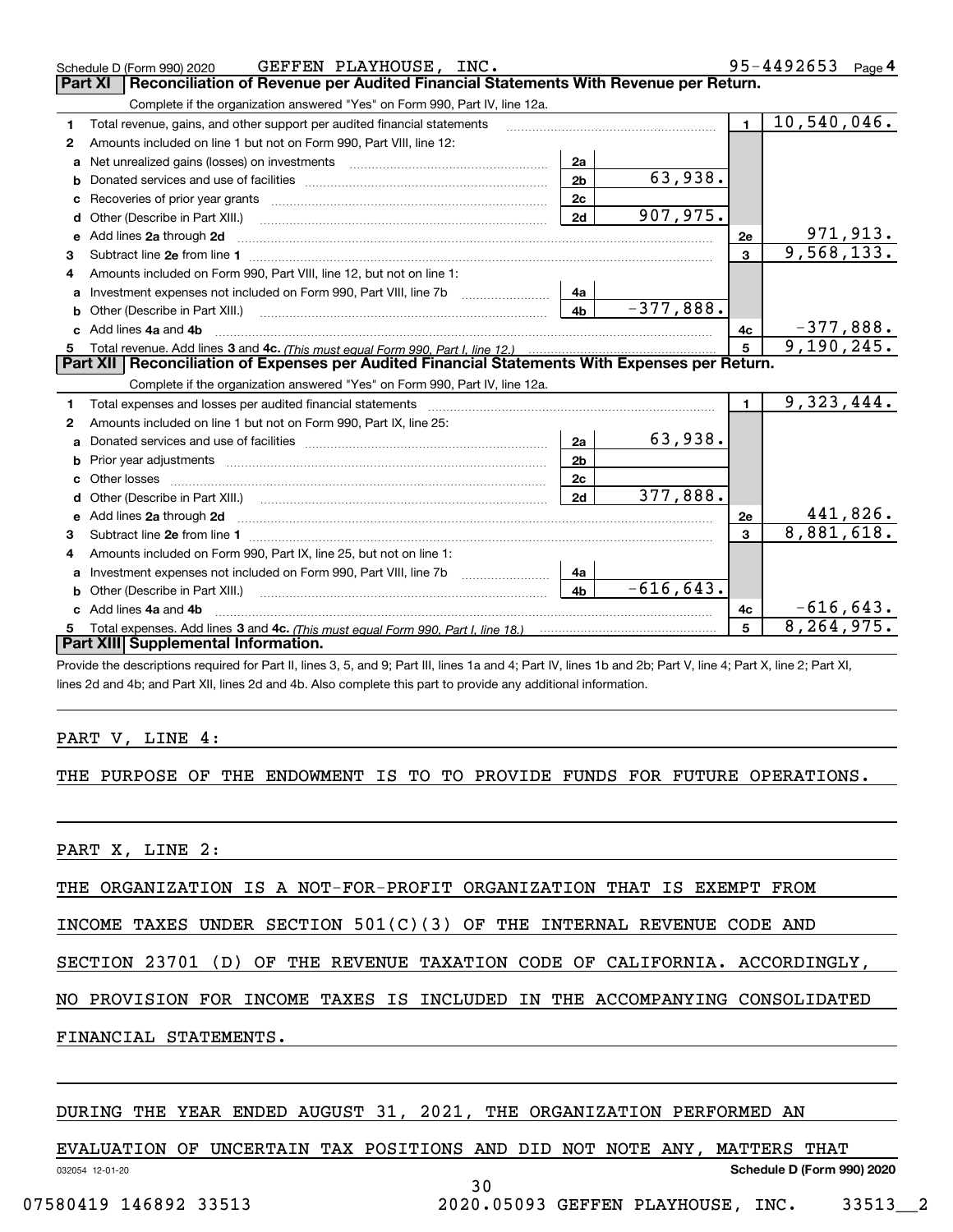| GEFFEN PLAYHOUSE, INC.<br>Schedule D (Form 990) 2020                                                                                                            | $95 - 4492653$ Page 5 |
|-----------------------------------------------------------------------------------------------------------------------------------------------------------------|-----------------------|
| <b>Part XIII Supplemental Information</b> (continued)<br><b>Part XIII Supplemental Information</b> (continued)                                                  |                       |
| WOULD REQUIRE RECOGNITION IN THE CONSOLIDATED FINANCIAL STATEMENTS OR                                                                                           |                       |
| WHICH MAY HAVE AN EFFECT ON ITS TAX EXEMPT STATUS.                                                                                                              |                       |
|                                                                                                                                                                 |                       |
| PART XI, LINE 2D - OTHER ADJUSTMENTS:                                                                                                                           |                       |
| EMPLOYEE RETENTION CREDIT                                                                                                                                       | 907,975.              |
|                                                                                                                                                                 |                       |
| PART XI, LINE 4B - OTHER ADJUSTMENTS:                                                                                                                           |                       |
| SPECIAL EVENTS EXPENSE                                                                                                                                          | $-362,976.$           |
| COGS                                                                                                                                                            | $-14$ ,912.           |
| TOTAL TO SCHEDULE D, PART XI, LINE 4B                                                                                                                           | $-377,888.$           |
|                                                                                                                                                                 |                       |
| PART XII, LINE 2D - OTHER ADJUSTMENTS:                                                                                                                          |                       |
| SPECIAL EVENTS EXPENSE                                                                                                                                          | 362,976.              |
| COGS                                                                                                                                                            | 14,912.               |
| TOTAL TO SCHEDULE D, PART XII, LINE 2D<br><u> 1980 - Johann Barn, mars ann an t-Amhain an t-Amhain an t-Amhain an t-Amhain an t-Amhain an t-Amhain an t-Amh</u> | 377,888.              |
|                                                                                                                                                                 |                       |
| PART XII, LINE 4B - OTHER ADJUSTMENTS:                                                                                                                          |                       |
| EMPLOYEE RETENTION CREDIT                                                                                                                                       | $-616, 643.$          |
|                                                                                                                                                                 |                       |
|                                                                                                                                                                 |                       |
|                                                                                                                                                                 |                       |
|                                                                                                                                                                 |                       |
|                                                                                                                                                                 |                       |
|                                                                                                                                                                 |                       |
|                                                                                                                                                                 |                       |
|                                                                                                                                                                 |                       |
|                                                                                                                                                                 |                       |
|                                                                                                                                                                 |                       |

**Schedule D (Form 990) 2020**

032055 12-01-20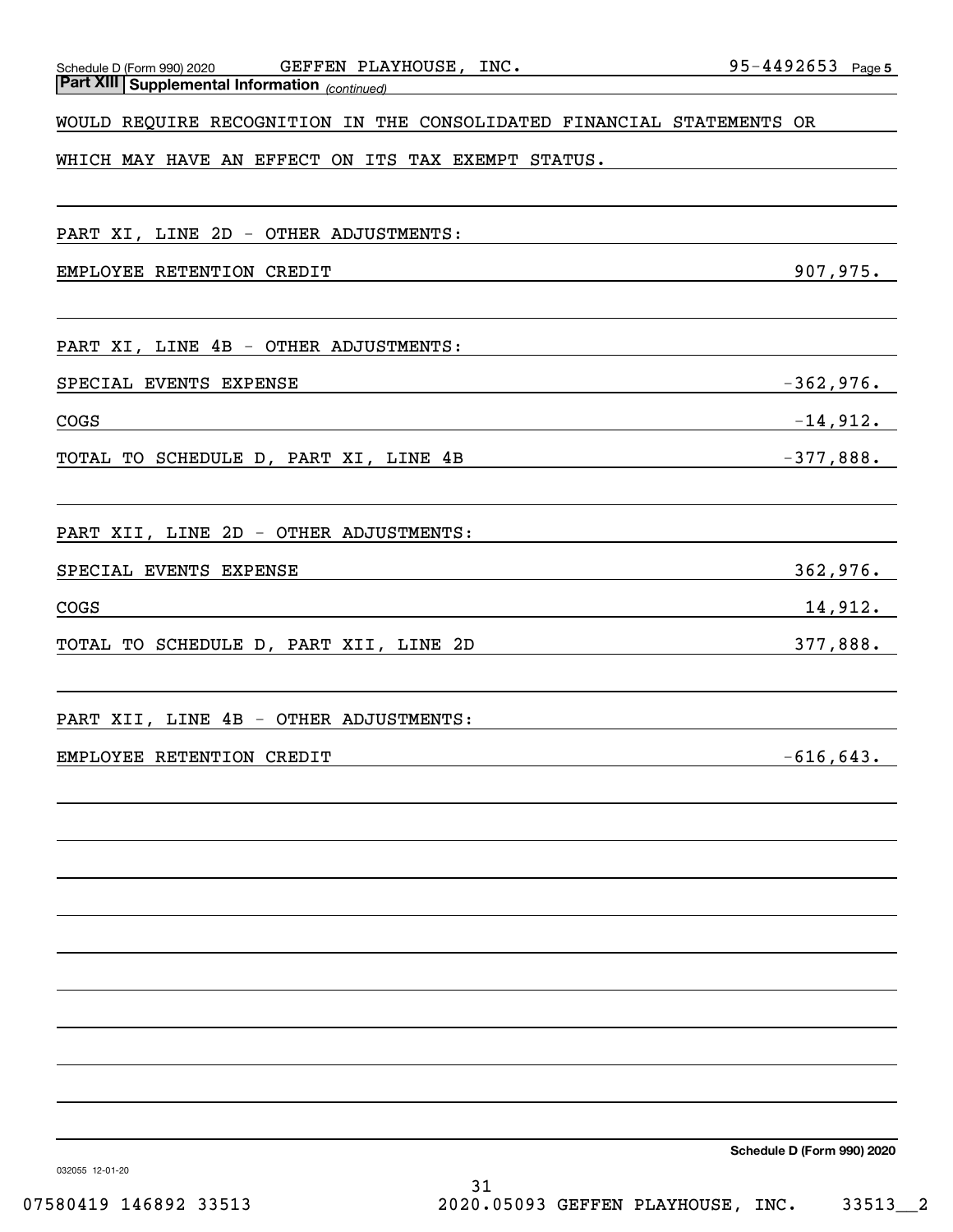| <b>Supplemental Information Regarding Fundraising or Gaming Activities</b><br><b>SCHEDULE G</b>                                                                                                                  |                                                                                                                                                                  |                                                                                                                                                                                                                                                                                                                                                                                                                                                                                                                                                                                                                 |                                                                            |           |                                                  | OMB No. 1545-0047 |                                                                            |                                                         |  |
|------------------------------------------------------------------------------------------------------------------------------------------------------------------------------------------------------------------|------------------------------------------------------------------------------------------------------------------------------------------------------------------|-----------------------------------------------------------------------------------------------------------------------------------------------------------------------------------------------------------------------------------------------------------------------------------------------------------------------------------------------------------------------------------------------------------------------------------------------------------------------------------------------------------------------------------------------------------------------------------------------------------------|----------------------------------------------------------------------------|-----------|--------------------------------------------------|-------------------|----------------------------------------------------------------------------|---------------------------------------------------------|--|
| Complete if the organization answered "Yes" on Form 990, Part IV, line 17, 18, or 19, or if the<br>(Form 990 or 990-EZ)<br>organization entered more than \$15,000 on Form 990-EZ, line 6a.                      |                                                                                                                                                                  |                                                                                                                                                                                                                                                                                                                                                                                                                                                                                                                                                                                                                 |                                                                            |           |                                                  |                   |                                                                            |                                                         |  |
| Department of the Treasury<br>Internal Revenue Service                                                                                                                                                           |                                                                                                                                                                  | Attach to Form 990 or Form 990-EZ.                                                                                                                                                                                                                                                                                                                                                                                                                                                                                                                                                                              |                                                                            |           |                                                  |                   |                                                                            | <b>Open to Public</b><br>Inspection                     |  |
| Name of the organization                                                                                                                                                                                         |                                                                                                                                                                  | ► Go to www.irs.gov/Form990 for instructions and the latest information.                                                                                                                                                                                                                                                                                                                                                                                                                                                                                                                                        |                                                                            |           |                                                  |                   |                                                                            | <b>Employer identification number</b>                   |  |
|                                                                                                                                                                                                                  |                                                                                                                                                                  | GEFFEN PLAYHOUSE, INC.                                                                                                                                                                                                                                                                                                                                                                                                                                                                                                                                                                                          |                                                                            |           |                                                  |                   | 95-4492653                                                                 |                                                         |  |
| Part I                                                                                                                                                                                                           | Fundraising Activities. Complete if the organization answered "Yes" on Form 990, Part IV, line 17. Form 990-EZ filers are not<br>required to complete this part. |                                                                                                                                                                                                                                                                                                                                                                                                                                                                                                                                                                                                                 |                                                                            |           |                                                  |                   |                                                                            |                                                         |  |
| $\vert X \vert$ Mail solicitations<br>$\mathbf{a}$<br>$\boxed{\text{X}}$ Internet and email solicitations<br>b<br>$\boxed{\text{X}}$ Phone solicitations<br>c<br>$\boxed{\text{X}}$ In-person solicitations<br>d |                                                                                                                                                                  | 1 Indicate whether the organization raised funds through any of the following activities. Check all that apply.<br>$f\left[\overline{X}\right]$ Solicitation of government grants<br>$g\mid X$ Special fundraising events<br>2 a Did the organization have a written or oral agreement with any individual (including officers, directors, trustees, or<br>key employees listed in Form 990, Part VII) or entity in connection with professional fundraising services?<br>b If "Yes," list the 10 highest paid individuals or entities (fundraisers) pursuant to agreements under which the fundraiser is to be |                                                                            |           | $e \mid X$ Solicitation of non-government grants |                   | $\boxed{\text{X}}$ Yes                                                     | No                                                      |  |
| compensated at least \$5,000 by the organization.<br>(i) Name and address of individual<br>or entity (fundraiser)                                                                                                |                                                                                                                                                                  | (ii) Activity                                                                                                                                                                                                                                                                                                                                                                                                                                                                                                                                                                                                   | (iii) Did<br>fundraiser<br>have custody<br>or control of<br>contributions? |           | (iv) Gross receipts<br>from activity             |                   | (v) Amount paid<br>to (or retained by)<br>fundraiser<br>listed in col. (i) | (vi) Amount paid<br>to (or retained by)<br>organization |  |
| THEATER DIRECT INC. - 6855                                                                                                                                                                                       |                                                                                                                                                                  |                                                                                                                                                                                                                                                                                                                                                                                                                                                                                                                                                                                                                 | Yes                                                                        | <b>No</b> |                                                  |                   |                                                                            |                                                         |  |
| ATOLL AVE., NORTH HOLLYWOOD,                                                                                                                                                                                     |                                                                                                                                                                  | TELEFUNDING                                                                                                                                                                                                                                                                                                                                                                                                                                                                                                                                                                                                     |                                                                            | х         | 240,389.                                         |                   | 95,430.                                                                    | 144,959.                                                |  |
|                                                                                                                                                                                                                  |                                                                                                                                                                  |                                                                                                                                                                                                                                                                                                                                                                                                                                                                                                                                                                                                                 |                                                                            |           |                                                  |                   |                                                                            |                                                         |  |
| Total                                                                                                                                                                                                            |                                                                                                                                                                  |                                                                                                                                                                                                                                                                                                                                                                                                                                                                                                                                                                                                                 |                                                                            |           | 240,389.                                         |                   | 95,430.                                                                    | 144,959.                                                |  |
| or licensing.<br>CA                                                                                                                                                                                              |                                                                                                                                                                  | 3 List all states in which the organization is registered or licensed to solicit contributions or has been notified it is exempt from registration<br>LHA For Paperwork Reduction Act Notice, see the Instructions for Form 990 or 990-EZ.                                                                                                                                                                                                                                                                                                                                                                      |                                                                            |           |                                                  |                   |                                                                            | Schedule G (Form 990 or 990-EZ) 2020                    |  |
| 032081 11-25-20                                                                                                                                                                                                  |                                                                                                                                                                  | SEE PART IV FOR CONTINUATIONS                                                                                                                                                                                                                                                                                                                                                                                                                                                                                                                                                                                   |                                                                            |           |                                                  |                   |                                                                            |                                                         |  |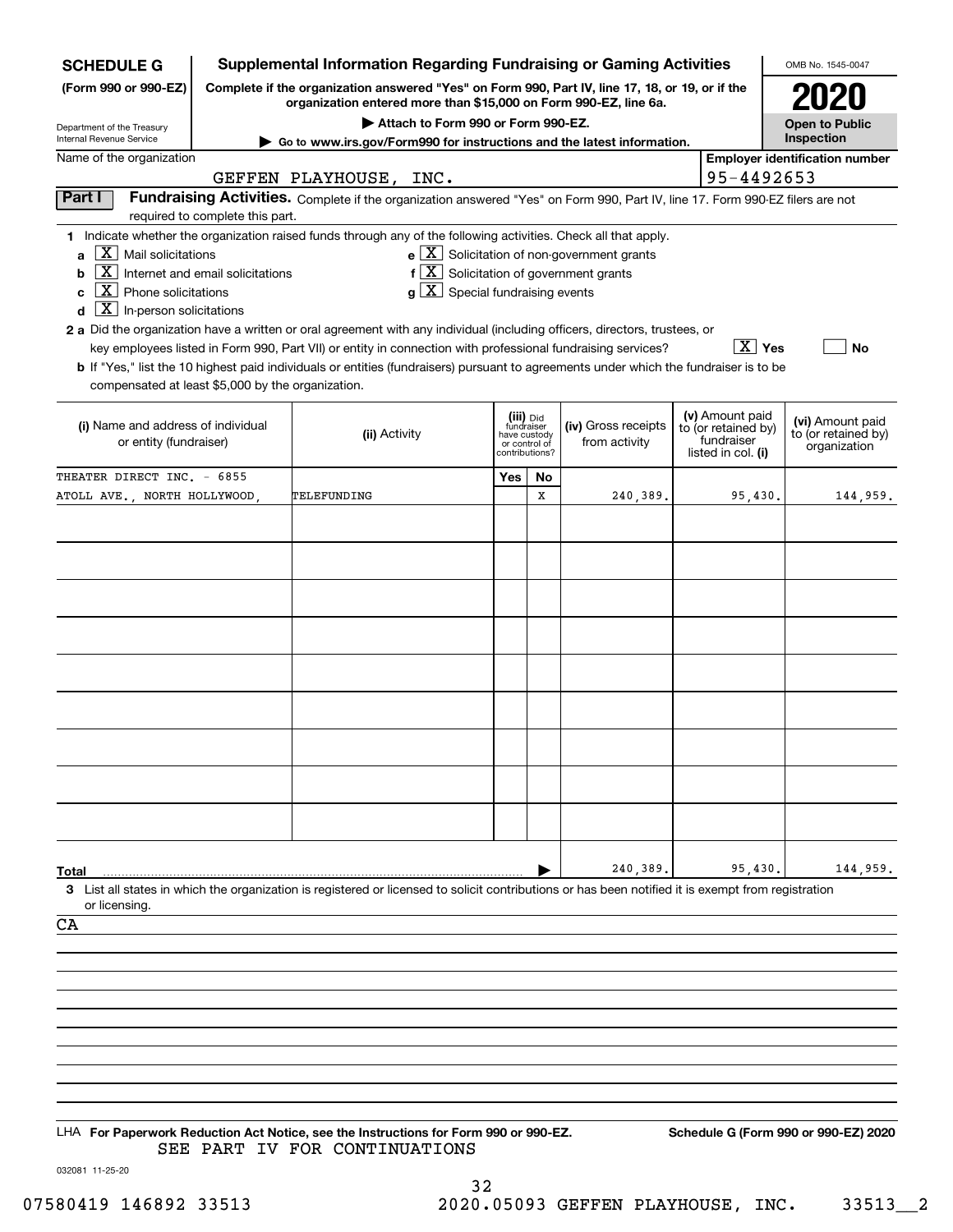#### Schedule G (Form 990 or 990-EZ) 2020 Page GEFFEN PLAYHOUSE, INC. 95-4492653

**Part II** | Fundraising Events. Complete if the organization answered "Yes" on Form 990, Part IV, line 18, or reported more than \$15,000

|                 |          | of fundraising event contributions and gross income on Form 990-EZ, lines 1 and 6b. List events with gross receipts greater than \$5,000.     |                |                              |                                 |                                           |
|-----------------|----------|-----------------------------------------------------------------------------------------------------------------------------------------------|----------------|------------------------------|---------------------------------|-------------------------------------------|
|                 |          |                                                                                                                                               | (a) Event $#1$ | (b) Event #2<br><b>POKER</b> | (c) Other events<br><b>NONE</b> | (d) Total events<br>(add col. (a) through |
|                 |          |                                                                                                                                               | BACKSTAGE      | (CANCELLED)                  |                                 | col. (c)                                  |
|                 |          |                                                                                                                                               | (event type)   | (event type)                 | (total number)                  |                                           |
| Revenue         |          |                                                                                                                                               | 1,054,020.     | 1,596.                       |                                 | 1,055,616.                                |
|                 |          |                                                                                                                                               | 1,011,859.     | 0.                           |                                 | 1,011,859.                                |
|                 |          | 3 Gross income (line 1 minus line 2)                                                                                                          | 42,161.        | 1,596.                       |                                 | 43,757.                                   |
|                 |          |                                                                                                                                               | 0.             | 0.                           |                                 |                                           |
|                 |          |                                                                                                                                               | 0.             | 0.                           |                                 |                                           |
|                 |          |                                                                                                                                               | 234,289.       | 0.                           |                                 | 234, 289.                                 |
| Direct Expenses |          | 7 Food and beverages                                                                                                                          | 45,039.        | 0.                           |                                 | 45,039.                                   |
|                 |          |                                                                                                                                               | 34,992.        | $0$ .                        |                                 | 34,992.                                   |
|                 | 9        |                                                                                                                                               | 48,656.        | 0.                           |                                 | 48,656.                                   |
|                 |          | 10 Direct expense summary. Add lines 4 through 9 in column (d)                                                                                |                |                              |                                 | 362,976.                                  |
|                 | Part III | 11 Net income summary. Subtract line 10 from line 3, column (d)                                                                               |                |                              |                                 | $-319,219.$                               |
|                 |          | Gaming. Complete if the organization answered "Yes" on Form 990, Part IV, line 19, or reported more than<br>\$15,000 on Form 990-EZ, line 6a. |                |                              |                                 |                                           |
|                 |          |                                                                                                                                               |                | (b) Pull tabs/instant        |                                 | (d) Total gaming (add                     |
| Revenue         |          |                                                                                                                                               | (a) Bingo      | bingo/progressive bingo      | (c) Other gaming                | col. (a) through col. (c))                |
|                 |          |                                                                                                                                               |                |                              |                                 |                                           |
|                 |          |                                                                                                                                               |                |                              |                                 |                                           |
|                 |          |                                                                                                                                               |                |                              |                                 |                                           |
|                 |          |                                                                                                                                               |                |                              |                                 |                                           |
| Direct Expenses |          |                                                                                                                                               |                |                              |                                 |                                           |
|                 | 5.       | Other direct expenses                                                                                                                         |                |                              |                                 |                                           |
|                 |          |                                                                                                                                               | Yes<br>%       | Yes<br>%                     | Yes<br>%                        |                                           |
|                 |          | 6 Volunteer labor                                                                                                                             | No             | No                           | No                              |                                           |
|                 |          | 7 Direct expense summary. Add lines 2 through 5 in column (d)                                                                                 |                |                              |                                 |                                           |
|                 | 8        |                                                                                                                                               |                |                              |                                 |                                           |
|                 |          |                                                                                                                                               |                |                              |                                 |                                           |
|                 |          | <b>9</b> Enter the state(s) in which the organization conducts gaming activities:                                                             |                |                              |                                 | Yes<br>No                                 |
|                 |          |                                                                                                                                               |                |                              |                                 |                                           |
|                 |          |                                                                                                                                               |                |                              |                                 |                                           |
|                 |          |                                                                                                                                               |                |                              |                                 | Yes<br>No                                 |
|                 |          |                                                                                                                                               |                |                              |                                 |                                           |

032082 11-25-20

**Schedule G (Form 990 or 990-EZ) 2020**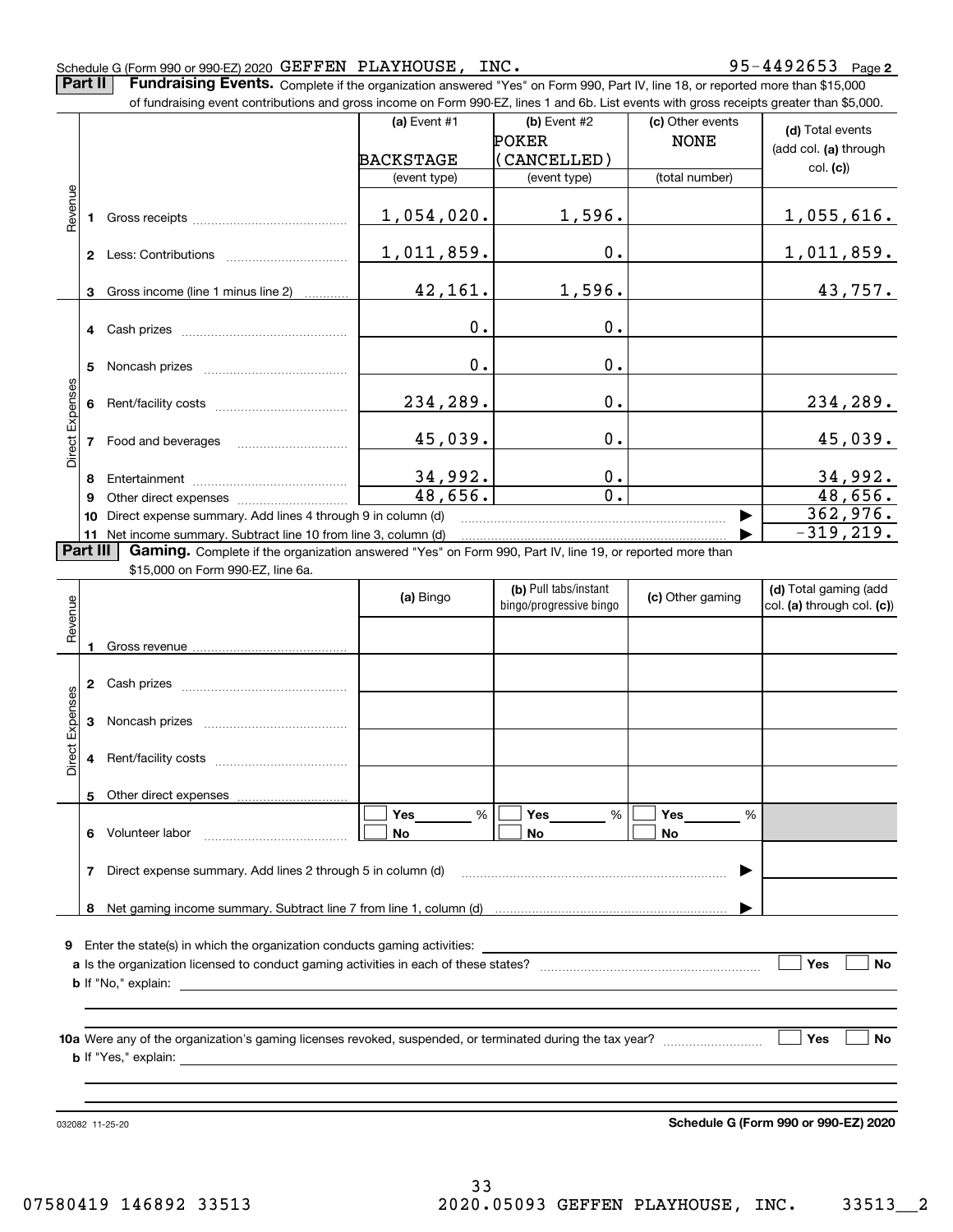|       | Schedule G (Form 990 or 990-EZ) 2020 GEFFEN PLAYHOUSE, $INC.$                                                                                                                                                                                           | 95-4492653                           | Page 3    |
|-------|---------------------------------------------------------------------------------------------------------------------------------------------------------------------------------------------------------------------------------------------------------|--------------------------------------|-----------|
|       |                                                                                                                                                                                                                                                         | Yes                                  | No        |
|       | 12 Is the organization a grantor, beneficiary or trustee of a trust, or a member of a partnership or other entity formed                                                                                                                                | Yes                                  | No        |
|       | <b>13</b> Indicate the percentage of gaming activity conducted in:                                                                                                                                                                                      |                                      |           |
|       |                                                                                                                                                                                                                                                         | 13а                                  | %         |
|       | <b>b</b> An outside facility <i>www.communically.communically.communically.communically.communically.communically.communically.communically.communically.communically.communically.communically.communically.communically.communicall</i>               | 13 <sub>b</sub>                      | %         |
|       | 14 Enter the name and address of the person who prepares the organization's gaming/special events books and records:                                                                                                                                    |                                      |           |
|       |                                                                                                                                                                                                                                                         |                                      |           |
|       |                                                                                                                                                                                                                                                         |                                      |           |
|       |                                                                                                                                                                                                                                                         | Yes                                  | <b>No</b> |
|       |                                                                                                                                                                                                                                                         |                                      |           |
|       | c If "Yes," enter name and address of the third party:                                                                                                                                                                                                  |                                      |           |
|       | Name $\blacktriangleright$ $\lrcorner$                                                                                                                                                                                                                  |                                      |           |
|       |                                                                                                                                                                                                                                                         |                                      |           |
| 16    | Gaming manager information:                                                                                                                                                                                                                             |                                      |           |
|       | $Name \rightarrow$                                                                                                                                                                                                                                      |                                      |           |
|       | Gaming manager compensation > \$                                                                                                                                                                                                                        |                                      |           |
|       | $Description of services provided$ $\triangleright$                                                                                                                                                                                                     |                                      |           |
|       |                                                                                                                                                                                                                                                         |                                      |           |
|       | Director/officer<br>Employee<br>Independent contractor                                                                                                                                                                                                  |                                      |           |
|       | <b>17</b> Mandatory distributions:                                                                                                                                                                                                                      |                                      |           |
|       | a Is the organization required under state law to make charitable distributions from the gaming proceeds to                                                                                                                                             |                                      |           |
|       | retain the state gaming license? <b>Construction and the construction</b> of the state gaming license? <b>No</b><br><b>b</b> Enter the amount of distributions required under state law to be distributed to other exempt organizations or spent in the |                                      |           |
|       | organization's own exempt activities during the tax year $\triangleright$ \$                                                                                                                                                                            |                                      |           |
|       | <b>Part IV</b><br>Supplemental Information. Provide the explanations required by Part I, line 2b, columns (iii) and (v); and Part III, lines 9, 9b, 10b,                                                                                                |                                      |           |
|       | 15b, 15c, 16, and 17b, as applicable. Also provide any additional information. See instructions.                                                                                                                                                        |                                      |           |
|       | SCHEDULE G, PART I, LINE 2B, LIST OF TEN HIGHEST PAID FUNDRAISERS:                                                                                                                                                                                      |                                      |           |
|       |                                                                                                                                                                                                                                                         |                                      |           |
| ( I ) | NAME OF FUNDRAISER: THEATER DIRECT INC.                                                                                                                                                                                                                 |                                      |           |
| (T)   | ADDRESS OF FUNDRAISER: 6855 ATOLL AVE., NORTH HOLLYWOOD, CA                                                                                                                                                                                             | 91605                                |           |
|       |                                                                                                                                                                                                                                                         |                                      |           |
|       |                                                                                                                                                                                                                                                         |                                      |           |
|       |                                                                                                                                                                                                                                                         |                                      |           |
|       |                                                                                                                                                                                                                                                         |                                      |           |
|       | 032083 11-25-20                                                                                                                                                                                                                                         | Schedule G (Form 990 or 990-EZ) 2020 |           |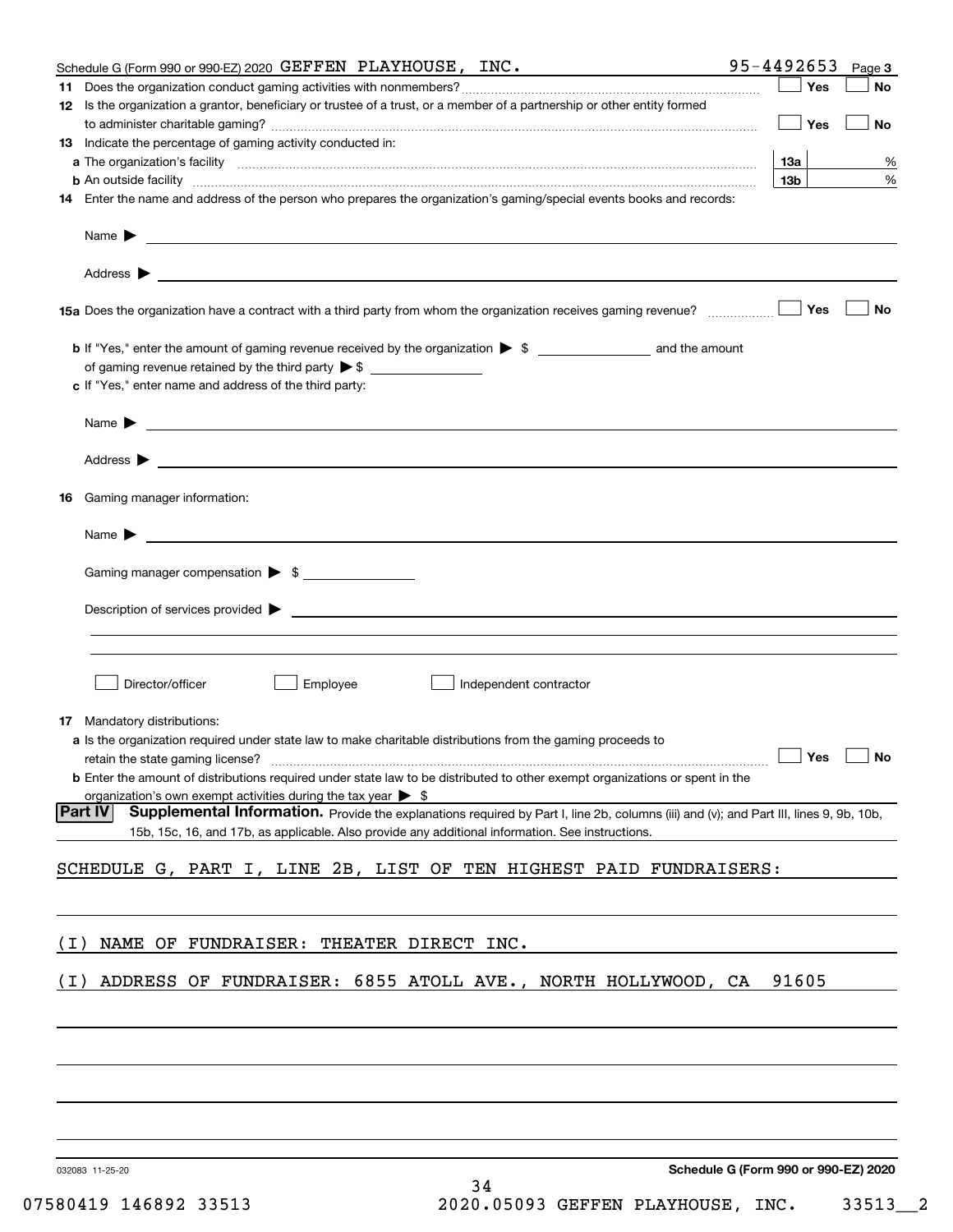| <b>Part IV</b> Supplemental Information (continued) |                                 |
|-----------------------------------------------------|---------------------------------|
|                                                     |                                 |
|                                                     |                                 |
|                                                     |                                 |
|                                                     |                                 |
|                                                     |                                 |
|                                                     |                                 |
|                                                     |                                 |
|                                                     |                                 |
|                                                     |                                 |
|                                                     |                                 |
|                                                     |                                 |
|                                                     |                                 |
|                                                     |                                 |
|                                                     |                                 |
|                                                     |                                 |
|                                                     |                                 |
|                                                     |                                 |
|                                                     |                                 |
|                                                     |                                 |
|                                                     |                                 |
|                                                     |                                 |
|                                                     |                                 |
|                                                     |                                 |
|                                                     |                                 |
|                                                     |                                 |
|                                                     |                                 |
|                                                     |                                 |
|                                                     |                                 |
|                                                     |                                 |
|                                                     | Schedule G (Form 990 or 990-EZ) |

032084 04-01-20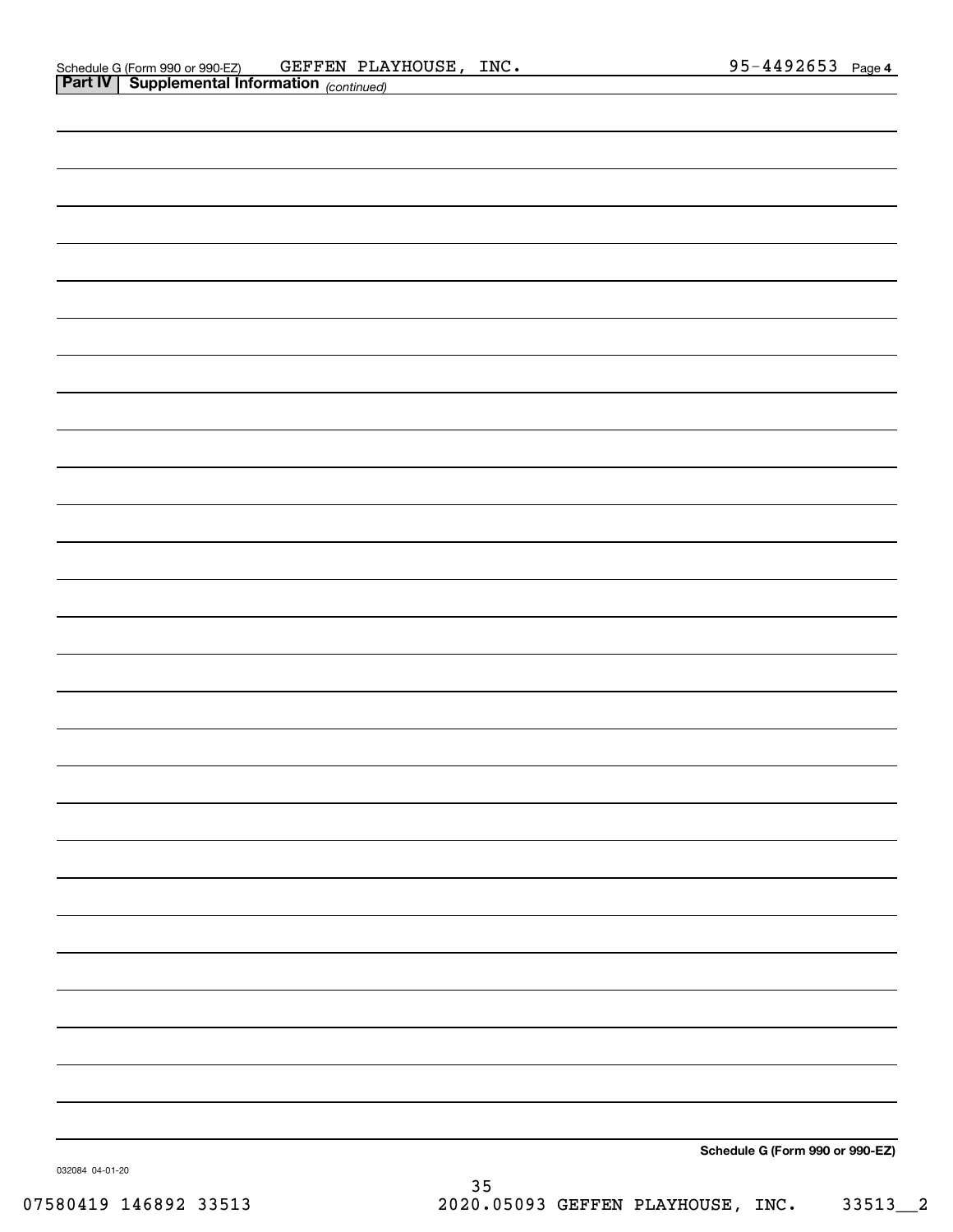|    | <b>Compensation Information</b><br><b>SCHEDULE J</b>                                                                                                    |                                       | OMB No. 1545-0047     |            |                              |
|----|---------------------------------------------------------------------------------------------------------------------------------------------------------|---------------------------------------|-----------------------|------------|------------------------------|
|    | (Form 990)<br>For certain Officers, Directors, Trustees, Key Employees, and Highest                                                                     |                                       |                       |            |                              |
|    | <b>Compensated Employees</b>                                                                                                                            |                                       | 2020                  |            |                              |
|    | Complete if the organization answered "Yes" on Form 990, Part IV, line 23.                                                                              |                                       | <b>Open to Public</b> |            |                              |
|    | Attach to Form 990.<br>Department of the Treasury<br>Go to www.irs.gov/Form990 for instructions and the latest information.<br>Internal Revenue Service |                                       | Inspection            |            |                              |
|    | Name of the organization                                                                                                                                | <b>Employer identification number</b> |                       |            |                              |
|    | GEFFEN PLAYHOUSE, INC.                                                                                                                                  | 95-4492653                            |                       |            |                              |
|    | <b>Questions Regarding Compensation</b><br>Part I                                                                                                       |                                       |                       |            |                              |
|    |                                                                                                                                                         |                                       |                       | <b>Yes</b> | No                           |
|    | <b>1a</b> Check the appropriate box(es) if the organization provided any of the following to or for a person listed on Form 990,                        |                                       |                       |            |                              |
|    | Part VII, Section A, line 1a. Complete Part III to provide any relevant information regarding these items.                                              |                                       |                       |            |                              |
|    | First-class or charter travel<br>Housing allowance or residence for personal use                                                                        |                                       |                       |            |                              |
|    | Travel for companions<br>Payments for business use of personal residence                                                                                |                                       |                       |            |                              |
|    | Tax indemnification and gross-up payments<br>Health or social club dues or initiation fees                                                              |                                       |                       |            |                              |
|    | Discretionary spending account<br>Personal services (such as maid, chauffeur, chef)                                                                     |                                       |                       |            |                              |
|    |                                                                                                                                                         |                                       |                       |            |                              |
|    | <b>b</b> If any of the boxes on line 1a are checked, did the organization follow a written policy regarding payment or                                  |                                       |                       |            |                              |
|    | reimbursement or provision of all of the expenses described above? If "No," complete Part III to explain                                                |                                       | 1b                    |            |                              |
| 2  | Did the organization require substantiation prior to reimbursing or allowing expenses incurred by all directors,                                        |                                       |                       |            |                              |
|    | trustees, and officers, including the CEO/Executive Director, regarding the items checked on line 1a?                                                   |                                       | $\mathbf{2}$          |            |                              |
|    |                                                                                                                                                         |                                       |                       |            |                              |
| з  | Indicate which, if any, of the following the organization used to establish the compensation of the organization's                                      |                                       |                       |            |                              |
|    | CEO/Executive Director. Check all that apply. Do not check any boxes for methods used by a related organization to                                      |                                       |                       |            |                              |
|    | establish compensation of the CEO/Executive Director, but explain in Part III.                                                                          |                                       |                       |            |                              |
|    | Compensation committee<br>Written employment contract                                                                                                   |                                       |                       |            |                              |
|    | $X$ Compensation survey or study<br>Independent compensation consultant                                                                                 |                                       |                       |            |                              |
|    | $\lfloor x \rfloor$ Approval by the board or compensation committee<br>Form 990 of other organizations                                                  |                                       |                       |            |                              |
|    |                                                                                                                                                         |                                       |                       |            |                              |
|    | During the year, did any person listed on Form 990, Part VII, Section A, line 1a, with respect to the filing                                            |                                       |                       |            |                              |
|    | organization or a related organization:                                                                                                                 |                                       |                       |            |                              |
| а  | Receive a severance payment or change-of-control payment?                                                                                               |                                       | 4a                    |            | х                            |
| b  | Participate in or receive payment from a supplemental nonqualified retirement plan?                                                                     |                                       | 4b                    |            | $\overline{\mathbf{x}}$      |
| с  | Participate in or receive payment from an equity-based compensation arrangement?                                                                        |                                       | 4c                    |            | $\overline{\mathbf{x}}$      |
|    | If "Yes" to any of lines 4a-c, list the persons and provide the applicable amounts for each item in Part III.                                           |                                       |                       |            |                              |
|    |                                                                                                                                                         |                                       |                       |            |                              |
|    | Only section 501(c)(3), 501(c)(4), and 501(c)(29) organizations must complete lines 5-9.                                                                |                                       |                       |            |                              |
|    | For persons listed on Form 990, Part VII, Section A, line 1a, did the organization pay or accrue any compensation                                       |                                       |                       |            |                              |
|    | contingent on the revenues of:                                                                                                                          |                                       |                       |            |                              |
| a  |                                                                                                                                                         |                                       | 5a                    |            | x<br>$\overline{\mathbf{x}}$ |
|    |                                                                                                                                                         |                                       | 5b                    |            |                              |
|    | If "Yes" on line 5a or 5b, describe in Part III.                                                                                                        |                                       |                       |            |                              |
| 6. | For persons listed on Form 990, Part VII, Section A, line 1a, did the organization pay or accrue any compensation                                       |                                       |                       |            |                              |
|    | contingent on the net earnings of:                                                                                                                      |                                       |                       |            |                              |
| a  |                                                                                                                                                         |                                       | 6a                    |            | х<br>$\overline{\mathbf{x}}$ |
|    |                                                                                                                                                         |                                       | 6b                    |            |                              |
|    | If "Yes" on line 6a or 6b, describe in Part III.                                                                                                        |                                       |                       |            |                              |
|    | 7 For persons listed on Form 990, Part VII, Section A, line 1a, did the organization provide any nonfixed payments                                      |                                       |                       |            | х                            |
|    |                                                                                                                                                         |                                       | 7                     |            |                              |
| 8  | Were any amounts reported on Form 990, Part VII, paid or accrued pursuant to a contract that was subject to the                                         |                                       |                       |            | х                            |
|    | initial contract exception described in Regulations section 53.4958-4(a)(3)? If "Yes," describe in Part III                                             |                                       | 8                     |            |                              |
| 9  | If "Yes" on line 8, did the organization also follow the rebuttable presumption procedure described in                                                  |                                       |                       |            |                              |
|    | Regulations section 53.4958-6(c)?<br>Reperserved Reduction Act Notice, and the Instructions for Ferm 000                                                | Schodule I (Form 000) 2020            | 9                     |            |                              |

LHA For Paperwork Reduction Act Notice, see the Instructions for Form 990. Schedule J (Form 990) 2020

032111 12-07-20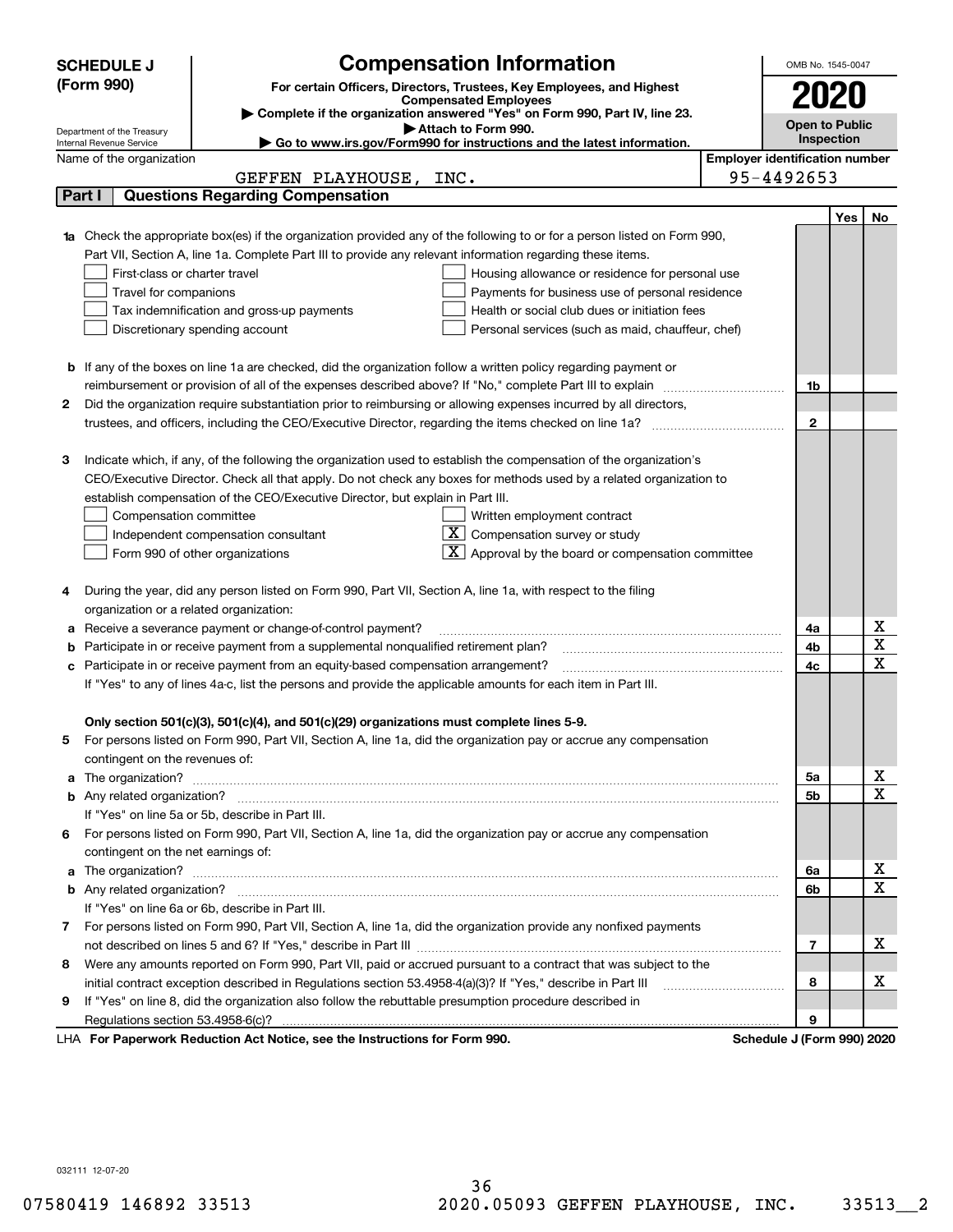95-4492653

**2**

# **Part II Officers, Directors, Trustees, Key Employees, and Highest Compensated Employees.**  Schedule J (Form 990) 2020 Page Use duplicate copies if additional space is needed.

For each individual whose compensation must be reported on Schedule J, report compensation from the organization on row (i) and from related organizations, described in the instructions, on row (ii). Do not list any individuals that aren't listed on Form 990, Part VII.

**Note:**  The sum of columns (B)(i)-(iii) for each listed individual must equal the total amount of Form 990, Part VII, Section A, line 1a, applicable column (D) and (E) amounts for that individual.

| (A) Name and Title         |      |                          | (B) Breakdown of W-2 and/or 1099-MISC compensation |                                           | (C) Retirement and<br>other deferred | (D) Nontaxable<br>(E) Total of columns<br>$(B)(i)-(D)$<br>benefits | (F) Compensation<br>in column (B) |                                           |
|----------------------------|------|--------------------------|----------------------------------------------------|-------------------------------------------|--------------------------------------|--------------------------------------------------------------------|-----------------------------------|-------------------------------------------|
|                            |      | (i) Base<br>compensation | (ii) Bonus &<br>incentive<br>compensation          | (iii) Other<br>reportable<br>compensation | compensation                         |                                                                    |                                   | reported as deferred<br>on prior Form 990 |
| GIL CATES JR.<br>(1)       | (i)  | 250, 226.                | $\overline{0}$ .                                   | 4,910.                                    | $\overline{0}$ .                     | 9,104.                                                             | 264, 240.                         | $\overline{0}$ .                          |
| EXECUTIVE DIRECTOR         | (ii) | $\overline{0}$ .         | $\overline{0}$ .                                   | $\overline{0}$ .                          | $\overline{0}$ .                     | $\overline{0}$ .                                                   | $\overline{0}$ .                  | $\overline{0}$ .                          |
| MATT SHAKMAN<br>(2)        | (i)  | 223, 410.                | $\overline{0}$ .                                   | 4,091.                                    | $\overline{0}$ .                     | $\overline{53}$ .                                                  | 227,554.                          | $\overline{0}$ .                          |
| ARTISTIC DIRECTOR          | (ii) | $\overline{0}$ .         | $\overline{0}$ .                                   | $\overline{0}$ .                          | $\overline{0}$ .                     | 0.                                                                 | $\overline{0}$ .                  | $\overline{0}$ .                          |
| <b>BEHNAZ ATAEE</b><br>(3) | (i)  | 194,842.                 | $\overline{0}$ .                                   | 10,963.                                   | $\overline{0}$ .                     | 14,758.                                                            | 220, 563.                         | 0.                                        |
| CFO                        | (ii) | 0.                       | $\overline{0}$ .                                   | 0.                                        | $\overline{0}$ .                     | 0.                                                                 | 0.                                | $\overline{0}$ .                          |
|                            | (i)  |                          |                                                    |                                           |                                      |                                                                    |                                   |                                           |
|                            | (ii) |                          |                                                    |                                           |                                      |                                                                    |                                   |                                           |
|                            | (i)  |                          |                                                    |                                           |                                      |                                                                    |                                   |                                           |
|                            | (ii) |                          |                                                    |                                           |                                      |                                                                    |                                   |                                           |
|                            | (i)  |                          |                                                    |                                           |                                      |                                                                    |                                   |                                           |
|                            | (ii) |                          |                                                    |                                           |                                      |                                                                    |                                   |                                           |
|                            | (i)  |                          |                                                    |                                           |                                      |                                                                    |                                   |                                           |
|                            | (ii) |                          |                                                    |                                           |                                      |                                                                    |                                   |                                           |
|                            | (i)  |                          |                                                    |                                           |                                      |                                                                    |                                   |                                           |
|                            | (ii) |                          |                                                    |                                           |                                      |                                                                    |                                   |                                           |
|                            | (i)  |                          |                                                    |                                           |                                      |                                                                    |                                   |                                           |
|                            | (ii) |                          |                                                    |                                           |                                      |                                                                    |                                   |                                           |
|                            | (i)  |                          |                                                    |                                           |                                      |                                                                    |                                   |                                           |
|                            | (ii) |                          |                                                    |                                           |                                      |                                                                    |                                   |                                           |
|                            | (i)  |                          |                                                    |                                           |                                      |                                                                    |                                   |                                           |
|                            | (ii) |                          |                                                    |                                           |                                      |                                                                    |                                   |                                           |
|                            | (i)  |                          |                                                    |                                           |                                      |                                                                    |                                   |                                           |
|                            | (ii) |                          |                                                    |                                           |                                      |                                                                    |                                   |                                           |
|                            | (i)  |                          |                                                    |                                           |                                      |                                                                    |                                   |                                           |
|                            | (ii) |                          |                                                    |                                           |                                      |                                                                    |                                   |                                           |
|                            | (i)  |                          |                                                    |                                           |                                      |                                                                    |                                   |                                           |
|                            | (ii) |                          |                                                    |                                           |                                      |                                                                    |                                   |                                           |
|                            | (i)  |                          |                                                    |                                           |                                      |                                                                    |                                   |                                           |
|                            | (ii) |                          |                                                    |                                           |                                      |                                                                    |                                   |                                           |
|                            | (i)  |                          |                                                    |                                           |                                      |                                                                    |                                   |                                           |
|                            | (ii) |                          |                                                    |                                           |                                      |                                                                    |                                   |                                           |

**Schedule J (Form 990) 2020**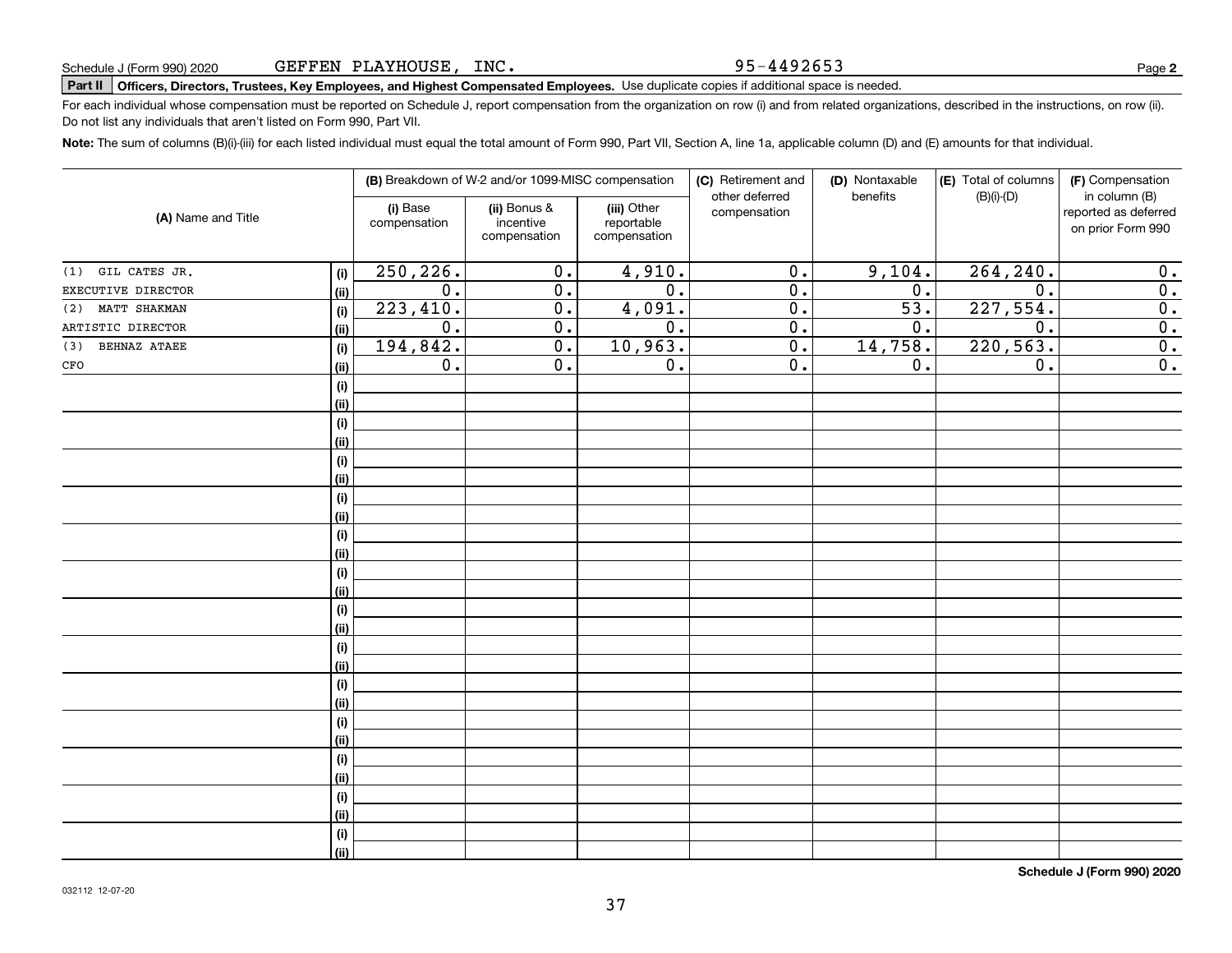#### **Part III Supplemental Information**

Schedule J (Form 990) 2020 GEFFEN PLAYHOUSE, INC.<br>Part III Supplemental Information<br>Provide the information, explanation, or descriptions required for Part I, lines 1a, 1b, 3, 4a, 4b, 4c, 5a, 5b, 6a, 6b, 7, and 8, and for

**Schedule J (Form 990) 2020**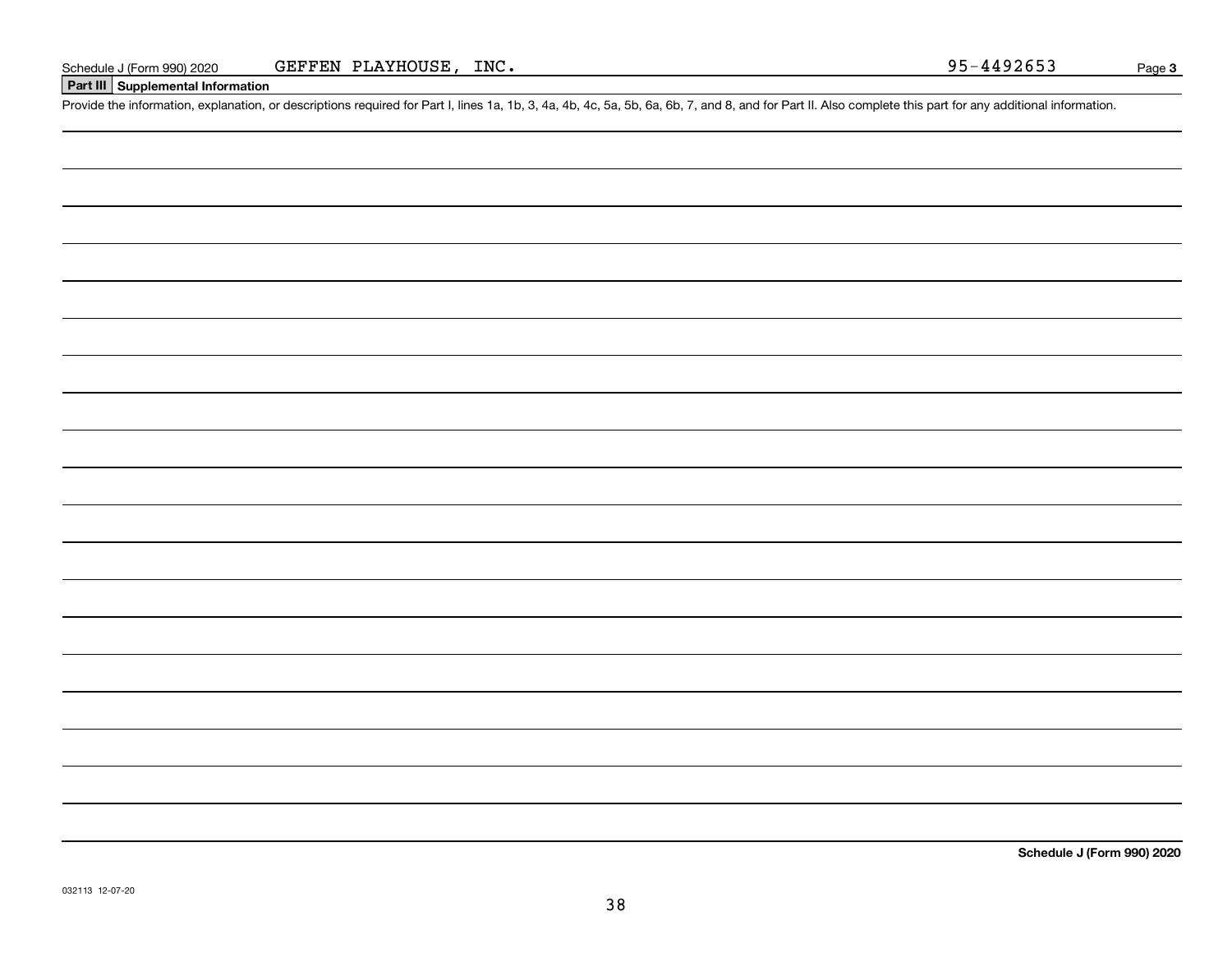#### **SCHEDULE M (Form 990)**

## **Noncash Contributions**

OMB No. 1545-0047

| Department of the Treasury |
|----------------------------|
| Internal Revenue Service   |

**Complete if the organizations answered "Yes" on Form 990, Part IV, lines 29 or 30.** <sup>J</sup>**2020 Attach to Form 990.** J

 **Go to www.irs.gov/Form990 for instructions and the latest information.** J

| $\blacksquare$                             |  |
|--------------------------------------------|--|
| <b>Open to Public</b><br><b>Inspection</b> |  |

|        | Name of the organization                                                                                                       |                               |                                                           |                                                                                    | <b>Employer identification number</b>                        |                 |    |
|--------|--------------------------------------------------------------------------------------------------------------------------------|-------------------------------|-----------------------------------------------------------|------------------------------------------------------------------------------------|--------------------------------------------------------------|-----------------|----|
| Part I | GEFFEN PLAYHOUSE, INC.<br><b>Types of Property</b>                                                                             |                               |                                                           |                                                                                    | 95-4492653                                                   |                 |    |
|        |                                                                                                                                | (a)<br>Check if<br>applicable | (b)<br>Number of<br>contributions or<br>items contributed | (c)<br>Noncash contribution<br>amounts reported on<br>Form 990, Part VIII, line 1q | (d)<br>Method of determining<br>noncash contribution amounts |                 |    |
| 1.     |                                                                                                                                |                               |                                                           |                                                                                    |                                                              |                 |    |
| 2      |                                                                                                                                |                               |                                                           |                                                                                    |                                                              |                 |    |
| З      | Art - Fractional interests                                                                                                     |                               |                                                           |                                                                                    |                                                              |                 |    |
| 4      | Books and publications                                                                                                         |                               |                                                           |                                                                                    |                                                              |                 |    |
| 5      | Clothing and household goods                                                                                                   |                               |                                                           |                                                                                    |                                                              |                 |    |
| 6      |                                                                                                                                |                               |                                                           |                                                                                    |                                                              |                 |    |
| 7      |                                                                                                                                |                               |                                                           |                                                                                    |                                                              |                 |    |
| 8      | Intellectual property                                                                                                          |                               |                                                           |                                                                                    |                                                              |                 |    |
| 9      | Securities - Publicly traded                                                                                                   | $\mathbf x$                   | 7                                                         | 153,477.FMV                                                                        |                                                              |                 |    |
| 10     | Securities - Closely held stock                                                                                                |                               |                                                           |                                                                                    |                                                              |                 |    |
| 11     | Securities - Partnership, LLC, or                                                                                              |                               |                                                           |                                                                                    |                                                              |                 |    |
|        | trust interests                                                                                                                |                               |                                                           |                                                                                    |                                                              |                 |    |
| 12     |                                                                                                                                |                               |                                                           |                                                                                    |                                                              |                 |    |
| 13     | Qualified conservation contribution -                                                                                          |                               |                                                           |                                                                                    |                                                              |                 |    |
|        | Historic structures                                                                                                            |                               |                                                           |                                                                                    |                                                              |                 |    |
| 14     | Qualified conservation contribution - Other                                                                                    |                               |                                                           |                                                                                    |                                                              |                 |    |
| 15     | Real estate - Residential                                                                                                      |                               |                                                           |                                                                                    |                                                              |                 |    |
| 16     | Real estate - Commercial                                                                                                       |                               |                                                           |                                                                                    |                                                              |                 |    |
| 17     |                                                                                                                                |                               |                                                           |                                                                                    |                                                              |                 |    |
| 18     |                                                                                                                                |                               |                                                           |                                                                                    |                                                              |                 |    |
| 19     |                                                                                                                                |                               |                                                           |                                                                                    |                                                              |                 |    |
| 20     | Drugs and medical supplies                                                                                                     |                               |                                                           |                                                                                    |                                                              |                 |    |
| 21     |                                                                                                                                |                               |                                                           |                                                                                    |                                                              |                 |    |
| 22     |                                                                                                                                |                               |                                                           |                                                                                    |                                                              |                 |    |
| 23     |                                                                                                                                |                               |                                                           |                                                                                    |                                                              |                 |    |
| 24     | Archeological artifacts                                                                                                        |                               |                                                           |                                                                                    |                                                              |                 |    |
| 25     | (PLEDGES<br>Other $\blacktriangleright$                                                                                        | X                             | 74                                                        | <u>1,993,750.FMV</u>                                                               |                                                              |                 |    |
| 26     | VARIOUS AUCTI)<br>Other $\blacktriangleright$                                                                                  | X                             | $\overline{21}$                                           | 62,141.FMV                                                                         |                                                              |                 |    |
| 27     | Other $\blacktriangleright$                                                                                                    |                               |                                                           |                                                                                    |                                                              |                 |    |
| 28     | Other<br>▶                                                                                                                     |                               |                                                           |                                                                                    |                                                              |                 |    |
| 29     | Number of Forms 8283 received by the organization during the tax year for contributions                                        |                               |                                                           |                                                                                    |                                                              |                 |    |
|        | for which the organization completed Form 8283, Part V, Donee Acknowledgement                                                  |                               |                                                           | 29                                                                                 |                                                              | 0<br><b>Yes</b> | No |
|        | 30a During the year, did the organization receive by contribution any property reported in Part I, lines 1 through 28, that it |                               |                                                           |                                                                                    |                                                              |                 |    |
|        | must hold for at least three years from the date of the initial contribution, and which isn't required to be used for          |                               |                                                           |                                                                                    |                                                              |                 |    |
|        | exempt purposes for the entire holding period?                                                                                 |                               |                                                           |                                                                                    | <b>30a</b>                                                   |                 | х  |
| b      | If "Yes," describe the arrangement in Part II.                                                                                 |                               |                                                           |                                                                                    |                                                              |                 |    |
| 31     | Does the organization have a gift acceptance policy that requires the review of any nonstandard contributions?                 |                               |                                                           |                                                                                    | 31                                                           | Χ               |    |
| 32a    | Does the organization hire or use third parties or related organizations to solicit, process, or sell noncash                  |                               |                                                           |                                                                                    |                                                              |                 |    |
|        |                                                                                                                                |                               |                                                           |                                                                                    |                                                              |                 |    |

**33**If the organization didn't report an amount in column (c) for a type of property for which column (a) is checked, **b**If "Yes," describe in Part II. describe in Part II.

contributions? ~~~~~~~~~~~~~~~~~~~~~~~~~~~~~~~~~~~~~~~~~~~~~~~~~~~~~~

**For Paperwork Reduction Act Notice, see the Instructions for Form 990. Schedule M (Form 990) 2020** LHA

**32a**

X

032141 11-23-20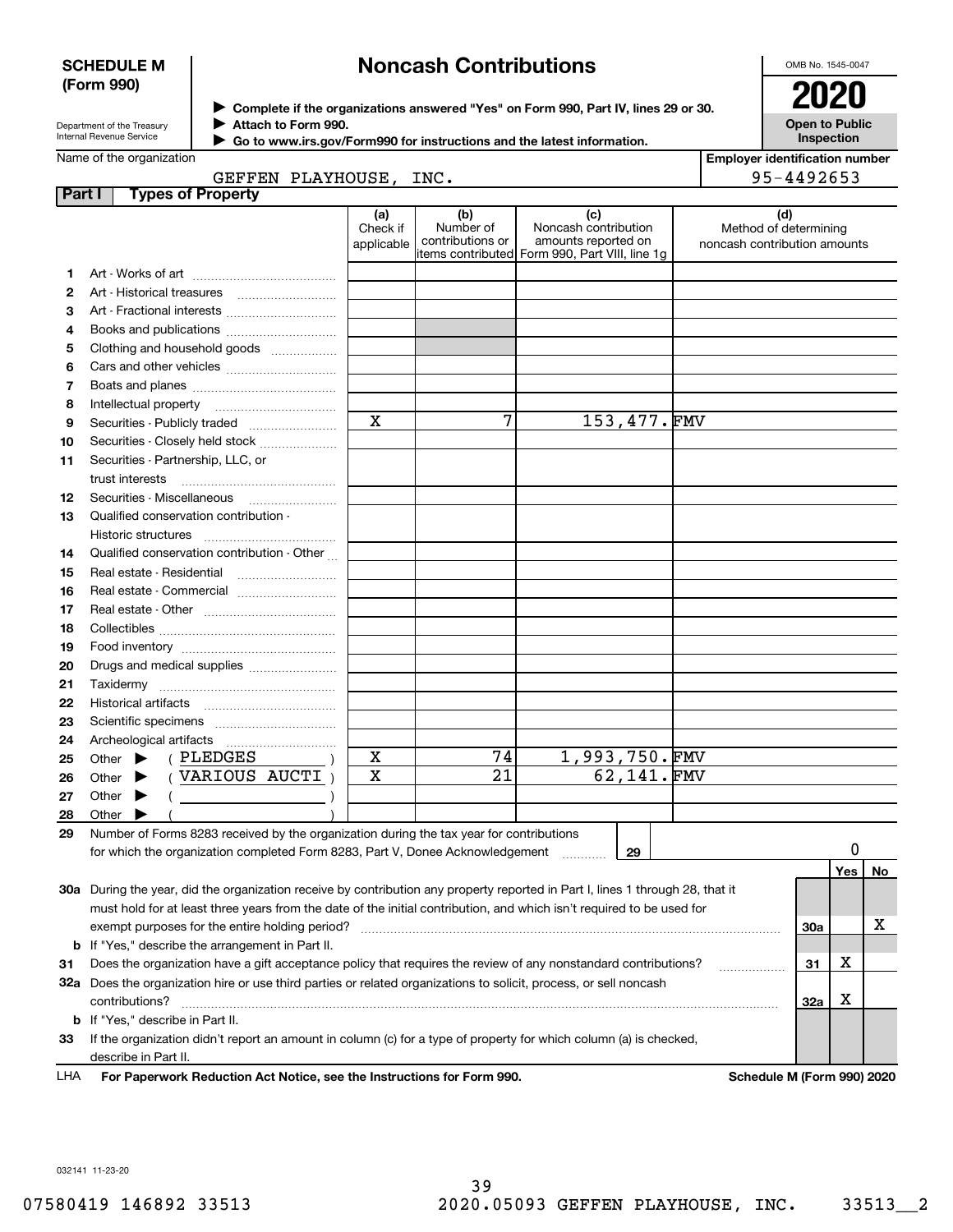Part II | Supplemental Information. Provide the information required by Part I, lines 30b, 32b, and 33, and whether the organization is reporting in Part I, column (b), the number of contributions, the number of items received, or a combination of both. Also complete this part for any additional information.

SCHEDULE M, PART I, COLUMN (B):

#### NUMBER OF CONTRIBUTIONS

SCHEDULE M, LINE 32B:

THE ORGANIZATION HIRED BIDDING FOR GOOD TO ASSIST IN THE AUCTIONING OF

AND PROCESSING OF NON-CASH CONTRIBUTIONS.

**Schedule M (Form 990) 2020**

**2**

032142 11-23-20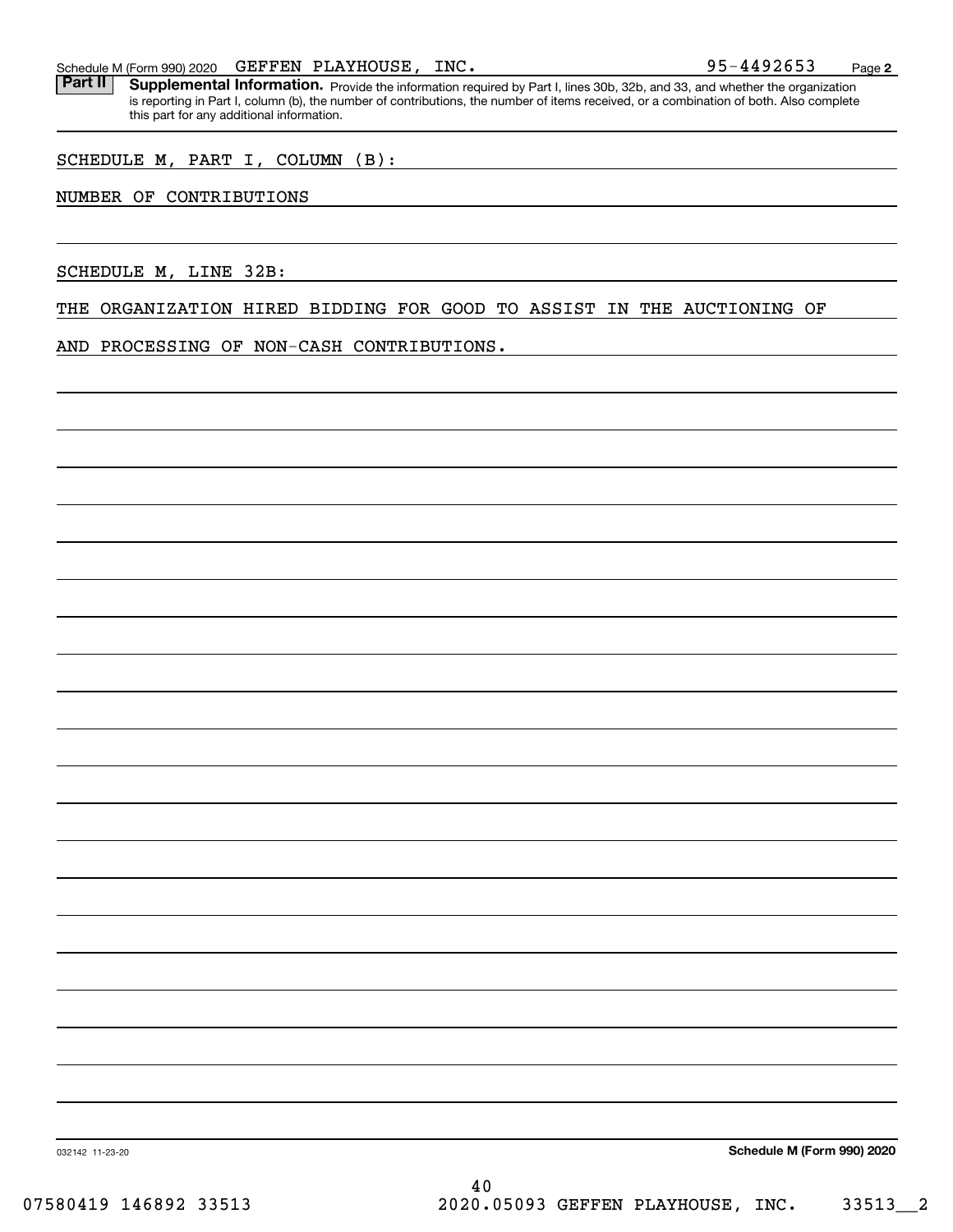**(Form 990 or 990-EZ)**

Department of the Treasury Internal Revenue Service Name of the organization

**Complete to provide information for responses to specific questions on Form 990 or 990-EZ or to provide any additional information. | Attach to Form 990 or 990-EZ. | Go to www.irs.gov/Form990 for the latest information. SCHEDULE O Supplemental Information to Form 990 or 990-EZ**



GEFFEN PLAYHOUSE, INC. 195-4492653

FORM 990, PART I, LINE 1, DESCRIPTION OF ORGANIZATION MISSION:

GEFFEN PLAYHOUSE, INC. IS AN ORGANIZATION DEVOTED TO PROVIDING QUALITY

THEATER THROUGH A SERIES OF PRODUCTIONS, WORKSHOPS, SEMINAR, PLAY

READINGS & LECTURES TO THE SURROUNDING COMMUNITIES IN THE CITY OF LOS

ANGELES & THE STUDENTS OF UCLA SCHOOL OF THEATER, FILM & TELEVISION.

FORM 990, PART III, LINE 4A, PROGRAM SERVICE ACCOMPLISHMENTS:

LOS ANGELES. NOTED FOR ITS INTIMACY AND CELEBRATED FOR ITS

WORLD-RENOWNED MIX OF CLASSIC AND CONTEMPORARY PLAYS, PROVOCATIVE NEW

WORKS AND SECOND PRODUCTIONS, THE COMPANY HAS PRESENTED A REPERTOIRE OF

AWARD-WINNING PRODUCTIONS THAT HAVE EARNED CRITICAL ACCLAIM AND

INTERNATIONAL ATTENTION. THE GEFFEN HAS PRODUCED AMERICAN AND WORLD

PREMIERES OF SOME OF THE MOST CHALLENGING WORK ON THE CONTEMPORARY

STAGE. HONORED WITH MORE THAN 40 REGIONAL THEATER AWARDS, THE PLAYHOUSE

IS ALSO A PROUD RECIPIENT OF GRANTS FROM THE EDGERTON NEW AMERICAN PLAY

FOUNDATION AND THE STEINBERG CHARITABLE TRUST, ENABLING THE THEATER TO

CONTINUE CONTRIBUTING TO THE CULTURAL CANON BY COMMISSIONING NEW WORKS.

2004, THE GEFFEN BROKE GROUND FOR ITS \$17.5 MILLION CAPITAL CAMPAIGN

TO RENOVATE AND EXPAND THE MAIN AUDITORIUM, CONSTRUCT THE AUDREY

SKIRBALL KENIS THEATER, AN INTIMATE 120-SEAT ADDITION THAT SERVES AS A

SECOND STATE. SOME OF THE RENOVATIONS INCLUDED RECONFIGURING OF THE

MAIN STAGE, INSTALLATION OF AN ELEVATOR, STATE-OF-THE-ART HEATING AND

COOLING SYSTEMS, EXPANDED DRESSING ROOMS AND GREEN ROOM FOR ARTISTS,

AND EXPANDED OFFICE SPACE TO SUPPORT THE GROWTH OF THE COMPANY. THE NEW

032211 11-20-20 LHA For Paperwork Reduction Act Notice, see the Instructions for Form 990 or 990-EZ. Schedule O (Form 990 or 990-EZ) 2020 SEATING PLAN INCREASES COMFORT AND IMPROVES SIGHT LINES. STAIRS LEADING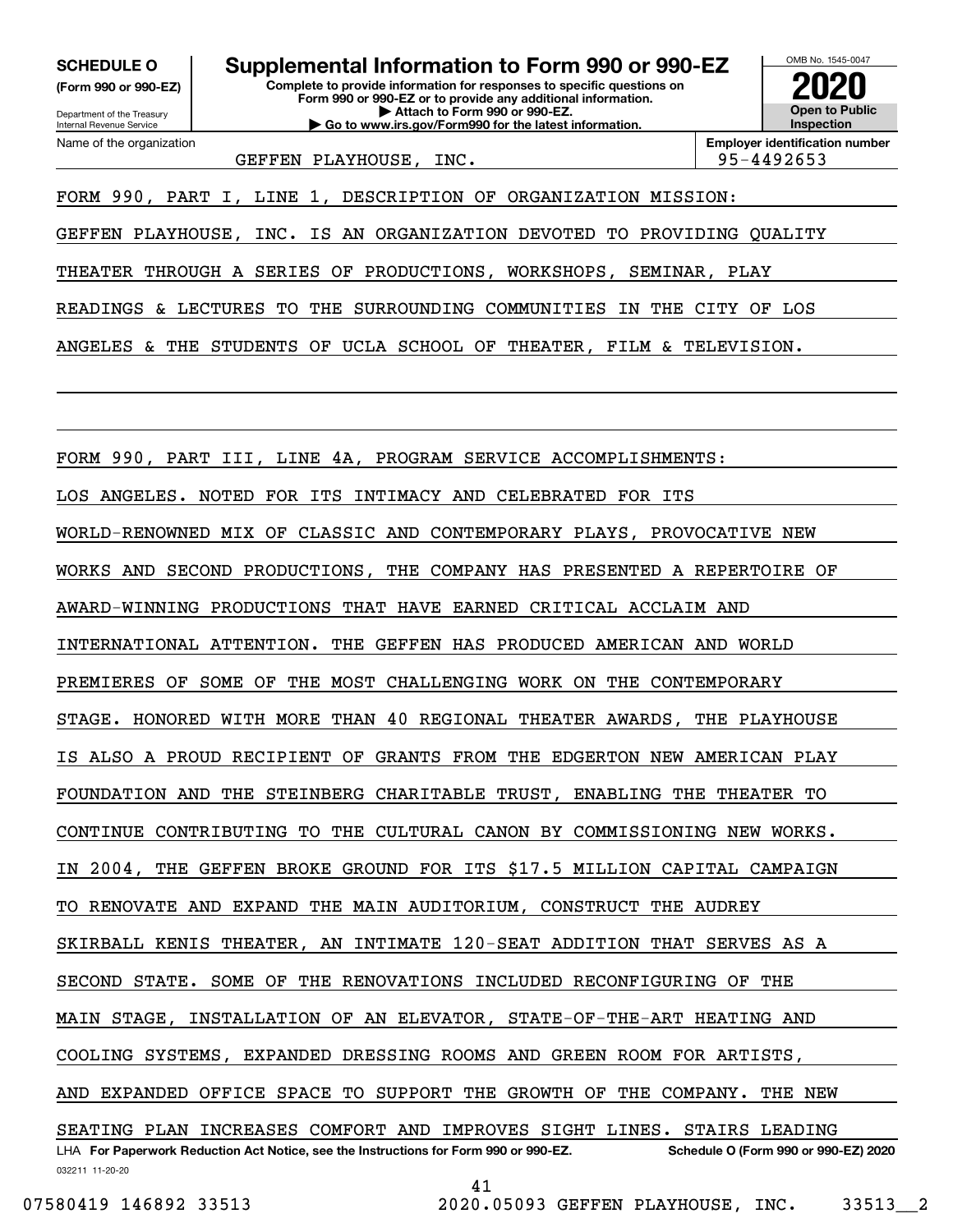| Schedule O (Form 990 or 990-EZ) 2020                                                             | Page 2                                |  |  |  |  |  |
|--------------------------------------------------------------------------------------------------|---------------------------------------|--|--|--|--|--|
| Name of the organization                                                                         | <b>Employer identification number</b> |  |  |  |  |  |
| GEFFEN PLAYHOUSE,<br>INC.                                                                        | 95-4492653                            |  |  |  |  |  |
| STAGE<br>AUDITORIUM<br>WERE<br>ELIMINATED TO<br>INCREASE<br>THE<br><b>MAIN</b><br>TО             | ACCESSIBILITY.                        |  |  |  |  |  |
| SKIRBALL<br>KENIS<br>THEATER AT THE<br>GEFFEN<br>PLAYHOUSE<br>AUDREY<br>THE                      | GIVES OUR                             |  |  |  |  |  |
| RICH<br>OPPORTUNITY TO<br>PRESENT<br>THEATER<br>THE<br>NEW PLAYS,<br>DEVELOP                     | ORIGINAL AND                          |  |  |  |  |  |
| EXPERIMENTAL PRODUCTIONS, AND EXPAND<br>OUR EDUCATIONAL                                          | OUTREACH<br>PROGRAMS.                 |  |  |  |  |  |
| WELCOMES AN AUDIENCE OF<br><b>MORE THAN 130,000</b><br>GEFFEN<br>PLAYHOUSE<br><b>EACH</b><br>THE |                                       |  |  |  |  |  |
| COVID-19 PANDEMIC, GEFFEN PLAYHOUSE<br>2020<br>IN<br>DUE.<br>TO<br>YEAR.                         | ARTISTIC                              |  |  |  |  |  |
| PROGRAMS<br>WERE<br>TEMPORARILY PUT<br>HOLD WHEN QUARANTINE<br>ON<br>AND                         | STAY<br>HOME                          |  |  |  |  |  |
| IN MARCH 2020, THEN TRANSITIONED<br>ORDER WENT<br>INTO<br>EFFECT,                                | SHORTLY                               |  |  |  |  |  |
| PROGRAM<br>"GEFFEN<br>STAYHOUSE"<br>THEREAFTER TO<br>A NEW<br>OFFERING                           | VIRTUAL LIVE                          |  |  |  |  |  |
| PERFORMANCES.                                                                                    |                                       |  |  |  |  |  |

FORM 990, PART VI, SECTION A, LINE 3:

REGINA MILLER IS THE CHIEF DEVELOPMENT OFFICER OF THE ORGANIZATION AND IS CONTRACTED FOR CONSULTING SERVICES. DURING 2020 CALENDAR YEAR, \$50,000 OF CONSULTING FEES WERE PAID. DURING THE TAX YEAR ENDED AUGUST 31, 2021, NO CONSULTING FEES WERE PAID.

JENNIFER ZAKKAI IS THE DIRECTOR OF EDUCATION AND COMMUNITY ENGAGEMENT FOR THE ORGANIZATION AND IS CONTRACTED TO MANAGE THE ORGANIZATION'S EDUCATION PROGRAMS. DURING 2020 CALENDAR YEAR, \$51,664 OF MANAGEMENT FEES WERE PAID. DURING THE TAX YEAR ENDED AUGUST 31, 2021, NO MANAGEMENT FEES WERE PAID.

FORM 990, PART VI, SECTION B, LINE 11B:

FORM 990 IS REVIEWED AND APPROVED BY CFO AND EXECUTIVE DIRECTOR, AND THE

BOARD OF DIRECTORS BASED ON THE AUDITED FINANCIAL STATEMENTS.

FORM 990, PART VI, SECTION B, LINE 12C:

032212 11-20-20 **Schedule O (Form 990 or 990-EZ) 2020** THE ORGANIZATION ENFORCES COMPLIANCE WITH THE CONFLICT OF INTEREST POLICY 42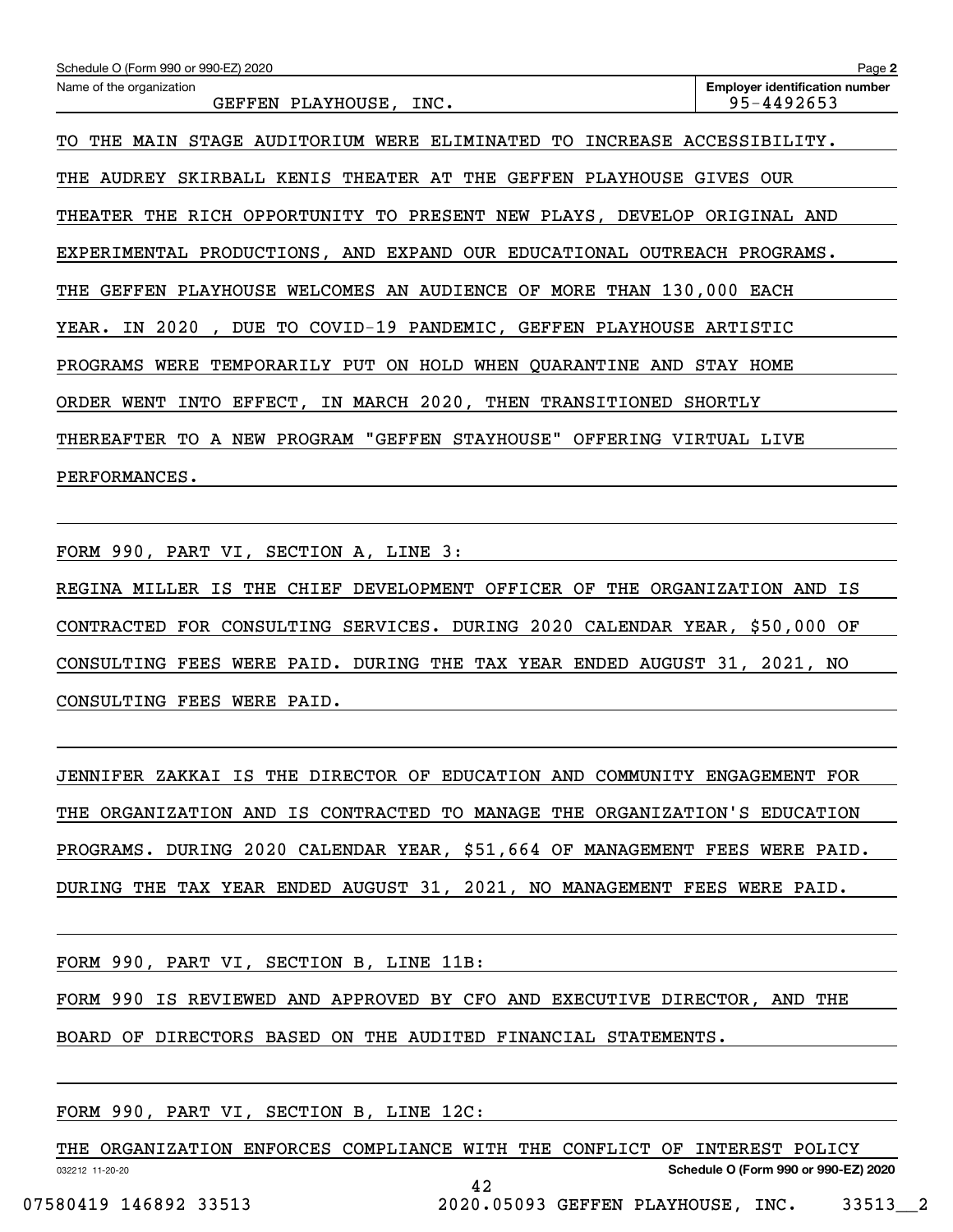| Schedule O (Form 990 or 990-EZ) 2020                                                     | Page 2                                              |
|------------------------------------------------------------------------------------------|-----------------------------------------------------|
| Name of the organization<br>PLAYHOUSE, INC.<br>GEFFEN                                    | <b>Employer identification number</b><br>95-4492653 |
| BOARD MEMBERS AND ALL NEW<br>SIGNED<br>BY ALL<br>BOARD MEMBERS.<br>WHICH<br>IS.          | IF A                                                |
| CONFLICT ARISES, THAT BOARD MEMBER<br>CANNOT VOTE<br>THE<br>ON.                          | TRANSACTION.                                        |
|                                                                                          |                                                     |
| FORM 990, PART VI, SECTION B, LINE 15:                                                   |                                                     |
| ORGANIZATION'S TOP MANAGEMENT OFFICIALS ARE<br>COMPENSATION OF<br>THE<br>THE             |                                                     |
| APPROVED BY THE FINANCE COMMITTEE<br>THE BOARD<br>AND<br>DETERMINED<br>AND               | OF<br><b>DIRECTORS</b>                              |
| ARE<br>ALL<br>INDEPENDENT. THE<br>ORGANIZATION<br>RELIES<br>THEATER<br>WHO<br>ON.        | COMMUNICATION                                       |
| GROUP'S<br>SALARY<br>SURVEY AS<br>THEIR GUIDE AND<br>PARTICIPATES<br>IN                  | ANNUAL<br>FINANCIAL                                 |
| SURVEYS.<br>PROCESS<br>ΙS<br>COMPLETED<br>YEARS.<br>SALARY<br>THE<br>EVERY<br>TWO<br>AND | THE<br>PROCESS                                      |

IS DOCUMENTED AND WAS LAST DONE AUGUST 2021.

FORM 990, PART VI, SECTION C, LINE 19:

AUDITED FINANCIAL STATEMENTS AND FORM 990 ARE AVAILABLE ON OUR WEBSITE

FORM 990, PART XI, LINE 9, CHANGES IN NET ASSETS:

EMPLOYEE RETENTION TAX CREDIT - PY ADJUSTMENT  $291,332$ .

FORM 990, OTHER INFORMATION:

| THE ORGANIZATION RECORDED \$907,975 OF REVENUE RELATED TO THE EMPLOYEE |
|------------------------------------------------------------------------|
| RETENTION TAX CREDIT FOR THE TAX YEAR ENDED AUGUST 31, 2021. \$291,332 |
| OF THIS \$907,975 WAS RELATED TO THE FIRST AND SECOND QUARTERS OF 2020 |
| AND REPORTED AS A CHANGE IN NET ASSETS PRIOR PERIOD ADJUSTMENT ON FORM |
| 990 PART XI. THE REMAINING AMOUNT WAS REPORTED AS A REDUCTION TO WAGES |
| AND HEALTH INSURANCE ON THE ORGANIZATION'S STATEMENT OF FUNCTIONAL     |
| EXPENSES FORM 990 PART X PER INTERNAL REVENUE SERVICE NOTICE 2021-49.  |

43

032212 11-20-20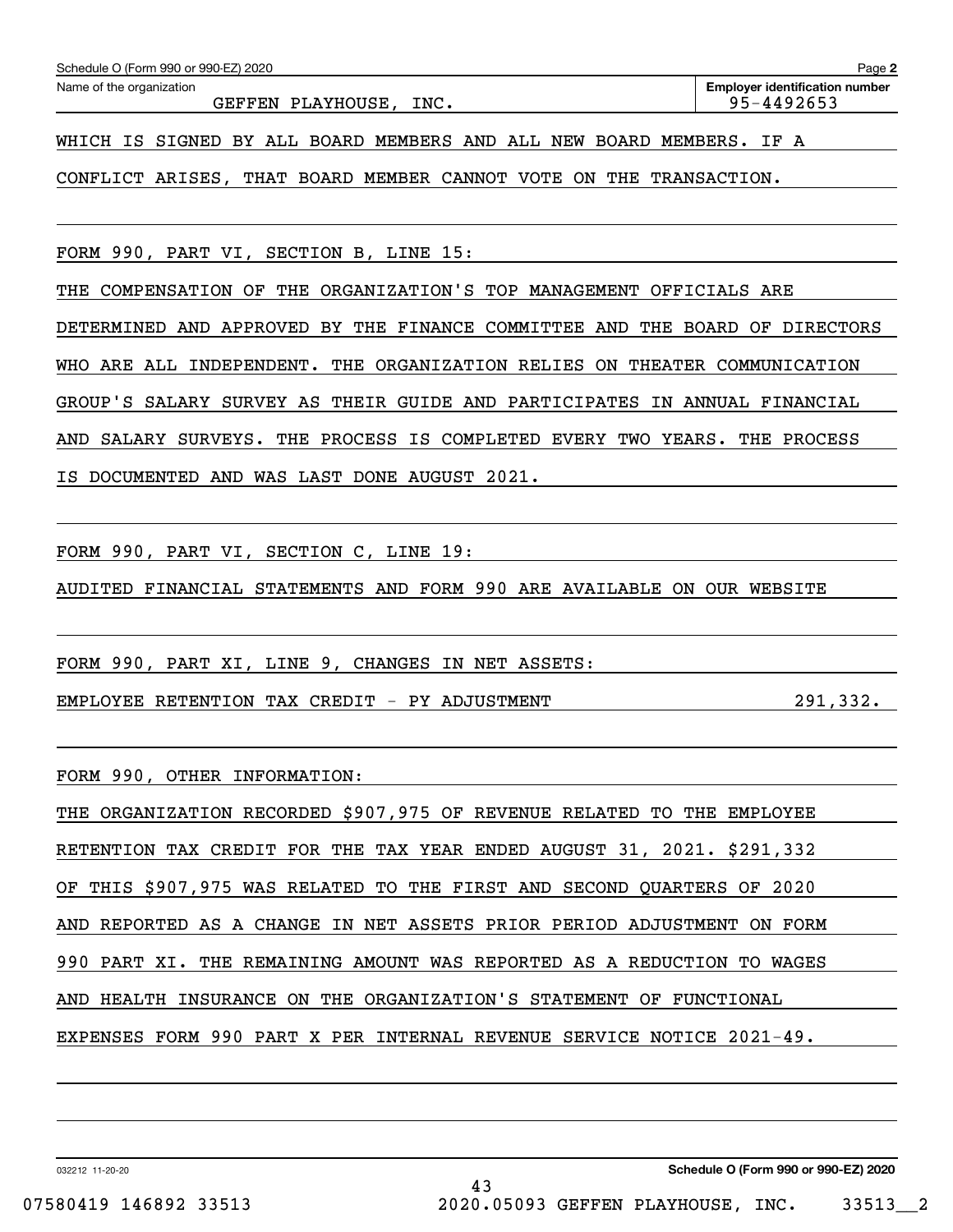## **Related Organizations and Unrelated Partnerships**

**Complete if the organization answered "Yes" on Form 990, Part IV, line 33, 34, 35b, 36, or 37.** |

**Attach to Form 990.**  |

#### Department of the Treasury Internal Revenue Service Name of the organization

GEFFEN PLAYHOUSE, INC.

**Part I Identification of Disregarded Entities.**  Complete if the organization answered "Yes" on Form 990, Part IV, line 33.

| (a)<br>Name, address, and EIN (if applicable)<br>of disregarded entity | (b)<br>Primary activity | (c)<br>Legal domicile (state or<br>foreign country) | (d)<br>Total income | (e)<br>End-of-year assets | (f)<br>Direct controlling<br>entity |
|------------------------------------------------------------------------|-------------------------|-----------------------------------------------------|---------------------|---------------------------|-------------------------------------|
| GP FILMS, LLC - 81-1329335                                             |                         |                                                     |                     |                           |                                     |
| 10886 LE CONTE AVENUE                                                  |                         |                                                     |                     |                           |                                     |
| LOS ANGELES, CA 90024                                                  | VIDEO PRODUCTIONS       | CALIFORNIA                                          | 123.                |                           | 5,080. GEFFEN PLAYHOUSE, INC.       |
|                                                                        |                         |                                                     |                     |                           |                                     |
|                                                                        |                         |                                                     |                     |                           |                                     |
|                                                                        |                         |                                                     |                     |                           |                                     |
|                                                                        |                         |                                                     |                     |                           |                                     |

**Identification of Related Tax-Exempt Organizations.** Complete if the organization answered "Yes" on Form 990, Part IV, line 34, because it had one or more related tax-exempt **Part II** organizations during the tax year.

| (a)<br>Name, address, and EIN<br>of related organization | (b)<br>Primary activity | (c)<br>Legal domicile (state or<br>foreign country) | (d)<br><b>Exempt Code</b><br>section | (e)<br>Public charity<br>status (if section | (f)<br>Direct controlling<br>entity | $(g)$<br>Section 512(b)(13) | controlled<br>entity? |
|----------------------------------------------------------|-------------------------|-----------------------------------------------------|--------------------------------------|---------------------------------------------|-------------------------------------|-----------------------------|-----------------------|
|                                                          |                         |                                                     |                                      | 501(c)(3)                                   |                                     | Yes                         | No                    |
|                                                          |                         |                                                     |                                      |                                             |                                     |                             |                       |
|                                                          |                         |                                                     |                                      |                                             |                                     |                             |                       |
|                                                          |                         |                                                     |                                      |                                             |                                     |                             |                       |
|                                                          |                         |                                                     |                                      |                                             |                                     |                             |                       |

**For Paperwork Reduction Act Notice, see the Instructions for Form 990. Schedule R (Form 990) 2020**

**Open to Public | Go to www.irs.gov/Form990 for instructions and the latest information. Inspection 2020**

**Employer identification number**

95-4492653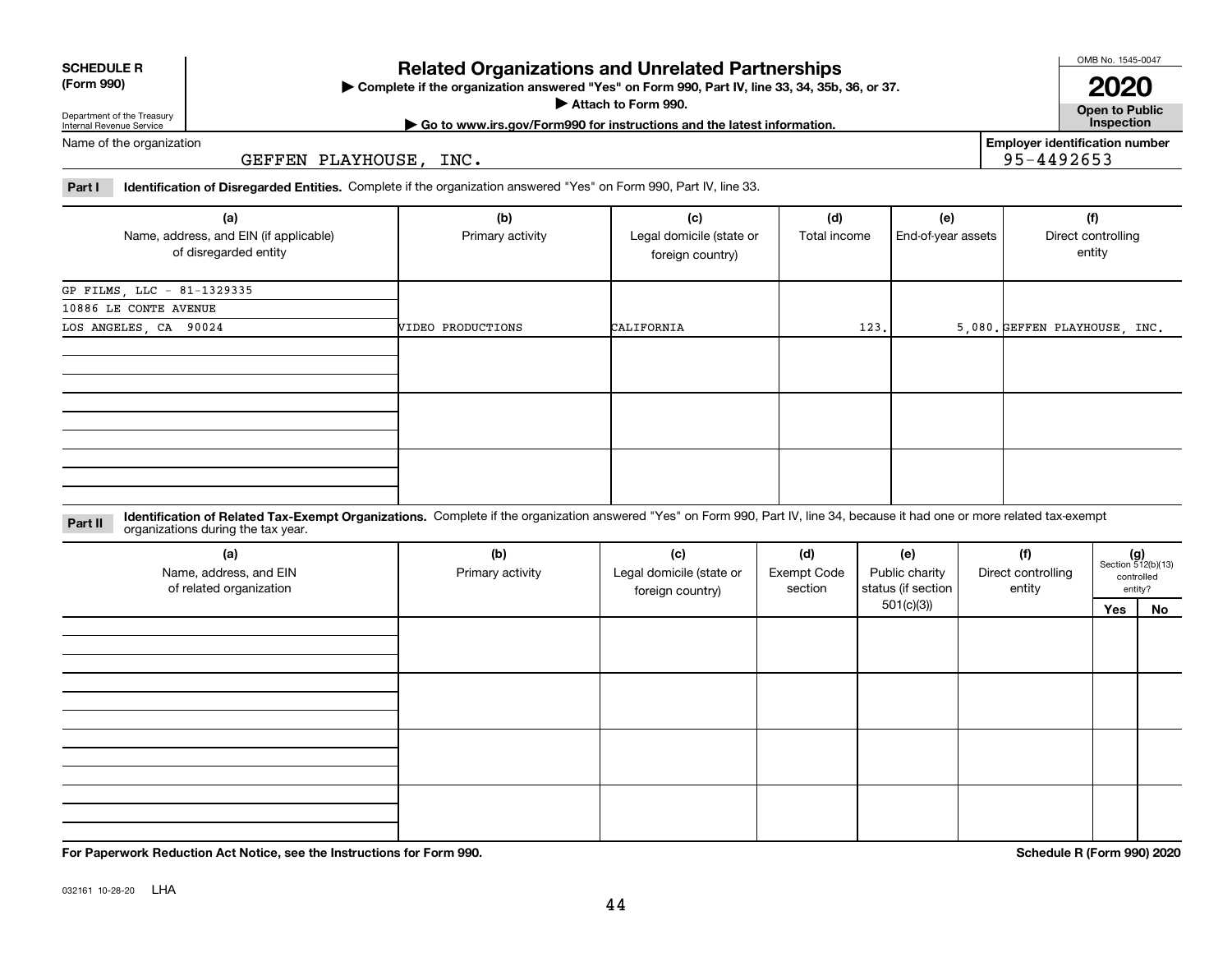#### Schedule R (Form 990) 2020 Page GEFFEN PLAYHOUSE, INC. 95-4492653

**Identification of Related Organizations Taxable as a Partnership.** Complete if the organization answered "Yes" on Form 990, Part IV, line 34, because it had one or more related **Part III** organizations treated as a partnership during the tax year.

| (a)                     | (b)                  | (c)               | (d)                | (e)                                                                 | (f)            | (g)                   |                  | (h)      | (i)                                      | (j) | (k)                                                       |
|-------------------------|----------------------|-------------------|--------------------|---------------------------------------------------------------------|----------------|-----------------------|------------------|----------|------------------------------------------|-----|-----------------------------------------------------------|
| Name, address, and EIN  | Primary activity     | Legal<br>domicile | Direct controlling | Predominant income                                                  | Share of total | Share of              | Disproportionate |          | Code V-UBI<br>amount in box              |     | General or Percentage<br>managing<br>partner?<br>partner? |
| of related organization | (state or<br>foreign |                   | entity             | related, unrelated,<br>excluded from tax under<br>sections 512-514) | income         | end-of-year<br>assets | allocations?     |          | 20 of Schedule<br>K-1 (Form 1065) Yes No |     |                                                           |
|                         |                      | country)          |                    |                                                                     |                |                       |                  | Yes   No |                                          |     |                                                           |
|                         |                      |                   |                    |                                                                     |                |                       |                  |          |                                          |     |                                                           |
|                         |                      |                   |                    |                                                                     |                |                       |                  |          |                                          |     |                                                           |
|                         |                      |                   |                    |                                                                     |                |                       |                  |          |                                          |     |                                                           |
|                         |                      |                   |                    |                                                                     |                |                       |                  |          |                                          |     |                                                           |
|                         |                      |                   |                    |                                                                     |                |                       |                  |          |                                          |     |                                                           |
|                         |                      |                   |                    |                                                                     |                |                       |                  |          |                                          |     |                                                           |
|                         |                      |                   |                    |                                                                     |                |                       |                  |          |                                          |     |                                                           |
|                         |                      |                   |                    |                                                                     |                |                       |                  |          |                                          |     |                                                           |
|                         |                      |                   |                    |                                                                     |                |                       |                  |          |                                          |     |                                                           |
|                         |                      |                   |                    |                                                                     |                |                       |                  |          |                                          |     |                                                           |
|                         |                      |                   |                    |                                                                     |                |                       |                  |          |                                          |     |                                                           |
|                         |                      |                   |                    |                                                                     |                |                       |                  |          |                                          |     |                                                           |
|                         |                      |                   |                    |                                                                     |                |                       |                  |          |                                          |     |                                                           |
|                         |                      |                   |                    |                                                                     |                |                       |                  |          |                                          |     |                                                           |
|                         |                      |                   |                    |                                                                     |                |                       |                  |          |                                          |     |                                                           |
|                         |                      |                   |                    |                                                                     |                |                       |                  |          |                                          |     |                                                           |
|                         |                      |                   |                    |                                                                     |                |                       |                  |          |                                          |     |                                                           |

**Identification of Related Organizations Taxable as a Corporation or Trust.** Complete if the organization answered "Yes" on Form 990, Part IV, line 34, because it had one or more related **Part IV** organizations treated as a corporation or trust during the tax year.

| (a)<br>Name, address, and EIN<br>of related organization | (b)<br>Primary activity | (c)<br>Legal domicile<br>state or<br>foreign | (d)<br>Direct controlling<br>entity | (e)<br>Type of entity<br>(C corp, S corp,<br>or trust) | (f)<br>Share of total<br>income | (g)<br>Share of<br>end-of-year<br>assets | (h)<br>Percentage<br>ownership | $(i)$ Section<br>512(b)(13)<br>controlled<br>entity? |        |
|----------------------------------------------------------|-------------------------|----------------------------------------------|-------------------------------------|--------------------------------------------------------|---------------------------------|------------------------------------------|--------------------------------|------------------------------------------------------|--------|
|                                                          |                         | country)                                     |                                     |                                                        |                                 |                                          |                                |                                                      | Yes No |
|                                                          |                         |                                              |                                     |                                                        |                                 |                                          |                                |                                                      |        |
|                                                          |                         |                                              |                                     |                                                        |                                 |                                          |                                |                                                      |        |
|                                                          |                         |                                              |                                     |                                                        |                                 |                                          |                                |                                                      |        |
|                                                          |                         |                                              |                                     |                                                        |                                 |                                          |                                |                                                      |        |
|                                                          |                         |                                              |                                     |                                                        |                                 |                                          |                                |                                                      |        |
|                                                          |                         |                                              |                                     |                                                        |                                 |                                          |                                |                                                      |        |
|                                                          |                         |                                              |                                     |                                                        |                                 |                                          |                                |                                                      |        |
|                                                          |                         |                                              |                                     |                                                        |                                 |                                          |                                |                                                      |        |
|                                                          |                         |                                              |                                     |                                                        |                                 |                                          |                                |                                                      |        |
|                                                          |                         |                                              |                                     |                                                        |                                 |                                          |                                |                                                      |        |
|                                                          |                         |                                              |                                     |                                                        |                                 |                                          |                                |                                                      |        |
|                                                          |                         |                                              |                                     |                                                        |                                 |                                          |                                |                                                      |        |
|                                                          |                         |                                              |                                     |                                                        |                                 |                                          |                                |                                                      |        |
|                                                          |                         |                                              |                                     |                                                        |                                 |                                          |                                |                                                      |        |
|                                                          |                         |                                              |                                     |                                                        |                                 |                                          |                                |                                                      |        |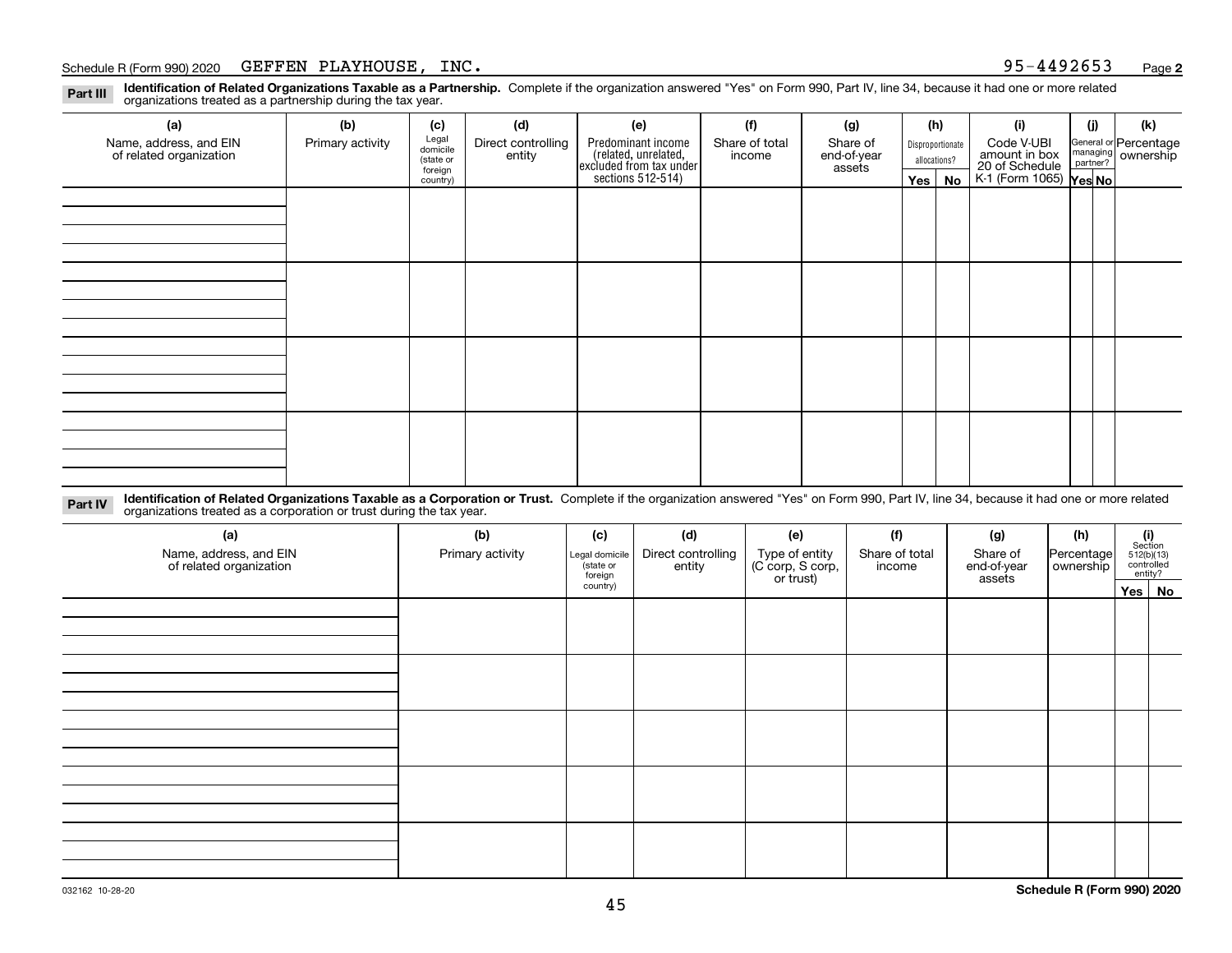#### Schedule R (Form 990) 2020 Page GEFFEN PLAYHOUSE, INC. 95-4492653

| Part V Transactions With Related Organizations. Complete if the organization answered "Yes" on Form 990, Part IV, line 34, 35b, or 36. |  |
|----------------------------------------------------------------------------------------------------------------------------------------|--|
|                                                                                                                                        |  |

| Note: Complete line 1 if any entity is listed in Parts II, III, or IV of this schedule. |                                                                                                                                                                                                                                      |                |  |  |  |  |
|-----------------------------------------------------------------------------------------|--------------------------------------------------------------------------------------------------------------------------------------------------------------------------------------------------------------------------------------|----------------|--|--|--|--|
|                                                                                         | During the tax year, did the organization engage in any of the following transactions with one or more related organizations listed in Parts II-IV?                                                                                  |                |  |  |  |  |
|                                                                                         |                                                                                                                                                                                                                                      | 1a             |  |  |  |  |
|                                                                                         | <b>b</b> Gift, grant, or capital contribution to related organization(s)                                                                                                                                                             | 1b             |  |  |  |  |
|                                                                                         | c Gift, grant, or capital contribution from related organization(s) manufaction(s) and contribution from related organization(s) manufaction contribution from related organization(s) manufaction contribution from related o       | 1c             |  |  |  |  |
|                                                                                         |                                                                                                                                                                                                                                      | 1d             |  |  |  |  |
|                                                                                         |                                                                                                                                                                                                                                      | 1e             |  |  |  |  |
|                                                                                         |                                                                                                                                                                                                                                      |                |  |  |  |  |
|                                                                                         | f Dividends from related organization(s) www.assession.com/www.assession.com/www.assession.com/www.assession.com/www.assession.com/www.assession.com/www.assession.com/www.assession.com/www.assession.com/www.assession.com/w       | 1f             |  |  |  |  |
|                                                                                         | g Sale of assets to related organization(s) www.assettion.com/www.assettion.com/www.assettion.com/www.assettion.com/www.assettion.com/www.assettion.com/www.assettion.com/www.assettion.com/www.assettion.com/www.assettion.co       | 1g             |  |  |  |  |
|                                                                                         |                                                                                                                                                                                                                                      | 1 <sub>h</sub> |  |  |  |  |
|                                                                                         | Exchange of assets with related organization(s) www.andron.com/www.andron.com/www.andron.com/www.andron.com/www.andron.com/www.andron.com/www.andron.com/www.andron.com/www.andron.com/www.andron.com/www.andron.com/www.andro       | 1i             |  |  |  |  |
|                                                                                         | Lease of facilities, equipment, or other assets to related organization(s) [11] manufaction(s) [11] manufaction(s) and all manufaction manufactures are not incomparable to the assets to related organization(s) [11] manufac       | 1i             |  |  |  |  |
|                                                                                         |                                                                                                                                                                                                                                      |                |  |  |  |  |
|                                                                                         |                                                                                                                                                                                                                                      | 1k             |  |  |  |  |
|                                                                                         | I Performance of services or membership or fundraising solicitations for related organization(s)                                                                                                                                     | 11             |  |  |  |  |
|                                                                                         |                                                                                                                                                                                                                                      | 1m             |  |  |  |  |
|                                                                                         |                                                                                                                                                                                                                                      | 1n             |  |  |  |  |
|                                                                                         | o Sharing of paid employees with related organization(s) match and contain a substitution of the state of paid employees with related organization(s)                                                                                | 10             |  |  |  |  |
|                                                                                         |                                                                                                                                                                                                                                      |                |  |  |  |  |
|                                                                                         | p Reimbursement paid to related organization(s) for expenses [111] All and the content of the content of the content of the content of the content of the content of the content of the content of the content of the content        | 1p             |  |  |  |  |
|                                                                                         |                                                                                                                                                                                                                                      | 1q             |  |  |  |  |
|                                                                                         |                                                                                                                                                                                                                                      |                |  |  |  |  |
|                                                                                         | Other transfer of cash or property to related organization(s) <b>continuum continuum continuum continuum continuum continuum continuum continuum continuum continuum continuum continuum continuum continuum continuum continuum</b> | 1r             |  |  |  |  |
|                                                                                         |                                                                                                                                                                                                                                      | 1s             |  |  |  |  |

**2**If the answer to any of the above is "Yes," see the instructions for information on who must complete this line, including covered relationships and transaction thresholds.

| (a)<br>Name of related organization | (b)<br>Transaction<br>type (a-s) | (c)<br>Amount involved | (d)<br>Method of determining amount involved |
|-------------------------------------|----------------------------------|------------------------|----------------------------------------------|
| (1)                                 |                                  |                        |                                              |
| (2)                                 |                                  |                        |                                              |
| (3)                                 |                                  |                        |                                              |
| (4)                                 |                                  |                        |                                              |
| (5)                                 |                                  |                        |                                              |
| (6)                                 |                                  |                        |                                              |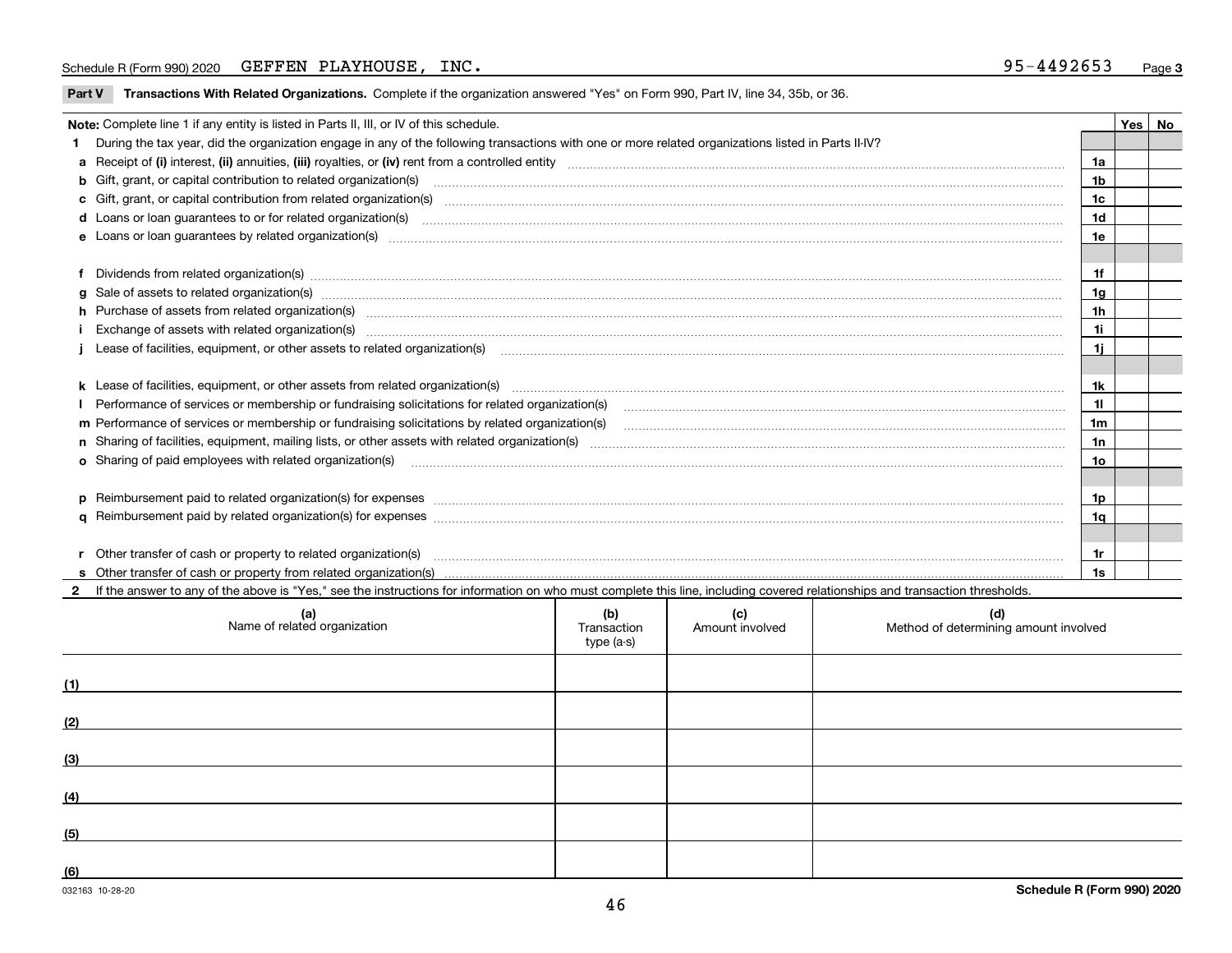#### Schedule R (Form 990) 2020 Page GEFFEN PLAYHOUSE, INC. 95-4492653

**Part VI Unrelated Organizations Taxable as a Partnership. Complete if the organization answered "Yes" on Form 990, Part IV, line 37.** 

Provide the following information for each entity taxed as a partnership through which the organization conducted more than five percent of its activities (measured by total assets or gross revenue) that was not a related organization. See instructions regarding exclusion for certain investment partnerships.

| (a)<br>Name, address, and EIN<br>of entity | ັ<br>(b)<br>Primary activity | (c)<br>Legal domicile<br>(state or foreign<br>country) | (d)<br>Predominant income<br>(related, unrelated,<br>excluded from tax under<br>sections 512-514) | $(e)$<br>Are all<br>partners sec.<br>501(c)(3)<br>orgs.?<br>Yes No | (f)<br>Share of<br>total<br>income | (g)<br>Share of<br>end-of-year<br>assets | (h)<br>Dispropor-<br>tionate<br>allocations?<br>Yes No | (i)<br>Code V-UBI<br>  amount in box 20 managing<br>  of Schedule K-1 partner? ownership<br>  of Schedule K-1 partner? ownership<br>  Yes No | (i)<br>Yes No | $(\mathsf{k})$ |
|--------------------------------------------|------------------------------|--------------------------------------------------------|---------------------------------------------------------------------------------------------------|--------------------------------------------------------------------|------------------------------------|------------------------------------------|--------------------------------------------------------|----------------------------------------------------------------------------------------------------------------------------------------------|---------------|----------------|
|                                            |                              |                                                        |                                                                                                   |                                                                    |                                    |                                          |                                                        |                                                                                                                                              |               |                |
|                                            |                              |                                                        |                                                                                                   |                                                                    |                                    |                                          |                                                        |                                                                                                                                              |               |                |
|                                            |                              |                                                        |                                                                                                   |                                                                    |                                    |                                          |                                                        |                                                                                                                                              |               |                |
|                                            |                              |                                                        |                                                                                                   |                                                                    |                                    |                                          |                                                        |                                                                                                                                              |               |                |
|                                            |                              |                                                        |                                                                                                   |                                                                    |                                    |                                          |                                                        |                                                                                                                                              |               |                |
|                                            |                              |                                                        |                                                                                                   |                                                                    |                                    |                                          |                                                        |                                                                                                                                              |               |                |
|                                            |                              |                                                        |                                                                                                   |                                                                    |                                    |                                          |                                                        |                                                                                                                                              |               |                |
|                                            |                              |                                                        |                                                                                                   |                                                                    |                                    |                                          |                                                        |                                                                                                                                              |               |                |
|                                            |                              |                                                        |                                                                                                   |                                                                    |                                    |                                          |                                                        |                                                                                                                                              |               |                |

**Schedule R (Form 990) 2020**